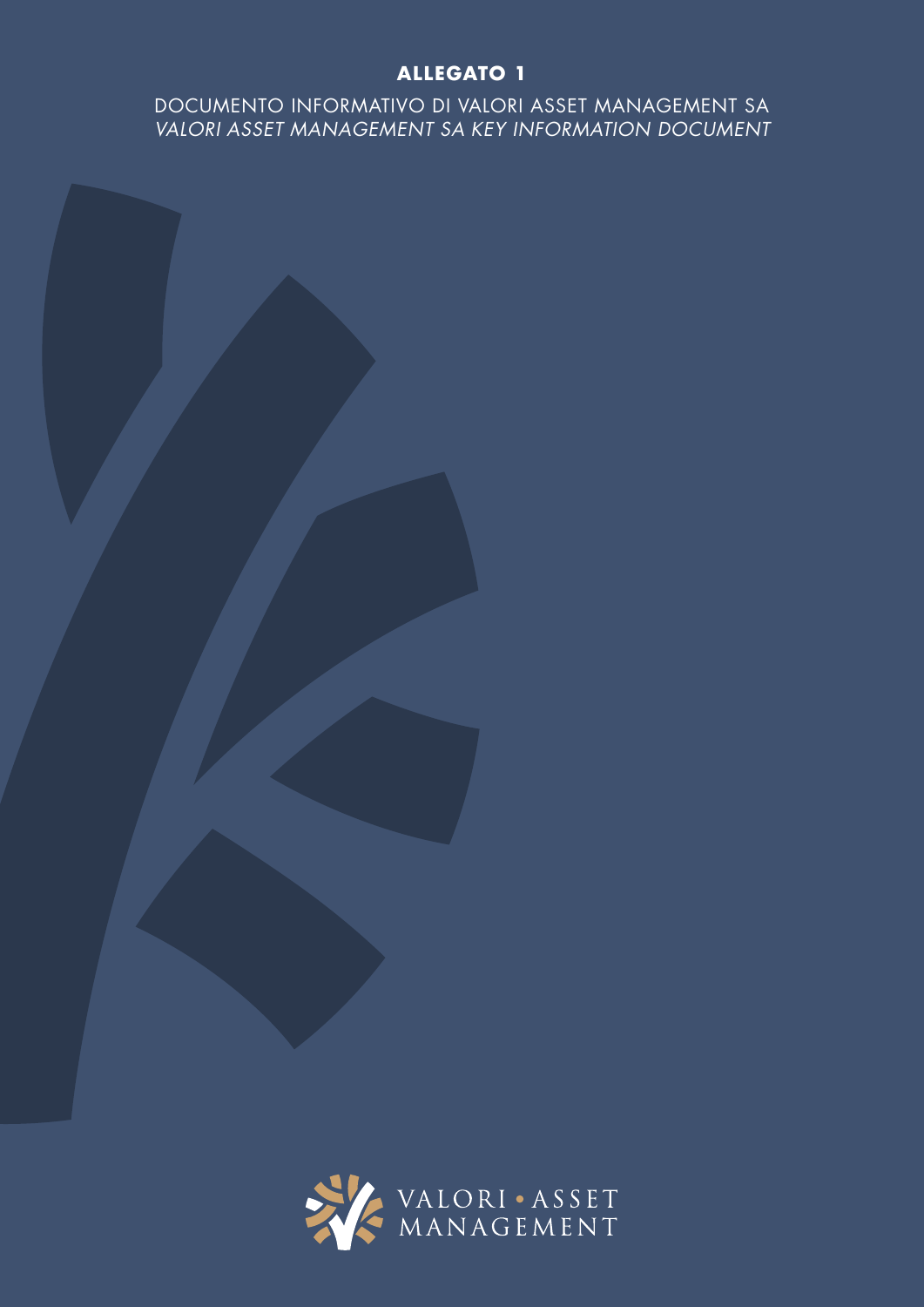

VALORI ASSET MANAGEMENT SA SUCCURSALE IN ITALIA - VIA DEI BOSSI 4 - 20121 MILANO - **T** +39 02 8359 5053 P. IVA: 10004850961 - C.F. E ISCRIZIONE AL REGISTRO DELLE IMPRESE DI MILANO N. 98191860174 - N. REA: 2127412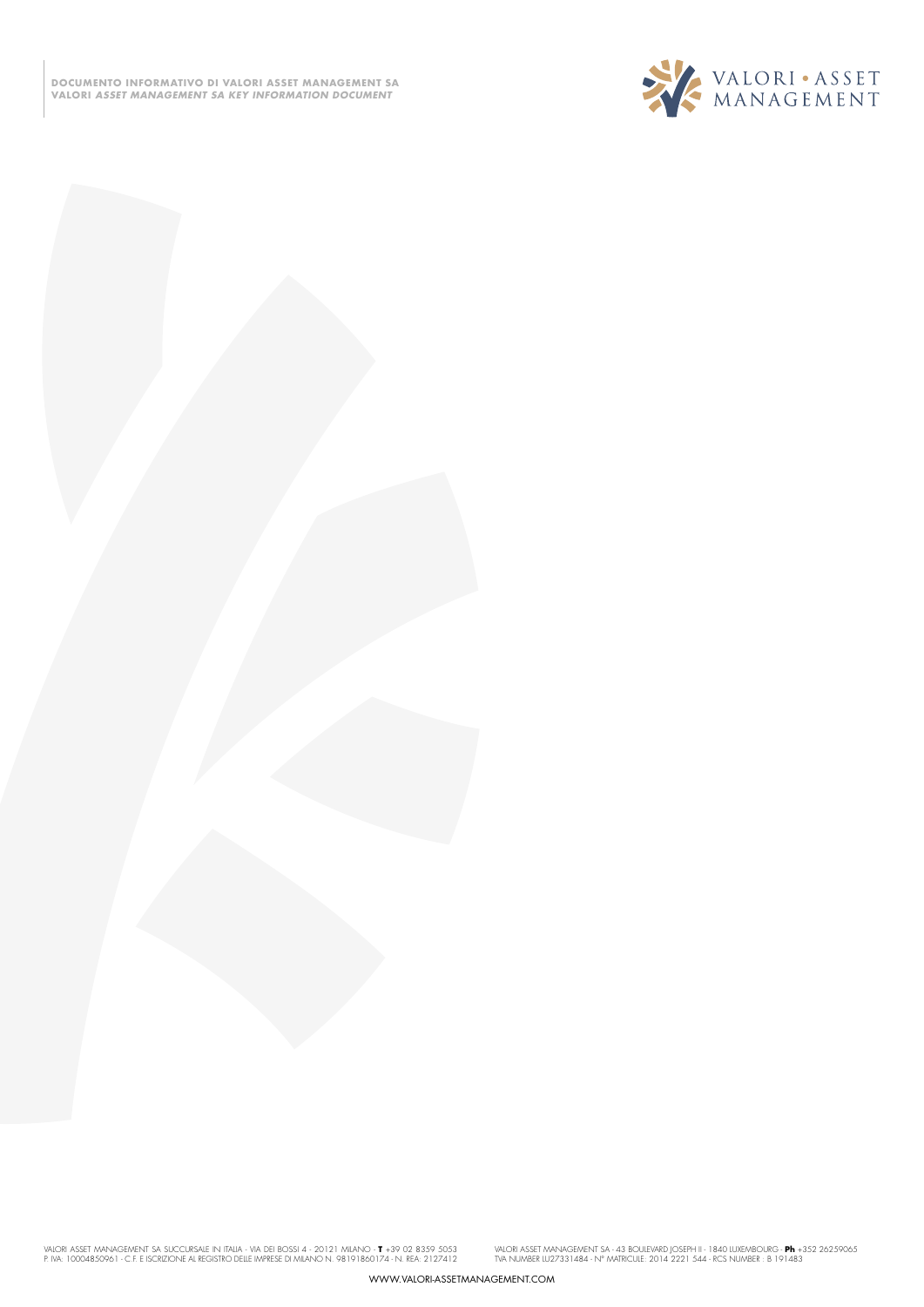

# **DOCUMENTO INFORMATIVO:**

Il presente documento ha lo scopo di fornire ai Clienti e potenziali Clienti informazioni su Valori Asset Management SA succursale in Italia (di seguito, anche, la "Società" oppure "Valori AM") e sui servizi dalla stessa prestati, sulla natura e sui rischi connessi agli investimenti in strumenti finanziari, nonché sui costi e gli oneri.

Il presente documento consta delle seguenti sezioni:

**SEZIONE I** Informazioni sulla societa' e sui servizi prestati.

**SEZIONE II** Natura, frequenza e date della documentazione da fornire all'investitore a rendiconto dell'attività svolta.

## **SEZIONE III**

Descrizione sintetica delle misure adottate dalla Società che detiene strumenti finanziari o somme di denaro di Clienti, per assicurare la relativa tutela.

**SEZIONE IV** Informazioni sugli strumenti e i prodotti finanziari trattati.

**SEZIONE V** Reclami.

**SEZIONE VI** Classificazione della clientela.

**SEZIONE VII** Informazioni rilasciate dai Clienti.

**SEZIONE VIII** Politica di gestione dei conflitti di interesse.

**SEZIONE IX** Informazioni sugli incentivi.

# *KEY INFORMATION DOCUMENT:*

*The purpose of this document is to provide Clients and potential Clients with information about Valori Asset Management SA, Italian branch (hereinafter also referred to as the "Company" or "Valori AM") and the services it provides, the nature and risks of investments in financial instruments, as well as the costs and charges.*

*This document consists of the following sections:*

*SECTION I Information about the company and the services it provides.*

#### *SECTION II*

*Nature, frequency and dates of documents to be provided to investors as statements of the activities performed.*

## *SECTION III*

*Brief description of the measures taken by the Company holding Clients' cash or financial instruments to ensure safeguarding there of.*

*SECTION IV Information about the financial instruments and products traded.*

*SECTION V Complaints.* 

*SECTION VI Client classification.*

*SECTION VII Information provided by Clients.*

*SECTION VIII Conflict of interest policy.*

*SECTION IX Information about incentives.*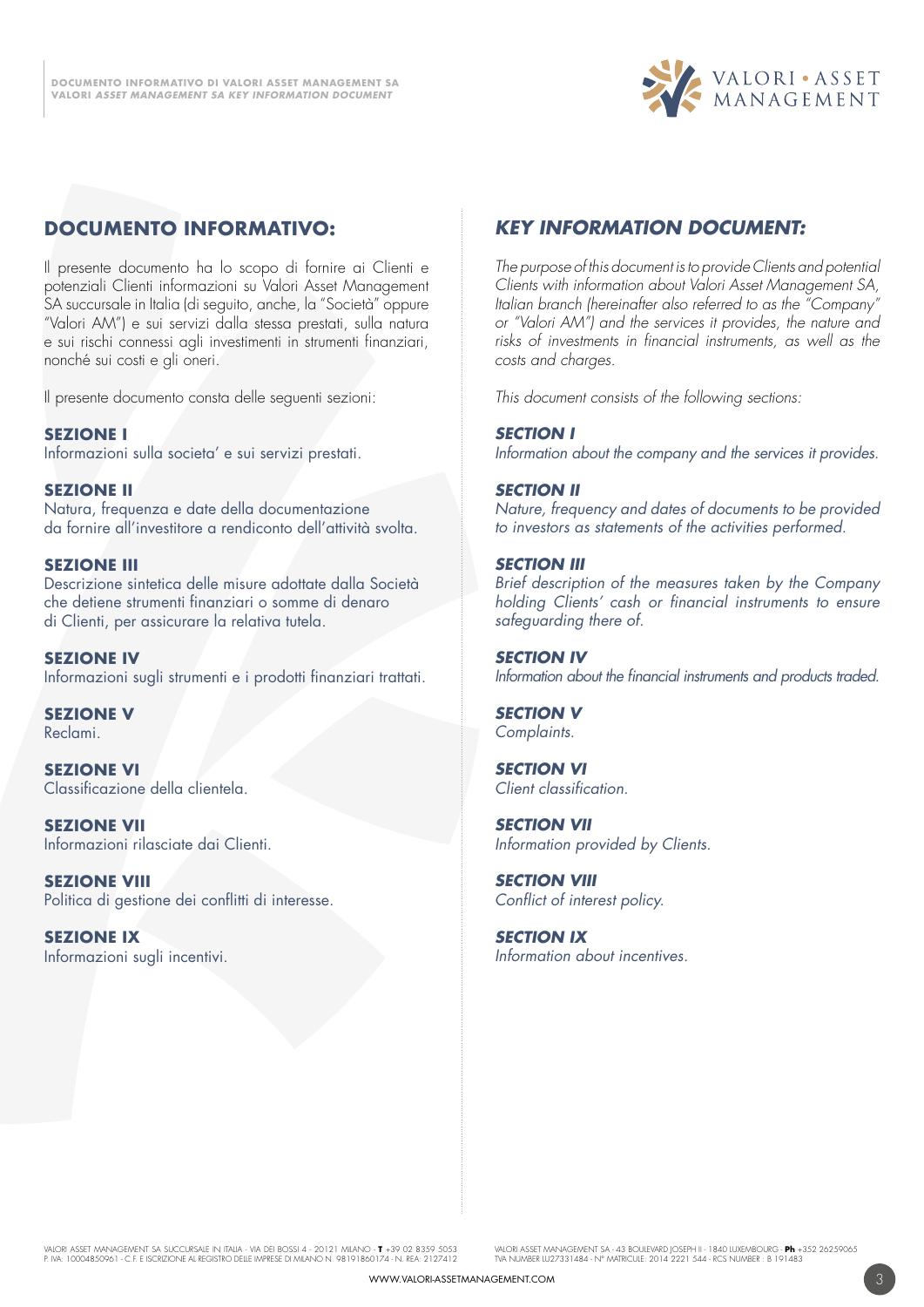

## **Sezione I - Informazioni sulla Società e sui servizi prestati**

| I |  |  |
|---|--|--|

#### 1.1 Informazioni e contatti

| Denominazione sociale                                                       | Valori Asset Management SA<br>succursale in Italia                             |
|-----------------------------------------------------------------------------|--------------------------------------------------------------------------------|
| Sede legale                                                                 | 43, Boulevard Joseph II,<br>L-1840 - Lussemburgo,<br>Granducato di Lussemburgo |
| Sede succursale in Italia                                                   | Via dei Bossi, 4<br>20121 - Milano, Italia                                     |
| Partita IVA                                                                 | 10004850961                                                                    |
| Codice Fiscale e numero d'iscrizione<br>al Registro delle Imprese di Milano | 98191860174                                                                    |
| Numero REA                                                                  | 2127412                                                                        |
| Recapito Telefonico                                                         | +39 02 83595053                                                                |
| Numero di fax                                                               | +39 02 83595054                                                                |
| Sito internet                                                               | www.valori-assetmanagement.com                                                 |

# 1.2 Lingue nelle quali il Cliente o potenziale Cliente può comunicare con la Società e ricevere da questa documenti e altre informazioni

La lingua con la quale il Cliente può comunicare con l'intermediario e ricevere da quest'ultimo documenti (contratti, rendiconti, comunicazioni) è la lingua italiana.

#### 1.3 Metodi di comunicazione che devono essere utilizzati tra la Società e il Cliente anche per l'invio e la ricezione di ordini

Le comunicazioni tra la Società e il Cliente, compreso l'invio e la ricezione di ordini, concernenti la prestazione dei servizi ed attività di investimento, se non diversamente disposto dal contratto, avvengono per iscritto. Le comunicazioni devono essere inviate:

I. all'indirizzo del Cliente indicato nel contratto, ovvero al diverso indirizzo eventualmente comunicato per iscritto dal Cliente alla Società;

II. all'indirizzo della Società indicato nel contratto.

#### *Section I - Information about the Company and the services it provides*

| Company name                                                    | Valori Asset Management SA<br>Italian branch                                 |
|-----------------------------------------------------------------|------------------------------------------------------------------------------|
| Registered office                                               | 43, Boulevard Joseph II,<br>L-1840, Luxembourg,<br>Grand Duchy of Luxembourg |
| branch office in Italy                                          | Via dei Bossi, 4<br>20121 - Milano, Italy                                    |
| VAT number                                                      | 10004850961                                                                  |
| Tax number and Milan Companies'<br>Register registration number | 98191860174                                                                  |
| Economic and Administrative<br>Index number                     | 2127412                                                                      |
| Telephone number                                                | +39 02 83.59.50.53                                                           |
| Fax number                                                      | +39 02 83595054                                                              |
| Website                                                         | www.valori-assetmanagement.com                                               |

## *1.2 Languages in which Clients or potential Clients can communicate with the Company and receive documents and other information from the Company*

*The language in which Clients can communicate with the intermediary and receive documents (contracts, statements, communications) from the latter is Italian.*

## *1.3 Communication methods that must be used between the Company and the Client including for the ending and receipt of orders*

*Communications between the Company and the Client concerning the provision of the investment services and activities, including the sending and receiving of orders, must be made in writing, save where otherwise provided for in the agreement. Communications must be sent: I. to the Client's address indicated in the agreement or to such other address as the Client may communicate to the Company in writing;*

*II. to the Company's address indicated in the agreement.*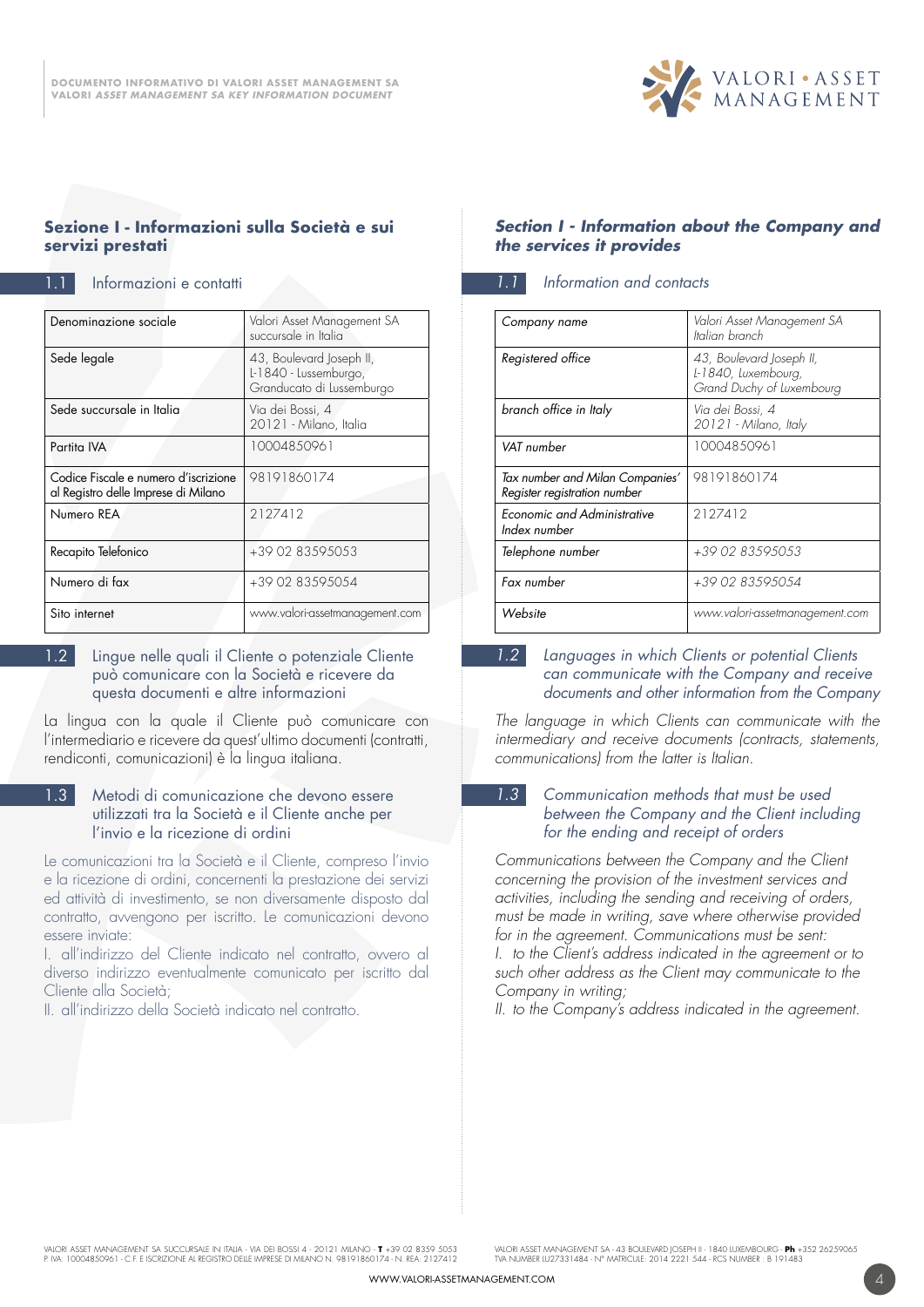

## 1.4 Dichiarazione relativa all'autorizzazione di Valori Asset Management succursale: nome e recapito dell'autorità competente

Valori Asset Management succursale in Italia è una succursale di impresa di investimento comunitaria avente sede legale in Lussemburgo e ivi autorizzata ad operare dalla Commission de Surveillance du Secteur Financier.

La succursale opera in Italia con sede in via dei Bossi, 4 20121 Milano, ivi autorizzata ad operare in regime di stabilimento (notifica n. 0079003/17 del 16 giugno 2017, iscrizione nell'elenco n. 144) e a svolgere nei confronti dei Clienti italiani i seguenti servizi:

## Servizi svolti dalla Società tramite la succursale

Ricezione e trasmissione di ordini riguardanti uno o più prodotti/strumenti finanziari

Gestione di portafogli

Consulenza in materia di investimenti

La Società è sottoposta alla vigilanza delle seguenti autorità:

- Commission de Surveillance du Secteur Financier 110, route d'Arlon, L-1150 Lussemburgo. Telefono: (+352) 26 25 1 - 1 (central) Fax : (+352) 26 25 1 - 601 E-mail : direction@cssf.lu;
- Consob Via Giovanni Battista Martini 3, 00184 Roma Tel: +39 06 84771 Sito internet: http://www. Consob.it

## 1.5 Caratteristiche dei servizi di investimento prestati dalla società

a) Ricezione e trasmissione di ordini (art. 1, comma 5, lett. e) del TUF):

Consiste nell'attività svolta dalla Società che, in seguito ad un ordine impartito dal Cliente, non esegue direttamente tale ordine, ma lo trasmette ad un soggetto Negoziatore, preventivamente selezionato, per la successiva esecuzione nelle relative sedi. La Società può altresì mettere in contatto due o più Clienti per la conclusione di operazioni aventi ad oggetto strumenti finanziari.

## *1.4 Declaration concerning authorisation of Valori Asset Management branch: name and address of the competent authority*

*Valori Asset Management Italian branch is a community investment business branch having its registered office in Luxembourg and authorised therein to operate by the Commission de Surveillance du Secteur Financier (the Luxembourg financial sector supervisory authority).*

*The branch operates in Italy with an office at Via dei Bossi, 4 – 20121 Milan, authorised in Italy to operate under the right of establishment (notification no. 0079003/17 of 16 June 2017, list no. 144) and to provide the following services to Italian Clients:*

#### *Services provided by the Company through the branch*

*Receipt and transmission of orders concerning one or more financial products/instruments*

*Portfolio Management*

*Investment Advisory*

*The Company is subject to supervision by the following authorities:*

- *• Commission de Surveillance du Secteur Financier 110, route d'Arlon, L-1150 Luxembourg. Telephone: (+352) 26 25 1 - 1 (switchboard) Fax: (+352) 26 25 1 - 601 E-mail: direction@cssf.lu;*
- *• Consob (the Italian financial markets authority) Via Giovanni Battista Martini 3, 00184 Rome Tel: +39 06 84771 Website: http://www. Consob.it*

# *1.5 Characteristics of the investment services provided by the company*

*a) Receipt and transmission of orders (article 1, para. 5, let. e) of the Consolidated Law on Financial Intermediation: Consists of the activity carried on by the Bank which, on receipt of an order given by the Client, does not execute the order directly but transmits it to a previously selected broker/ dealer for subsequent execution in the relevant venue. The Bank can also put two or more Clients in contact for the conclusion of transactions concerning financial instruments.*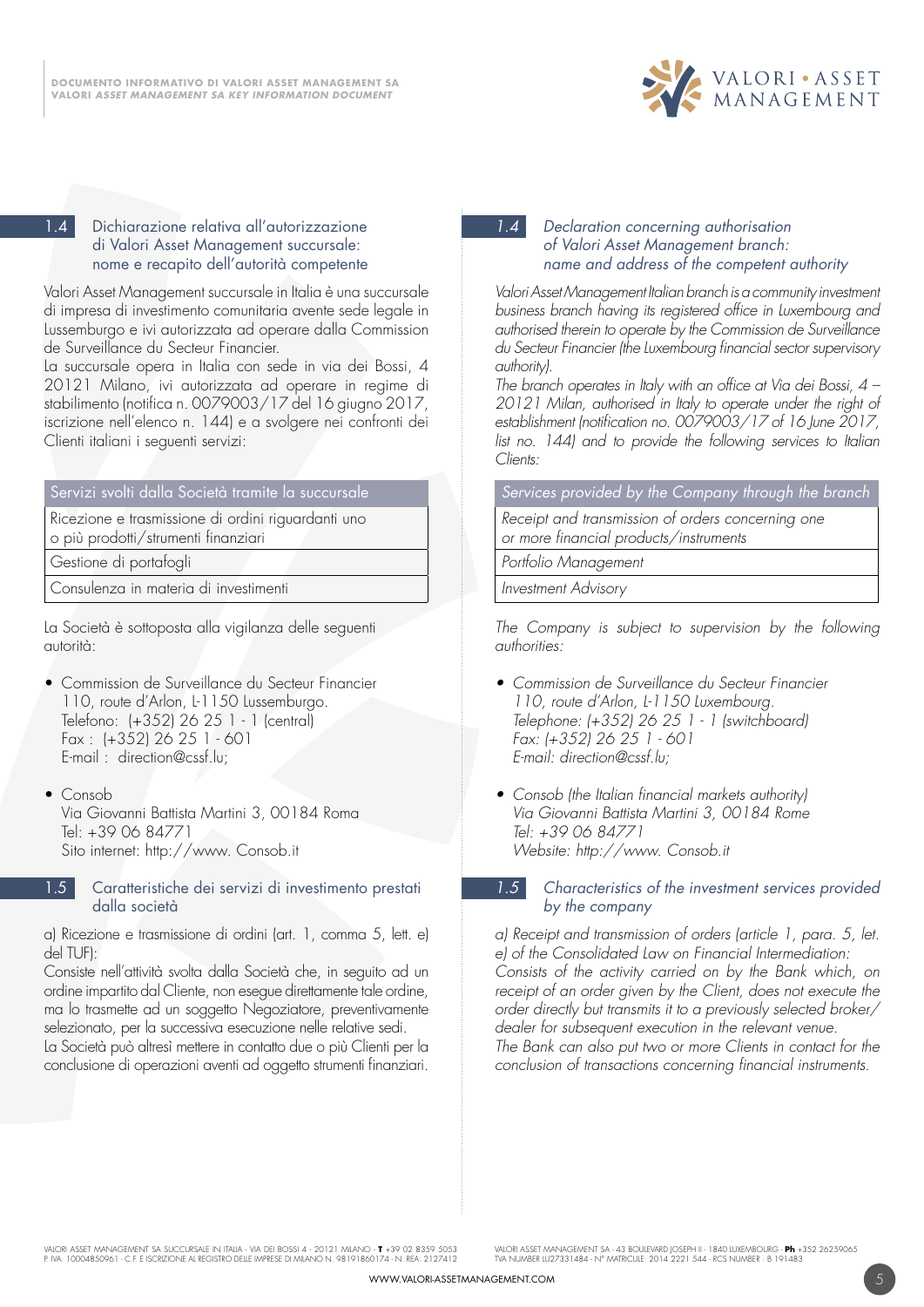

b) Consulenza in materia di investimenti (art. 1, comma 5, lett. f) del TUF):

Consiste nella prestazione da parte della Società di raccomandazioni personalizzate a un Cliente, dietro sua richiesta o per iniziativa della Società stessa, riguardo ad una o più operazioni relative ad un determinato strumento finanziario. La raccomandazione è personalizzata quando è presentata come adatta per il Cliente o è basata sulla considerazione delle caratteristiche del Cliente. Una raccomandazione non è personalizzata se viene diffusa al pubblico mediante canali di distribuzione.

Non rappresenta consulenza in materia di investimenti la consulenza che ha ad oggetto non strumenti finanziari, ma tipi di strumenti finanziari.

La Normativa di Riferimento prevede due tipologie di consulenza: la consulenza indipendente e quella non indipendente. La consulenza è indipendente quando l'intermediario: a) non accetta e trattiene onorari, commissioni o altri benefici monetari o non monetari pagati o forniti da terzi o da una persona che agisce per conto di terzi in relazione alla prestazione del servizio ai Clienti; b) valuta una congrua gamma di strumenti finanziari, sufficientemente diversificati in termini di tipologia ed emittenti o fornitori di prodotti, che non deve essere limitata a strumenti finanziari emessi o forniti dall'impresa di investimento o da entità che hanno con essa stretti legami o rapporti legali o economici (come un rapporto contrattuale) tali da comportare il rischio di compromettere l'indipendenza della consulenza prestata. Se la consulenza prestata da un intermediario non ha tali caratteristiche la stessa non è di natura indipendente.

Le caratteristiche del servizio di consulenza in materia di investimenti è reso noto al Cliente mediante la sottoscrizione di appositi contratti.

c) Gestione di portafogli (art. 1, comma 5, lett. d) del TUF): Consiste nella gestione, su base discrezionale ed individualizzata, di portafogli di investimento che includono uno o più strumenti finanziari nell'ambito di un mandato conferito dai Clienti.

L'obbligo di gestire, pertanto, comprende tanto l'obbligo di effettuare discrezionalmente valutazioni professionali circa le opportunità di investimento quanto l'obbligo di predisporre la possibilità che dette valutazioni si traducano in operazioni.

## 1.6 Consulenti finanziari abilitati all'offerta fuori sede

Nel caso di offerta "fuori sede" la Società si avvale di consulenti finanziari iscritti in Italia nell'Albo unico dei consulenti finanziari ed in particolare nella sezione dei consulenti finanziari abilitati all'offerta fuori sede.

*b) Investment advisory (article 1, para. 5, let. f) of the Consolidated Law on Financial Intermediation):*

*Consists of the Bank providing personalised recommendations*  to a Client at the request of the latter, or on the initiative of *the Bank itself, concerning one or more transactions relating to a specific financial instrument. The recommendation is personalised when it is presented as suitable for the Client or is based on consideration of the Client's characteristics. A recommendation is not personalised if it is disseminated to the public through distribution channels.*

*Advice that concerns not financial instruments, but types of financial instruments is not investment advice.*

*The Applicable Legislation provides for two types of advice: independent and non-independent advice. Advice is independent when the intermediary: a) does not accept or retain fees, commissions or other monetary or non-monetary benefits paid or provided by third parties or by a person acting on behalf of third parties in relation to the provision of the service to Clients; b) assesses an appropriate range of financial instruments that are sufficiently diversified in terms of type and issuers or suppliers of products, which must not be limited to financial instruments issued or supplied by the*  investment firm or by entities that have with the investment *firm close legal or economic links or relationships (such as a contractual relationship) of such a nature as to involve the risk of compromising the independence of the advice provided. If the advice provided by an intermediary does not have these characteristics it is not independent.*

*The characteristics of the investment advisory service are made known to the Client through signature of the relevant agreements.*

*c) Portfolio management (article 1, para. 5, let. d) of the consolidated law on financial intermediation):*

*Consists of the management, on a discretionary and individualised basis, of investment portfolios which include one or more financial instruments under mandates conferred by Clients.*

*The management obligation therefore comprises both the obligation to carry out, on a discretionary basis, professional assessments of investment opportunities and the obligation to provide for the possibility of such assessments being converted into transactions.*

# *1.6 Financial consultants authorised to promote and sell securities door-to-door*

*For "door-to-door" promotion and sales, the Company uses financial consultants registered in Italy in the Albo Unico dei Consulenti Finanziari (Single Register of Financial Consultants) authorised to carry out door-to-door promotion and selling.*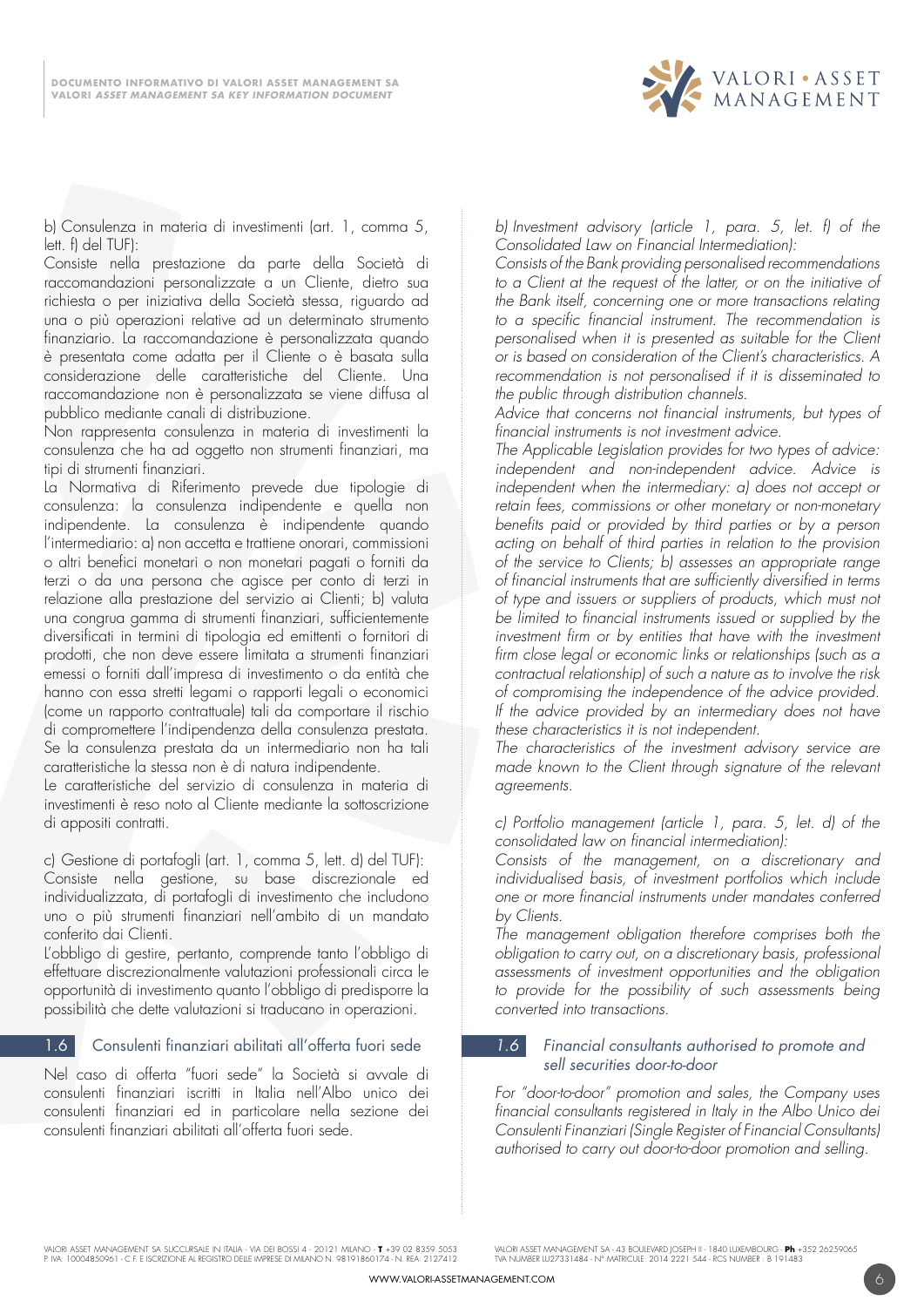

#### **Sezione II - Natura, frequenza e date della documentazione da fornire all'investitore a rendiconto dell'attività svolta**

#### 2.1 Informazioni sui costi e sugli oneri connessi ai servizi di investimento prestati dall'intermediario

Le informazioni sui costi e degli oneri connessi ai servizi di investimento prestati dalla Società sono riportate nei relativi contratti. La Società, inoltre, con le modalità previste dai relativi contratti assolve agli obblighi di trasparenza ex ante ed ex post in materia di costi ed oneri dei Servizi e dei Prodotti.

#### 2.2 Rendiconti nel servizio di ricezione e trasmissione di ordini

Con riferimento al servizio di ricezione e trasmissione di ordini, la Società:

a) fornisce al Cliente - quanto prima e al più tardi il primo giorno lavorativo successivo a quello dell'esecuzione dell'ordine impartito dal Cliente stesso, ovvero a quello in cui la Società medesima ha avuto conferma dell'esecuzione dell'ordine da parte dell'intermediario cui è stato trasmesso apposita rendicontazione.

b) nel caso in cui il Cliente al dettaglio detenga posizioni in Strumenti Finanziari caratterizzati da effetto leva o posizioni in operazioni con passività potenziali, così come definiti dalla Normativa di Riferimento o dalle competenti Autorità di Vigilanza di settore, la Società informa il Cliente. Quando il valore iniziale di ciascuno Strumento Finanziario subisce un deprezzamento del 10% e successivamente di multipli del 10%.

# 2.3 Rendiconti nel servizio di gestione di portafogli

Con riferimento al servizio di gestione di portafogli, la Società:

a) fornisce al Cliente con cadenza trimestrale i rendiconti periodici contenenti le informazioni previste dalla Normativa di Riferimento;

b) informa il Cliente nel caso in cui il valore complessivo del patrimonio in gestione, subisca, nel periodo di riferimento, un deprezzamento del 10% e, successivamente, di multipli del 10%. Tale comunicazione è inviata al più tardi entro la fine del giorno lavorativo nel quale la suddetta soglia sia stata superata. Qualora la soglia sia stata superata in un giorno non lavorativo, la comunicazione è effettuata entro la fine del giorno lavorativo successivo. Le modalità di calcolo della perdita sono determinate secondo le previsioni della Normativa di Riferimento;

#### *Section II - Nature, frequency and dates of documents to be provided as statements of the activities performed*

## *2.1 Information on the costs and charges relating to the investment services providedn by the intermediary*

*The information on the costs and charges relating to the investment services provided by the Bank are set out in the relevant agreements. In addition, by the methods set out in the relevant agreements, the Bank complies with the ex ante and ex post transparency requirements concerning the costs and charges of the Services and Products.*

## *2.2 Statements concerning the portfolio management service*

*With regard to the service comprising the receipt and transmission of orders, the Company:*

*a) provides the Client with an appropriate advice as soon as possible and no later than the first business day following the day of execution of the order given by the Client or the day on which the Company itself received confirmation of execution of the order by the intermediary to which it was transmitted.*

*b) if a Retail Client holds positions in leveraged financial instruments or in contingent liability transactions, as defined by the Applicable Legislation or the competent sectoral Supervisory Authorities, the Company informs the Client when the initial value of each Financial Instrument depreciates by 10% and thereafter at multiples of 10%.*

#### *2.3 Statements concerning the portfolio management service*

*With reference to the portfolio management service, the Company:*

*a) provides the Client with quarterly periodic statements containing the information provided for by the Applicable Legislation;*

*b) informs the Client if the total value of the assets under management depreciates, in the reference period, by 10% and, thereafter, at multiples of 10%. Such communication is sent at the latest by the end of the business day on which such threshold has been exceeded. If the threshold is exceeded on a non-business day, the communication is sent by the end of the next business day. The methods of calculating the loss are determined according to the provisions of the Applicable Legislation;*

VALORI ASSET MANAGEMENT SA SUCCURSALE IN ITALIA - VIA DEI BOSSI 4 - 20121 MILANO - **T** +39 02 8359 5053 P. IVA: 10004850961 - C.F. E ISCRIZIONE AL REGISTRO DELLE IMPRESE DI MILANO N. 98191860174 - N. REA: 2127412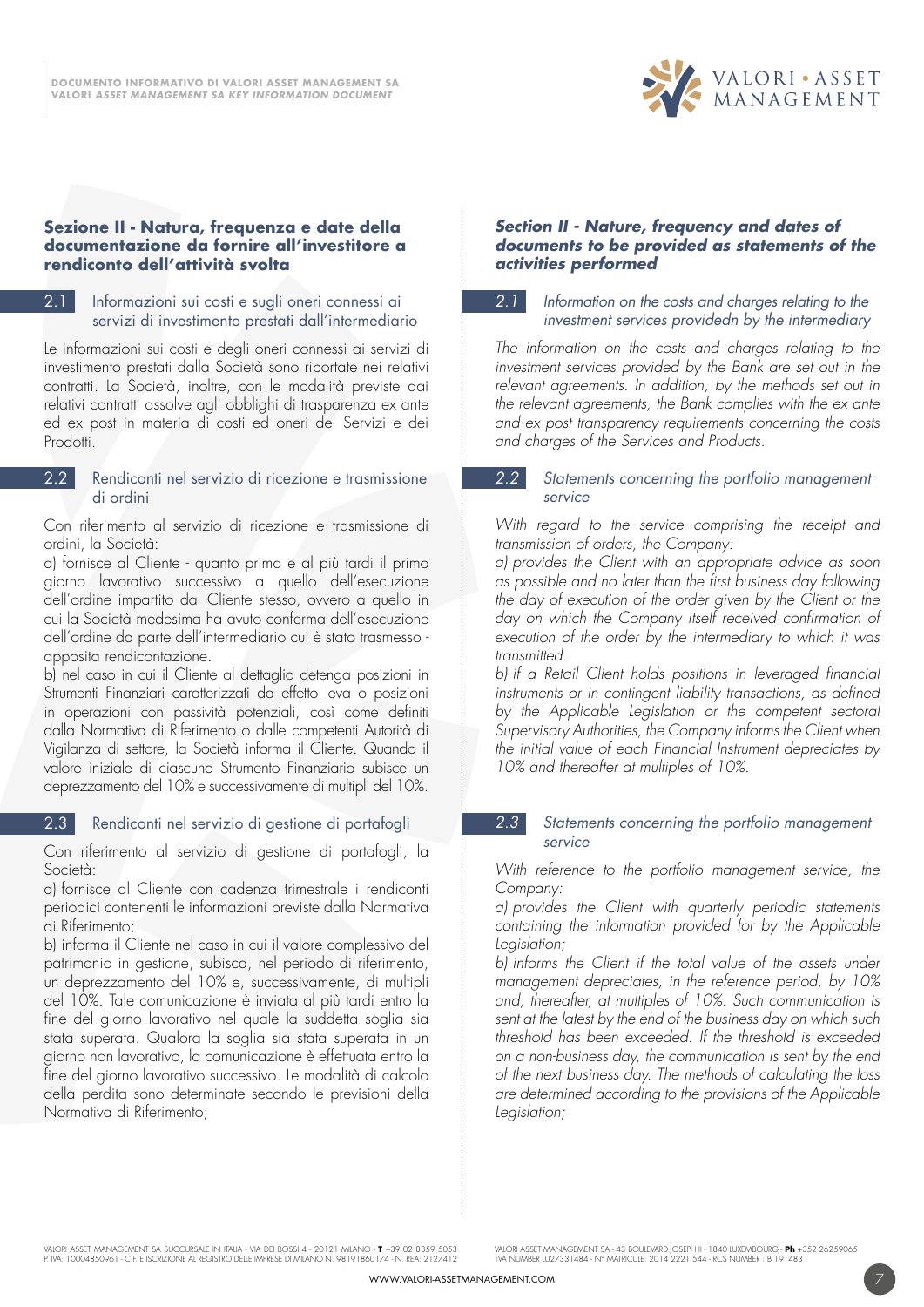

c) ove richiesto dal Cliente, la Società gli fornisce le informazioni essenziali sulle operazioni di volta in volta eseguite con una comunicazione di conferma dell'operazione, contenente le informazioni di cui alla Normativa di Riferimento;

d) ove il Cliente eserciti la facoltà di cui al punto c) che precede, ferme le eccezioni previste dalla Normativa di Riferimento, il rendiconto periodico è inoltrato dalla Società al Cliente ogni 12 mesi;

e) ove il Cliente abbia optato per una linea di gestione caratterizzata da effetto leva, il rendiconto periodico è fornito comunque almeno una volta al mese.

#### 2.4 Rendiconti nel servizio di consulenza in materia di investimenti

Con riferimento al servizio di consulenza in materia di investimenti, la Società:

a) consegna al Cliente un documento esplicativo della raccomandazione personalizzata fornita;

b) valuta almeno una volta all'anno l'adeguatezza del portafoglio del Cliente ed invia al Cliente un report avente ad oggetto gli esiti di tale valutazione.

*c) if asked to do so by the Client, the Company provides him/ her/it with the essential information about the transactions executed from time to time in a transaction confirmation containing the information set out in the Applicable Legislation; d) if the Client exercises the option set out in point c) above, and subject to the exceptions provided for by the Applicable Legislation, the Company sends the Client the periodic statement every 12 months;*

*e) if the Client has opted for an investment strategy that is characterised by leverage, the periodic statement is provided at least once a month.*

#### *2.4 Statements concerning the investment advisory service*

With reference to the investment advisory service, the *Company:*

*a) delivers a document to the Client explaining the personalised recommendation provided;*

*b) assesses the suitability of the Client's portfolio at least once a year and sends the Client a report concerning the outcome of such assessment.*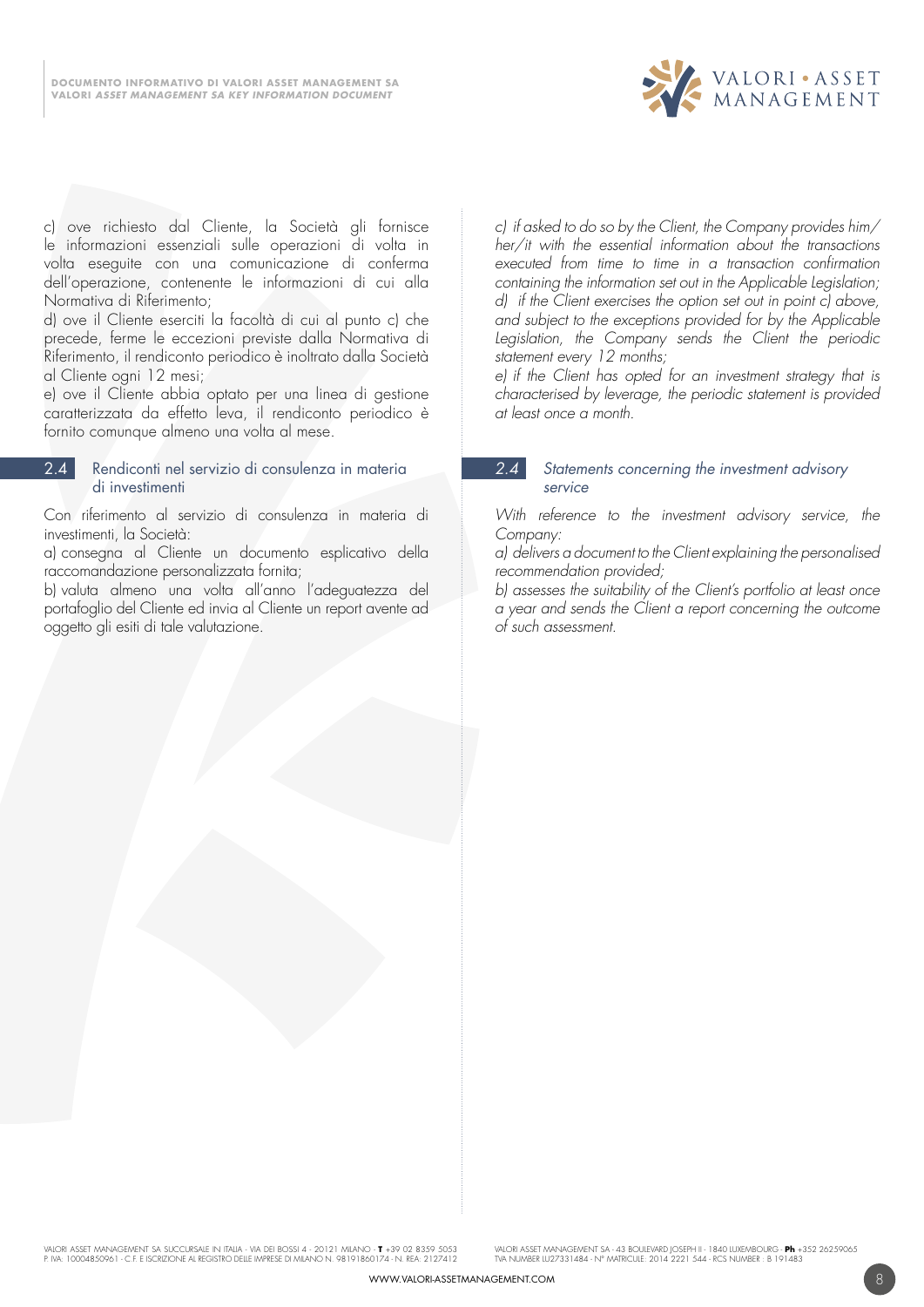

## **Sezione III - Descrizione sintetica delle misure adottate dalla Società che detiene strumenti finanziari o somme di denaro di Clienti, per assicurare la relativa tutela**

La Società non detiene né presso di sé né presso terzi strumenti finanziari e somme di denaro della clientela. Si precisa che nella fornitura del servizio di ricezione e trasmissione di ordini, la Società si avvale esclusivamente di UBS SA Succursale Italiana quale banca depositaria degli strumenti finanziari e delle somme di danaro della clientela.

# **Sezione IV - Informazioni sugli strumenti e i prodotti finanziari trattati**

# 4.1 Tipologie di strumenti e di prodotti finanziari trattati

#### a) azioni;

b) obbligazioni, obbligazioni convertibili, obbligazioni cum warrant, Titoli di Stato;

- c) obbligazioni strutturate;
- d) pronti contro termine;
- e) certificati di deposito;
- f) quote o azioni di organismi di investimento collettivo quali Fondi comuni di investimento armonizzati e SICAV;
- g) exchange Traded Fund (ETF);
- h) exchange Trade Commodity (ETC);
- i) strumenti finanziari derivati;
- j) certificates;
- k) warrant e covered warrant;
- l) prodotti strutturati.

Le seguenti informazioni hanno la finalità di indicare le caratteristiche di base degli strumenti e dei prodotti finanziari trattati dalla Società e dei rischi agli stessi pertinenti.

#### **PARTE A**

## **INFORMAZIONI SULLA NATURA E SUI RISCHI DEGLI STRUMENTI FINANZIARI**

# **1. LE TIPOLOGIE DI PRODOTTI E STRUMENTI FINANZIARI TRATTATI**

1.1 Titoli di capitale e titoli di debito

Occorre distinguere innanzitutto tra titoli di capitale (i titoli più diffusi di tale categoria sono le azioni) e titoli di debito (tra i più diffusi titoli di debito si ricordano i Titoli di Stato e le obbligazioni societarie), tenendo conto che:

#### *Section III - Brief description of the measures taken by the Company holding Clients' cash or financial instruments to ensure safeguarding thereof*

*The Company does not hold Clients' cash or financial instruments either itself or with third parties.*

*In the provision of the service comprising the receipt and transmission of orders, the Company uses only UBS SA Italian Branch as custodian for Clients' cash and financial instruments.*

## *Section IV - Information on the financial instruments and products traded*

# *4.1 Types of financial instruments and products traded*

*a) shares;*

*b) bonds, convertible bonds, bonds cum warrant, government securities;*

- *c) structured bonds;*
- *d) repurchase agreements;*
- *e) certificates of deposit;*
- *f) units or shares in collective investment undertakings such as harmonised mutual funds and SICAVs;*
- *g) exchange traded funds (ETFs);*
- *h) exchange trade commodities (ETCs);*
- *i) derivatives;*
- *j) certificates;*
- *k) warrants and covered warrants;*
- *l) structured products.*

*The purpose of the following information is to describe the basic characteristics of the financial products and instruments traded by the Company and of the risks associated with them.*

#### *PART A*

*INFORMATION ABOUT THE NATURE AND RISKS OF THE FINANCIAL INSTRUMENTS TRADED*

#### *1.THE TYPES OF FINANCIAL PRODUCTS AND INSTRUMENTS TRADED*

#### *1.1 Equity securities and debt securities*

*First of all, it is necessary to distinguish between equity securities (the most common instruments in this category are shares) and debt securities (among the most common debt securities are government securities and corporate bonds), bearing in mind that:*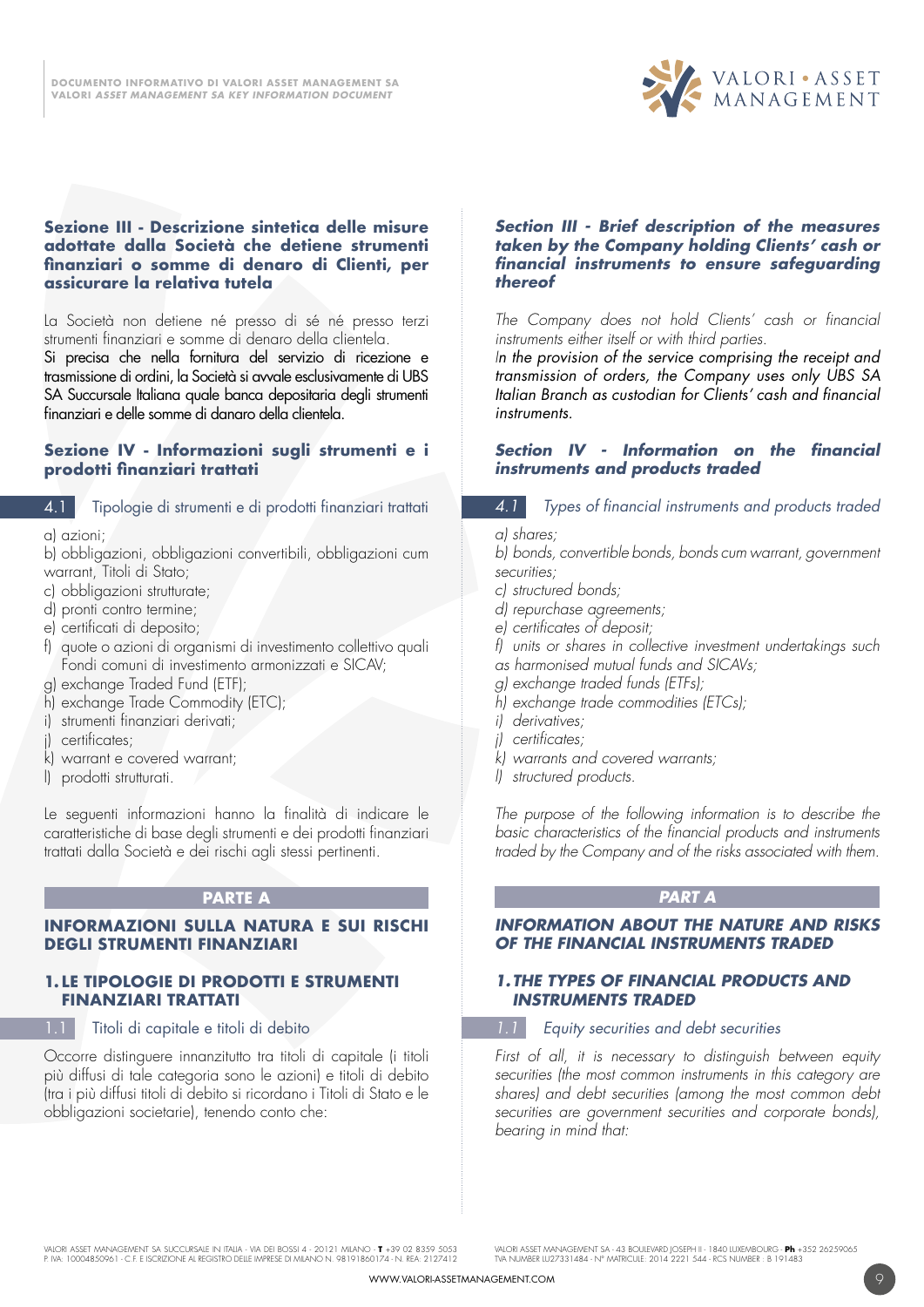

• Acquistando titoli di capitale si diviene soci della Società emittente, partecipando al rischio economico della medesima; chi investe in titoli azionari ha diritto a percepire annualmente il dividendo sugli utili conseguiti nel periodo di riferimento che l'assemblea dei soci deciderà di distribuire. L'assemblea dei soci può comunque stabilire di non distribuire alcun dividendo.

• In particolare, le azioni attribuiscono al possessore specifici diritti: diritti amministrativi (diritto di voto, diritto di impugnativa delle delibere assembleari, diritto di recesso, diritto di opzione) e diritti economico-patrimoniali (diritto al dividendo, diritto di rimborso).

• Le principali tipologie di azioni garantiscono il diritto di voto, ossia i diritto di partecipare ai fatti societari e alla formazione della volontà assembleare. L'ordinamento italiano vieta l'emissione di azioni a voto plurimo, ma ammette la possibilità di emettere categorie speciali di azioni caratterizzate da alcune differenze o limitazioni nell'esercizio del diritto di voto: azioni prive del diritto di voto, azioni con diritto di voto limitato oppure subordinato. Altre categorie di azioni si differenziano, invece, per la diversa regolamentazione dei diritti economicopatrimoniali ad essa associati. I titoli azionari devono essere di uguale valore e conferiscono ai loro possessori uguali diritti nell'ambito della medesima categoria.

• Le principali categorie speciali di azioni, diverse dalle azioni ordinarie, sono: azioni postergate nelle perdite, che si caratterizzano per la diversa incidenza della partecipazione nelle perdite; azioni privilegiate nella distribuzione degli utili, a cui è attribuita una quota maggiorata di utili rispetto a quella di competenza delle azioni ordinarie, o a cui è attribuita una priorità temporale nella distribuzione degli utili rispetto alle azioni ordinarie; azioni di risparmio, che costituiscono azioni prive del diritto di voto, dotate di particolari privilegi di natura patrimoniale.

Per blue chip si intende un titolo azionario emesso da una Società ad elevata capitalizzazione. Sul mercato italiano tale soglia è fissata in circa 1.000 milioni. Le blue chip sono scambiate su un particolare segmento del mercato MTA.

Le small cap e le mid cap sono, invece, rispettivamente azioni di Società a bassa e media capitalizzazione di mercato.

• Acquistando titoli di debito si diviene finanziatori della Società o degli enti che li hanno emessi e si ha diritto a percepire periodicamente gli interessi previsti dal regolamento dell'emissione e, alla scadenza, al rimborso del capitale prestato.

I titoli di debito si differenziano dai titoli di capitale (tra cui le azioni) perché, mentre questi ultimi assicurano al loro titolare il diritto di partecipazione alla gestione della Società e un dividendo che è subordinato all'esistenza di utili, i primi attribuiscono al titolare solo un diritto di credito che deve essere comunque soddisfatto alla scadenza prevista, a prescindere dai risultati dell'esercizio sociale.

*• purchasers of equity securities become shareholders of the issuing company and share the economic risk of that company; investors in shares are entitled to receive each year the dividend on the profits achieved in the reference period that the general meeting of shareholders decides to distribute. The general meeting of shareholders may, however, decide not to distribute any dividend*

*• In particular, shares give their holders certain rights: administrative rights (right to vote, right to challenge resolutions of the general meeting, right of withdrawal, right of pre-emption) and economic and financial rights (right to dividends, right to reimbursement).*

*• The main types of shares guarantee the right to vote, i.e. the right to participate in the company's affairs and in establishing the will of the general meeting. Italian*  law prohibits the issuance of shares with multiple voting *rights, but allows the issue of special classes of shares with some differences in or limitations on the exercise of voting rights: non-voting shares, shares with limited or subordinated voting rights. Other share classes differ in the rules governing the economic and financial rights associated with them. Shares of the same class must be of the same value and confer the same rights on their holders.*

*• The main special classes of shares, besides ordinary shares, are: shares with deferred participation in losses (azioni postergate nelle perdite), which are characterised by the fact that they are not impacted by losses in the same way as other shares; preference shares which receive a higher share of profits compared to ordinary shares, or to which profits are distributed before they are distributed to ordinary shares; savings shares, which are non-voting shares, with special privileges of a financial nature.*

*Blue chips are shares of large-cap companies. On the Italian market the threshold is set at around 1,000 million. Blue chips are traded on a particular segment of the MTA market.*

*Small-caps and mid-caps are shares of companies with low and medium market capitalisation respectively.* 

*• Purchasers of debt securities become lenders to the company or entity that has issued them and are entitled to receive periodically the interest provided for in the rules (regolamento) governing the issue and to reimbursement, at maturity, of the capital loaned.*

*Debt securities differ from equity securities (including shares) in that, while equity securities entitle their holders to participate in the management of the company and to a dividend that depends on there being profits, debt securities give their holders a claim that must be satisfied on the scheduled maturity date in any event, regardless of the results achieved in the financial year.*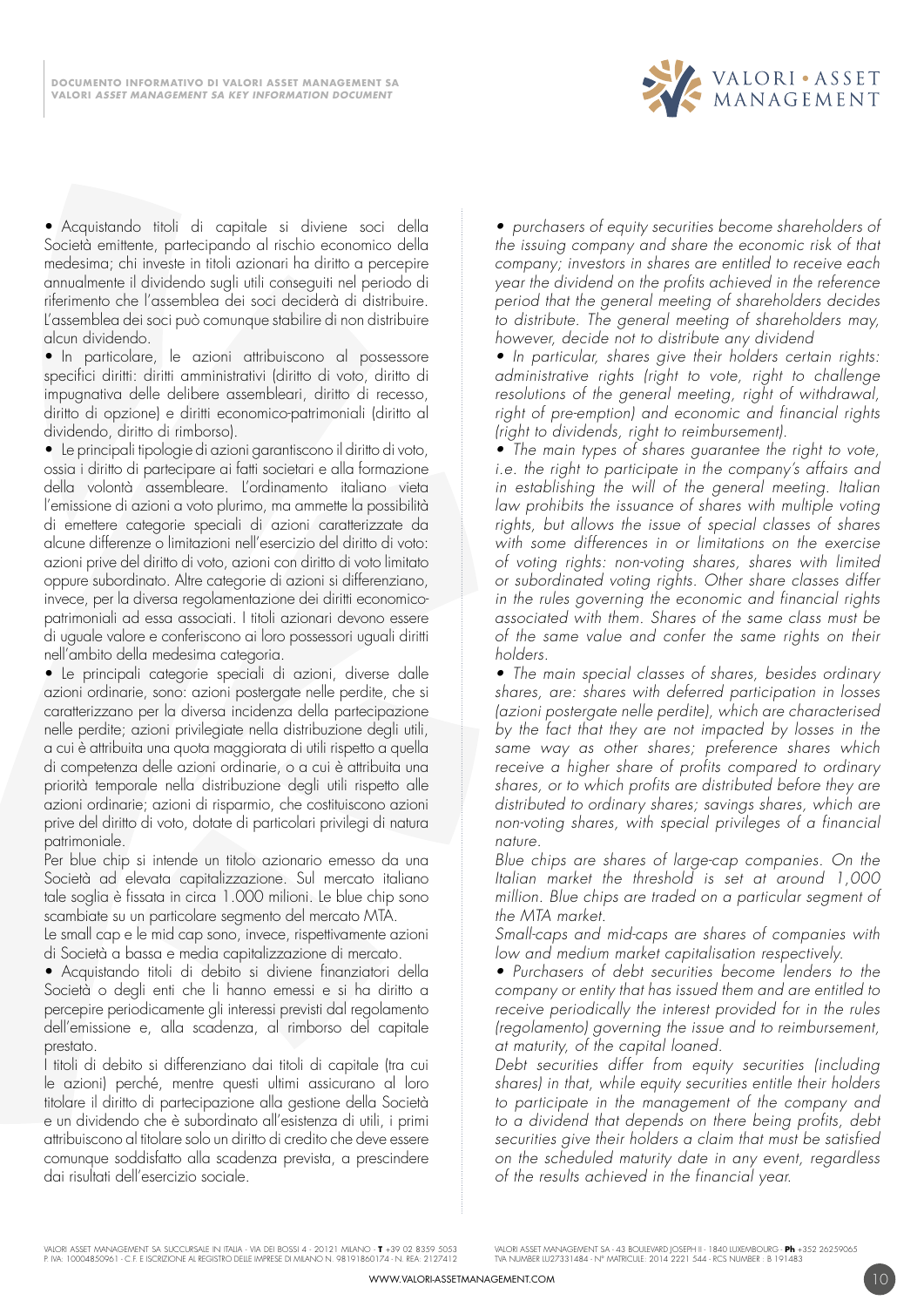

• Nelle obbligazioni tradizionali il sottoscrittore del titolo versa all'emittente una somma di denaro che produce interessi e, ad una scadenza prefissata, viene restituita. Gli interessi possono essere corrisposti periodicamente, durante la vita del titolo, ovvero alla scadenza (zero coupon) e la misura può essere fissa (obbligazioni a tasso fisso) oppure variabile in relazione all'andamento di tassi di mercato (obbligazioni a tasso variabile).

Di seguito si descrivono alcune categorie particolari di obbligazioni:

## a) Obbligazioni corporate

Nelle obbligazioni corporate l'emittente, ossia il debitore, è rappresentato da una Società commerciale di diritto privato. Ogni titolo rappresenta una frazione di uguale valore nominale e con uguali diritti. Il possessore dell'obbligazione diventa creditore della Società emittente e ha diritto di ricevere il rimborso a scadenza dell'importo previsto dal regolamento del prestito più una remunerazione a titolo di interesse.

#### b) Obbligazioni sovranazionali

Sono obbligazioni emesse da istituzioni ed entità internazionali, tra cui la Società Mondiale (World Bank), la Inter - American Development Bank (IADB) e la Società Europea degli investimenti (BEI) sono i principali emittenti di obbligazioni sovranazionali.

#### c) Obbligazioni governative

Le obbligazioni governative sono titoli del debito pubblico, ossia i titoli di debito emessi da uno Stato per finanziare il fabbisogno statale.

Di seguito si riporta una descrizione delle principali tipologie di titoli di debito pubblico italiano:

## Buoni ordinari del Tesoro

Sono titoli obbligazionari a breve termine emessi con scadenze uguali o inferiori all'anno e sono ammessi alla quotazione sui mercati regolamentati.

#### Certificati del Tesoro *zero coupon*

Sono titoli emessi dallo Stato italiano con durata all'emissione di 24 mesi, soggetti a riaperture che possono ridurne la durata originaria. La remunerazione è interamente determinata dallo scarto di emissione, pari alla differenza tra il valore nominale ed il prezzo corrisposto.

# Certificati di Credito del Tesoro

Sono titoli a tasso variabile con la durata di 7 anni.

Gli interessi vengono corrisposti con cedole posticipate semestrali indicizzate al rendimento dei Buoni Ordinari del Tesoro; sulla remunerazione incide anche lo scarto d'emissione, dato dalla differenza tra il valore nominale ed il prezzo pagato.

## Buoni del Tesoro Poliennali

Sono titoli a medio-lungo termine, con una cedola fissa pagata semestralmente.

*• In the case of traditional bonds, the subscriber pays the issuer a sum of money which earns interest and is reimbursed on a pre-agreed maturity date. Interest can be paid periodically during the term of the security or at maturity (zero coupon) and the amount of interest can be fixed (fixed-rate bonds) or can vary in line with market rates (variable-rate bonds).* 

*Some particular categories of bonds are described below:*

## *a) Corporate bonds*

*In the case of corporate bonds, the issuer, i.e. the debtor, is a private commercial company. Each security represents a fraction with the same nominal value and the same rights. The bond holder becomes a creditor of the issuing company and is entitled to receive, on the maturity date, repayment of the amount provided for in the rules governing the loan plus remuneration as interest.*

## *b) Supranational bonds*

*These are bonds issued by international institutions and entities: the World Bank, the Inter-American Development Bank (IADB) and the European Investment Bank (EIB) are the principal issuers of supranational bonds.*

## *c) Government bonds*

*Government bonds are public debt securities, i.e. debt securities issued by a State to finance the public-sector funding requirement.*

*The principal types of Italian public debt securities are described below:* 

## *Treasury Bills (Buoni Ordinari del Tesoro)*

*These are short-term securities issued with maturities of one year or less and admitted to trading on regulated markets.* 

## *Zero Coupon Treasury Certificates (Certificati del Tesoro Zero coupon)*

*These are securities issued by the Italian government with a term of 24 months on issue; subscription to these securities can be reopened, which can reduce their original term. The remuneration is entirely determined by the issue discount, which is the difference between the nominal value and the price paid.*

# *Treasury Credit Certificates (Certificati di Credito del Tesoro)*

*These are variable-rate securities with a term of 7 years. The interest is paid half-yearly in arrears and indexed to the yield of Treasury Bills; the issue discount, which is the difference between the nominal value and the price paid, also has an impact on the remuneration.*

*Multi-year Treasury Bonds (Buoni del Tesoro Poliennali) These are medium-/long-term securities with a fixed coupon paid half-yearly.*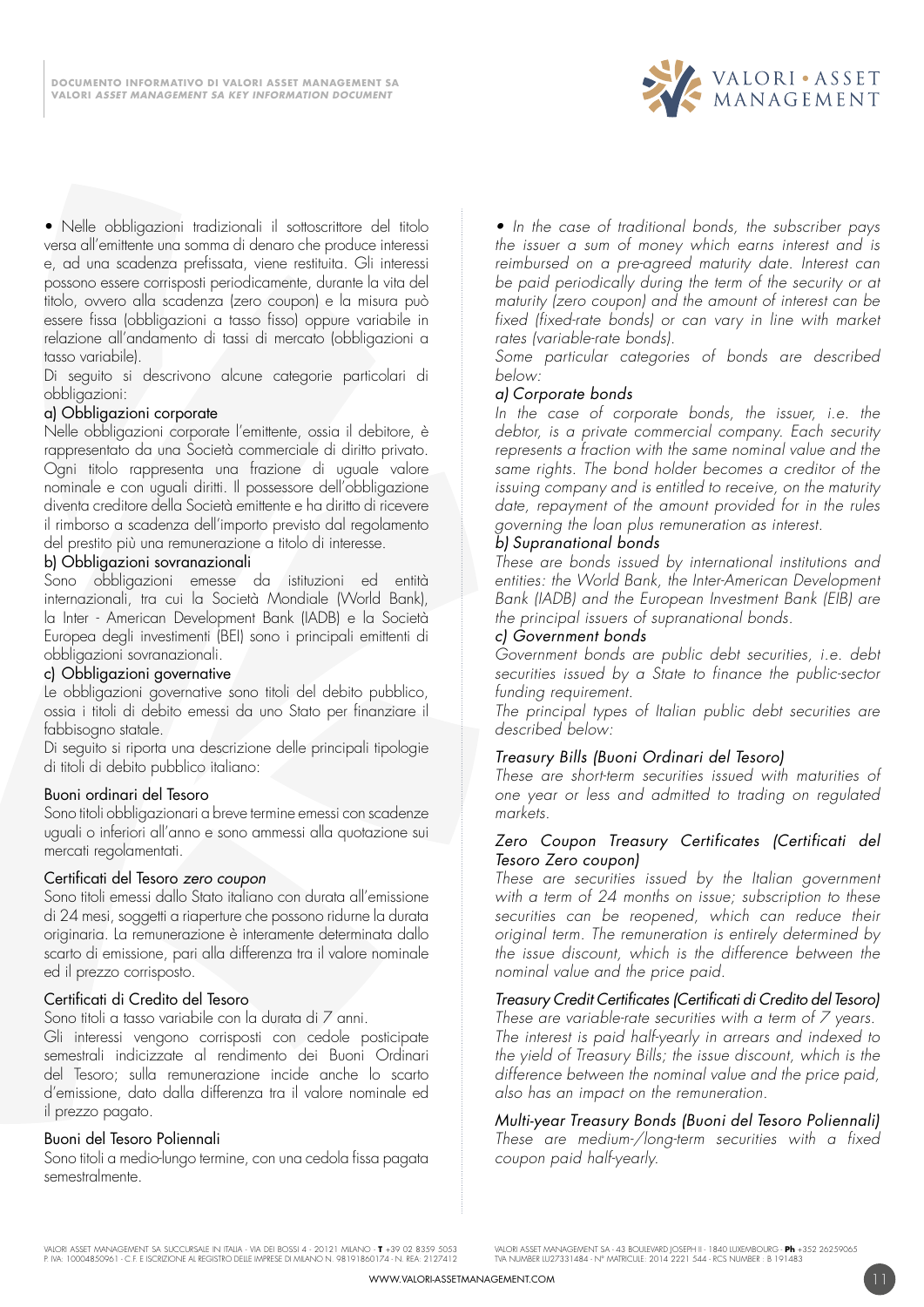

# Buoni del Tesoro Poliennali indicizzati all'inflazione europea

Sono titoli in cui sia il capitale rimborsato a scadenza, sia le cedole pagate semestralmente sono rivalutati sulla base dell'inflazione dell'area Euro, misurata dall'Indice Armonizzato dei Prezzi al Consumo (IAPC) con esclusione del tabacco.

## BTP Italia

È un titolo di Stato che fornisce all'investitore una protezione contro l'aumento del livello dei prezzi italiani: sia le cedole, pagate semestralmente, che il capitale, la cui rivalutazione viene anch'essa corrisposta semestralmente, sono rivalutati in base all'inflazione italiana, misurata dall'Istat attraverso l'indice nazionale dei prezzi al consumo per famiglie di operati ed impiegati (FOI) con esclusione dei tabacchi.

## d) Obbligazioni convertibili

Le obbligazioni convertibili offrono al sottoscrittore la facoltà di rimanere creditore della Società emittente (e quindi di conservare lo stato di obbligazionista), o di convertire le obbligazioni in azioni della Società emittente o di altra Società, diventando così azionista della Società;

e) Obbligazioni drop lock (obbligazioni a tasso variabile convertibili in obbligazioni a tasso fisso)

Sono obbligazioni assistite da una particolare clausola di garanzia che ha come scopo di proteggere il sottoscrittore da un eccessivo ribasso dei tassi di interesse. Nell'obbligazione drop lock viene stabilità sin dall'inizio una soglia minima di rendimento (trigger rate) sotto il quale scatta la clausola di conversione automatica del prestito a tasso fisso, quest'ultimo generalmente di poco superiore al trigger rate.

## f) Obbligazioni in valuta o "Eurobond"

Sono le cosiddette obbligazioni internazionali emesse da operatori di rilievo primario per finanziare il proprio fabbisogno di valuta. Gli Eurobond sono obbligazioni emesse in valuta diversa rispetto a quelle degli Stati in cui le obbligazioni stesse sono collocate.

#### g) Obbligazioni subordinate

Sono obbligazioni che, nel caso di insolvenza dell'emittente, vengono rimborsate solo dopo le altre obbligazioni non subordinate emesse dall'emittente.

# *Multi-year Treasury Bonds indexed to European inflation*

*These are securities for which both the capital repaid on maturity and the coupons paid half-yearly are revalued on the basis of Euro-zone inflation, as measured by the Harmonised Index of Consumer Prices (HICP), excluding tobacco.*

## *Multi-year Treasury Bonds indexed to Italian inflation (BTP Italia)*

*These are government securities that provide investors with protection against an increase in the level of Italian prices; both the coupons, paid half-yearly, and the capital, the revaluation of which is also paid half-yearly, are revalued on the basis of Italian inflation, as measured by the Italian Institute for Statistics (Istat) through the national consumer prices index for families of workers and employees excluding tobacco.*

# *d) Convertible bonds*

*Convertible bonds offer subscribers the right to remain creditors of the issuing company (and thus to preserve the status of bond holder) or to convert the bonds into shares of the issuing company or of another company, thus becoming a shareholder of that company;*

*e) Drop-lock bonds (variable-rate bonds convertible to fixedrate bonds)*

*These are bonds backed by a special guarantee clause, the purpose of which is to protect the subscriber from an excessive*  fall in interest rates. With drop-lock bonds, a trigger rate is set *at the outset; below this rate the automatic clause converting the loan to a fixed rate is triggered. The fixed rate is generally slightly higher than the trigger rate.*

# *f) Eurobonds*

These are the so-called international bonds issued by leading *players to finance their currency needs. Eurobonds are bonds issued in a currency other than that of the countries in which the bonds themselves are placed.*

## *g) Subordinated bonds*

*These are bonds that, if the issuer becomes insolvent, are repaid only after other unsubordinated bonds issued by the issuer.*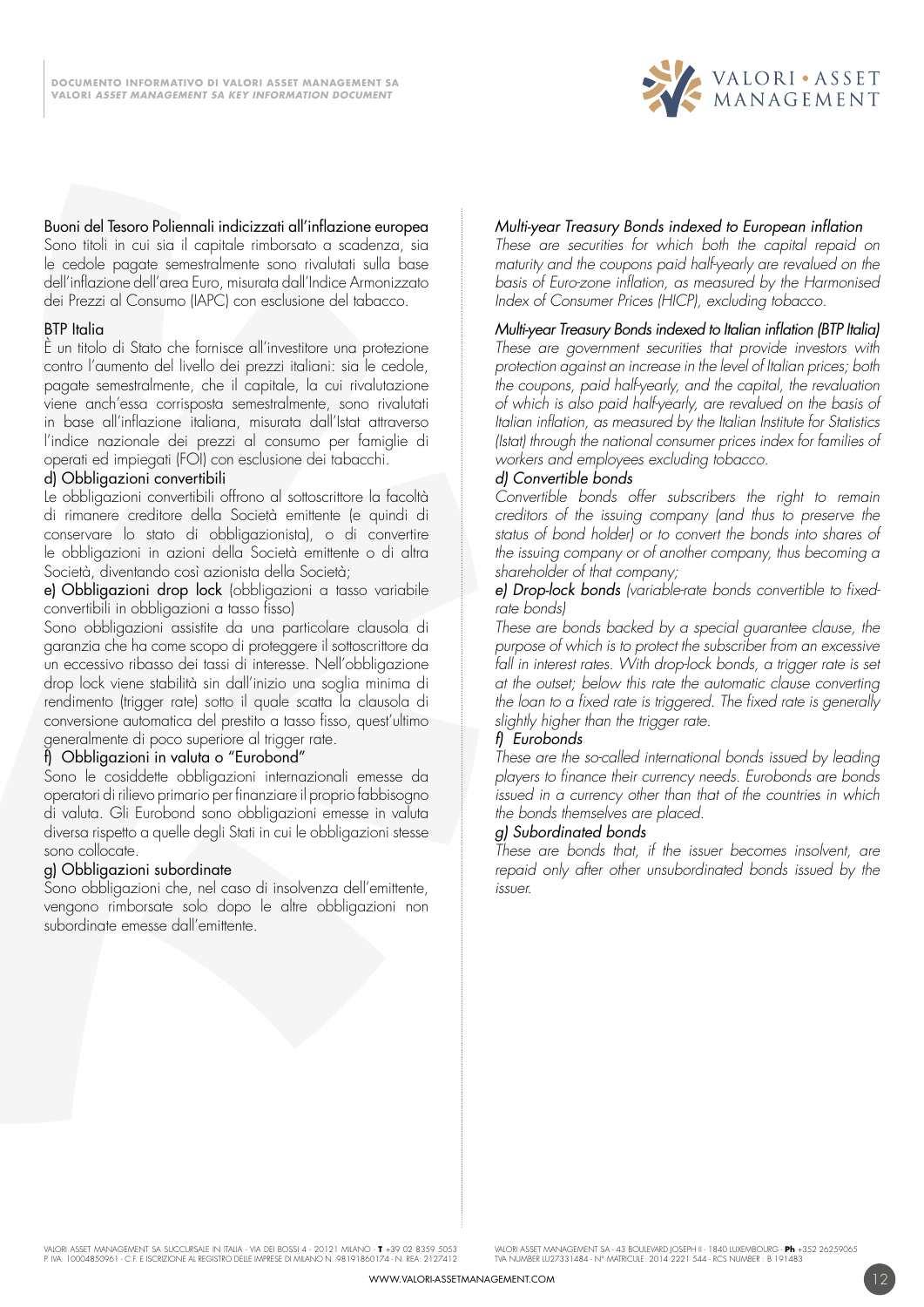

# 1.2 Obbligazioni strutturate

Sono definite strutturate le obbligazioni il cui rimborso e/o la cui remunerazione viene indicizzata all'andamento dei prezzi di una delle seguenti attività finanziarie:

• azioni o panieri di azioni quotate in Borsa o in un altro stato;

- indici azionari o panieri di indici azionari;
- valute:
- quote o azioni di OICR ;

• merci per le quali esiste un mercato di riferimento caratterizzato dalla disponibilità di informazioni continue e aggiornate sui prezzi delle attività negoziate.

Le obbligazioni strutturate hanno come caratteristica comune modalità particolari di calcolo della cedola o del valore di rimborso, a volte particolarmente complesse. Alla categoria delle strutturate appartengono varie tipologie di obbligazioni. Alcune di queste mantengono la caratteristica tipica dell'obbligazione, e cioè la restituzione del capitale investito, presentando modalità peculiari per la determinazione degli interessi. Esempi di questo tipo sono le obbligazioni il cui rendimento, in quanto collegato ad eventi non conosciuti al momento dell'emissione, è incerto (ad esempio le obbligazioni reverse floater e quelle linked), ovvero quelle con cedole inizialmente determinate ma non costanti nel tempo (ad esempio, le cosiddette step down e step up). Altre obbligazioni strutturate, invece, presentano notevoli differenze rispetto al concetto tradizionale di obbligazione, poiché non garantiscono la integrale restituzione del capitale. Costituisce, questa, una caratteristica di assoluto rilievo per il risparmiatore, in quanto muta radicalmente il profilo di rischio dell'investimento e, specie nel passato, non sempre se ne è avuta consapevolezza. Appartengono a questo tipo le reverse. Le obbligazioni strutturate possono essere ammesse alla quotazione ufficiale di borsa. In questo caso gli emittenti sono tenuti a pubblicare il prospetto di quotazione dove sono descritte, anche attraverso opportune esemplificazioni, le caratteristiche del prodotto, il potenziale rendimento a fronte di possibili scenari futuri ipotizzati e i particolari aspetti di rischiosità alle stesse connessi.

Non tutte le obbligazioni strutturate sono quotate su mercati regolamentati e, qualora lo siano, i livelli di liquidità osservati non sono elevati. Questa circostanza può creare difficoltà nel caso in cui il sottoscrittore volesse vendere anticipatamente il proprio titolo, in quanto i prezzi potrebbero non riflettere il valore reale, anche perché il risparmiatore potrebbe trovarsi nelle condizioni di dover vendere l'obbligazione allo stesso emittente in posizione di unico compratore presente sul mercato. Di seguito si riporta la descrizione delle principali tipologie di obbligazioni strutturate presenti oggi sul mercato italiano. Tutte le obbligazioni illustrate si caratterizzano per la presenza di modalità peculiari di determinazione della cedola dovuta al sottoscrittore. Va pertanto posta una particolare attenzione alla struttura cedolare dell'obbligazione proposta.

# *1.2 Structured bonds*

*These are bonds whose redemption and/or remuneration are indexed to movements in prices of one of the following financial assets:*

- *• shares or baskets of shares listed on the Stock Exchange or in another country;*
- *• share indices or baskets of share indices;*
- *• currencies;*
- *• units or shares of undertakings for collective investment;*

*• commodities for which there is a reference market characterised by the availability of continuous and updated information on the prices of the assets traded.*

*Structured bonds have as a common characteristic special methods of calculating the coupon or redemption value, which are sometimes very complex. There are various types of structured bonds. Some of these retain the typical characteristic of a bond, i.e. repayment of the capital invested, but have special methods of determining the interest. Examples of this type are bonds whose yield is uncertain because it is linked to events that are not known at the time of issue (e.g. inverse floating rate bonds and linked bonds), or those for which the coupons are determined at the beginning but are not constant over time (for example, step-down and step-up bonds). Other structured bonds, however, differ significantly from the traditional concept of a bond, because they do not guarantee full repayment of the capital. This characteristic is of great importance to investors as it radically changes the risk profile of the*  investment and, especially in the past, investors have not *always been aware of this. This type includes reverse bonds.*

*Structured bonds may be admitted to official listing on the stock exchange. In this case, issuers are required to publish the listing prospectus in which the characteristics of the product, the potential yield in possible future scenarios and the particular risk aspects associated with the bonds are described and illustrated with suitable examples.*

*Not all structured bonds are listed on regulated markets and, if they are, the liquidity levels observed are not high. This circumstance may create difficulties if subscribers wish to sell their bonds early, as the prices may not reflect the true value; this could be because investors find themselves in the position of having to sell the bonds back to the issuer, if the latter is the only buyer present on the market. The principal types of structured bonds on the Italian market today are described below. All the bonds described are characterised by the special methods of determining the coupon payable to the subscriber. Particular attention must therefore be paid to the coupon structure of the proposed bond.*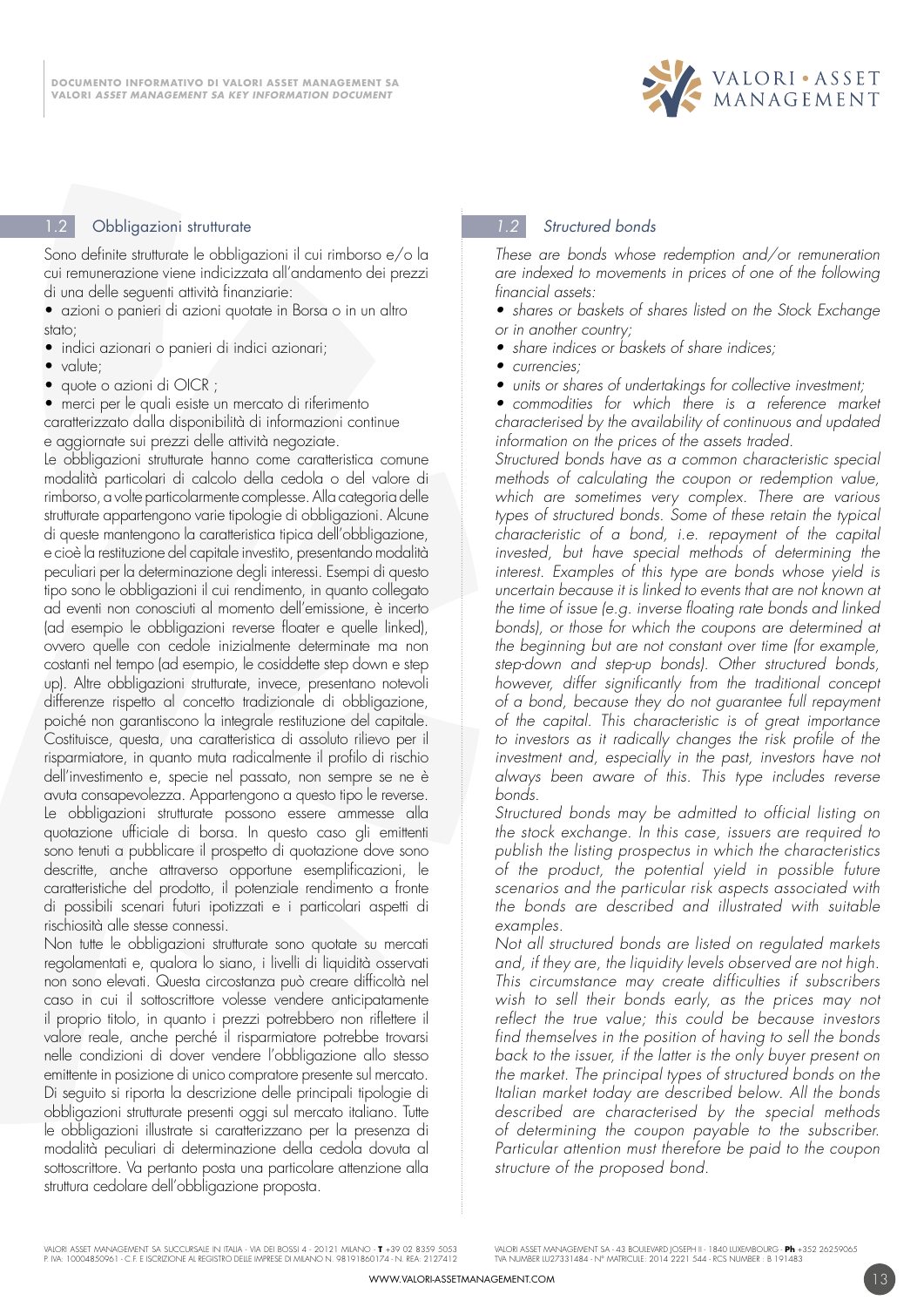

#### a) Le obbligazioni reverse convertible

Le reverse convertible sono strumenti finanziari che promettono al sottoscrittore una cedola particolarmente elevata.

Comportano però il rischio per l'investitore di ricevere alla scadenza, in luogo del capitale inizialmente versato, un numero di azioni il cui controvalore è inferiore all'investimento originario.

La reverse convertible è un prodotto finanziario strutturato in quanto presenta due componenti: una di tipo obbligazionario (nominale più cedola) e l'altra derivativa (opzione put).

Una reverse convertible, dunque, è un titolo collegato ad un altro titolo, generalmente un'azione quotata, che dà diritto ad incassare una cedola di valore notevolmente superiore ai rendimenti di mercato. L'elevato rendimento, però, deve essere valutato in rapporto al fatto che l'emittente della reverse, con l'acquisto dell'opzione put, alla scadenza ha la facoltà di consegnare, in luogo del controvalore del titolo (e cioè di quanto ricevuto dall'investitore), un quantitativo di azioni prestabilito dal contratto (nel caso di reverse del tipo physical delivery) ovvero il loro equivalente in denaro (tipo cash). Ovviamente, l'emittente avrà interesse ad esercitare la facoltà solo nel caso che il valore dell'azione scenda sotto un livello predeterminato. Pertanto chi acquista una reverse convertible confida che il valore dell'azione sottostante rimanga immutato o, anche, che aumenti. In conclusione, le reverse convertible non possono essere assimilate al tradizionale investimento obbligazionario; a differenza delle obbligazioni, infatti, non garantiscono la restituzione del capitale investito che può ridursi in funzione dell'andamento negativo dell'azione sottostante.

In linea teorica, il capitale investito può anche azzerarsi (ferma restando la percezione della cedola), nel caso limite in cui il valore dell'azione sottostante si annulli alla scadenza (o ad altra data prevista nel regolamento di emissione).

#### b) Le obbligazioni linked

Sono obbligazioni il cui rendimento è collegato all'andamento di determinati prodotti finanziari o reali, quali azioni o panieri di azioni (equity linked), indici (index linked), tassi di cambio (forex linked), merci (commodities linked), fondi comuni di investimento (funds linked) o altro. Il tasso di interesse corrisposto è generalmente inferiore a quello di mercato, mentre alla scadenza viene garantito il rimborso alla pari del prestito. Il risparmiatore ha però il vantaggio di poter ottenere alla scadenza un premio commisurato all'andamento del prodotto finanziario sottostante.

Per esempio, sottoscrivendo una obbligazione index linked, il risparmiatore di fatto compra sia una obbligazione che una opzione call sull'indice sottostante. In realtà tale opzione non è gratuita, e l'emittente ne recupera il costo corrispondendo un tasso di interesse inferiore a quello di mercato.

## *a) Reverse Convertible Bonds*

*Reverse convertibles are financial instruments that promise subscribers a particularly high coupon. However, for investors there is the risk that at maturity they will receive, instead of the amount originally paid, a number of shares the value of which is lower than the original investment.*

*A reverse convertible is a structured financial product in that it has two components: one is a bond-type component (nominal value plus coupon) and the other a derivative component (put option).*

*A reverse convertible, therefore, is a security that is connected to another security, usually a listed share, which entitles the holder to a coupon that is significantly higher than market rates. This high return must, however, be viewed in the light of the fact that the issuer of the reverse convertible, by acquiring the put option, has the right to deliver at maturity a predetermined number of shares (in the case of physical delivery type reverse convertibles) or their cash equivalent (cash type) instead of the value of the security (i.e. the amount received from the investor). Clearly, the issuer will have an interest in exercising this right only if the value of the share falls below a predetermined level. Therefore, a purchaser of a reverse convertible trusts that the value of the underlying share will remain unchanged or even increase. In conclusion, reverse convertibles cannot be regarded as a traditional bond investment; unlike bonds, they do not guarantee the return of the capital invested, which may be reduced as a result of a fall in the price of the underlying share.*

*Theoretically, the capital invested could even be reduced to zero (although the coupon will still be received), in the extreme case that the value of the underlying share falls to zero at maturity (or at another date provided for in the rules of the issue).* 

#### *b) Linked bonds*

*These are bonds whose yield is linked to the performance of specific financial or real products, such as shares or baskets of shares (equity-linked), indices (index-linked), exchange rates (forex-linked), commodities (commoditieslinked), mutual funds (funds-linked) or others. The interest*  rate paid is generally lower than the market rate, while *repayment of the loan at par is guaranteed at maturity. However, the investor has the advantage of being able to obtain at maturity a premium that is proportionate to the trend in the underlying financial product.* 

*For example, by subscribing to an index-linked bond, the investor buys both a bond and a call option on the underlying index. In reality, this option is not free, with the issuer recovering the cost by paying interest at a rate that is lower than the market rate.*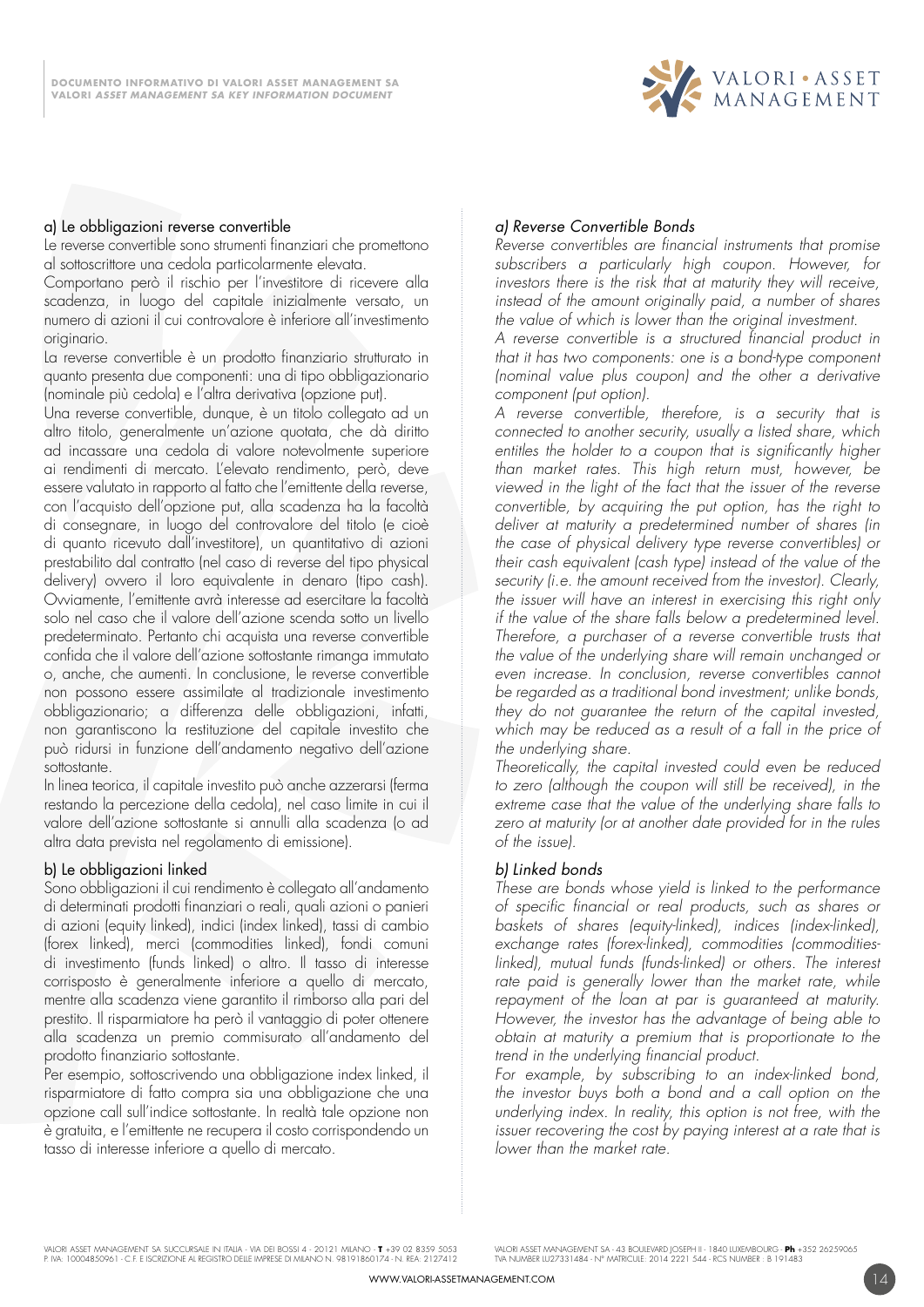

L'investitore sopporta il rischio tipico dell'acquirente di un'opzione: con il passare del tempo l'opzione perde valore e solo se l'andamento del titolo sottostante supera il prezzo di esercizio fissato al momento dell'emissione percepirà un qualche flusso cedolare.

Una versione più semplice di obbligazione di tipo linked, prevede la corresponsione del solo premio a scadenza, senza il pagamento di cedole di interesse. In questo caso il premio incorpora anche il flusso di cedole non corrisposte nel corso della vita del prestito.

## c) Le obbligazioni "step up" e "step down"

In generale, tale tipo di obbligazione è caratterizzata da una struttura cedolare predeterminata (quindi non soggetta ad alcuna incertezza) ma comunque variabile nel tempo. Tali emissioni, pertanto, sono molto simili ai titoli a tassi fissi, sebbene con la particolarità di corrispondere un flusso cedolare a livelli variabili.

In particolare, le "step down" sono obbligazioni con cedole decrescenti nel tempo: le prime cedole sono elevate, mentre le successive sono via via decrescenti. Nelle "step up" si ha una struttura inversa, dove le cedole finali sono elevate, mentre le iniziali sono più basse.

# d) Le obbligazioni callable

Si tratta di obbligazioni a tasso fisso munite di una clausola che attribuisce all'emittente la facoltà di rimborsare anticipatamente il prestito. Ovviamente l'emittente avrà interesse a rimborsare il prestito quando il tasso di mercato risulterà inferiore a quello fisso. Questo prodotto consente all'emittente una più facile gestione del rischio connesso ad una evoluzione a lui sfavorevole dei tassi di interesse. L'opzione che l'emittente si riserva deve evidentemente avere un valore per l'investitore che pertanto dovrebbe ricevere un tasso superiore a quelli correnti di mercato.

*The investor bears the typical risk borne by a buyer of an option: with the passage of time, the option loses value and only if the price of the underlying security exceeds the exercise price set at the time of issuance will the investor receive any flow of coupons.*

*A simpler version of a linked bond pays only a premium at maturity, without paying coupons. In this case, the premium also incorporates the flow of coupons not paid over the life of the loan.*

## *c) Step-up and Step-down bonds*

*In general, bonds of this type are characterised by a coupon structure that is predetermined (and therefore not subject to any uncertainty) but variable over time. These bonds are therefore very similar to fixed-rate securities, but with the particular characteristic that they pay coupons at varying levels.*

*In particular, step-down bonds are bonds with coupons that decrease over time: the first coupons are high, with subsequent coupons gradually decreasing. Step-up bonds have the reverse structure, with high final coupons and lower initial coupons.*

# *d) Callable bonds*

*These are fixed-rate bonds with a clause that gives the issuer the right to repay the loan early. Obviously, the issuer will have an interest in repaying the loan when the market rate is lower than the fixed-rate. This product makes it easier for issuers to manage the risk associated with interest rate changes that are unfavourable to them. The issuer's right to repay the loan early must clearly have a value for the investor, who should therefore receive a rate that is higher than current market rates.*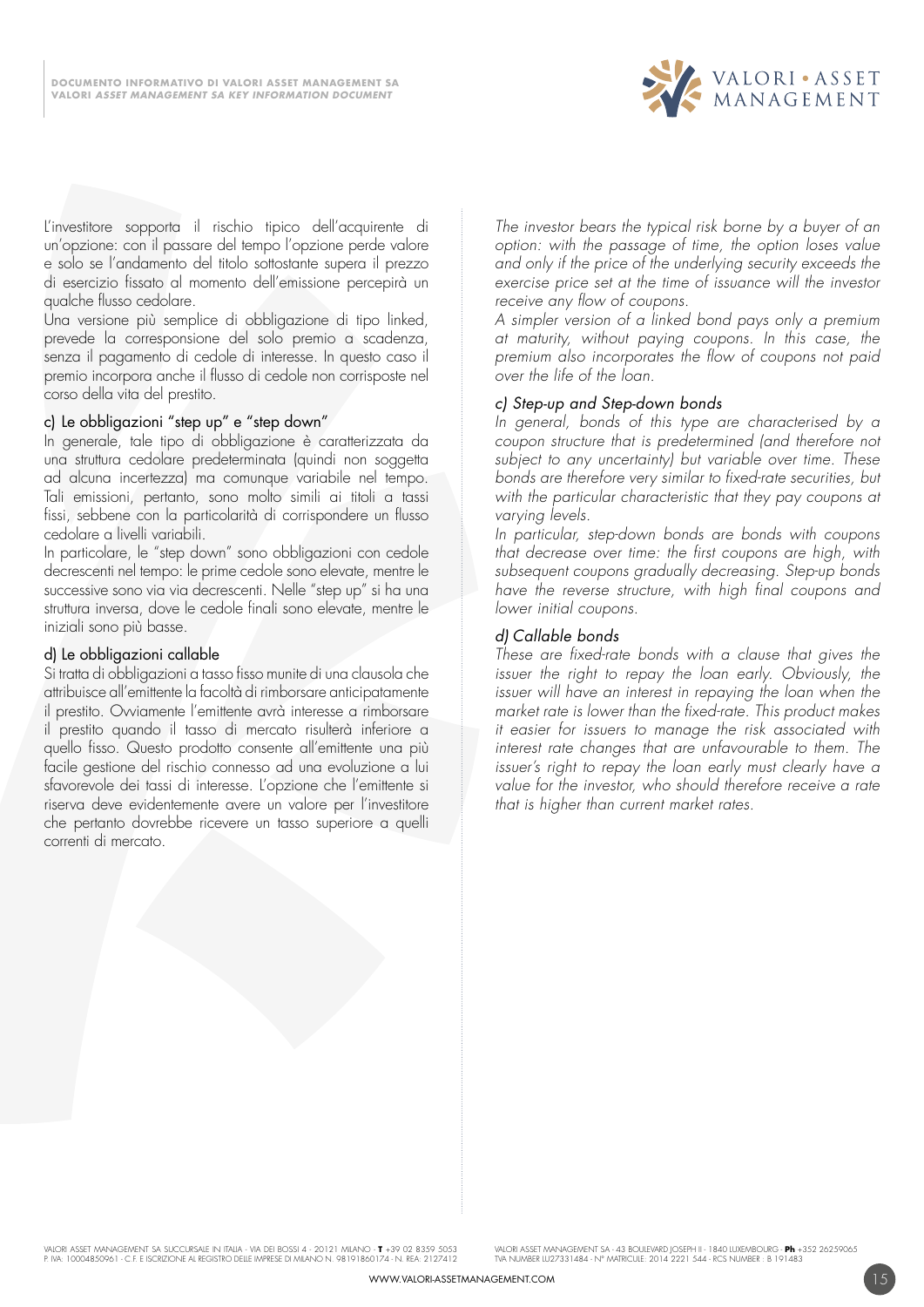

#### 1.3 Pronti contro termine

L'operazione di pronti contro termine si realizza attraverso due compravendite contestuali, una a pronti ed una a termine, dei medesimi strumenti finanziari, poste in essere tra il Cliente e la Banca. In sostanza, dunque, una delle parti acquista a pronti un certo importo di titoli (acquirente a pronti, di norma individuato nel Cliente) che l'altra parte (acquirente a termine, di norma la Banca) si impegna a riacquistare ad una certa data ed a un prezzo prefissato. La compravendita a termine ha effetti obbligatori; ne consegue che gli strumenti finanziari oggetto dell'operazione restano nella proprietà del Cliente acquirente a pronti fino alla scadenza del termine pattuito.

Per tutta la durata dell'operazione i diritti inerenti agli strumenti finanziari oggetto del contratto spettano al Cliente acquirente a pronti. Le operazioni di pronti contro termine possono avere ad oggetto soltanto i seguenti strumenti finanziari: titoli di stato al portatore e strumenti finanziari obbligazionari non convertibili italiani e/o esteri di proprietà della Banca.

La remunerazione del contratto di pronti contro termine è costituita dall'importo risultante dalla differenza tra il controvalore totale a termine ed il controvalore totale a pronti. I rischi connessi ai pronti contro termine sono in particolare:

• Rischio di credito: il rischio che la società emittente dei titoli sottostanti non sia in grado di pagare gli interessi o di rimborsare il capitale prestato.

# 1.4 Certificati di deposito

Si tratta di titoli rappresentativi di un deposito vincolato caratterizzato dall'acquisto della proprietà delle somme depositate dal Cliente da parte della Società, con obbligo di restituzione alla scadenza del termine pattuito. Il rapporto è documentato dal certificato, nominativo o al portatore, che contiene, tra l'altro, l'indicazione della scadenza e, per i certificati a tasso fisso con liquidazione degli interessi al termine del rapporto, della complessiva somma rimborsabile. Il rimborso viene effettuato: per i certificati di deposito nominativi, all'intestatario o a chi sia stato da questi espressamente delegato; per i certificati di deposito al portatore, a qualsiasi possessore del titolo, anche se questo è intestato ad una persona o diversamente contrassegnato.

I rischi connessi ai Certificati Deposito sono:

• rischio di tasso: in caso di oscillazione dei tassi di mercato, può variare il controvalore della cedola in corso e di tutte le cedole previste dal piano per i CD a tasso variabile, mentre tutte le cedole dei CD a tasso fisso rimangono costanti;

• rischio di cambio: determinato dalle variazioni del rapporto di cambio tra la divisa di riferimento (euro) e la divisa estera in cui è denominato l'investimento;

• rischio di liquidità: legato alla impossibilità per l'investitore di liquidare parzialmente o totalmente l'investimento prima della scadenza stabilita;

• rischio di controparte: è rappresentato dalla possibilità che l'Emittente non sia in grado di fare fronte alle obbligazioni assunte relativamente al pagamento delle cedole e/o del capitale.

VALORI ASSET MANAGEMENT SA SUCCURSALE IN ITALIA - VIA DEI BOSSI 4 - 20121 MILANO - **T** +39 02 8359 5053 P. IVA: 10004850961 - C.F. E ISCRIZIONE AL REGISTRO DELLE IMPRESE DI MILANO N. 98191860174 - N. REA: 2127412

#### *1.3 Repurchase agreements*

*Repurchase agreements take the form of two simultaneous purchases and sales of the same financial instruments, one spot and the other forward, between the Client and the Bank. In essence, therefore, one of the parties buys spot a certain amount of securities (spot purchaser, normally the Client) which the other party (forward purchaser, normally the Bank) undertakes to repurchase at a certain date and for a pre-agreed price.*

*The forward purchase and sale is binding; it follows that the financial instruments involved in the transaction remain the property of the spot purchaser Client until the end of the agreed term.*

*Throughout the whole duration of the transaction, the Client (spot purchaser) enjoys all the rights inherent in the financial instruments that are the subject of the contract.* 

*Repurchase agreements can be carried out only with the following financial instruments: Italian and/or foreign nonconvertible debt securities and bearer government securities owned by the Bank. The remuneration under repurchase agreements consists of the difference between the total amount received forward and the total amount received spot. The risks associated with repurchase agreements are in particular:*

*• Credit risk: the risk that the company issuing the underlying securities will not be able to pay the interest or repay the capital loaned.*

# *1.4 Certificates of deposit*

*These are securities representing a time deposit characterised by the purchase by the Company of ownership of the sums deposited by the Client, with an undertaking to return them on expiry of the agreed term. The relationship is documented by the certificate, which is registered or bearer in form. The certificate contains, among other things: the maturity date and, for fixed-rate certificates with interest paid at the end of the relationship, the total amount repayable. Repayment is as follows: for registered certificates of deposit, to the registered holder or to whomsoever is expressly named for that purpose by the registered holder; for bearer certificates of deposit, to any holder of the certificate, even if the certificate is in the name of a person or otherwise labelled.* 

*The risks associated with Certificates of Deposit are:*

*• interest rate risk: if market rates fluctuate, the value of the current coupon and of all the scheduled coupons of variablerate certificates of deposit can vary, while all the coupons of fixed-rate Certificates of Deposit remain constant;*

*• currency risk: caused by fluctuations in the exchange rate between the reference currency (euro) and the foreign currency in which the investment is denominated;*

*• liquidity risk: related to the impossibility of the investor selling part or all of the investment before the scheduled maturity;*

*• counterparty risk: the possibility that the issuer may be unable to meet its obligations relating to payment of the coupons and/or reimbursement of the capital.*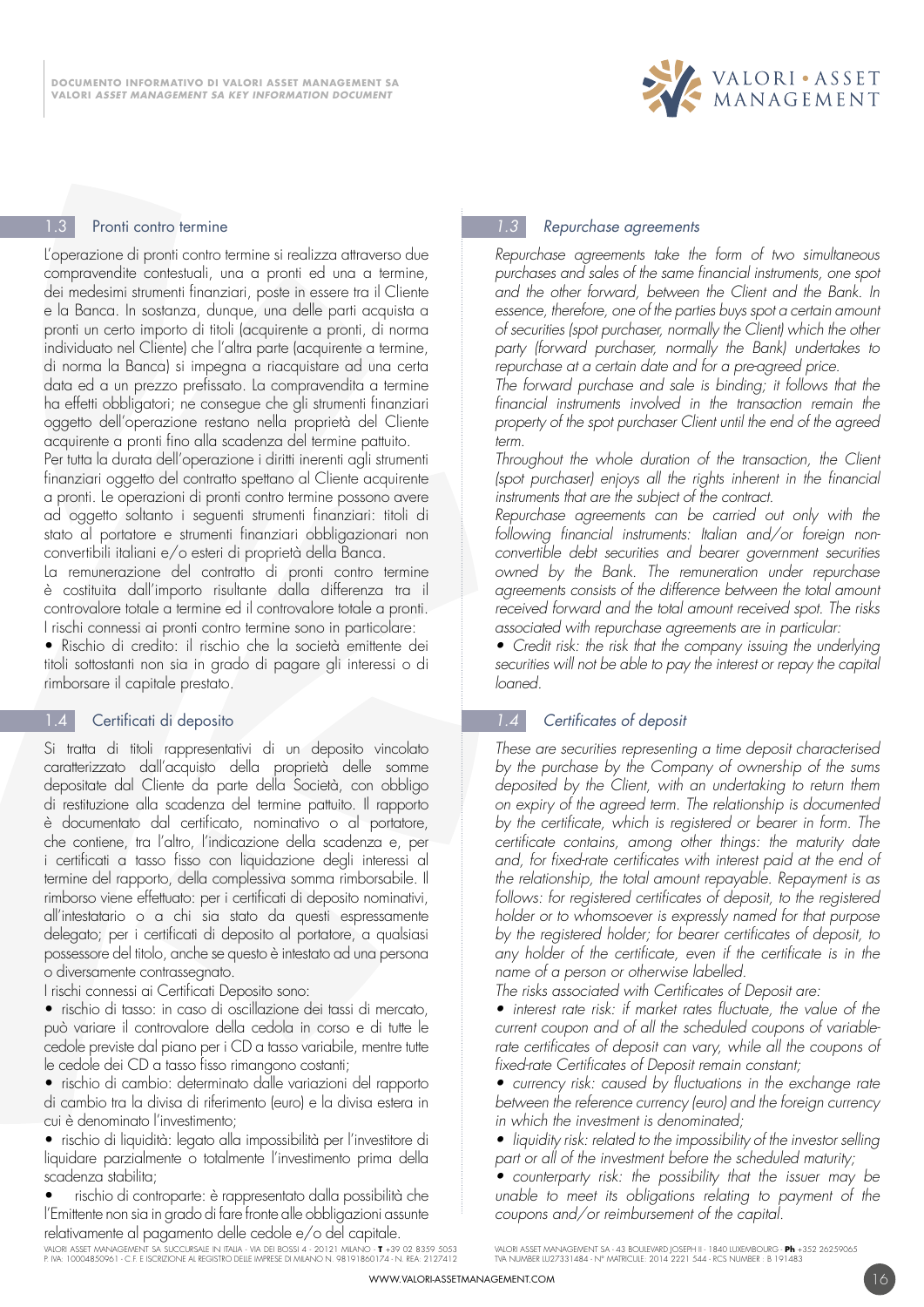

## 1.5 | I diritti di opzione

Sono strumenti finanziari rappresentativi della facoltà, attribuita ai soci e ai possessori di obbligazioni convertibili, di sottoscrivere in sede di aumento di capitale o di emissione di un nuovo prestito obbligazionario convertibile, un numero di titoli proporzionale alle azioni già possedute o potenzialmente detenibili in base al rapporto di conversione relativo alle obbligazioni convertibili ancora in essere.

# 1.6 Gli organismi di investimento collettivo del risparmio (OICR)

Per organismi di investimento collettivo del risparmio (OICR) si intendono i fondi comuni di investimento e le società di investimento a capitale variabile (SICAV) e le società di investimento a capitale fisso (SICAF).

Gli OICR si dividono in OICVM e OICR alternativi. Per OICVM si intendono i fondi comuni di investimento e le Società di investimento a capitale variabile (SICAV) conformi alla direttiva comunitaria n. 85/611/CEE e successive modifiche. Con l'emanazione della suddetta disciplina comunitaria si è inteso prevedere una serie di requisiti minimi relativi alle procedure di autorizzazione, al controllo, alla struttura, alle attività ed alle informazioni ai quali un OICVM deve uniformarsi. Il rispetto di tali requisiti di armonizzazione minimi consente, infatti, alla SGR o alla Società di investimento a capitale variabile (SICAV) di offrire in un altro paese membro dell'Unione europea rispettivamente le quote di propri fondi comuni e le proprie azioni in regime di libera commercializzazione, essendo assoggettate al controllo da parte dell'autorità di vigilanza del proprio paese di origine. Per fondi alternativi si intende, invece, una particolare categoria di fondi comuni di investimento caratterizzati da una maggiore libertà di investimento del patrimonio raccolto rispetto ai fondi armonizzati. Ad essi, infatti, non vengono applicati i vincoli e le limitazioni previste dalla legge comunitaria per gli OICVM. I fondi speculativi, per loro natura, sono fondi alternativi. In ogni caso, si specifica che la categoria fondi alternativi ricomprende tutti gli OICR non conformi alla direttiva comunitaria n. 85/611/CEE e successive modifiche. Rientrano tra i fondi non armonizzati anche le SICAF.

#### *1.5 Pre-emptive rights*

*These are financial instruments representing the right attributed to shareholders and holders of convertible bonds to subscribe, at the time of a capital increase or issue of a new convertible bond loan, to a number of securities that is proportional to the shares already held or which could potentially be held on the basis of the conversion ratio for the convertible bonds still in existence.*

# *1.6 Undertakings for collective investment (UCIs)*

*Undertakings for collective investment (UCIs) are mutual funds, open-ended investment companies (SICAVs) and closed-end investment companies (SICAFs). UCIs are divided into UCITS and alternative UCIs. UCITS are mutual funds and open-end investment companies (SICAVs) pursuant to EU directive no. 85/611/EEC, as amended. The purpose of issuing the directive was to provide for a series of minimum requirements relating to the authorisation procedures, control, structure, activities and information and reporting with which a UCITS must comply. Compliance with these minimum harmonisation requirements allows the asset management company or open-ended investment company (SICAV) to offer the units of its own mutual funds or its shares in another member country of the European Union under the freedom to market system while being subject to control by the supervisory authority of their home country. Alternative funds are a particular category of mutual funds characterised by greater freedom of investment compared to harmonised funds; alternative funds are not subject to the constraints and limits provided for by EU legislation for UCITS. Speculative funds, by their nature, are alternative funds. In any case, the alternative funds category encompasses all UCIs that do not comply with EU directive 85/611/EEC, as amended. SICAFs are also non-harmonised funds.*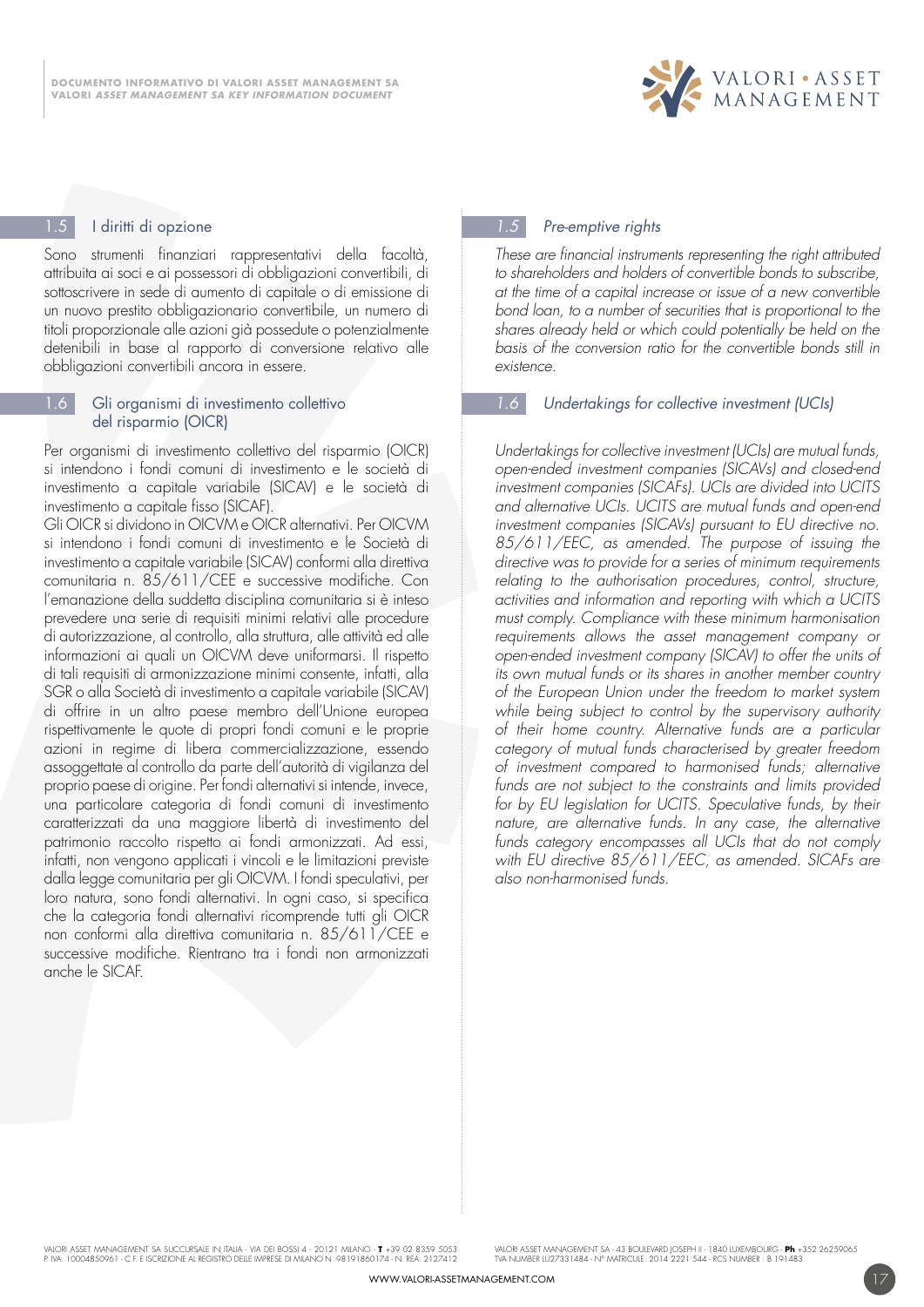

#### a) Fondi comuni di investimento

Per fondo comune di investimento si intende il patrimonio autonomo, suddiviso in quote, di pertinenza di una pluralità di partecipanti, gestito in monte. Il patrimonio del fondo, sia esso aperto o chiuso, può essere raccolto mediante una o più emissioni. I fondi comuni di investimento sono istituiti e gestiti dalle società di gestione del risparmio (SGR). La SGR svolge un ruolo centrale nel funzionamento dei fondi comuni di investimento: essa gestisce il patrimonio affidatole dai risparmiatori. L'attività di gestione si svolge mediante operazioni di acquisto e di vendita e ogni altro atto di amministrazione che sia ritenuto opportuno o utile per incrementare il valore del fondo ed eventualmente distribuirne i proventi ai partecipanti e che non sia precluso dalle norme legislative, dalle disposizione emanate dagli organi di vigilanza e dalle clausole del regolamento del fondo.

I fondi comuni di investimento possono essere aperti o chiusi.

Per fondi aperti si intendono quei fondi i cui partecipanti hanno diritto di chiedere, in qualsiasi momento, il rimborso delle quote, secondo le modalità previste dalle regole di funzionamento del fondo.

Per fondi chiusi si intendono quei fondi il cui diritto al rimborso delle quote viene riconosciuto ai partecipanti solo a scadenze predeterminate. Ogni fondo si caratterizza per avere una composizione del portafoglio predefinita in termini di classi di beni.

Sotto questo profilo, i fondi si dividono in fondi mobiliari e fondi immobiliari; alla categoria dei fondi mobiliari appartengono le seguenti categorie di fondi:

(I) azionari, (II) bilanciati, (III) obbligazionari; (IV) liquidità, (V) flessibili.

I fondi immobiliari sono invece i fondi comuni che investono in immobili.

#### b) Società di investimento a capitale variabile

Le Società di investimento a capitale variabile (SICAV) raccolgono capitali tra i risparmiatori e li investono nei mercati finanziari. Si differenziano dai fondi comuni d'investimento principalmente per il fatto che il sottoscrittore non acquista quote di partecipazione, ma azioni della Società. Con l'investimento in SICAV, infatti, si diviene azionisti con la possibilità di esercitare il diritto di voto. Le SICAV sono spesso uno strumento multicomparto, che ripartisce il proprio patrimonio in diverse classi a cui è possibile aderire. Una volta aderito ad un comparto si ha la possibilità di trasferire il proprio investimento convertendo le azioni di un comparto in quelle di un altro. Oltre alla natura giuridica differente dei fondi comuni d'investimento, la loro peculiarità consiste nell'elevata specializzazione dei singoli comparti su diverse aree di mercato e/o settori in grado di soddisfare tutte le esigenze d'investimento.

# *a) Mutual funds*

*The term mutual funds refers to an independent pool of capital, divided into units, belonging to a plurality of unit holders, and managed as a whole. The fund, whether open- or closed-end, can raise capital by means of one or more issues. Mutual funds are created and managed by the asset management company. The asset management company plays a central role in the functioning of mutual funds: it manages the capital entrusted to it by investors. The fund is managed through purchase and sale transactions and any other acts of administration deemed appropriate or useful in order to increase the value of the fund and possibly distribute the proceeds to unit holders that are not precluded by legislation, by provisions issued by the supervisory bodies or by the fund's rules. Mutual investment funds can be open-end or closed-end funds.*

*Open-end funds are funds in which the unit holders have the right to request redemption of their units at any time in accordance with the fund's operating rules.*

*Closed-end funds are funds in which unit holders can exercise the right to redeem their units only on predetermined dates. Each fund is characterised by having a predefined portfolio composition in terms of asset classes.*

*In this regard, the funds can be divided into securities funds and real estate funds.*

*The following types of funds belong to the securities fund category:*

*(I) equity, (II) balanced, (III) bond; (IV) liquidity, (V) flexible. Real estate funds are mutual funds that invest in real estate.*

#### *b) SICAVs*

*Open-end investment companies (SICAVs) raise capital from savers and invest it on the financial markets. They differ from mutual funds primarily in that subscribers do not buy units in a fund but shares in the company. Investors in a SICAV become shareholders with the opportunity to exercise voting rights. SICAVs are often multi-compartment vehicles, splitting their assets into different classes to which investors can subscribe. Once an investor has subscribed to one compartment, they have the possibility of transferring their investment by converting the shares in one compartment to shares in another. In addition to the fact that their legal nature differs from that of mutual funds, SICAVs are characterised by the high degree of specialisation of their individual compartments in different market areas and/or sectors, which enables all an investor's requirements to be met.*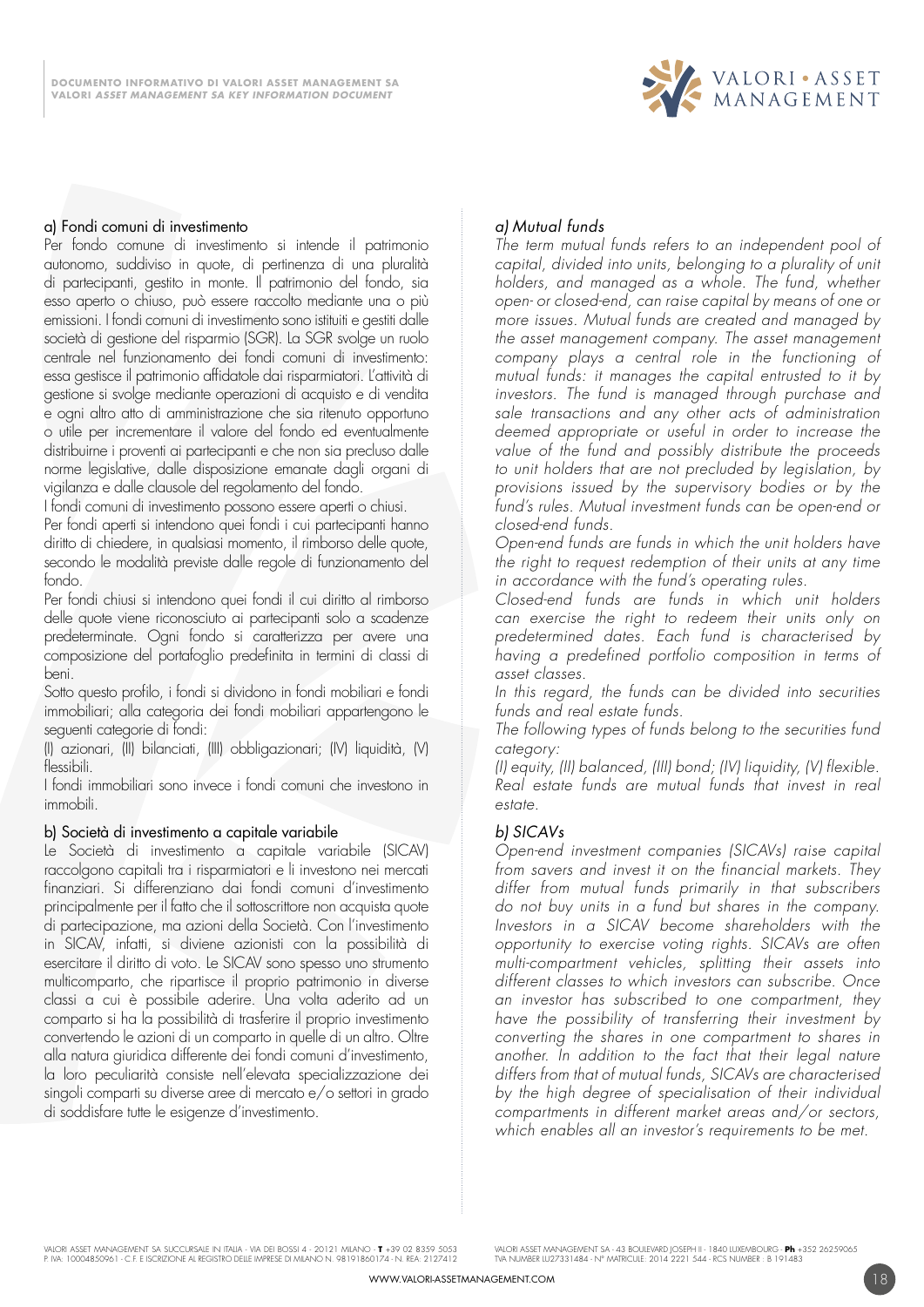

# c) Exchange Traded Funds

Gli Exchange Traded Funds (sigla ETF, letteralmente "fondi indicizzati quotati") sono una particolare categoria di fondi o Sicav, caratterizzati dall'avere la stessa composizione di un determinato indice di borsa; i certificati rappresentativi delle quote sono ammessi alla negoziazione in un mercato regolamentato. Gli ETF replicano infatti passivamente la composizione di un indice di mercato (geografico, settoriale, azionario o obbligazionario) e di conseguenza anche il suo rendimento. Gli ETF possono, pertanto, essere definiti come OICR aperti a gestione passiva la cui composizione è vincolata ad un benchmark di riferimento, ossia il paniere di titoli che compone un determinato indice.

#### d) Exchange traded commodities

Si tratta di fondi assimilabili agli Exchange Traded Funds che si prefiggono di replicare l'andamento di indici di prezzi di materie prime o di contratti derivati su materie prime.

## e) Hedge Funds

Si tratta di fondi che generano rendimenti non correlati con l'andamento del mercato attraverso l'utilizzo di una vasta gamma di strategie d'investimento. Essi godono della massima libertà nella scelta dei mercati e dei beni oggetto di investimento (mercato azionario, obbligazionario, dei derivati, o valutario).

Le tre tipologie principali di hedge funds, all'interno delle quali si individuano ulteriori sottocategorie, sono:

- macro Fund: fondo che specula sull'andamento di tassi di interessi, valute o mercati azionari;
- arbitrage Fund: fondo che compie operazioni di arbitraggio;
- equity Hedge Funds: fondi che comprano e vendono allo scoperto titoli azionari sui mercati regolamentati in funzione dell'andamento del mercato.

#### f) Società di investimento a capitale fisso

Le società di investimento a capitale fisso (SICAF) sono OICR chiusi costituiti in forma di società per azioni a capitale fisso e hanno per oggetto esclusivo l'investimento collettivo del patrimonio raccolto mediante l'offerta di proprie azioni e di altri strumenti finanziari partecipativi; gli investitori nel patrimonio di una SICAF sono vincolati a mantenere il loro investimento per tutta la durata della Società.

# *c) Exchange Traded Funds*

*Exchange traded funds are a particular category of funds or SICAVs, characterised by having the same composition as a given stock market index; the certificates representing the units or shares are admitted to trading on a regulated market. ETFs passively replicate the composition of a stock market index (geographical, sector, share or bond) and thus its performance. ETFs can therefore be defined as passively-managed openend UCIs whose composition is tied to a benchmark, i.e. the basket of securities that makes up a particular index.*

# *d) Exchange Traded Commodities*

*These funds are similar to exchange traded funds; they aim to replicate the performance of the price indices of commodities or commodities derivatives.*

# *e) Hedge Funds*

*These are funds that generate returns that are not correlated with the movements on the market by using a wide range of investment strategies. They have the widest freedom in the choice of markets and investment assets (equity market, bond market, derivatives market or currency market).*

*The three main types of hedge funds are:*

- *- macro funds: funds that speculate on movements of interest rates, currencies or equity markets;*
- *- arbitrage funds: funds which perform arbitrage operations;*
- *- equity hedge funds: funds that buy equity securities and sell them short on regulated markets according to market movements.*

## *f) Closed-end investment companies*

*A closed-end investment company (SICAF) is a UCI established in the form of a company limited by shares with fixed capital. Its exclusive purpose is the collective investment of the capital raised by offering its own shares and other equity instruments; investors in a SICAF must hold their investments for the whole duration of the company.*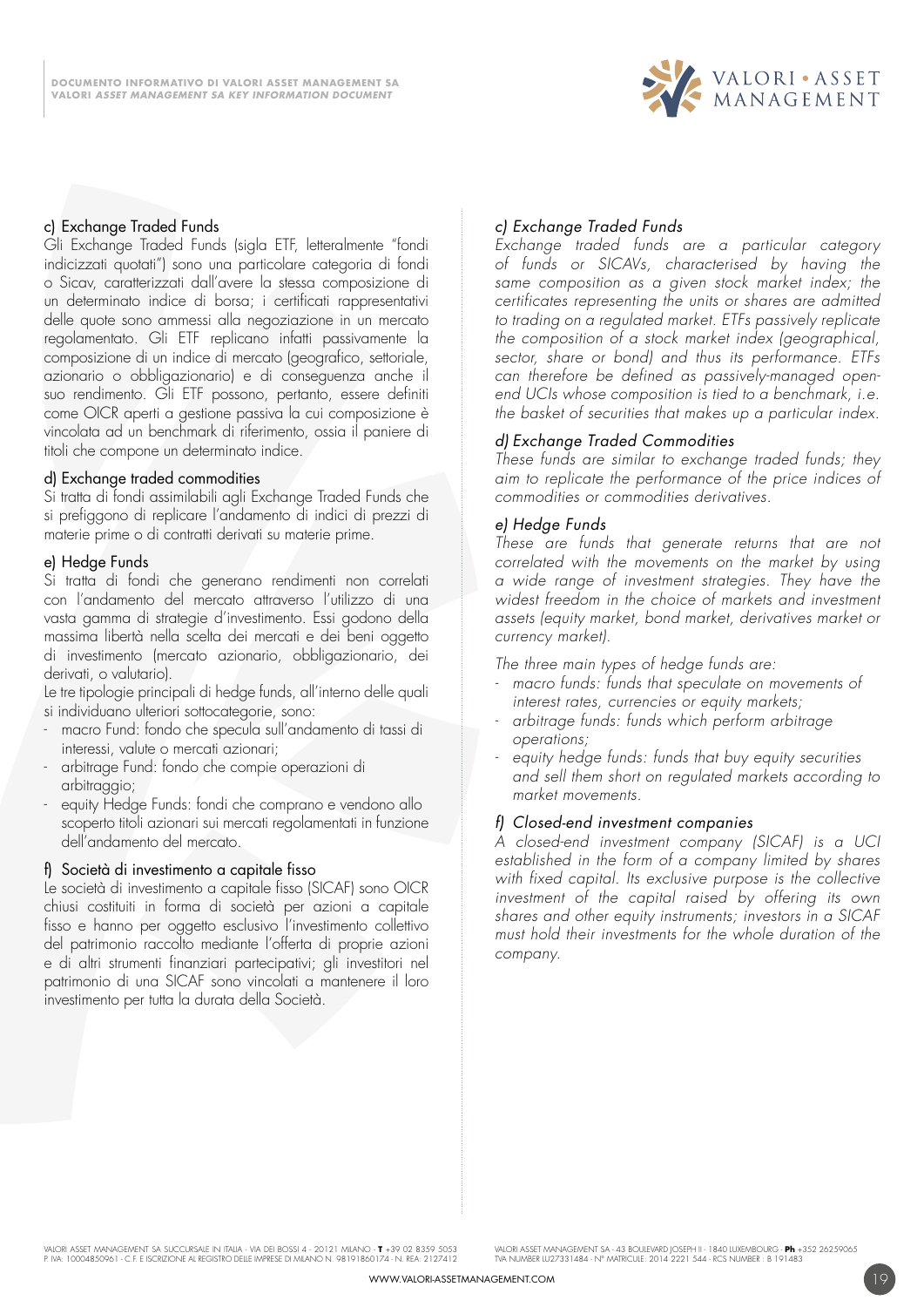

# **2.RISCHI DEGLI INVESTIMENTI IN STRUMENTI/PRODOTTI FINANZIARI**

Per apprezzare il rischio derivante da un investimento in strumenti/prodotti finanziari è necessario tenere presenti i seguenti elementi:

# A - Rischio di mercato

Il rischio di mercato è la probabilità di ottenere dalle operazioni di negoziazione in strumenti finanziari un rendimento diverso da quello atteso. In particolare rappresenta la perdita o il guadagno potenziale di una posizione o di un portafoglio di titoli, in un determinato orizzonte temporale, in seguito alle variazioni delle variabili di mercato (tassi di interesse, quotazioni azionarie, tassi di cambio commodity, etc…). Esso può essere articolato nelle seguenti principali componenti:

• Rischio di prezzo è definito come la variabilità del valore di titoli o delle merci determinata dall'andamento dei mercati finanziari. Si distingue il rischio di prezzo "generico" che riguarda tutto il mercato (es. mercato azionario), da quello "specifico" che è riferito al singolo titolo/emittente (es. una specifica azione). Il rischio di prezzo si manifesta come potenziale riduzione del valore di mercato dell'investimento causato da variazioni delle quotazioni.

• Rischio di interesse si manifesta quando il valore di mercato dello strumento finanziario è sensibile a variazioni dei tassi di interesse di mercato. Tale rischio è tanto maggiore quanto più lontana è la scadenza dello strumento ed è tipico delle obbligazioni e dei derivati sui tassi di interesse. Il tasso (o saggio ) di interesse rappresenta la misura dell'interesse che remunera l'investitore; viene espresso in percentuale per un determinato periodo di tempo ed indica il "costo del denaro". Il tasso di interesse è variabile in funzione della divisa di riferimento, del rischio connesso alla solvibilità dell'emittente e della durata dello strumento finanziario.

• Rischio di cambio si manifesta quando lo strumento finanziario è denominato in valuta diversa da quella domestica ed è sensibile alle variazioni dei tassi di cambio. Queste variazioni possono portare ad una perdita del potere di acquisto della moneta detenuta ed una perdita del valore degli strumenti finanziari.

• Rischio di volatilità è misurato attraverso un indice che rappresenta la variazione percentuale dei prezzi nel tempo.

• Rischio di liquidità si manifesta quando uno strumento finanziario non si trasforma prontamente in moneta senza che questo comporti una perdita di valore. Il rischio di liquidità dipende dalle caratteristiche del mercato in cui lo strumento è negoziato. Gli strumenti trattati su mercati regolamentati sono, di norma, più liquidi rispetto a quelli trattati su mercati non regolamentati in quanto l'elevato numero di investitori e la numerosità degli scambi conducono alla formazione di prezzi più affidabili. Sulla liquidità di un investimento possono incidere anche eventuali clausole o penalità in caso di disinvestimento da uno strumento finanziario.

## *2.THE RISKS OF INVESTING IN FINANCIAL INSTRUMENTS/PRODUCTS*

*To understand the risk arising from an investment in financial instruments/products it is necessary to keep in mind the following factors:*

# *A - Market risk*

*Market risk is the probability of obtaining from trading transactions in financial instruments a return other than that expected. In particular, it represents the potential gain or loss of a position or a portfolio of securities over a certain time horizon as a result of changes in market variables (interest rates, share prices, commodity prices, etc.). It may consist of the following principal components:* 

*• Price risk is defined as the variability of the value of securities or commodities caused by the performance of the financial markets. "General" price risk, which relates to the whole market (the share market, for example), is distinguished from "specific" price risk, which relates to a single security/issuer (a specific share, for example). Price risk relates to a potential reduction in the market value of the investment caused by changes in prices.*

*• Interest rate risk arises when the market value of the financial instrument is sensitive to changes in market interest rates. This risk is higher the longer the maturity of the instrument and is typical of bonds and interest*  rate derivatives. The interest rate represents the amount *of interest the investor receives as remuneration; it is expressed as a percentage for a specified period of time and indicates the "cost of money". The interest rate varies according to the reference currency, the risk of the issuer becoming insolvent and the duration of the financial instrument.*

*• Exchange rate risk arises when the financial instrument is denominated in a currency other than the domestic currency and is sensitive to changes in exchange rates. Such changes can lead to a loss in the purchasing power of cash held and a loss in the value of the financial instruments.*

*• Volatility risk is measured by an index representing the percentage change in prices over time.*

*• Liquidity risk arises when a financial instrument cannot be quickly converted to cash without that resulting in a loss of value. Liquidity risk depends on the characteristics of the market on which the instrument is traded. Instruments traded on regulated markets are, as a rule, more liquid than those traded on unregulated markets since the high number of investors and the large number of trades result in the formation of more reliable prices. The liquidity of an investment can also be affected by any clauses or penalties in the event of disinvestment from a financial instrument.*

VALORI ASSET MANAGEMENT SA - 43 BOULEVARD JOSEPH II - 1840 LUXEMBOURG - **Ph** +352 26259065 TVA NUMBER LU27331484 - N° MATRICULE: 2014 2221 544 - RCS NUMBER : B 191483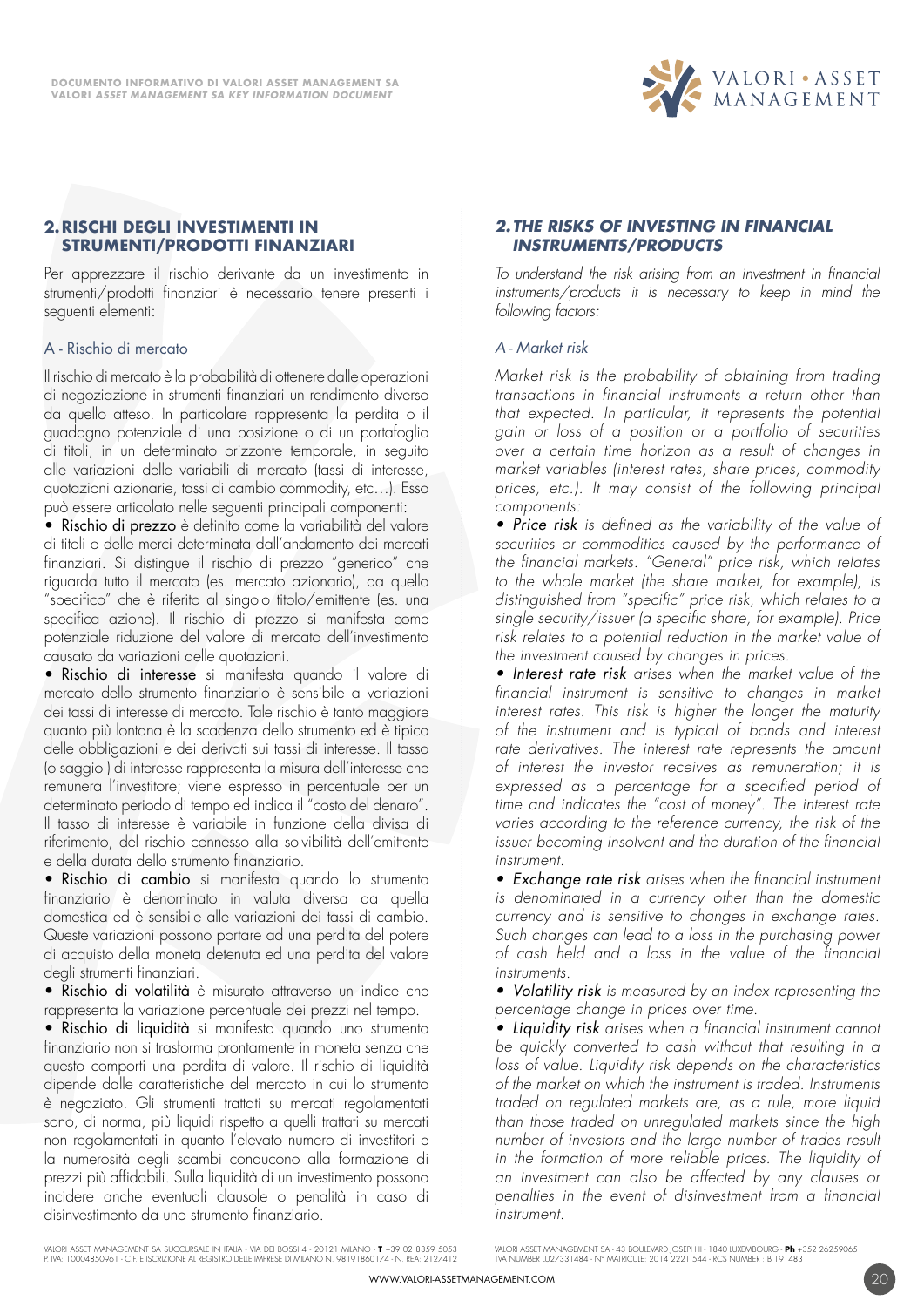

• Effetto leva – l'effetto leva è quel meccanismo che consente all'investitore di moltiplicare la performance del sottostante investito. L'investimento in un prodotto con leva consente di impiegare un ammontare di capitale inferiore rispetto a quello necessario per un investimento diretto nel valore sottostante. Tale meccanismo non amplifica solo i guadagni ma anche le eventuali perdite.

## B - Rischio di credito

Il rischio di credito rappresenta la possibilità che una variazione inattesa del merito creditizio di una controparte generi una corrispondente variazione inattesa del prezzo dello strumento finanziario negoziato e detenuto dall'investitore. Può essere articolato nelle seguenti principali componenti:

• Rischio di spread di credito è definito come il differenziale di rendimento tra le obbligazioni emesse da emittenti con differenti meriti creditizi; lo spread è più elevato nel caso di basso merito creditizio e più contenuto in caso di buon merito creditizio.

• Rischio di insolvenza dell'emittente rappresenta la possibilità che l'emittente non sia in grado, in futuro, di far fronte regolarmente agli impegni finanziari assunti (pagamento di cedole e/o di rimborso di capitale) alle date stabilite.

• Rischio sovrano rappresenta la possibilità che l'emittente sovrano non sia in grado, in futuro, di far fronte regolarmente agli impegni finanziari assunti (pagamento di cedole e/o di rimborso di capitale) alle date stabilite.

• Rischio di subordinazione è tipico delle emissioni obbligazionarie subordinate che, in caso di insolvenza e/o liquidazione dell'emittente, potrebbero generare perdite superiori rispetto alle obbligazioni ordinarie.

*• Leverage is the mechanism that allows an investor to multiply the performance of the underlying asset invested in. Investment in a product with leverage allows a lower amount of capital to be used compared with that required for a direct investment in the underlying asset. Leverage increases not only the profits but also any losses.*

# *B - Credit Risk*

*Credit risk is the possibility that an unexpected change in the creditworthiness of a counterparty will generate a corresponding unexpected change in the price of the financial instrument traded and held by the investor. It may consist of the following principal components:*

*• Credit spread risk is defined as the difference in yield between bonds issued by issuers with different creditworthiness; the spread is higher if the creditworthiness is low and lower if creditworthiness is good.*

*• Issuer insolvency risk is the possibility that the issuer will not be able, in the future, to properly meet the financial commitments assumed (payment of coupons and/or repayment of capital) on the scheduled dates.*

*• Sovereign risk is the possibility that the sovereign issuer will not be able, in the future, to properly meet the financial commitments assumed (payment of coupons and/or repayment of capital) on the scheduled dates.*

*• Subordination risk is typical of subordinated bond issues, which may generate higher losses than ordinary bonds in the event of insolvency and/or liquidation of the issuer.*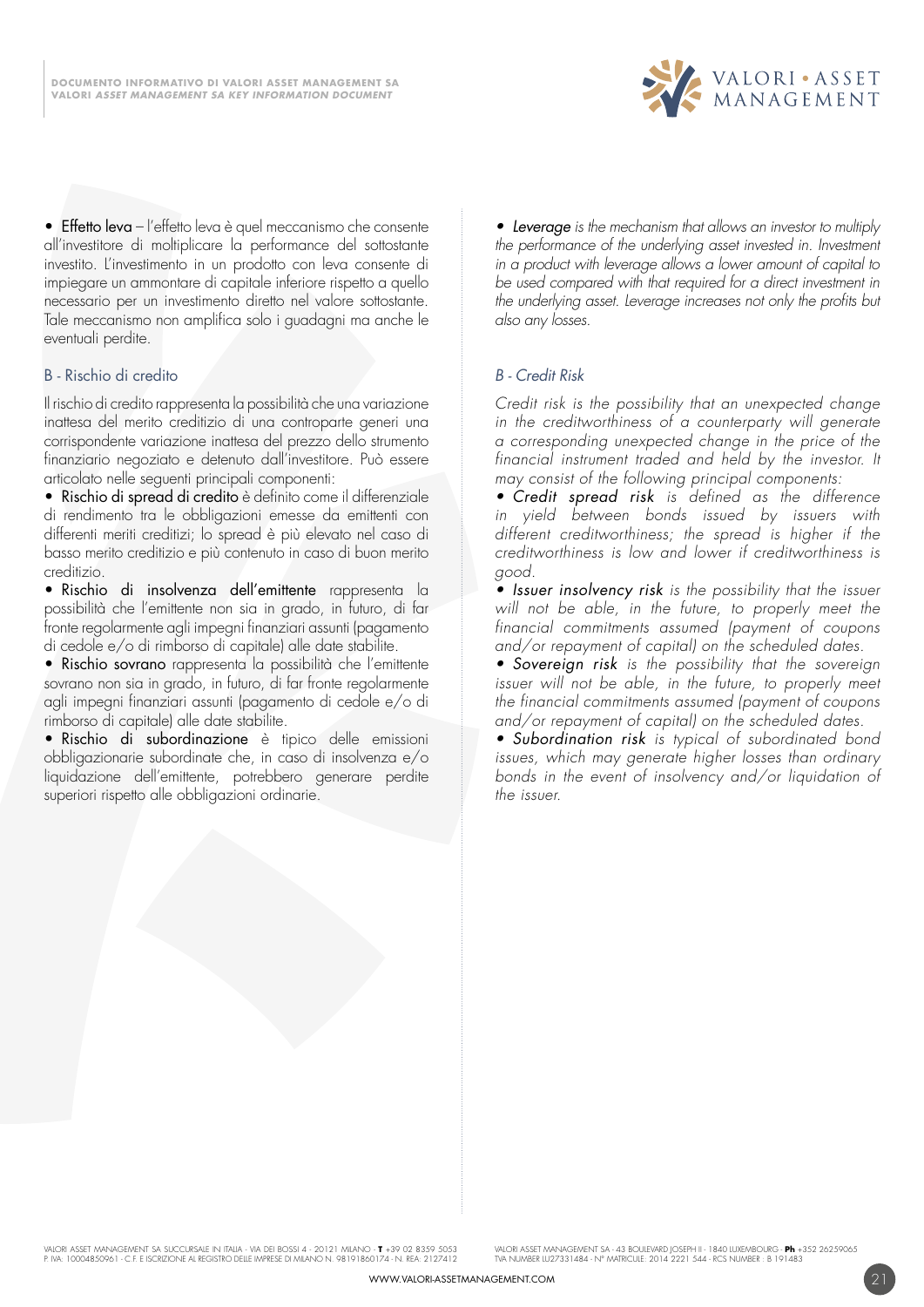

# C - Rischio di complessità e informativa sugli strumenti finanziari complessi e non complessi

Sono strumenti finanziari non complessi le azioni ammesse alla negoziazione in un mercato regolamentato o in mercato equivalente di un Paese terzo, strumenti del mercato monetario, obbligazioni e altri titoli di debito (escluse le obbligazioni in titoli di debito che incorporano uno strumento derivato) OICVM. Sono altresì considerati strumenti finanziari non complessi tutti gli strumenti per i quali esista una possibilità frequente di trattazione, i cui prezzi siano pubblicamente disponibili o convalidati da sistemi di validazione indipendenti.

In via generale sono invece da considerarsi strumenti/prodotti finanziari complessi quelli caratterizzati da:

• elementi opzionali (relativi ad uno o più fattori di rischio), condizioni e/o meccanismi di amplificazione dell'andamento del sottostante (effetto leva) nella formula di determinazione del pay-off del prodotto finanziario, e/o

• limitata osservabilità del sottostante (ad es. indici proprietari, portafogli di crediti cartolarizzati, asset non scambiati in mercati trasparenti) con conseguente difficoltà di valorizzazione dello strumento, e/o

• illiquidità (ad es. strumento non negoziato su alcuna trading venue) o difficoltà di liquidabilità dell'investimento (ad es. assenza di controparti istituzionali di mercato, alti costi di smobilizzo, barriere all'uscita). In tale prospettiva, la negoziazione in trading venues può risultare una modalità di contenimento dei fattori di complessità rappresentati dall'illiquidità del prodotto.

Con Comunicazione n. 97996/2014, la Consob ha elencato alcuni prodotti finanziari a complessità molto elevata. Nell'ambito di questi, inoltre, l'Autorità di vigilanza ha individuato prodotti a complessità molto elevata normalmente non adatti alla clientela al dettaglio.

Al riguardo si evidenzia che la Società nell'ambito del servizio di gestione di portafogli:

• non include nella propria gamma d'offerta, rivolta alla clientela al dettaglio, prodotti finanziari a complessità molto elevata normalmente non adatti alla clientela al dettaglio (c.d. black list), né consente alla propria clientela al dettaglio di acquistare/sottoscrivere tali prodotti di propria iniziativa.

• include nella propria gamma d'offerta prodotti finanziari complessi ed a complessità molto elevata (c.d. grey list).

Con riferimento ai servizi diversi dalla gestione di portafogli, la Società non include nella propria gamma di offerta né i prodotti finanziari a complessità molto elevata normalmente non adatti alla clientela al dettaglio (c.d. black list) né quelli a complessità molto elevata (c.d. grey list).

Nel caso in cui la Società dovesse modificare la propria operatività, ne darà notizia alla clientela mediante aggiornamento della presente sezione.

## *C - Complexity and disclosure risk on complex and non-complex financial instruments*

*Non-complex financial instruments are shares admitted to trading on a regulated market or an equivalent market of a third country, money market instruments, bonds and other debt securities (excluding bonds that incorporate a derivative) and*  UCITS. All instruments for which there is a frequent possibility of *trading and for which prices are publicly available or validated by independent validation systems are also considered noncomplex financial instruments.* 

*On the other hand, financial instruments/products with the following characteristics are generally considered to be complex:*

*• optional elements (relating to one or more risk factors), conditions and/or mechanisms for amplifying movements in the underlying asset (leverage effect) in the formula for determining the financial product's pay-off, and/or* 

*• limited visibility of the underlying asset (e.g. proprietary indices, portfolios of securitised receivables, assets not traded on transparent markets) with the resultant difficulty in valuing the instrument, and/or*

*• illiquidity (e.g. instrument not traded on any trading venue) or difficulty in liquidating the investment (e.g. lack of market institutional counterparties, high costs of disinvestment, exit barriers). In this regard, trading on trading venues can provide a means of limiting the complexity factors represented by a product's illiquidity.*

*In Communication no. 97996/2014, Consob (the Italian financial markets authority) listed some highly complex financial products. Among these products the supervisory authority identified some as being highly complex and not normally suitable for retail Clients.*

*In this regard, it should be noted that, in its portfolio management service, the Company:*

*• does not include in its own offering to retail Clients highly complex products that are not normally suitable for retail Clients (referred to as the black list), and does not allow its retail Clients to purchase/subscribe to such products on their own initiative.* 

*• includes in its own offering complex and highly complex financial products (referred to as the grey list).* 

*As regards its services other than portfolio management, the Company does not include in its own offering either highly complex financial products that are not normally suitable for retail Clients (black list) or highly complex financial products (grey list).*

If the Company changes the way it operates in this regard, it *will inform Clients by updating this section.*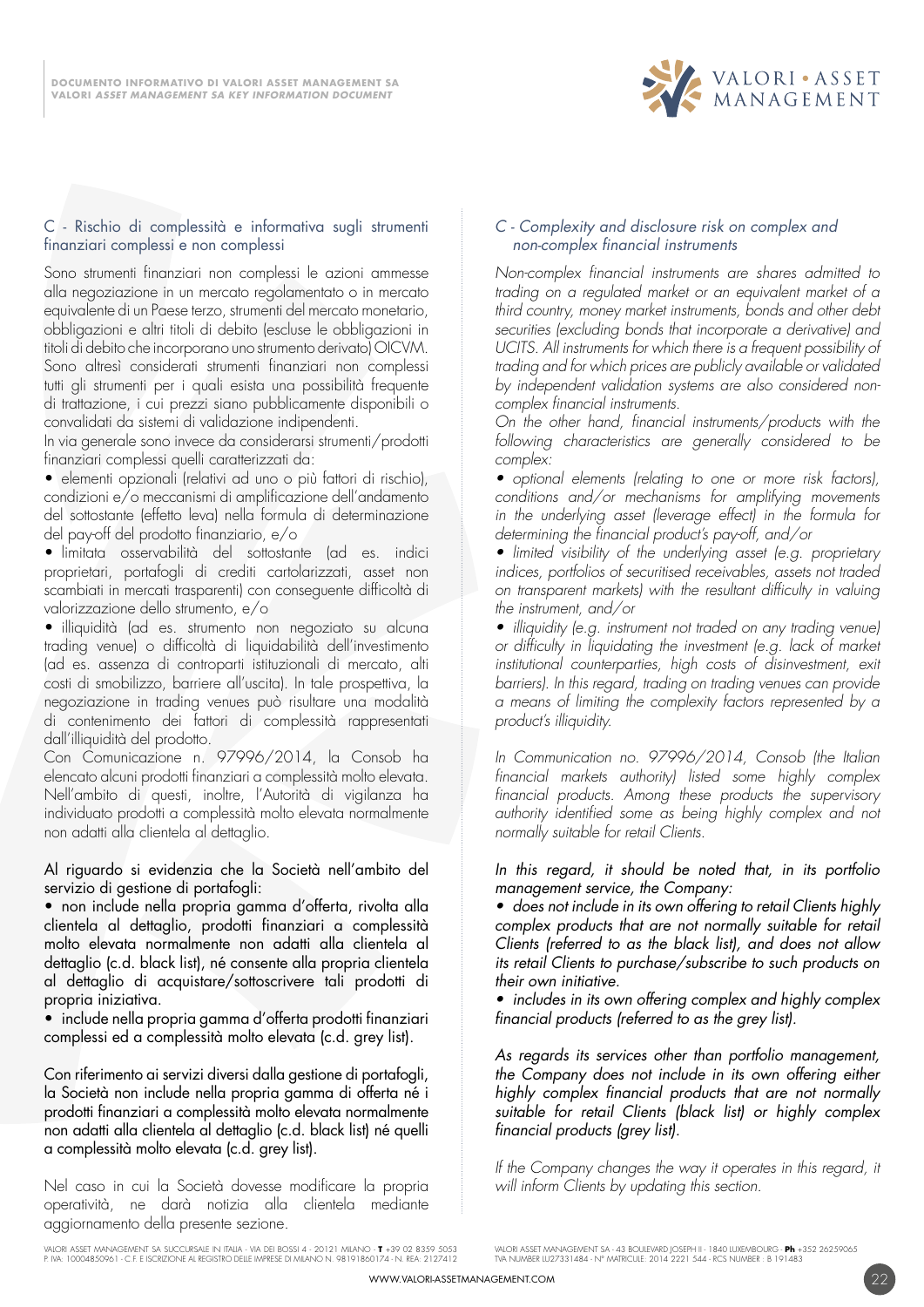

Per maggiore chiarezza si riporta l'elenco allegato alla Comunicazione Consob n. 0097996/2014 nel quale sono individuati i prodotti finanziari a complessità molto elevata ed i prodotti finanziari a complessità molto elevata non adatti alla Clientela al dettaglio:

| Prodotti<br>finanziari a<br>complessità<br>molto<br>elevata non<br>adatti<br>alla clientela<br>al dettaglio<br>(black list) | prodotti<br>finanziari derivanti da<br>operazioni<br>di<br>cartolarizzazione di crediti o di altre attività (ad esempio<br><b>Asset Backed Securities)</b>                                                                                                                                                                                                                       |                                                                                                                                                                                                                                                                                                                                                                                                                                                            |
|-----------------------------------------------------------------------------------------------------------------------------|----------------------------------------------------------------------------------------------------------------------------------------------------------------------------------------------------------------------------------------------------------------------------------------------------------------------------------------------------------------------------------|------------------------------------------------------------------------------------------------------------------------------------------------------------------------------------------------------------------------------------------------------------------------------------------------------------------------------------------------------------------------------------------------------------------------------------------------------------|
|                                                                                                                             | II. prodotti finanziari per i quali, al verificarsi di determinate<br>condizioni o su iniziativa dell'emittente, sia prevista<br>la conversione in azioni o la decurtazione del valore<br>nominale (ad esempio Contingent Convertible Notes,<br>prodotti finanziari qualificabili come additional tier 1 ai<br>sensi dell'art. 52 del Regolamento UE n. 575/2013 (c.d.<br>"CRR") |                                                                                                                                                                                                                                                                                                                                                                                                                                                            |
|                                                                                                                             |                                                                                                                                                                                                                                                                                                                                                                                  | III. prodotti finanziari credit linked (esposti ad un rischio di<br>credito di soggetti terzi)                                                                                                                                                                                                                                                                                                                                                             |
|                                                                                                                             |                                                                                                                                                                                                                                                                                                                                                                                  | IV. strumenti finanziari derivati di cui all'art. 1, comma 2,<br>lettere da d) a j) del TUF, non negoziati in trading venues,<br>con finalità diverse da quelle di copertura                                                                                                                                                                                                                                                                               |
|                                                                                                                             |                                                                                                                                                                                                                                                                                                                                                                                  | V. prodotti finanziari strutturati, non negoziati in trading<br>venues, il cui pay off non rende certa l'integrale restituzione<br>a scadenza del capitale investito dal Cliente                                                                                                                                                                                                                                                                           |
| Prodotti<br>finanziari a                                                                                                    | VI. strumenti finanziari derivati di cui all'art. 1, comma 2,<br>lettere da d) a j) del TUF diversi da quelli di cui al punto IV                                                                                                                                                                                                                                                 |                                                                                                                                                                                                                                                                                                                                                                                                                                                            |
| complessità<br>molto<br>elevata<br>(grey list)                                                                              |                                                                                                                                                                                                                                                                                                                                                                                  | VII. prodotti finanziari con pay-off legati ad indici che non<br>rispettano gli Orientamenti ESMA del 18 dicembre 2012<br>relativi agli ETF                                                                                                                                                                                                                                                                                                                |
|                                                                                                                             |                                                                                                                                                                                                                                                                                                                                                                                  | VIII. obbligazioni perpetue                                                                                                                                                                                                                                                                                                                                                                                                                                |
| IX. OICR c.d. alternative<br>scadenza del capitale investito dal Cliente<br>XI. prodotti finanziari con leva maggiore di 1  |                                                                                                                                                                                                                                                                                                                                                                                  |                                                                                                                                                                                                                                                                                                                                                                                                                                                            |
|                                                                                                                             |                                                                                                                                                                                                                                                                                                                                                                                  | X. prodotti finanziari strutturati, negoziati in trading venues,<br>il cui pay off non rende certa l'integrale restituzione a                                                                                                                                                                                                                                                                                                                              |
|                                                                                                                             |                                                                                                                                                                                                                                                                                                                                                                                  |                                                                                                                                                                                                                                                                                                                                                                                                                                                            |
|                                                                                                                             |                                                                                                                                                                                                                                                                                                                                                                                  | XII. UCITS di cui all'art. 36 del Regolamento UE n.<br>583/2010 (ossia OICVM strutturati che forniscono<br>agli investitori, a certe date prestabilite,<br>rendimenti<br>(pay-off) basati su un algoritmo e legati al rendimento,<br>all'evoluzione del prezzo o ad altre condizioni di attività<br>finanziarie, indici o portafogli di riferimento, o OICVM<br>con caratteristiche simili) nonché polizze di ramo III o V<br>con analoghe caratteristiche |

# D - Rischi derivanti dall'applicazione delle misure di riduzione o conversione degli strumenti di capitale e/o del bail-in

La Direttiva Europea 2014/59/UE "Banking Resolution and Recovery Directive", cui è stata data attuazione nell'ordinamento italiano con i decreti legislativi nn. 180 e 181 del 16 novembre 2015, ha introdotto un regime armonizzato nell'Unione europea in tema di prevenzione e gestione delle crisi delle banche e delle imprese di investimento, basato sull'utilizzo di risorse del settore privato, riducendo pertanto gli effetti negativi sul sistema economico ed evitando che il costo dei salvataggi gravi sui contribuenti.

*For clarity, the list attached to Consob Communication no. 0097996/2014, which identifies the highly complex financial products and the highly complex financial products that are not suitable for retail Clients, is given below:* 

| Highly<br>complex<br>financial                                             | I. financial products resulting from the securitisation of<br>receivables or other assets (for example, asset-backed<br>securities)                                                                                                                                                                                                                                                                                                                  |
|----------------------------------------------------------------------------|------------------------------------------------------------------------------------------------------------------------------------------------------------------------------------------------------------------------------------------------------------------------------------------------------------------------------------------------------------------------------------------------------------------------------------------------------|
| products<br>that are not<br>suitable for<br>retail Clients<br>(black list) | II. financial products that provide for conversion into shares<br>or reduction of the nominal value if certain conditions<br>are met or on the initiative of the issuer (for example,<br>contingent convertible notes, financial products eligible as<br>additional tier 1 pursuant to article 52 of EU Regulation<br>no. 575/2013 (so-called CRR))                                                                                                  |
|                                                                            | III. credit-linked financial products (exposed to a third-party<br>credit risk)                                                                                                                                                                                                                                                                                                                                                                      |
|                                                                            | IV. the derivatives mentioned in article 1, para. 2, letters<br>d) to j) of the consolidated law on financial intermediation<br>(testo unico della finanza) not traded on trading venues,<br>with purposes other than hedging                                                                                                                                                                                                                        |
|                                                                            | V. structured financial products not traded on trading<br>venues and for which the pay-off does not guarantee the<br>full return at maturity of the capital invested by the Client                                                                                                                                                                                                                                                                   |
| Highly<br>complex<br>financial                                             | VI. the derivatives mentioned in article 1, para. 2, letters<br>d) to j) of the consolidated law on financial intermediation<br>other than those mentioned in point IV.                                                                                                                                                                                                                                                                              |
| products<br>(grey list)                                                    | VII. financial products with pay-off linked to indices that do<br>not comply with the ESMA Guidelines of 18 December<br>2012 concerning ETFs                                                                                                                                                                                                                                                                                                         |
|                                                                            | VIII. perpetual bonds                                                                                                                                                                                                                                                                                                                                                                                                                                |
|                                                                            | IX. so-called alternative UCIs                                                                                                                                                                                                                                                                                                                                                                                                                       |
|                                                                            | X. structured financial products, traded on trading venues,<br>with a pay-off that does not guarantee the full return at<br>maturity of the capital invested by the Client                                                                                                                                                                                                                                                                           |
|                                                                            | XI. financial products with a leverage ratio higher than 1                                                                                                                                                                                                                                                                                                                                                                                           |
|                                                                            | XII. UCITS pursuant to article 36 of EU Regulation<br>583/2010 (i.e. structured UCITS which provide<br>investors, at certain predetermined dates, with algorithm-<br>based payoffs that are linked to the performance, or to<br>the realisation of price changes or other conditions, of<br>financial assets, indices or reference portfolios or UCITS<br>with similar features) as well as branch III or V policies with<br>similar characteristics |

## *D - Risks deriving from the implementation of measures to write down or convert capital instruments and/or bail-in*

*European Directive 2014/59/EU, the "Banking Resolution and Recovery Directive", which was transposed into Italian law by Legislative Decrees no. 180 and no. 181 of 16 November 2015, introduced a harmonised regime in the European Union for the prevention and management of crises of banks and investment firms, based on the use of private sector resources, thus reducing the negative effects on the economic system and avoiding the cost of serious bail-outs being borne by taxpayers.*

VALORI ASSET MANAGEMENT SA - 43 BOULEVARD JOSEPH II - 1840 LUXEMBOURG - **Ph** +352 26259065 TVA NUMBER LU27331484 - N° MATRICULE: 2014 2221 544 - RCS NUMBER : B 191483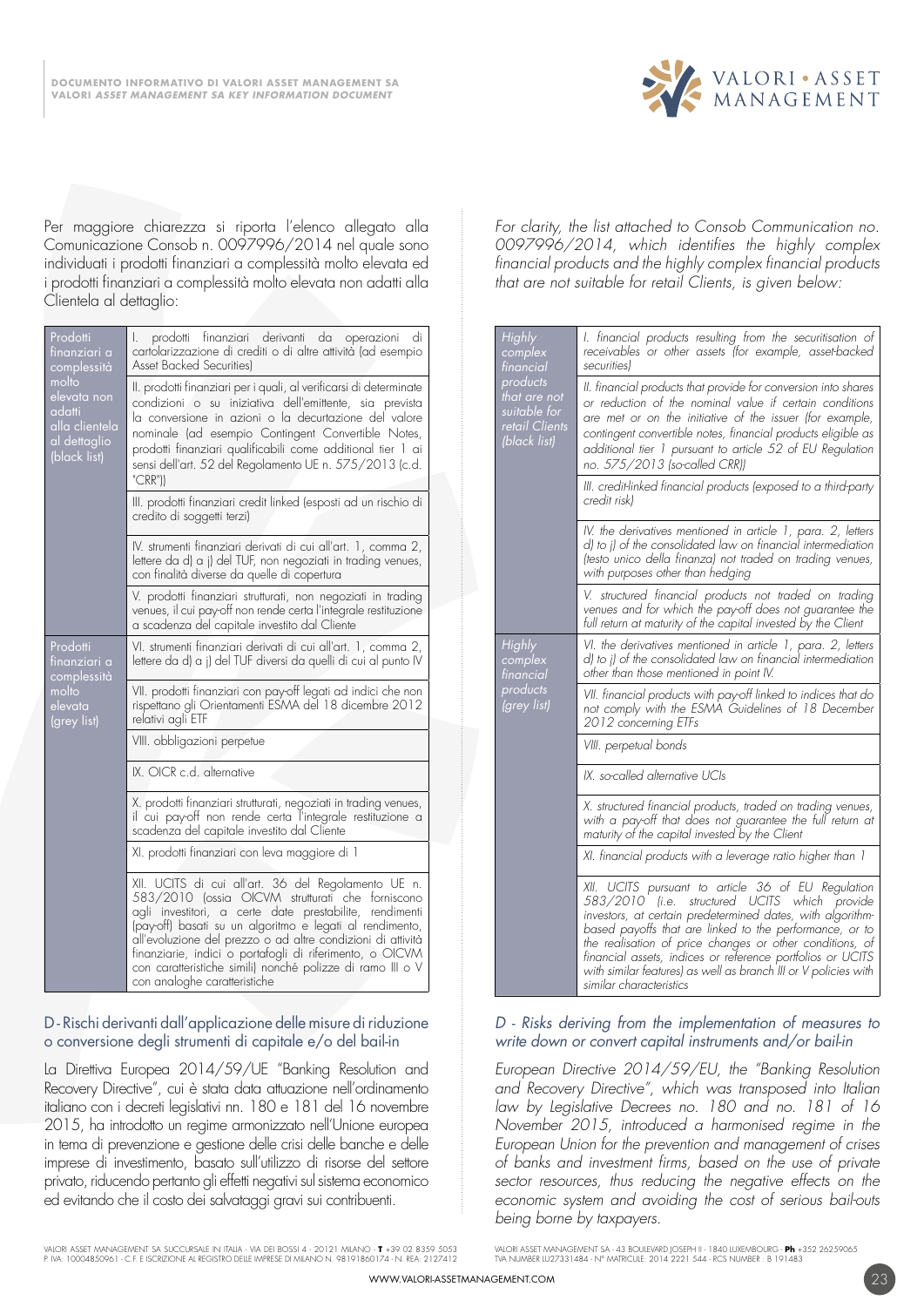

Tra gli strumenti di gestione delle crisi delle banche e delle imprese di investimento sono state in particolare previste misure di riduzione o conversione delle azioni o degli altri strumenti di capitale (tra cui rientrano le obbligazioni subordinate) e misure di risoluzione, cui le Autorità di Risoluzione (in Italia la Banca d'Italia) possono fare ricorso quando la procedura di riduzione o conversione delle azioni e degli altri strumenti di capitale non consenta di rimediare allo stato di dissesto o di rischio di dissesto dell'intermediario. Tra le misure di risoluzione, il bail-in (letteralmente salvataggio interno) consiste nella riduzione, con possibilità di azzeramento del valore nominale, dei diritti degli azionisti e dei creditori o nella conversione in capitale dei diritti di questi ultimi al fine di assorbire le perdite e ricapitalizzare la Società in difficoltà. Il bail-in si applica seguendo una gerarchia la cui logica prevede che chi investe in strumenti finanziari più rischiosi sostenga prima degli altri le eventuali perdite o la conversione in azioni. Solo dopo aver esaurito tutte le risorse della categoria più rischiosa si passa alla categoria successiva. Nel dettaglio, l'ordine di priorità in caso di ricorso al bail-in è il seguente: I) azioni; II) altri titoli di capitale, III) obbligazioni subordinate; IV) obbligazioni e altre passività ammissibili, ivi compresi i depositi sopra i 100.000 euro, di soggetti diversi dalle persone fisiche e dalle piccole e medie imprese; V) depositi di persone fisiche e di piccole e medie imprese per l'importo eccedente i 100.000 euro.

Per dare attuazione alle misure di riduzione o conversione degli strumenti di capitale e alle misure di risoluzione, l'Autorità di Risoluzione dispone di specifici poteri. Fra questi, oltre al potere di ridurre ovvero azzerare il valore nominale di strumenti di capitale e di passività dell'ente sottoposto a risoluzione (anche in assenza di una formale dichiarazione di insolvenza dell'emittente), si segnala il potere di modificare la scadenza dei titoli, l'importo degli interessi maturati o la data a partire dalla quale tali interessi divengono esigibili, anche sospendendo il relativo pagamento per un periodo transitorio.

L'investitore che sottoscrive o acquista i sopra citati strumenti finanziari emessi da banche, da società capogruppo di gruppi bancari, da società appartenenti a gruppi bancari con sede in Italia, in altri stati membri dell'Unione Europea o ancora in paesi Extra – Ue ma che operano in Italia o nel territorio dell'Unione Europea mediante succursale o da imprese di investimento deve pertanto considerare che il proprio investimento è esposto ai rischi indicati, anche se ha acquistato gli strumenti finanziari anteriormente alla data di entrata in vigore delle misure di riduzione o conversione dei titoli di capitale (16 novembre 2015) ovvero del bail – in (1° gennaio 2016).

Sono completamente esclusi dall'ambito di applicazione del bail-in, e non possono quindi essere né svalutati né convertiti in capitale, tra gli altri:

- le passività garantite, inclusi i covered bonds e altri strumenti garantiti;

- i depositi fino a 100.000 euro, cioè quelli protetti dal un sistema di garanzia di depositi (per gli emittenti italiani il Fondo di garanzia dei depositi).

*The instruments for managing crises of banks and investment firms include in particular measures to write down or convert shares or other capital instruments (including subordinated bonds) and resolution measures to which the Resolution Authorities (in Italy, the Bank of Italy) can have recourse when the procedure for write-down or conversion of shares and other capital instruments does not allow the failure or risk of failure of the intermediary to be remedied. Among the resolution measures, bail-in consists of writing down the rights of shareholders and creditors,*  with the possibility of reducing the nominal value to zero, or *converting creditors' rights to capital in order to absorb the losses and recapitalise the bank that is in difficulty. The bail-in is implemented according to a hierarchy that follows the logic that investors in riskier financial instruments bear any losses or have their investments converted to shares before other investors. Only after all the resources of the riskiest category have been exhausted does the bail-in move to the next category.*

*More specifically, the order of priority of the bail-in is as follows: I) shares; II) other capital instruments, III) subordinated bonds; IV)* bonds and other eligible liabilities, including deposits over *100,000 euro held by persons other than natural persons and small- and medium-sized enterprises; V) deposits over 100,000 euro of natural persons and small- and medium-sized enterprises. The Resolution Authority has specific powers to implement the measures to write down or convert the capital instruments and the resolution measures. Those powers include, in addition to the power to write down or reduce to zero the nominal value of capital instruments and liabilities of the entity subject to resolution (even in the absence of a formal declaration of insolvency of the issuer), the power to amend or alter the maturity of the securities, the amount of accrued interest or the date from which such interest becomes payable, including suspending payment thereof for a temporary period.*

*Investors who subscribe to or acquire the aforementioned financial instruments issued by banks, parent companies of banking groups, companies belonging to banking groups based in Italy, in other member states of the European Union or in non-EU countries but which operate in Italy or in the territory of the European Union through a branch or by investment firms must therefore bear in mind that their investments are exposed to the risks mentioned above, even if the financial instruments were acquired before the date of entry into force of the measures for the write-down or conversion of capital instruments (16 November 2015) or bail-in (1 January 2016).*

*Items which are entirely excluded from the scope of the bail-in, and therefore cannot be either written down or converted to capital, include:* 

*- secured liabilities, including covered bonds and other secured instruments;* 

*- deposits of up to 100,000 euro, i.e. deposits protected by deposit guarantee schemes (for Italian issuers, the Fondo di garanzia dei depositi).* 

VALORI ASSET MANAGEMENT SA - 43 BOULEVARD JOSEPH II - 1840 LUXEMBOURG - **Ph** +352 26259065 TVA NUMBER LU27331484 - N° MATRICULE: 2014 2221 544 - RCS NUMBER : B 191483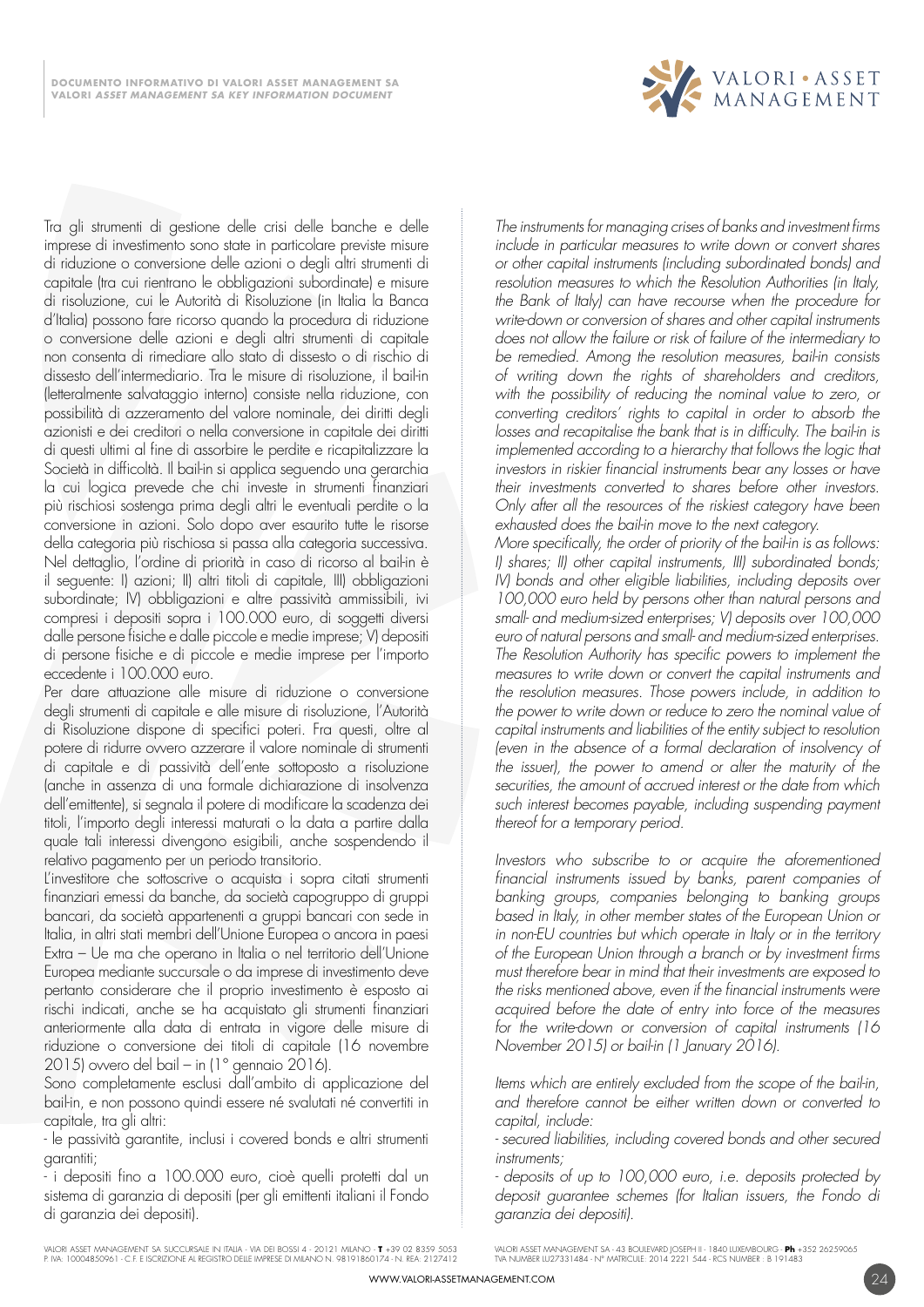

Un discorso a parte deve essere condotto con riguardo agli strumenti finanziari derivati e alle obbligazioni strutturate, che constano di una parte derivata e per i quali si rinvia alla PARTE "B" INFORMAZIONI SULLA NATURA E SUI RISCHI DEGLI STRUMENTI FINANZIARI DERIVATI della presente Sezione IV.

#### 2.1 Rischi specifici connessi ai titoli di capitale e ai titoli di debito e rendimenti attesi in condizioni di mercato positive e negative

Occorre distinguere innanzitutto tra titoli di capitale (ed in particolare le azioni) e titoli di debito (tra cui obbligazioni, certificati di deposito e gli strumenti del mercato monetario descritti in precedenza).

A parità di altre condizioni, un titolo di capitale è più rischioso di un titolo di debito, in quanto la remunerazione spettante a chi lo possiede è maggiormente legata all'andamento economico della Società emittente. Il detentore di titoli di debito invece rischierà di non essere remunerato solo in caso di dissesto finanziario della Società emittente.

Inoltre, in caso di fallimento della Società emittente, i detentori di titoli di debito potranno partecipare, con gli altri creditori, alla suddivisione, che comunque si realizza in tempi solitamente molto lunghi dei proventi derivanti dal realizzo delle attività della Società, mentre è pressoché escluso che i detentori di titoli di capitale possano vedersi restituire una parte di quanto investito.

## A - Rischio specifico e rischio generico

Sia per i titoli di capitale che per i titoli di debito, il rischio può essere idealmente scomposto in due componenti: il rischio specifico ed il rischio generico (o sistematico). Il rischio specifico dipende dalle caratteristiche peculiari dell'emittente (vedi il successivo punto 2.2.3) e può essere diminuito sostanzialmente attraverso la suddivisione del proprio investimento tra titoli emessi da emittenti diversi (diversificazione del portafoglio), mentre il rischio sistematico rappresenta quella parte di variabilità del prezzo di ciascun titolo che dipende dalle fluttuazioni del mercato e non può essere eliminato per il tramite della diversificazione.

Il rischio sistematico per i titoli di capitale trattati su un mercato organizzato si origina dalle variazioni del mercato in generale; variazioni che possono essere identificate nei movimenti dell'indice del mercato. Il rischio sistematico dei titoli di debito (vedi il successivo punto 2.2.4) si origina dalle fluttuazioni dei tassi d'interesse di mercato che si ripercuotono sui prezzi (e quindi sui rendimenti) dei titoli in modo tanto più accentuato quanto più lunga è la loro vita residua; la vita residua di un titolo ad una certa data è rappresentata dal periodo di tempo che deve trascorrere da tale data al momento del suo rimborso.

*Derivatives and structured bonds, which have a derivative component, are a different matter and are covered in PART "B" INFORMATION ON THE NATURE AND RISKS OF DERIVATIVES of this Section IV.*

## *2.1 Specific risks associated with equity securities and debt securities and expected returns in positive and negative market conditions*

*Firstly, a distinction must be made between equity securities (and in particular shares) and debt securities (including bonds, certificates of deposit and the money market instruments described above).*

*All other things being equal, an equity security is riskier than a debt security, as the remuneration due to the owner is more closely linked to the economic performance of the issuing company. A holder of debt securities risks not being paid only in the case of financial failure of the issuer.*

*Moreover, if the issuer goes bankrupt, the holders of debt securities can participate, with the other creditors, in the division and distribution of the proceeds of realisation of the company's assets – even though the timescales for this are usually very long –, while the possibility of holders of equity securities being reimbursed with a portion of what they invested can be more or less ruled out.*

# *A - Specific risk and general risk*

*For both equity and debt securities, the risk may be conceptually split into two components: specific risk and general (or systematic) risk. Specific risk depends on the issuer's specific characteristics (see point 2.2.3 below) and can be substantially reduced by diversifying the investment over securities issued by different issuers (portfolio diversification). Systematic risk is that part of the variability of the price of each security that depends on market fluctuations and cannot be eliminated through diversification.*

*Systematic risk for equity securities traded on an organised market arises from general market fluctuations; fluctuations that can be observed in the movements of market indices. Systematic risk for debt securities (see point 2.2.4 below) arises from fluctuations in market interest rates that affect the prices (and hence the yields) of the securities, with the effect being greater the longer the residual maturity; the residual maturity of a security at a given date is the time that must elapse from that date to the time the security is redeemed.*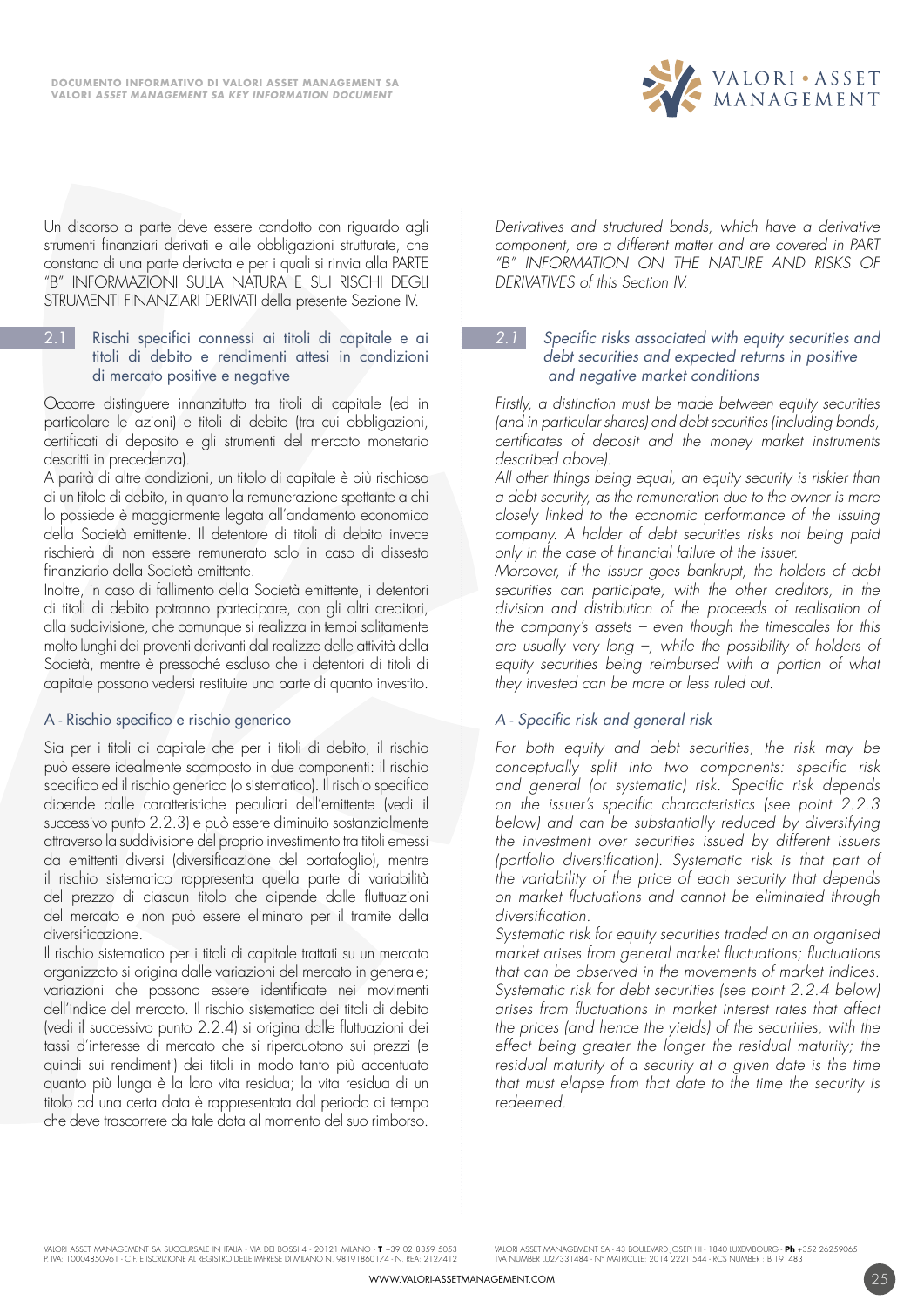

#### B - Rischio emittente

Per gli investimenti in strumenti finanziari è fondamentale apprezzare la solidità patrimoniale delle società emittenti e le prospettive economiche delle medesime tenuto conto delle caratteristiche dei settori in cui le stesse operano.

Si deve considerare che i prezzi dei titoli di capitale riflettono in ogni momento una media delle aspettative che i partecipanti al mercato hanno circa le prospettive di guadagno delle imprese emittenti.

In particolare, quando si effettua un investimento in azioni è fondamentale valutare la solidità patrimoniale delle società emittenti: il massimo rischio teorico in capo all'azionista è il fallimento della società. Infatti in caso di fallimento di una società è molto difficile che i detentori di azioni della stessa, in quanto partecipanti al capitale di rischio, possono vedersi restituire anche solo una parte di quanto investito; generalmente l'azionista subisce la perdita integrale dell'investimento.

Con riferimento ai titoli di debito, il rischio che le società o gli enti finanziari emittenti non siano in grado di pagare gli interessi o di rimborsare il capitale prestato si riflette nella misura degli interessi che tali obbligazioni garantiscono all'investitore. Quanto maggiore è la rischiosità percepita dell'emittente tanto maggiore è il tasso d'interesse che l'emittente dovrà corrispondere all'investitore.

Per valutare la congruità del tasso d'interesse pagato da un titolo si devono tenere presenti i tassi d'interessi corrisposti dagli emittenti il cui rischio è considerato più basso, ed in particolare il rendimento offerto dai titoli di Stato, con riferimento a emissioni con pari scadenza. Inoltre, al fine di valutare la rischiosità di uno strumento finanziario si deve tener presente il rating, ossia, secondo la definizione di Borsa Italiana SpA, il giudizio assegnato da un'agenzia specializzata indipendente, espresso da un codice alfanumerico, riguardante il merito di credito di una Società emittente titoli o di una particolare emissione di titoli. Il rating fornisce un'informazione sul grado di rischio degli emittenti, ossia sulla capacità di assolvere puntualmente ai propri impegni di pagamento. L'assegnazione di un rating agevola anche gli emittenti nel processo di pricing e di collocamento dei titoli emessi. Le agenzie di rating assegnano un punteggio (il rating, appunto) sulla base di una graduatoria (o scala di valutazione). Il giudizio può anche differire in funzione dell'agenzia che ha condotto la valutazione. Nel fornire il proprio giudizio le agenzie di rating si basano su un'analisi dettagliata della situazione finanziaria della Società da valutare (financial profile), sull'analisi del settore di appartenenza della Società e sul posizionamento di questa all'interno del settore (business), su visite presso la Società e incontri con il management.

Il giudizio di rating è anche sottoposto a periodiche revisioni al fine di cogliere tempestivamente eventuali cambiamenti all'interno della Società o del settore di appartenenza. Nel caso di miglioramento del giudizio si parla di upgrade, mentre nel caso di peggioramento di downgrade. Si distingue tra rating dell'emittente e rating di un'emissione.

## *B - Issuer risk*

*When investing in financial instruments it is essential to assess the financial strength of the issuing companies and their economic prospects, taking into account the characteristics of the sectors in which they operate.*

*It must be borne in mind that the prices of equity securities reflect at all times market participants' average expectations of the earnings potential of issuers. In particular, when investing in shares it is essential to assess the financial strength of the issuing company: the theoretical maximum risk for the shareholder is the bankruptcy of the company. If a company goes bankrupt, it is very difficult for its shareholders, as holders of risk capital, to be able to get back even part of their investment; in this case, shareholders generally lose the entire investment.*

*For debt securities, the risk that the issuing companies or entities will not be able to pay the interest or repay the principal borrowed is reflected in the interest rates that these securities guarantee to the investor. The greater the perceived risk of the issuer, the higher the interest rate the issuer must pay the investor.*

*In order to assess whether the interest rate paid by a security is adequate, it is necessary to look at the interest rates paid by issuers considered to present a lower risk and in particular the yield offered by government securities for issues with similar maturities.*

*Furthermore, in order to assess the risk of a financial instrument, it is necessary to take account of the rating; according to the definition given by the Italian Stock Exchange (Borsa Italiana SpA), a rating is the judgment of an independent specialist agency, expressed as an alphanumeric code, concerning the creditworthiness of an issuing company or of a particular issue. The rating provides information on the degree of risk associated with the issuer, i.e. on its ability to meet its payment obligations in a timely manner. The assignment of a rating also helps issuers in the pricing and placement of the securities issued. The rating agencies assign a score (the rating) on the basis of a ranking (or assessment scale). Ratings by different rating agencies may also differ.*

*The rating agencies base their ratings on a detailed analysis of the financial situation of the company to be rated (financial profile), an analysis of the sector to which the company belongs and its positioning within the sector (business), and visits to the company and meetings with management. The rating is also reviewed regularly in order to promptly capture*  any changes within the company or the sector to which it *belongs. An improvement in the rating is called an upgrade, while a deterioration is a downgrade.*

*There is a difference between a rating of an issuer and a rating of an issue. The rating of an issuer (also known as a counterparty rating or issuer credit rating) provides a comprehensive assessment of the creditworthiness of a particular issuer.*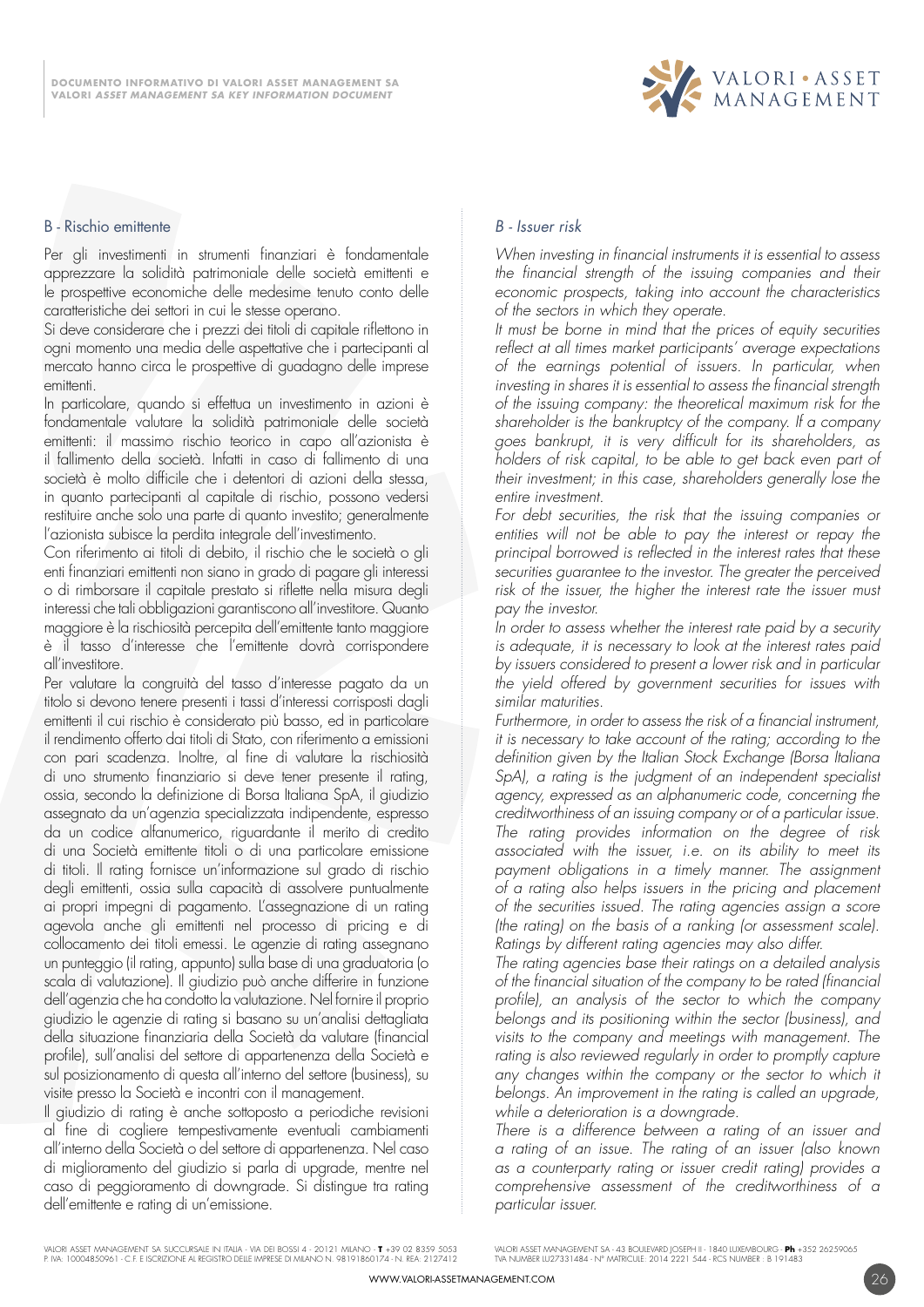

Il rating di un emittente (detto anche rating di controparte o issuer credit rating) fornisce una valutazione globale della solvibilità di un determinato soggetto. Il rating di un'emissione valuta la capacità dell'emittente di rimborsare il capitale e corrispondere gli interessi alla data stabilita. Il rating è uno strumento utile per un investitore poiché gli consente di valutare il rischio di credito connesso all'investimento in un determinato strumento finanziario e, dunque, il rendimento atteso ad esso associato. Di norma, quanto maggiore è il rating di una società, tanto minore è il rischio per l'investitore di non vedersi remunerato il proprio credito e quindi tanto minore è il tasso di interesse pagato dall'emittente. Di seguito si riporta una tabella con le scale di rating delle due principali agenzie specializzate (Standard & Poor's e Moody's).

#### Titoli Investment grade

| S & P              | Moody's                     | Descrizione                                                                                                                                                               |
|--------------------|-----------------------------|---------------------------------------------------------------------------------------------------------------------------------------------------------------------------|
| $AAAAA +$          | Aaa<br>Aa l                 | È il rating più alto. Indica che<br>la capacità di rimborso dell'emittente<br>è estremamente garantita.                                                                   |
| AA AA-<br>A+       | A $a$<br>A <sub>0</sub> 3A1 | Obbligazione più suscettibile alle<br>condizioni di mercato. La capacità<br>di rimborso dell'emittente è comunque<br>ben garantita.                                       |
| A<br>$A -$<br>BBB+ | A2<br>A3 Baal               | Affidabilità creditizia comunque<br>buona, ma, a fronte di particolari<br>condizioni di mercato, l'emittente<br>potrebbe avere qualche difficoltà in<br>più a rimborsare. |
| BBB BBB-           | Baa2 Baa3                   | Emittente in grado di provvedere al<br>rimborso, ma con potenziali problemi<br>di solvibilità a fronte di condizioni<br>economiche avverse.                               |

Titoli Speculative grade

| S & P                   | Moody'                      | Descrizione                                                                                                                                                                                                   |
|-------------------------|-----------------------------|---------------------------------------------------------------------------------------------------------------------------------------------------------------------------------------------------------------|
| BB+<br><b>BB</b><br>BB- | Ba 1<br>Ba2<br>Ba3          | Titoli con significative caratteristiche<br>speculative. Sono titoli maggiormente<br>esposti alle fluttuazioni del mercato.<br>Emittente in grado di rimborsare a<br>fronte di condizioni economiche stabili. |
| B<br>$B -$              | <b>B2</b><br>B <sub>3</sub> | Particolare incertezza sul rimborso<br>del capitale a scadenza: titoli molto<br>speculativi.                                                                                                                  |
| $CCC +$<br>CCC<br>CCC-  | Caa                         | Titoli molto rischiosi, in quanto<br>le caratteristiche patrimoniali<br>dell'emittente non garantiscono<br>nel medio/lungo periodo una sicura<br>capacità di rimborso.                                        |
| CC<br>Ċa                |                             | Possibilità di insolvenza del debitore:<br>titoli molto rischiosi.                                                                                                                                            |
| $\subset$               | С                           | Probabilità minima di rimborso<br>a scadenza.                                                                                                                                                                 |
| D                       |                             | Emittente in stato di insolvenza.                                                                                                                                                                             |

VALORI ASSET MANAGEMENT SA SUCCURSALE IN ITALIA - VIA DEI BOSSI 4 - 20121 MILANO - **T** +39 02 8359 5053 P. IVA: 10004850961 - C.F. E ISCRIZIONE AL REGISTRO DELLE IMPRESE DI MILANO N. 98191860174 - N. REA: 2127412

*The rating of an issue assesses the issuer's ability to repay the principal and pay the interest on the agreed dates. The rating is a useful tool for investors, enabling them to assess the credit risk associated with investing in a given financial instrument and, therefore, the expected return associated with it. As a rule, the higher the credit rating of a company, the lower the risk for the investor of not receiving the remuneration on its investment and therefore the lower the interest rate paid by the issuer. Below is a table with the rating scales of the two main specialist agencies (Standard & Poor's and Moody's).*

#### *Investment grade securities*

| S & P           | Moody's          | Description                                                                                                                                          |
|-----------------|------------------|------------------------------------------------------------------------------------------------------------------------------------------------------|
| $AAA$ $AA$ +    | Aaa<br>Aa 1      | This is the highest rating. It indicates<br>a very high level of assurance that<br>the issuer will be able to repay the<br>capital.                  |
| AA AA-<br>A+    | Aa2<br>$A0$ 3 Al | A bond more susceptible to market<br>conditions. Nevertheless, there is still a<br>good level of assurance that the issuer<br>will be able to repay. |
| А<br>Д-<br>BBB+ | A2<br>$A3$ Baal  | Still good creditworthiness but, faced<br>with certain market conditions, the<br>issuer could have a little more difficulty<br>repaying.             |
| BBB BBB-        | Baa2 Baa3        | Issuer able to repay, but with<br>potential problems of solvency in<br>unfavourable economic conditions.                                             |

## *Speculative grade securities*

| S & P               | Moody's                                    | Description                                                                                                                                                                                 |
|---------------------|--------------------------------------------|---------------------------------------------------------------------------------------------------------------------------------------------------------------------------------------------|
| BB+<br>RВ.<br>BB-   | B <sub>0</sub> 1<br>Ba2<br>Ba <sub>3</sub> | Securities with significant speculative<br>characteristics. These are securities<br>with greater exposure to market<br>fluctuations. Issuer able to repay in<br>stable economic conditions. |
| B<br>B-             | B2<br>B <sub>3</sub>                       | Considerable uncertainty concerning<br>repayment of principal at maturity:<br>highly speculative securities.                                                                                |
| CCC+<br>CCC<br>CCC- | Caa                                        | Highly risky securities in that the<br>issuer's financial position does not<br>guarantee a secure ability to repay in<br>the medium/long term.                                              |
| CC<br>Cа            |                                            | Possibility of insolvency of the debtor:<br>highly risky securities.                                                                                                                        |
| $\subset$           | ⌒                                          | Very low probability of repayment at<br>maturity.                                                                                                                                           |
| D                   |                                            | Issuer insolvent.                                                                                                                                                                           |

VALORI ASSET MANAGEMENT SA - 43 BOULEVARD JOSEPH II - 1840 LUXEMBOURG - **Ph** +352 26259065 TVA NUMBER LU27331484 - N° MATRICULE: 2014 2221 544 - RCS NUMBER : B 191483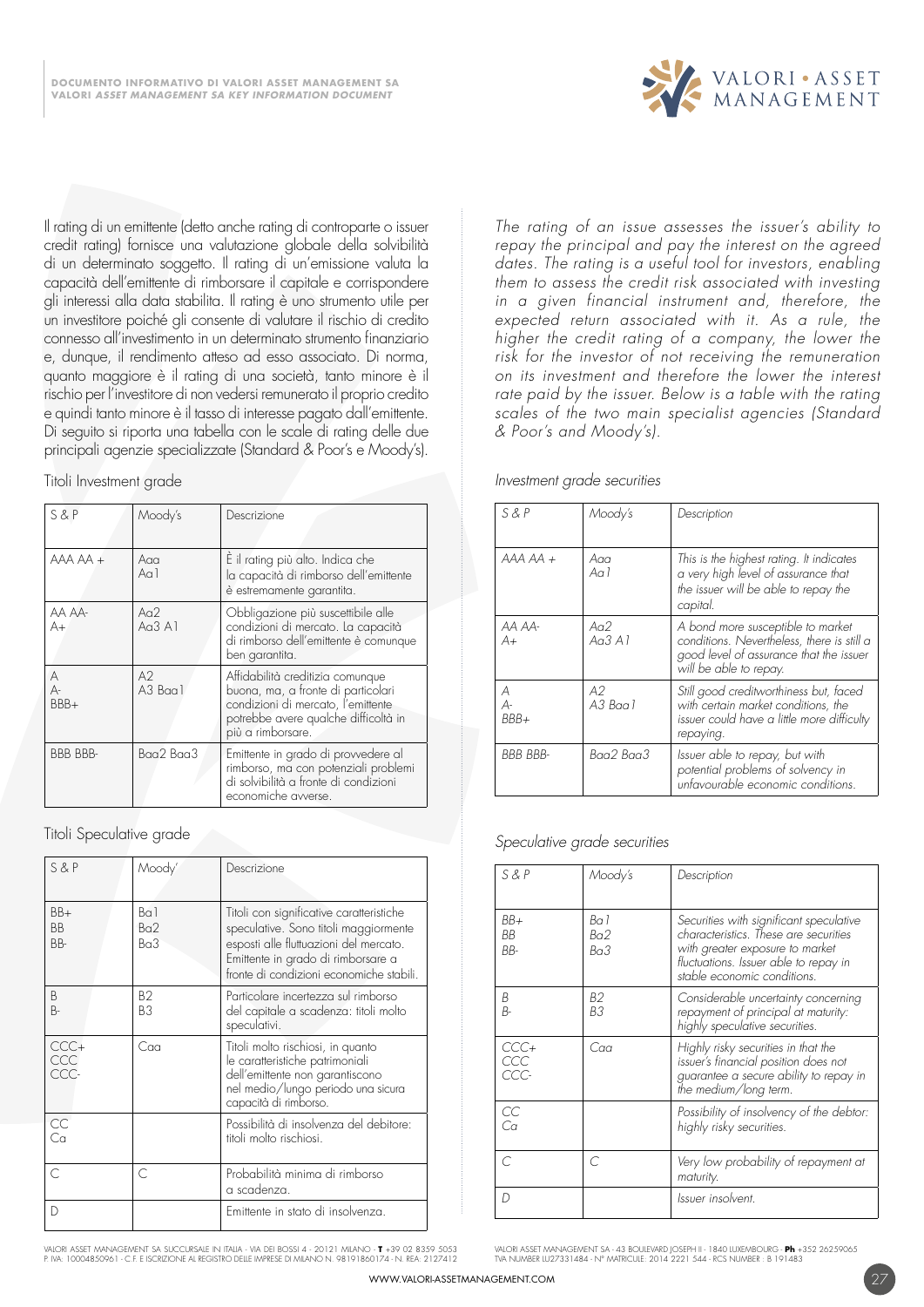

# C - Rischio d'interesse

Con riferimento ai titoli di debito, l'investitore deve tener presente che la misura effettiva degli interessi si adegua continuamente alle condizioni di mercato attraverso variazioni del prezzo dei titoli stessi. Il rendimento di un titolo di debito si avvicinerà a quello incorporato nel titolo stesso al momento dell'acquisto solo nel caso in cui il titolo stesso venisse detenuto dall'investitore fino alla scadenza.

Qualora l'investitore avesse necessità di smobilizzare l'investimento prima della scadenza del titolo, il rendimento effettivo potrebbe rivelarsi diverso da quello garantito dal titolo al momento del suo acquisto. In particolare, per i titoli che prevedono il pagamento di interessi in modo predefinito e non modificabile nel corso della durata del prestito (titoli a tasso fisso), più lunga è la vita residua maggiore è la variabilità del prezzo del titolo stesso rispetto a variazioni dei tassi d'interesse di mercato. Ad esempio, si consideri un titolo zero coupon titolo a tasso fisso che prevede il pagamento degli interessi in un'unica soluzione alla fine del periodo - con vita residua 10 anni e rendimento del 10% all'anno; l'aumento di un punto percentuale dei tassi di mercato determina, per il titolo suddetto, una diminuzione del prezzo del 8,6%. Inoltre, più bassi sono i tassi offerti dal mercato maggiore è la volatilità implicita in quanto la vita residua espressa in termini di durata finanziaria di un titolo tende ad aumentare con tassi bassi e diminuire con tassi più elevati in un rapporto inverso. È dunque importante per l'investitore, al fine di valutare l'adeguatezza del proprio investimento in questa categoria di titoli, verificare entro quali tempi potrà avere necessità di smobilizzare l'investimento.

#### D - Rischio di cambio

Qualora un titolo di capitale o di debito sia denominato in una divisa diversa da quella di riferimento per l'investitore, tipicamente l'euro per l'investitore italiano, al fine di valutare la rischiosità complessiva dell'investimento occorre tenere presente la volatilità del rapporto di cambio tra la divisa di riferimento (l'euro) e la divisa estera in cui è denominato l'investimento. L'investitore deve considerare che i rapporti di cambio con le divise di molti paesi, in particolare di quelli in via di sviluppo, sono altamente volatili e che comunque l'andamento dei tassi di cambio può condizionare il risultato complessivo dell'investimento.

#### *C - Interest rate risk*

*For debt securities, investors must bear in mind that the effective interest rate continuously adapts to market conditions through changes in the prices of the securities. The yield of a debt security will be close to that incorporated in the security at the time of purchase only if investors hold the security until maturity.*

*If the investor has to sell the security before maturity, the effective yield could be different from the yield guaranteed by the security when it was bought. In particular, for securities that provide for predefined interest payments that cannot be modified during the term of the loan (fixed-rate securities), the longer the residual maturity the greater the variability of the security's price in response to fluctuations in market interest rates. For example, for a zero-coupon bond – a fixed-interest security which provides for payment of interest in a single instalment at the end of the period – with a residual maturity of 10 years and a yield of 10% per annum, an increase of one percentage point in market rates causes a reduction of 8.6% in the price of the bond. In addition, the lower the rates offered by the market the higher the implied volatility, since the residual maturity expressed in terms of duration of a security tends to increase with low rates and reduce with higher rates in an inverse relationship. Therefore, it is important for investors to check the timescales within which they may need to disinvest in order to assess whether an investment in securities of this type is appropriate.*

## *D - Exchange rate risk*

*If an equity or debt security is denominated in a currency other than the investor's reference currency, which is typically the euro for Italian investors, it is necessary, in order to assess the overall riskiness of the investment, to take account of the volatility of the exchange rate between the reference currency (euro) and the foreign currency in which the investment is denominated. Investors must bear in mind that exchange rates with the currencies of many countries, and in particular those of developing countries, are highly volatile and that in any case movements in exchange rates can affect the overall result of the investment.*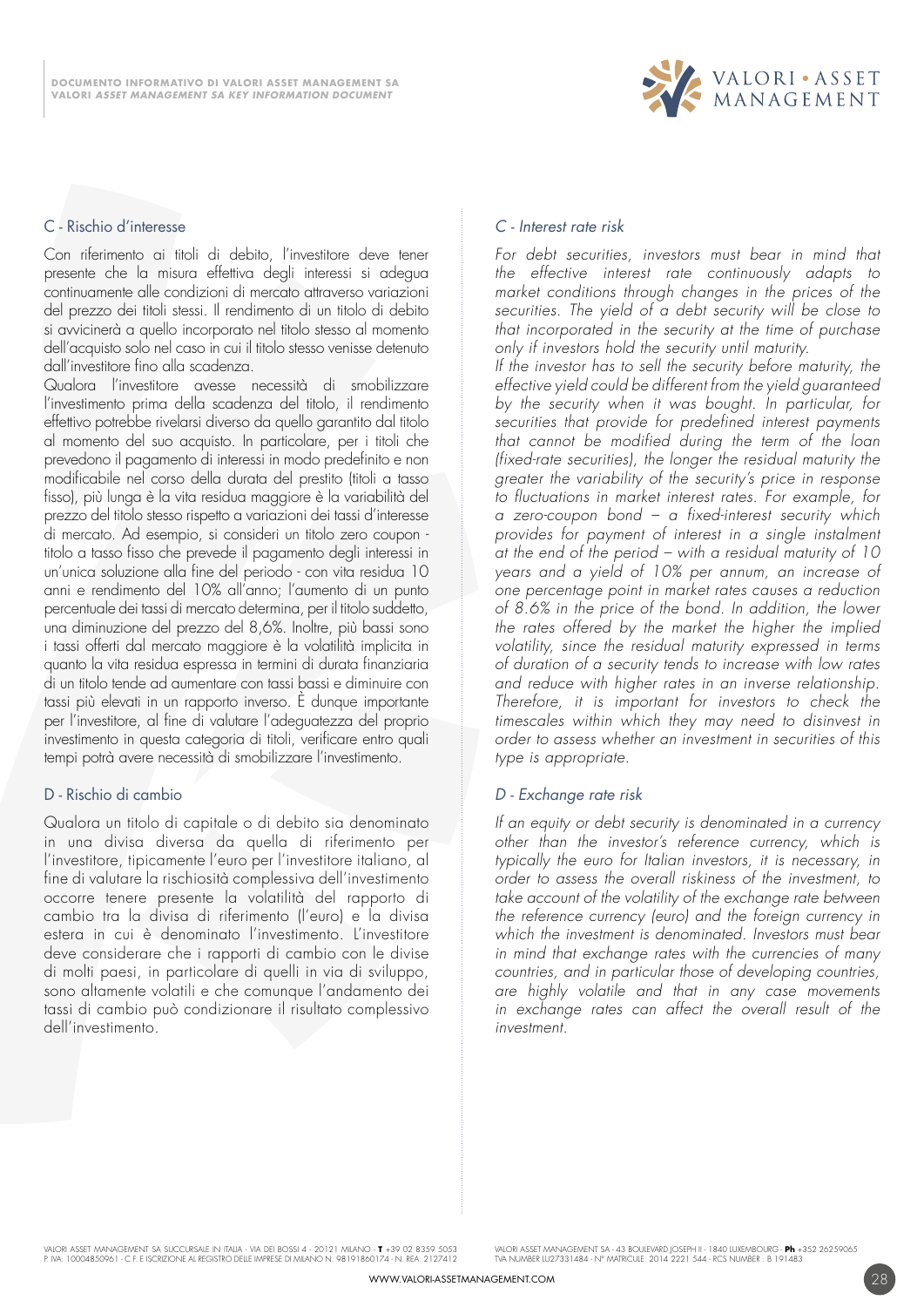

## E - Rischio di liquidità

Il rischio di liquidità dipende dalle caratteristiche del mercato in cui il titolo è trattato. In generale, a parità di altre condizioni, i titoli trattati su mercati organizzati sono più liquidi dei titoli non trattati su detti mercati. Questo in quanto la domanda e l'offerta di titoli viene convogliata in gran parte su tali mercati e quindi i prezzi ivi rilevati sono più affidabili quali indicatori dell'effettivo valore degli strumenti finanziari. Occorre tuttavia considerare che lo smobilizzo di titoli trattati in mercati organizzati a cui sia difficile accedere, perché aventi sede in paesi lontani o per altri motivi, può comunque comportare per l'investitore difficoltà di liquidare i propri investimenti e la necessità di sostenere costi aggiuntivi. Sulla liquidità di un investimento possono incidere anche clausole o penalità in caso di disinvestimento da uno strumento finanziario.

#### F - Rischio derivante dall'applicazione delle misure di riduzione o conversione degli strumenti di capitale e/o del bail-in

Tra gli strumenti di gestione delle crisi delle banche e delle imprese di investimento sono state previste misure di riduzione o conversione delle azioni o degli strumenti di debito (tra cui rientrano le obbligazioni subordinate) e misure di risoluzione, cui le Autorità di Risoluzione (in Italia la Banca d'Italia) possono fare ricorso quando la procedura di riduzione o conversione delle azioni e degli altri strumenti di capitale non consenta di rimediare allo stato di dissesto o di rischio di dissesto dell'intermediario. Tra le misure di risoluzione, il bail-in (letteralmente salvataggio interno) consiste nella riduzione, con possibilità di azzeramento del valore nominale, dei diritti degli azionisti e dei creditori o nella conversione in capitale dei diritti di questi ultimi al fine di assorbire le perdite e ricapitalizzare la banca in difficoltà. Il bail-in si applica seguendo una gerarchia la cui logica prevede che chi investe in strumenti finanziari più rischiosi sostenga prima degli altri le eventuali perdite o la conversione in azioni. Solo dopo aver esaurito tutte le risorse della categoria più rischiosa si passa alla categoria successiva. Nel dettaglio, l'ordine di priorità in caso di ricorso al bail-in è il seguente: I) azioni; II) altri titoli di capitale, III) obbligazioni subordinate; IV) obbligazioni e altre passività ammissibili, ivi compresi i depositi sopra i 100.000 euro, di soggetti diversi dalle persone fisiche e dalle piccole e medie imprese; V) depositi di persone fisiche e di piccole e medie imprese per l'importo eccedente i 100.000 euro.

Per dare attuazione alle misure di riduzione o conversione degli strumenti di capitale e alle misure di risoluzione, l'Autorità di Risoluzione dispone di specifici poteri. Fra questi, oltre al potere di modificare la scadenza dei titoli, l'importo degli interessi maturati o la data a partire dalla quale tali interessi divengono esigibili, anche sospendendo il relativo pagamento per un periodo transitorio, anche quello di ridurre ovvero azzerare il valore nominale di strumenti di capitale e di passività dell'ente sottoposto a risoluzione (anche in assenza di una formale dichiarazione di insolvenza dell'emittente).

# *E - Liquidity risk*

*The liquidity risk depends on the characteristics of the market on*  which the security is traded. Generally, all other things being *equal, securities traded on organised markets are more liquid than those not traded on such markets. This is because the demand for and supply of securities is largely routed through such markets and therefore the prices posted on those markets are more reliable indicators of the actual value of the financial instruments. It must, however, be borne in mind that investors may find it difficult to liquidate their investments in securities traded on organised markets that are difficult to access, because they are in distant countries or for other reasons, and may be forced to incur additional costs in order to do so. The liquidity of an investment can also be affected by clauses or penalties in the event of disinvestment from a financial instrument.* 

#### *F - Risk deriving from the implementation of the measures to write down or convert capital instruments and/or bail-in*

*The instruments for managing crises of banks and investment firms include measures to write down or convert shares or debt instruments (including subordinated bonds) and resolution measures to which the Resolution Authorities (in Italy, the Bank of Italy) can have recourse when the procedure for write-down or conversion of shares and other capital instruments does not allow the failure or risk of failure of the intermediary to be remedied. Among the resolution measures, bail-in consists of writing down the rights of shareholders and creditors, with the possibility of reducing the nominal value to zero, or converting creditors' rights to capital in order to absorb the losses and recapitalise the bank that is in difficulty. The bailin is implemented according to a hierarchy that follows the logic that investors in riskier financial instruments bear any losses or have their investments converted to shares before other investors. Only after all the resources of the riskiest category have been exhausted does the bail-in move to the next category.*

*More specifically, the order of priority of the bail-in is as follows: I) shares; II) other capital instruments, III) subordinated bonds; IV)* bonds and other eligible liabilities, including deposits over *100,000 euro held by persons other than natural persons and small- and medium-sized enterprises; V) deposits over 100,000 euro of natural persons and small- and medium-sized enterprises. The Resolution Authority has specific powers to implement the measures to write down or convert the capital instruments and the resolution measures. Those powers include, in addition to the power to amend or alter the maturity of the securities, the amount of accrued interest or the date from which such interest becomes payable, including suspending payment thereof for a temporary period, the power to write down or reduce to zero the nominal value of capital instruments and liabilities of the entity subject to resolution (even in the absence of a formal declaration of insolvency of the issuer).*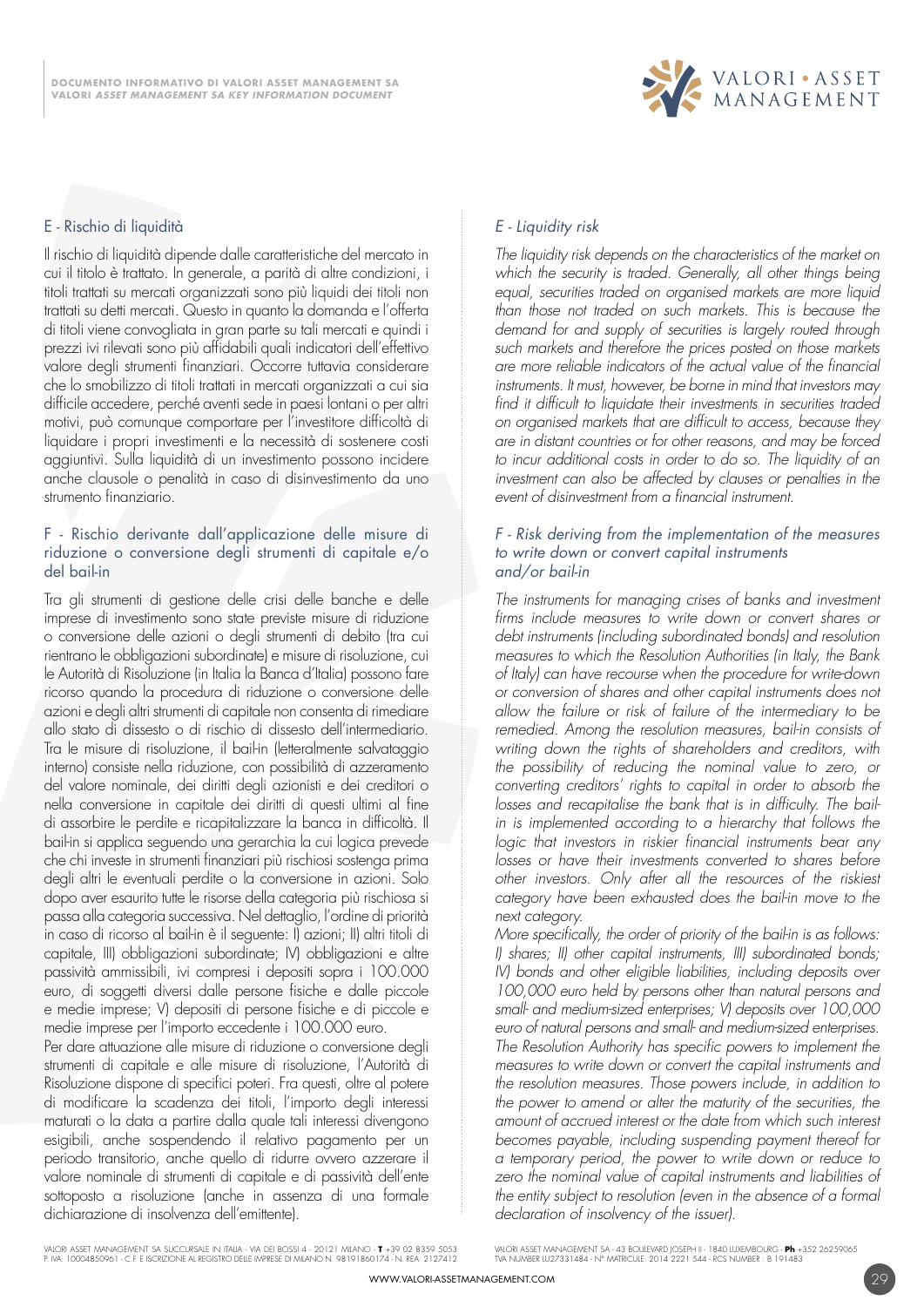

## Rischi delle obbligazioni governative (detti anche titoli di stato)

Oltre ai rischi relativi ai titoli di debito sopra illustrati, si prega di considerare anche i seguenti rischi specifici connessi alle obbligazioni governative:

# A - Rischio di Mercato

Il valore dei titoli di Stato è influenzato direttamente dall'andamento dei principali fattori di mercato che ne determinano il prezzo quali ad esempio tassi di interesse e merito creditizio dello Stato emittente. A titolo esemplificativo, un titolo a tasso fisso (quale un BTP) si apprezza se, nel corso della vita del titolo, i tassi sul mercato tendono a scendere (in quanto offrirà un rendimento migliore di quelli di futura emissione), mentre si svaluta – ovvero il suo prezzo diminuisce – se i tassi sul mercato tendono a salire (in quanto i titoli di nuova emissione offriranno rendimenti più elevati). L'effetto dei movimenti di tasso di interesse sul valore del titolo è tanto maggiore quanto maggiore è la vita residua dei titoli. Un titolo a tasso variabile, invece, tende a risentire in misura minore dell'effetto di variazioni nei tassi di interesse rispetto ad un titolo a tasso fisso, in quanto l'ammontare di interessi corrisposto (la cedola) si allinea periodicamente all'andamento dei tassi di interesse di mercato.

A parità di tassi di interesse il prezzo di un titolo di Stato (sia a tasso fisso che variabile) è influenzato anche dal movimento del merito creditizio associato allo Stato emittente: gli operatori presenti sul mercato esprimono valutazioni sul merito di credito dell'emittente, quantificate attraverso l'attribuzione di un premio al rischio specifico (credit spread). Tali valutazioni si riflettono sulle quotazioni degli strumenti finanziari emessi dall'emittente: in linea generale ad un miglioramento del merito creditizio dello Stato emittente corrisponde una variazione positiva del prezzo del titolo di Stato. Considerato quanto sin qui rappresentato in relazione alle possibili cause di oscillazione del prezzo di un titolo di Stato, è dunque importante per l'investitore valutare preventivamente entro quali tempi potrà avere necessità di smobilizzare l'investimento.

# B - Rischio di Credito

Il rischio che lo Stato Sovrano emittente non sia in grado di pagare gli interessi o di rimborsare il capitale prestato costituisce il rischio di credito connesso ad un titolo governativo. Il rischio di fallimento di uno Stato è remoto rispetto a quello di un'impresa privata, anche se tuttavia esistente.

# C - Rischio di Liquidità

Il rischio di liquidità è legato alla difficoltà o impossibilità di liquidare il proprio investimento senza perdita di valore rispetto al suo prezzo equo. Esso dipende principalmente dalle caratteristiche del mercato in cui il titolo è trattato. In generale, a parità di altre condizioni, i titoli trattati su mercati regolamentati sono più liquidi dei titoli non trattati su detti mercati.

# *Risks of government bonds (also called government securities)*

*In addition to the risks relating to debt securities described above, investors should also consider the following specific risks associated with government bonds:* 

# *A - Market risk*

*The value of government securities is directly influenced by changes in the principal market factors that determine their price, such as interest rates and the creditworthiness of the issuing State. By way of example, a fixed rate security (such as a multi-year Treasury Bond) appreciates in value if rates on the market tend to fall during its lifetime (since it will offer a better yield than securities of a future issue), while it will lose value – i.e. its price falls – if rates on the market rise (since securities of new issues will offer higher yields). The effect of interest rate movements on the value of the security is higher the longer the residual maturity of the security. A variable rate security, on the other hand, tends to be less affected by changes in interest rates than a fixed rate security, as the amount of interest paid (the coupon) is periodically adjusted to changes in market interest rates.*

*At constant interest rates, the price of a government security (both fixed and variable rate) is also influenced by changes in the creditworthiness of the issuing State: operators on the market express assessments of the issuer's creditworthiness, quantified by allocating a specific risk premium (credit spread). Those assessments are reflected in the prices of the financial instruments issued by the issuer: generally, an improvement in the issuing State's creditworthiness results in an increase in the price of the government security. In view of what has been said above in relation to the possible causes of fluctuations in prices of government securities, it is therefore important for investors to consider in advance how soon they may need to sell their investment.* 

# *B - Credit risk*

*The credit risk associated with a government security is the risk that the issuing Sovereign State will not be able to pay the interest or repay the capital loaned. The risk of a State becoming bankrupt is remote compared to that of a private undertaking, although it does exist.*

# *C - Liquidity risk*

Liquidity risk is connected to the difficulty or impossibility of *converting the investment to cash without loss of value compared to the fair price. It depends principally on the characteristics of*  the market on which the security is traded. Generally, all other *things being equal, securities traded on regulated markets are more liquid than those not traded on such markets.*

VALORI ASSET MANAGEMENT SA - 43 BOULEVARD JOSEPH II - 1840 LUXEMBOURG - **Ph** +352 26259065 TVA NUMBER LU27331484 - N° MATRICULE: 2014 2221 544 - RCS NUMBER : B 191483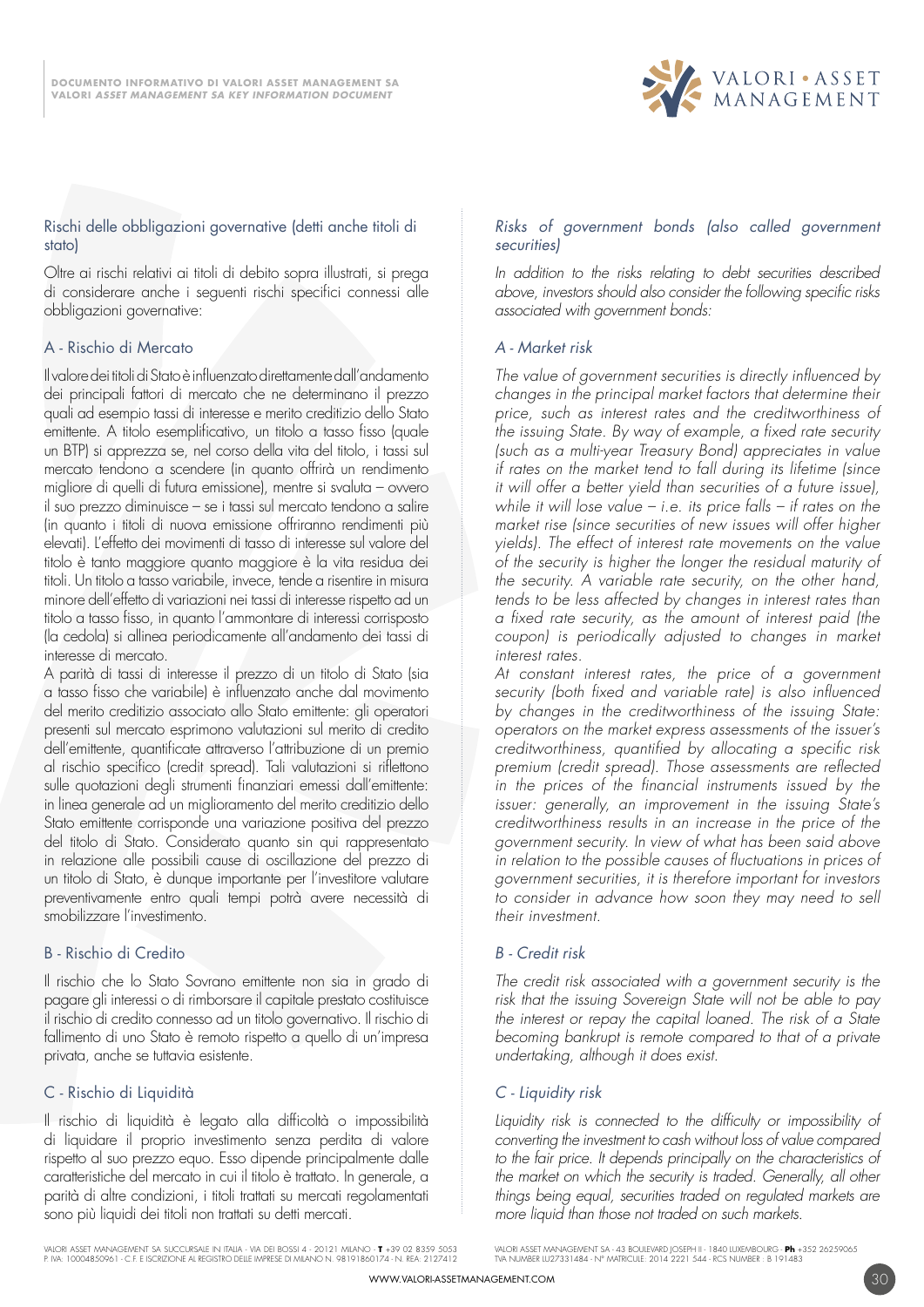

#### Rischi dei diritti di opzione

Oltre ai rischi relativi ai titoli di capitale sopra illustrati, si prega di considerare anche i seguenti rischi specifici connessi ai diritti di opzione:

#### A - Rischi connessi ad eventuali effetti diluitivi

Gli azionisti che decidessero di non sottoscrivere l'offerta in opzione, per la parte di loro competenza, potrebbero vedere diluita la propria partecipazione sul capitale effettivamente emesso. Inoltre, laddove i titolari dei diritti di opzione non li esercitassero entro i termini previsti, o non procedessero alla vendita degli stessi, potrebbero perdere tali diritti senza avere diritto a ricevere alcun corrispettivo.

\*\*\*

In condizioni di mercato positive, ci si attende un incremento del prezzo dei titoli azionari rispetto al prezzo di acquisto e la remunerazione dell'investimento attraverso la corresponsione del dividendo; in uno scenario di mercato negativo, è invece possibile che i titoli azionari subiscano un decremento del prezzo rispetto al prezzo di acquisto e non garantiscano la corresponsione del dividendo. In caso di insolvenza dell'emittente, gli azionisti potrebbero subire la perdita integrale dell'investimento.

In condizioni di mercato positive, ci si attende un incremento del prezzo dei titoli obbligazionari rispetto al prezzo di acquisto e la remunerazione dell'investimento attraverso la corresponsione delle cedole; in uno scenario di mercato negativo, è invece possibile che i titoli obbligazionari subiscano un decremento del prezzo rispetto al prezzo di acquisto e non garantiscano la corresponsione delle cedole. L'investimento in obbligazioni non garantisce il rimborso totale o parziale del capitale, a meno che le obbligazioni stesse non sia "a capitale garantito" (con garanzia di rimborso del 100% del capitale investito) o "a capitale protetto" (con garanzia di rimborso di una parte del capitale). In caso di insolvenza dell'emittente, gli obbligazionisti potrebbero subire anche la perdita integrale dell'investimento, a meno che le obbligazioni non garantiscano il rimborso totale o parziale del capitale investito.

#### *Risks of pre-emptive rights*

*In addition to the risks relating to equity securities described above, investors should also consider the following specific risks associated with pre-emptive rights:* 

#### *A - Risks associated with possible dilution effects*

*Shareholders who decide not to subscribe to their portion of the shares offered under pre-emptive rights could see their holding in the issued capital diluted. In addition, holders of pre-emptive rights who do not exercise them within the time laid down, or do not sell them, may lose those rights without receiving any consideration.*

\*\*\*

*In positive market conditions, investors can expect the price of shares to increase compared to the purchase price and to receive remuneration of the investment through the payment of dividends; in a negative market scenario, however, it is possible that the price of the shares will fall below the purchase price and payment of the dividend is not guaranteed. Shareholders could lose the whole of their investment if the issuer becomes insolvent.*

*In positive market conditions, investors can expect the price of bonds to increase compared to the purchase price and to receive remuneration through the payment of coupons; in a negative market scenario, however, it is possible that the price of the bonds will fall below the purchase price and payment of the coupons is not guaranteed. Investing in bonds does not guarantee full or partial repayment of the capital, unless the bonds are "guaranteed capital" bonds (with a guarantee of repayment of 100% of the capital invested) or "protected capital" bonds (with a guarantee of repayment of part of the capital). Bond holders may lose the whole of their investment if the issuer becomes insolvent, unless the bonds guarantee full or partial repayment of the capital invested.*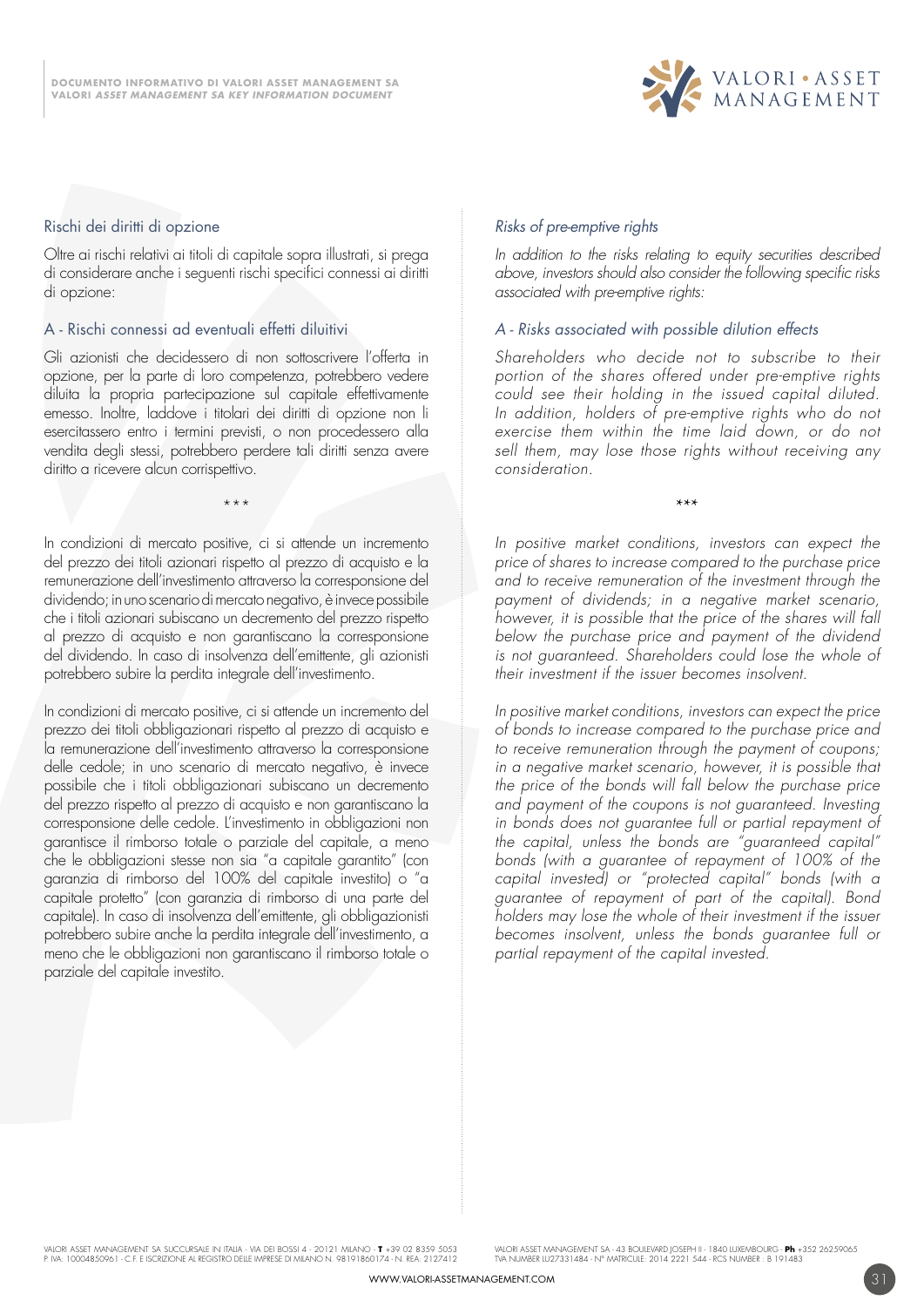

## 2.2. Rischi specifici connessi agli organismi di investimento collettivo del risparmio (OICR) e rendimenti attesi in condizioni di mercato positive e negative

#### A - L'effetto della diversificazione degli investimenti. Gli organismi di investimento collettivo

Come si è accennato, il rischio specifico di un particolare strumento finanziario può essere eliminato attraverso la diversificazione, cioè suddividendo l'investimento tra più strumenti finanziari. La diversificazione può tuttavia risultare costosa e difficile da attuare per un investitore con un patrimonio limitato. L'investitore può raggiungere un elevato grado di diversificazione a costi contenuti investendo il proprio patrimonio in quote o azioni di organismi di investimento collettivo (fondi comuni d'investimento e Società d'investimento a capitale variabile - SICAV - e Società di investimento a capitale fisso - SICAF). Questi organismi investono le disponibilità versate dai risparmiatori tra le diverse tipologie di titoli previsti dai regolamenti o programmi di investimento adottati. Con riferimento a fondi comuni aperti, ad esempio, i risparmiatori possono entrare o uscire dall'investimento acquistando o vendendo le quote del fondo sulla base del valore teorico (maggiorato o diminuito delle commissioni previste) della quota; valore che si ottiene dividendo il valore dell'intero portafoglio gestito del fondo, calcolato ai prezzi di mercato, per il numero delle quote in circolazione.

Occorre sottolineare che gli investimenti in queste tipologie di strumenti finanziari possono comunque risultare rischiosi a causa delle caratteristiche degli strumenti finanziari in cui prevedono d'investire (ad esempio, fondi che investono solo in titoli emessi da società operanti in un particolare settore o in titoli emessi da società aventi sede in determinati Stati) oppure a causa di una insufficiente diversificazione degli investimenti.

# B - Rischio di Mercato

Nell'ambito del rischio mercato, l'esposizione ai principali fattori di rischio dipende dalle caratteristiche della politica di investimento propria dell'OICR. In particolare:

- nel caso di fondi specializzati (obbligazionari e/o azionari), bilanciati e flessibili, le variazioni di valore delle quote del fondo dipenderanno sostanzialmente dai fattori di rischio che influenzano il prezzo dei titoli compresi nell'asset allocation specifica del fondo;

- nel caso di fondi garantiti e/o protetti, l'adozione di specifiche tecniche di gestione finalizzate a garantire/ proteggere la restituzione del capitale e/o di un livello minimo di rendimento a specifiche date future determina la riduzione del rischio che il valore di smobilizzo dell'investimento possa risultare inferiore al valore garantito/protetto sempre che il disinvestimento avvenga nelle fasce temporali entro cui vale la garanzia/ protezione riconosciuta all'investitore;

## *2.2 Specific risks associated with undertakings for collective investment (uci) and expected returns in positive and negative market conditions*

# *A - The effect of investment diversification. Undertakings for collective investment (UCI)*

*As mentioned above, the specific risk of a particular financial instrument can be eliminated through diversification, i.e. by dividing the investment among several financial instruments. Diversification may, however, be costly and difficult to implement for investors with limited capital to invest. Investors can achieve a high degree of diversification at low cost by investing their capital in units or shares of undertakings for collective investment (mutual funds and open-end investment companies (SICAVs) and closed-end investment companies (SICAFs)). These undertakings invest the cash paid by savers among the various types of securities provided for by the investment rules or programmes adopted. In open-end mutual funds, for example, savers can invest or divest by buying or selling the fund's units on the basis of the theoretical value of the unit (plus or minus the fees provided for); that value is obtained by dividing the value of the entire managed portfolio of the fund, calculated at market prices, by the number of units in circulation.*

*It must be emphasised that investments in these types of financial instruments can still be risky because of the characteristics of the financial instruments in which they can invest (for example, funds that invest only in securities issued by companies operating in a particular sector or in securities issued by companies based in certain countries) or because of an insufficient diversification of investments.*

# *B - Market risk*

*With market risk, exposure to the principal risk factors depends on the characteristics of the UCI's investment policy. In particular:*

*- in the case of specialised (bonds and/or equity), mixed and flexible funds, changes in the value of the fund's units will substantially depend on the risk factors that influence the price of the securities included in the fund's specific asset allocation;*

*- in the case of guaranteed and/or protected funds, adopting specific management techniques designed to guarantee/protect repayment of the capital and/or a minimum level of return at specific future dates reduces the risk that the value of the investment upon realisation may be lower than the guaranteed/protected value, provided that it is realised in the periods in which the guarantee/protection afforded to the investor is valid;*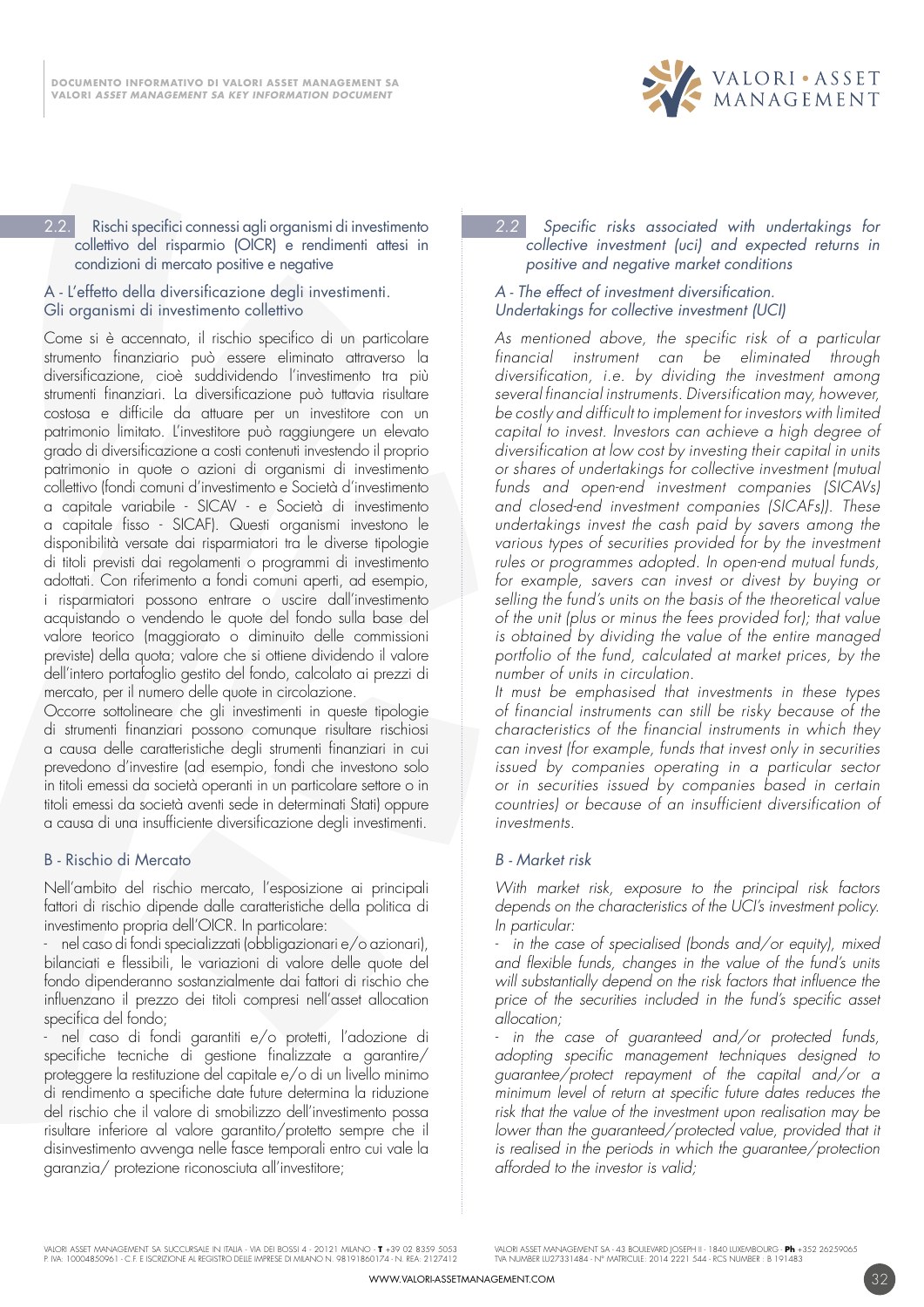

nel caso di fondi a formula che tendenzialmente associano una prestazione minima garantita ad una componente derivativa in virtù della quale l'investitore beneficia di un ulteriore flusso reddituale al verificarsi di determinate condizioni relative a variabili di mercato individuate ex ante (es. un paniere di indici), il valore della quota del fondo è condizionato o influenzato dalla frequenza e dall'ampiezza dei movimenti relativi al prezzo degli strumenti finanziari sottostanti con specifico riferimento alle componenti derivative che costituiscono parte integrante della complessiva struttura finanziaria del prodotto.

Si evidenzia inoltre come, a differenza di investimenti diretti in specifici strumenti finanziari (ad es. titoli di Stato, titoli obbligazionari e/o titoli azionari) gli OICR consentono, attraverso la diversificazione di portafoglio, la sostanziale riduzione del rischio specifico, come precedentemente definito.

# C - Rischio di Cambio

Qualora uno strumento finanziario sia denominato in una divisa diversa da quella di riferimento per l'investitore, tipicamente l'euro per l'investitore italiano, al fine di valutare la rischiosità complessiva dell'investimento occorre tenere presente la volatilità del rapporto di cambio tra la divisa di riferimento (l'euro) e la divisa estera in cui è denominato l'investimento. L'investitore deve considerare che i rapporti di cambio con le divise di molti paesi, in particolare di quelli in via di sviluppo, sono altamente volatili e che comunque l'andamento dei tassi di cambio può condizionare il risultato complessivo dell'investimento.

# D - Rischio di Credito

I fondi hanno un patrimonio separato rispetto a quello delle società di gestione. Pertanto, le quote degli OICR non sono esposte al rischio di insolvenza delle società emittenti il fondo. Considerando il rischio di credito in senso più ampio, invece, il fondo rimane esposto al rischio di insolvenza delle società emittenti le singole attività finanziarie comprese nell'asset allocation del fondo stesso. Tuttavia, è opportuno precisare come la diversificazione garantita dal fondo, svolga un effetto mitigatore sulla complessiva esposizione al rischio di credito in quanto l'impatto di un eventuale insolvenza di una società emittente titoli compresi nel portafoglio sarà limitato e proporzionale al peso ricoperto da tali titoli nell'asset allocation complessiva del fondo.

*- in the case of formula funds, which tend to combine a guaranteed minimum payment with a derivative component by virtue of which the investor receives additional income if certain predefined conditions relating to market variables (a basket of indices, for example) materialise, the value of the fund's units is affected or influenced by the frequency and size of movements in the prices of the underlying financial instruments with specific reference to the derivative components that form an integral part of the product's financial structure.*

*In addition, unlike direct investments in specific financial instruments (for example, government securities, bonds and/ or shares), through portfolio diversification UCIs make it possible to substantially reduce the specific risk, as defined above.*

# *C - Exchange rate risk*

*Where a financial instrument is denominated in a currency other than the investor's reference currency (generally the euro for Italian investors), the volatility of the exchange rate between the reference currency (the euro) and the foreign currency in which the investment is denominated must be taken into account in order to assess the overall risk of the investment. Investors should bear in mind that exchange*  rates with the currencies of many countries, particularly *those of developing countries, are highly volatile and that in any case movements in exchange rates can affect the overall result of the investment.*

# *D - Credit risk*

*The assets of a fund are separate from those of the management company. As a result, UCIs' units are not exposed to the risk of the fund-issuing companies becoming insolvent. Nevertheless, considering credit risk in a wider sense, the fund remains exposed to the risk of insolvency of the companies issuing the individual financial assets included in the fund's asset allocation. It should, however, be noted that the diversification guaranteed by the fund has a mitigating effect on the overall exposure to credit risk since the impact of the insolvency of a company issuing securities*  included in the portfolio will be limited and proportional *to the weighting of the securities in the fund's overall asset allocation.*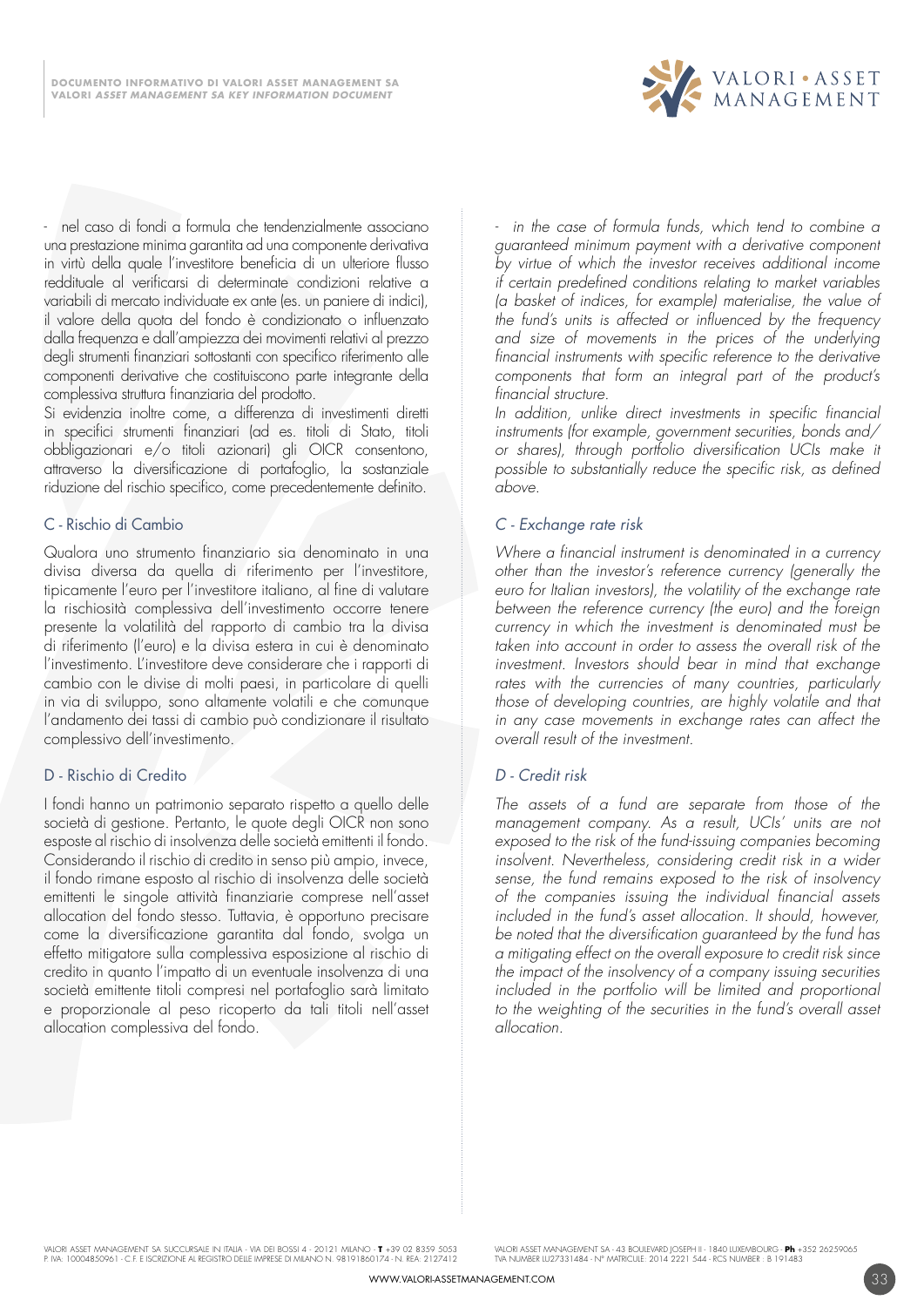

## E - Rischio di Liquidità

Si precisa che, in generale, per gli OICR aperti la facoltà riconosciuta all'investitore di uscire dall'investimento in qualsiasi momento rende pressoché trascurabile il rischio di liquidità, mentre per i Fondi Immobiliari, data la loro natura di strumenti quotati, il rischio di liquidità è legato alla difficoltà o impossibilità di liquidare il proprio investimento senza perdita di valore rispetto al loro prezzo equo. Esso dipende principalmente dalle caratteristiche del mercato in cui il titolo è trattato. In generale, a parità di altre condizioni, i titoli trattati su mercati regolamentati sono più liquidi dei titoli non trattati su detti mercati.

## Rischi degli Exchange Traded Commodity (ETC)

Oltre ai rischi sopra esposti relativi agli OICR, si indicano di seguito ulteriori rischi propri degli Exchange Traded Commodities:

## A - Rischio di Mercato

Nel caso di ETC le variazioni di valore delle quote dello strumento dipenderanno sostanzialmente dai fattori di rischio che influenzano le quotazioni delle materie prime/ indici di riferimento. Attraverso un investimento in ETC il risparmiatore può, quindi, prendere posizione sia su un indice rappresentativo di un paniere di materie prime sia su una singola materia prima (oro, petrolio, gas, zucchero, soia, zinco, etc). In quest'ultimo caso l'investitore non potrà beneficiare degli effetti positivi derivanti dalla diversificazione in termini di mitigazione del complessivo profilo di rischio.

#### B - Rischio di credito

Gli ETC, essendo strumenti finanziari emessi da uno SPV (Special Purpose Vehicle) hanno un'esposizione al rischio di insolvenza della società emittente che deve essere valutata attentamente nel prospetto di emissione, in quanto non tutti gli emittenti garantiscono la piena separatezza patrimoniale dello SPV. Inoltre, la capacità dell'emittente di pagare l'importo del riscatto dipende dal fatto che l'emittente riceva il pagamento dalla controparte dei contratti su merci conclusi per la compravendita del sottostante.

## *E - Liquidity risk*

*In general, for open-ended UCIs the investor's ability to exit the investment at any time renders liquidity risk almost immaterial. For Real Estate Funds, because they are listed instruments, the liquidity risk is connected to the difficulty or impossibility of converting the investment to cash without loss of value compared to the fair price. This depends principally on the characteristics of the market on which the security is traded. In general, all other things being equal, securities traded on regulated markets are more liquid than those not traded on such markets.* 

## *Risks of exchange traded commodities (etc)*

*In addition to the risks described above relating to UCIs, Exchange Traded Commodities are subject to the additional risks set out below:*

## *A - Market risk*

*For ETCs, changes in the value of the instrument's units will substantially depend on the risk factors influencing the prices of the reference indices/raw materials. Thus, by investing in an ETC a saver can take a position either in an index representing a basket of raw materials or in an individual raw material (gold, oil, gas, sugar, soya, zinc, etc.). In the latter case, the investor will not benefit from the positive effects of diversification in terms of mitigating the overall risk profile.* 

## *B - Credit risk*

*As financial instruments issued by an SPV (Special Purpose Vehicle), ETCs are exposed to the risk of the issuing company becoming insolvent. Particular attention must be paid to the issue prospectus as not all issuers guarantee that the SPV's assets will be completely separate. In addition, the issuer's ability to pay the redemption value depends on the issuer receiving payment from the counterparty in contracts on commodities entered into for the purchase and sale of the underlying asset.*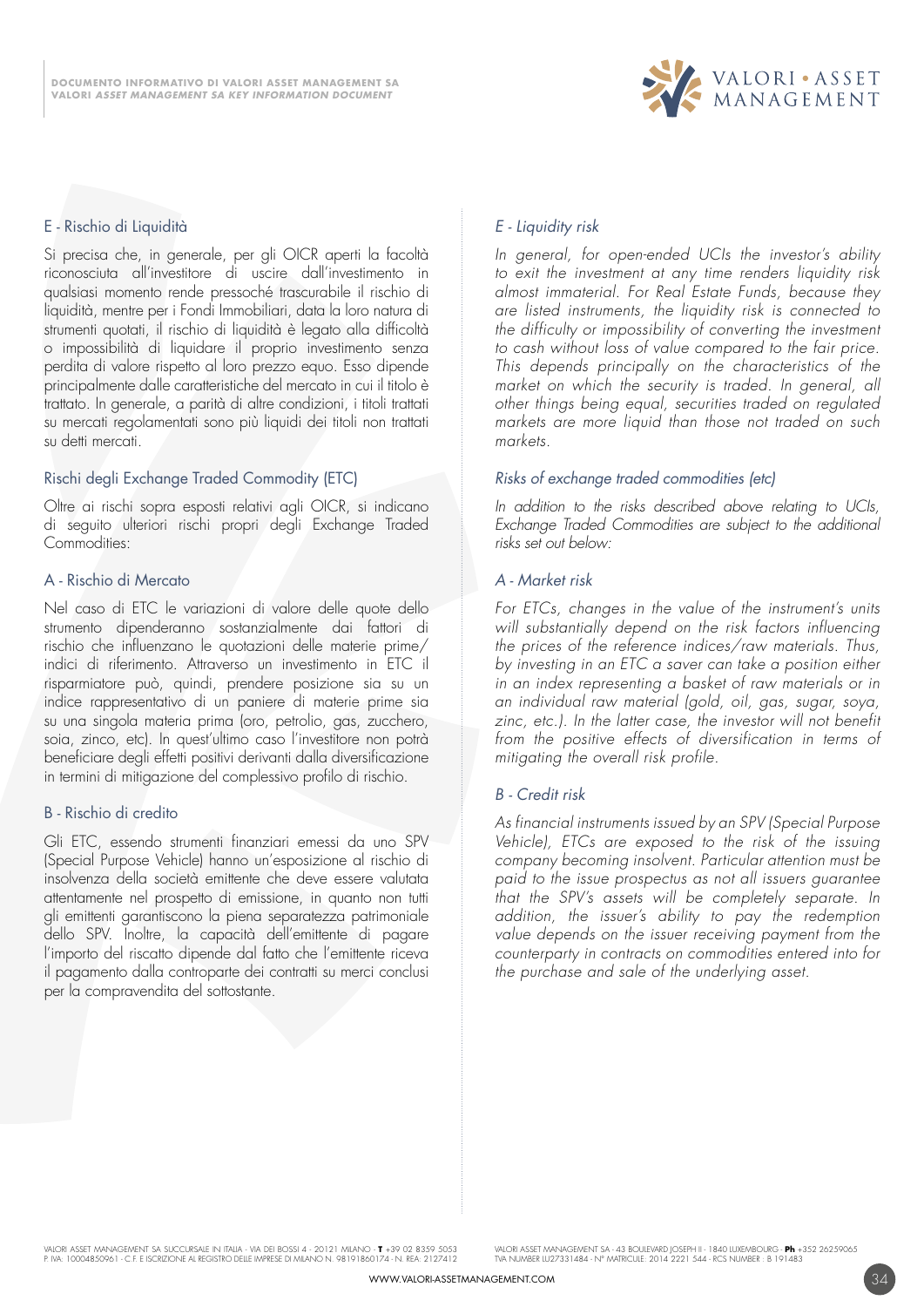

## Rischi degli Exchange Traded Funds (ETF)

Oltre ai rischi sopra esposti relativi agli OICR, si indicano di seguito ulteriori rischi propri degli ETF:

#### A - Rischio di Mercato

Nel caso di ETF le variazioni di valore delle quote dello strumento dipenderanno sostanzialmente dai fattori di rischio che influenzano le quotazioni dell'indice di riferimento. A differenza di investimenti in specifici strumenti finanziari (ad es. titoli di Stato, titoli obbligazionari e/o titoli azionari) gli ETF consentono, attraverso la diversificazione di portafoglio, la sostanziale riduzione del rischio specifico propria degli strumenti che compongono i diversi indici di riferimento.

## B - Rischio di Cambio

È il rischio che variazioni nel valore di una valuta provochino variazioni nel valore di mercato dell'investimento.

Qualora uno strumento finanziario sia denominato in una divisa diversa da quella di riferimento per l'investitore, tipicamente l'euro per l'investitore italiano, o sia agganciato a parametri di riferimento quotati in una valuta differente da quella di riferimento dell'investitore, al fine di valutare la rischiosità complessiva dell'investimento occorre tenere presente la volatilità del rapporto di cambio tra la divisa di riferimento (euro) e la divisa estera in cui è denominato l'investimento. L'investitore deve considerare che i rapporti di cambio con le divise di molti paesi in particolare di quelli in via di sviluppo, sono altamente volatili e che comunque l'andamento dei tassi di cambio può condizionare il risultato complessivo dell'investimento.

## C - Rischio di Liquidità

È legato alla difficoltà o impossibilità di liquidare il proprio investimento senza perdita di valore rispetto al suo prezzo equo. Esso dipende principalmente dalle caratteristiche del mercato in cui il titolo è trattato. In generale, a parità di altre condizioni, i titoli trattati su mercati regolamentati sono più liquidi dei titoli non trattati su detti mercati.

\*\*\*

## *Risks of Exchange Traded Funds (ETF)*

*In addition to the risks described above relating to UCIs, ETFs are subject to the additional risks set out below:* 

#### *A - Market risk*

*For ETFs, changes in the value of the instrument's units will substantially depend on the risk factors influencing the prices of the reference index. Unlike investments in specific financial instruments (for example, government securities, bonds and/or shares), through portfolio diversification ETFs make it possible to substantially reduce the specific risk of the instruments that make up the different reference indices.* 

## *B - Exchange rate risk*

*This is the risk that changes in the value of a currency will cause changes in the market value of the investment. If a financial instrument is denominated in a currency other than the investor's reference currency (typically the euro for Italian investors) or is linked to benchmarks that are quoted in a currency other than the investor's reference currency, it is necessary, in order to assess the overall riskiness of the investment, to take account of the volatility of the exchange rate between the reference currency (euro) and the foreign currency in which the investment is denominated. Investors must bear in mind that exchange rates with the currencies of many countries, and in particular those of developing countries, are highly volatile and that in any case movements in exchange rates can affect the overall result of the investment.*

## *C - Liquidity risk*

*Liquidity risk is connected to the difficulty or impossibility of converting the investment to cash without loss of value compared to the fair price. It depends principally on the characteristics of the market on which the security is traded. Generally, all other things being equal, securities traded on regulated markets are more liquid than those not traded on such markets.*

\*\*\*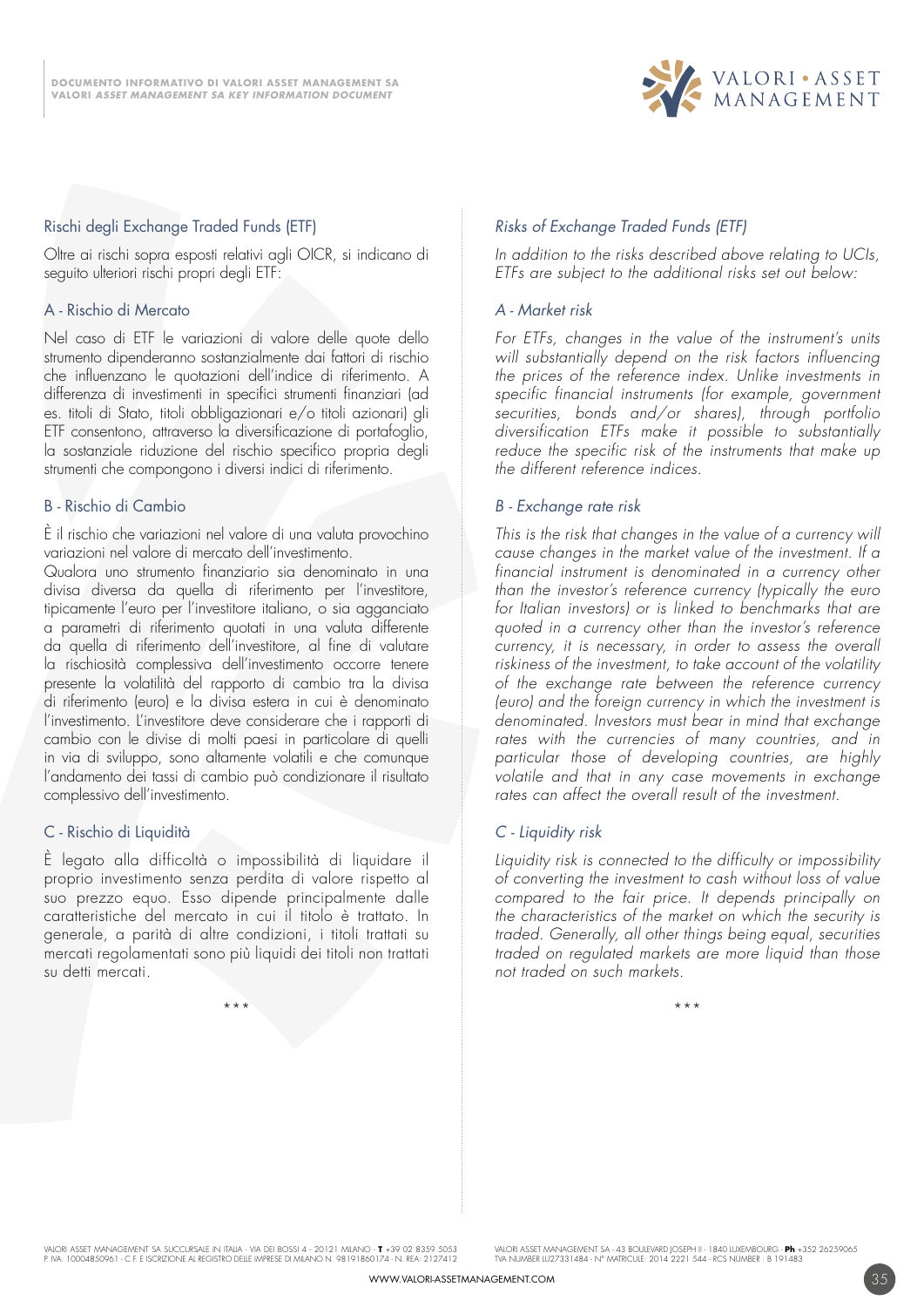

In condizioni di mercato positive, ci si attende un incremento del valore delle quote degli OICR rispetto al valore di sottoscrizione; in uno scenario di mercato negativo, è invece possibile che il valore delle quote degli OICR diminuisca rispetto al valore iniziale di sottoscrizione. L'investimento in OICR non garantisce il rimborso totale o parziale del capitale, fatta eccezione per i fondi garantiti e/o protetti, finalizzati a garantire la restituzione totale o parziale del capitale e/o un livello minimo di rendimento, e per i fondi a formula, che tendenzialmente associano una prestazione minima garantita ad una componente derivativa. Gli OICR hanno un patrimonio separato rispetto a quello delle società di gestione; pertanto, le quote degli OICR non sono esposte al rischio di insolvenza delle società emittenti il fondo. In caso di insolvenza delle società emittenti le singole attività finanziarie comprese nell'asset allocation dell'OICR, è possibile subire un decremento del valore della quota del fondo; tale rischio è limitato in considerazione della diversificazione dell'investimento garantita dall'OICR.

# 2.3 Gli altri fattori fonte di rischi generali

# 2.3.1 Commissioni e oneri

Prima di avviare l'operatività, l'investitore deve ottenere dettagliate informazioni a riguardo di tutte le commissioni, spese ed altri oneri che saranno dovute alla Società. Tali informazioni devono essere comunque riportate nel contratto concluso con i Clienti. L'investitore deve sempre considerare che tali oneri andranno sottratti ai guadagni eventualmente ottenuti nelle operazioni effettuate, mentre si aggiungeranno alle perdite subite.

## 2.3.2 Operazioni eseguite in mercati aventi sede in altre giurisdizioni extracomunitarie

Le operazioni eseguite su mercati aventi sede in paesi extracomunitari, incluse le operazioni aventi ad oggetto strumenti finanziari trattati anche in mercati nazionali, potrebbero esporre l'investitore a rischi aggiuntivi. Tali mercati potrebbero essere regolati in modo da offrire ridotte garanzie e protezioni agli investitori. Prima di eseguire qualsiasi operazione su tali mercati, l'investitore dovrebbe informarsi sulle regole che riguardano tali operazioni. Deve inoltre considerare che, in tali casi, l'autorità di controllo sarà impossibilitata ad assicurare il rispetto delle norme vigenti nelle giurisdizioni dove le operazioni vengono eseguite. L'investitore dovrebbe quindi informarsi circa le norme vigenti su tali mercati e le eventuali azioni che possono essere intraprese con riferimento a tali operazioni.

*In positive market conditions, investors can expect the value of the units of UCIs to increase compared to the subscription price; in a negative market scenario, however, it is possible that the value of the units of UCIs will fall below the initial subscription value. Investing in UCIs does not guarantee full or partial repayment of the capital, except for guaranteed and/or protected funds, which are designed to guarantee full or partial repayment of the capital and/or a minimum level of return, and for formula funds, which tend to combine a guaranteed minimum payment with a derivative component. The assets of a UCI are separate from those of the management company. As a result, UCIs' units are not exposed to the risk of insolvency of the fund-issuing companies. If companies issuing the individual financial assets included in the UCI's asset allocation become insolvent, the value of the fund's units may fall; this risk is limited by the investment diversification guaranteed by the UCI.*

# *2.3 Other factors that are a source of general risks*

# *2.3.1 Fees and charges*

*Before investing, investors must obtain detailed information about all the fees, expenses and other charges that will be payable to the Company. In any event, such information must be included in the agreement entered into with Clients. Investors must always bear in mind that these costs will be deducted from any earnings obtained from the transactions carried out and added to the losses suffered.*

## *2.3.2 Transactions carried out on markets located in other non-EU jurisdictions*

*Transactions carried out on markets located in non-EU countries, including transactions relating to financial instruments that are also traded on domestic markets, could expose investors to additional risks. Such markets may be regulated in such a way that they offer investors lower guarantees and protection. Before carrying out any transactions on those markets, investors should inform themselves about the rules relating to such transactions. Investors must also bear in mind that, in such cases, the supervisory authority will be unable to ensure compliance with the rules in force in the jurisdictions where the transactions are carried out. Investors should therefore inform themselves about the rules in force on those markets and any actions that may be taken with respect to such transactions.*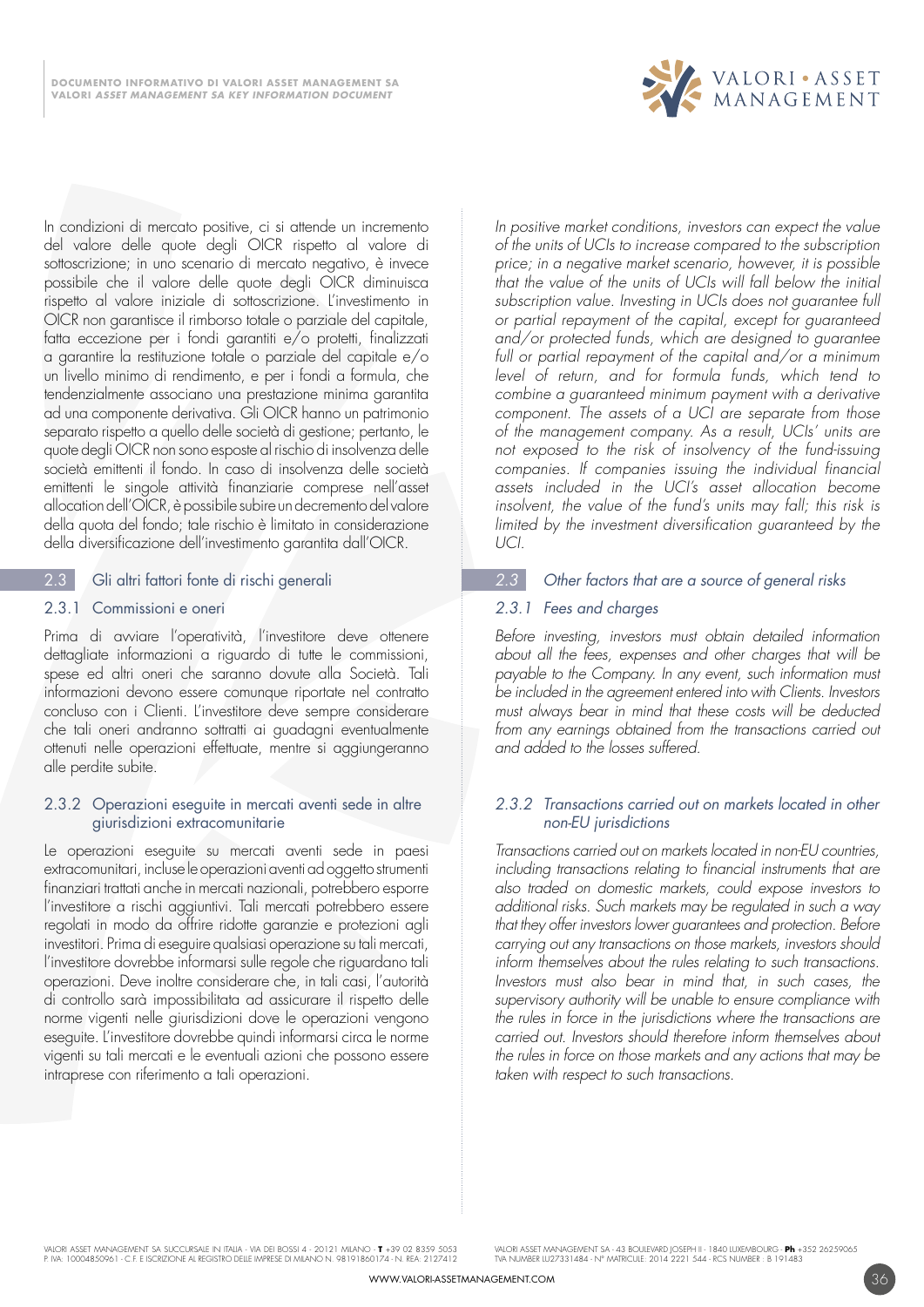

#### 2.3.3 Operazioni eseguite fuori da mercati regolamentati o MTF

La Società può eseguire operazioni fuori dai mercati regolamentati o MTF. La Società potrebbe anche porsi in diretta contropartita del Cliente (agire, cioè, in conto proprio) o rivolgersi ad un internalizzatore sistematico. Per le operazioni effettuate fuori dai mercati organizzati può risultare difficoltoso o impossibile liquidare uno strumento finanziario o apprezzarne il valore effettivo e valutare l'effettiva esposizione al rischio, in particolare qualora lo strumento finanziario non sia trattato su alcun mercato organizzato.

Per questi motivi, tali operazioni comportano l'assunzione di rischi più elevati. Prima di effettuare tali tipologie di operazioni l'investitore deve assumere tutte le informazioni rilevanti sulle medesime, le norme applicabili ed i rischi conseguenti.

#### **PARTE B**

# **INFORMAZIONI SULLA NATURA E SUI RISCHI DEGLI STRUMENTI FINANZIARI DERIVATI**

# **1. GLI STRUMENTI FINANZIARI DERIVATI**

Il termine "derivati" indica la caratteristica principale di questi prodotti: il loro valore deriva dall'andamento del valore di una attività ovvero dal verificarsi nel futuro di un evento osservabile oggettivamente. L'attività, ovvero l'evento, che possono essere di qualsiasi natura o genere, costituiscono il "sottostante" del prodotto derivato.

La relazione - determinabile attraverso funzioni matematiche - che lega il valore del derivato al sottostante costituisce il risultato finanziario del derivato, detto anche "pay - off".

Gli strumenti finanziari derivati sono utilizzati principalmente per tre finalità:

• ridurre il rischio finanziario di un portafoglio preesistente (finalità di copertura);

• assumere esposizioni al rischio al fine di conseguire un profitto (finalità speculativa);

• conseguire un profitto privo di rischio attraverso transazioni combinate sul derivato e sul sottostante tali da cogliere eventuali differenze di valorizzazione (finalità di arbitraggio).

I derivati si distinguono inoltre in:

• derivati negoziati su mercati regolamentati;

• derivati negoziati su mercati non regolamentati, cd. "over the counter (OTC)".

#### *2.3.3 Transactions carried out outside regulated markets or MTFs*

*The Company may carry out transactions outside regulated markets or MTFs. The Company may also act as the direct counterparty of the Client (i.e. acting on own account) or use a systematic internaliser. For transactions carried out outside organised markets it may be difficult or impossible to liquidate a financial instrument or assess its actual value and assess the actual risk exposure, particularly if the financial instrument is not traded on any organised market. For these reasons, these transactions involve the assumption of higher risks. Investors must obtain all the relevant information about these types of transactions, the applicable rules and the resulting risks before carrying them out.*

#### *PART B*

## *INFORMATION ON THE NATURE AND RISKS OF DERIVATIVES*

## *1.DERIVATIVES*

*The term "derivatives" describes the principal characteristic of these products: their value derives from movements in the value of an asset or from the future occurrence of an objectively observable event. The asset, or the event, which can be of any nature or type, constitute the "underlying" of the derivative.*

*The relationship – which can be determined through mathematical functions – that links the value of the derivative to the underlying constitutes the financial result of the derivative, also called "pay-off".*

*Derivatives are mainly used for three purposes:*

*• to reduce the financial risk of a pre-existing portfolio (hedging);*

*• to take on risk exposures in order to earn a profit (speculation);*

*• to achieve a risk-free profit through combined transactions on the derivative and on the underlying so as to capture any valuation differences (arbitrage).*

*Derivatives can be further divided into:*

- *• derivatives traded on regulated markets;*
- *• over-the-counter (OTC) derivatives, i.e. derivatives traded on unregulated markets.*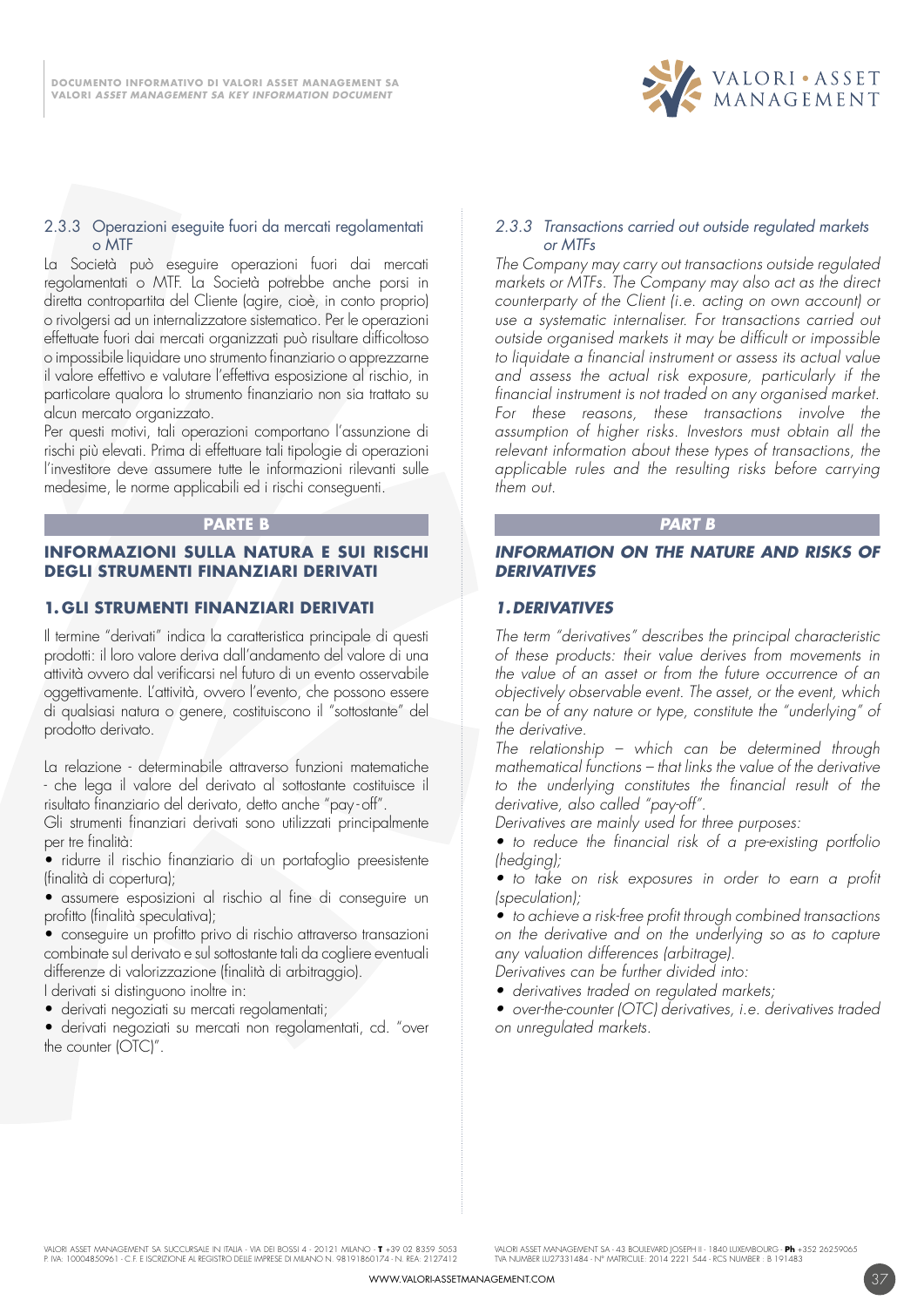

#### a) Contratti a termine

Un contratto a termine è un accordo tra due soggetti per la consegna di una determinata quantità di un certo sottostante ad un prezzo (prezzo di consegna) e ad una data (data di scadenza o maturity date) prefissati. Il sottostante può essere di vario tipo:

• attività finanziarie, come azioni, obbligazioni, valute, strumenti finanziari derivati, ecc.;

• merci, come petrolio, oro, grano, ecc..

L'acquirente del contratto a termine (vale a dire colui che si impegna alla scadenza a corrispondere il prezzo di consegna per ricevere il sottostante) apre una posizione lunga (long position), mentre il venditore (vale a dire colui che si impegna alla scadenza a consegnare il sottostante per ricevere il prezzo di consegna) apre una posizione corta (short position).

I contratti a termine sono generalmente strutturati in modo che, al momento della loro conclusione, le due prestazioni siano equivalenti. Ciò è ottenuto ponendo il prezzo di consegna, cioè quello del contratto, pari al prezzo a termine. Quest'ultimo è uguale al prezzo corrente del sottostante (c.d. prezzo a pronti o, anche, prezzo spot) maggiorato del valore finanziario del tempo intercorrente tra la data di stipula e la data di scadenza. Va da sé che, se inizialmente il prezzo a termine coincide con il prezzo di consegna, successivamente, durante la vita del contratto, si modificherà in ragione, essenzialmente, dei movimenti del prezzo corrente che il sottostante via via assume. Le variazioni del valore del sottostante determinano il profilo di rischio/rendimento di un contratto a termine, che può essere così riassunto:

per l'acquirente del contratto, cioè colui che deve comprare un certo bene ad una certa data e ad un prezzo già fissato nel contratto, il rischio è rappresentato dal deprezzamento del bene. In questo caso, infatti, egli sarebbe comunque costretto a pagare il prezzo già fissato nel contratto per un bene il cui valore di mercato è minore del prezzo da pagare: se l'acquirente non fosse vincolato dal contratto, potrebbe più vantaggiosamente acquistare il bene sul mercato ad un prezzo minore. Per la ragione opposta, in caso di apprezzamento del sottostante, egli maturerà un guadagno, in quanto acquisterà ad un certo prezzo ciò che vale di più.

Per il venditore del contratto, cioè colui che deve vendere un certo bene ad una certa data e ad un prezzo già fissato nel contratto, il rischio è rappresentato dall'apprezzamento del bene. L'impegno contrattuale, infatti, lo costringe a vendere il bene ad un prezzo inferiore a quello che realizzerebbe sul mercato. Conseguirà invece un guadagno in caso di deprezzamento del sottostante, in quanto, grazie al contratto stipulato, venderà il bene ad un prezzo superiore a quello di mercato.

## *a) Forward and futures contracts*

*A forward or futures contract is an agreement between two parties for the delivery of a specific quantity of a certain underlying at a pre-agreed price (the delivery price) and on a pre-agreed date (expiration date or maturity date). Underlyings can be of different types:*

*• financial assets, such as shares, bonds, currencies, derivatives, etc.;*

*• commodities, such as oil, gold, wheat, etc.*

*The buyer of the forward/futures contract (that is, the party that undertakes at maturity to pay the delivery price and receive the underlying) opens a long position, while the seller (i.e. the party that undertakes to deliver the underlying in order to receive the delivery price) opens a short position.*

*Forward/futures contracts are generally structured in such a way that, when they are entered into, the values of the consideration to be paid by the two parties are the same. This is achieved by making the delivery price, i.e. the price of the contract, equal*  to the forward price. The latter is equal to the current price of *the underlying (so-called spot price) plus the financial value of the time between the date on which the contract is entered into and the maturity date.*

*Clearly, while the forward price is initially the same as the*  delivery price, subsequently, during the life of the contract, it *will change, essentially because of movements in the current price of the underlying.*

*Changes in the value of the underlying determine the risk/ return profile of a forward/futures contract, which can be summarised as follows:*

*- for the buyer of the contract, i.e. the party that must purchase a certain asset on a certain date and at a price already set in the contract, the risk that the value of the asset will fall. In this case, the buyer would be obliged to pay the price already set in the contract for an asset whose market value is lower than the contract price to be paid; if the buyer were not bound by the contract, he could more advantageously purchase the asset on the market at a lower price. Conversely, an increase in the*  value of the underlying will produce a profit for the buyer, since *he will purchase at a set price something that is worth more.* 

*- for the seller of the contract, i.e. the party that must sell a certain asset at a certain date and at a price already set in the contract, the risk is that the value of the asset will rise. The contractual undertaking obliges the seller to sell the asset at a price lower than the price that would be achieved on the market. Conversely, the seller will achieve a profit if the value of the underlying falls, since, thanks to the contract, he will sell the asset at a price that is higher than the market price.*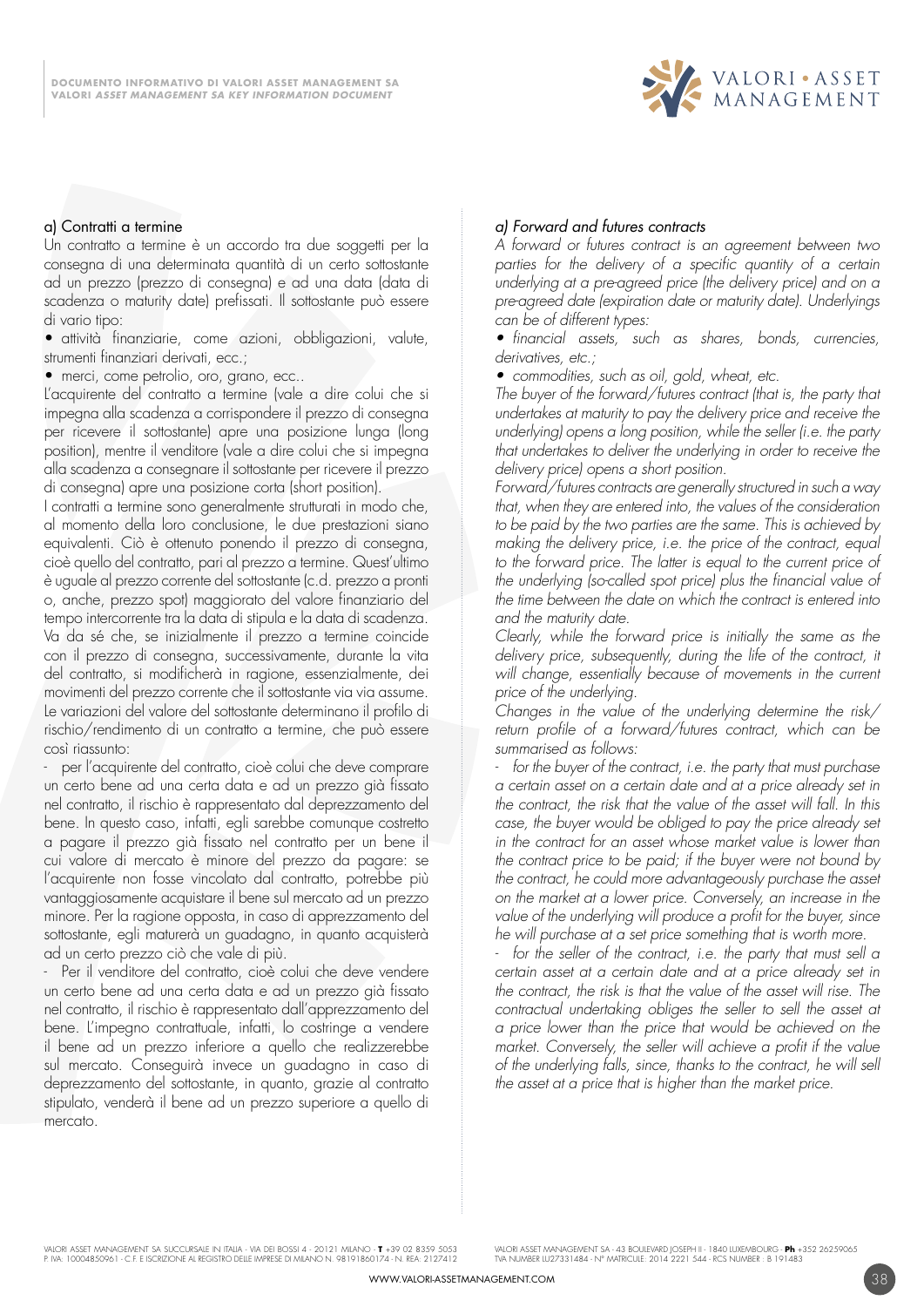

L'esecuzione del contratto alla scadenza può realizzarsi con:

l'effettiva consegna del bene sottostante da parte del venditore all'acquirente, dietro pagamento del prezzo di consegna: in questo caso si parla di consegna fisica o physical delivery;

- il pagamento del differenziale in denaro tra il prezzo corrente del sottostante, al momento della scadenza, e - il prezzo di consegna indicato nel contratto. Tale differenza, se positiva, sarà dovuta dal venditore all'acquirente del contratto, e viceversa se negativa: in questo caso si parla di consegna per differenziale o cash settlement.

Le principali tipologie di contratti a termine sono i contratti forward ed i contratti futures.

# Contratti forward

I contratti forward si caratterizzano per il fatto di essere stipulati fuori dai mercati regolamentati. Il prezzo di consegna è anche detto forward price. Per comprendere il funzionamento di questo strumento è utile analizzare i flussi di cassa che ne derivano, ovvero i pagamenti che vengono scambiati fra le due parti durante tutta la vita del contratto.

Nel contratto forward, gli unici flussi di cassa si manifestano alla scadenza, quando l'acquirente riceve il bene sottostante in cambio del prezzo concordato nel contratto (physical delivery), ovvero le due parti si scambiano la differenza fra il prezzo di mercato dell'attività alla scadenza ed il prezzo di consegna indicato nel contratto che, se positiva, sarà dovuta dal venditore all'acquirente e viceversa se negativa (cash settlement).

Non sono previsti, invece, flussi di cassa intermedi durante la vita del contratto, sebbene in questo periodo il prezzo a termine del bene sottostante sia soggetto a modifiche in funzione, essenzialmente,

dell'andamento del relativo prezzo corrente di mercato. Di norma, non sono previsti flussi di cassa neanche alla data di stipula, considerato che, come tutti i contratti a termine, sono generalmente strutturati in modo da rendere equivalenti le due prestazioni.

# Contratti future

Anche i future sono contratti a termine. Si differenziano dai forward per essere standardizzati e negoziati sui mercati regolamentati. Il loro prezzo, che risulta, come tutti i titoli quotati, dalle negoziazioni, è anche detto future price.

Il future price corrisponde al prezzo di consegna dei contratti forward ma, essendo quotato, non è propriamente contrattato fra le parti in quanto, come tutti i titoli quotati, è il risultato dell'incontro delle proposte di acquisto immesse da chi vuole acquistare con le proposte di vendita immesse da chi intende vendere. Viene di norma indicato in "punti indice".

In relazione all'attività sottostante il contratto future assume diverse denominazioni: commodity future, se è una merce, e financial future se è un'attività finanziaria.

*Forward/futures contracts can be settled by:*

*- actual delivery of the underlying asset by the seller to the buyer, against payment of the delivery price: this is referred to as physical delivery;*

*- payment at maturity of the cash difference between the current price of the underlying, at maturity, and the delivery price specified in the contract. This difference, if positive, will be payable by the seller to the buyer of the contract, and vice versa if negative: this is referred to as cash settlement. It is necessary to distinguish between: a) forward contracts and b) futures contracts.*

# *Forward contracts*

*Forward contracts are traded over the counter. The delivery price is also called the forward price. To understand how forward contracts work, it is useful to analyse the cash flows resulting from the contract, i.e. the payments exchanged between the two parties throughout the term of the contract.*

*In a forward contract, the only cash flows occur at maturity, when the buyer receives the underlying asset in exchange for the price agreed in the contract (physical delivery) or the two parties exchange the difference between the asset's market price at maturity and the delivery price stated in the contract; if this difference is positive it will be payable by the seller to the purchaser and vice versa if negative (cash settlement).*

*There is, however, no provision for interim cash flows during the term of the contract, although the forward price of the underlying asset may change during the term, essentially because of movements in its current market price. Normally, there are no cash flows on the date on which the contract is taken out either, since, like all forward or futures contracts, they are structured in such a way that the values of the consideration to be paid by the two parties are equal.*

# *Futures contracts*

*Futures contracts differ from forward contracts in that they are standardised and traded on regulated markets. Their price, which, like all listed securities, results from trades, is also called the future price.*

*The future price corresponds to the delivery price of a forward contract but, because futures are listed, it is not really negotiated between the parties since, like all listed securities, it is the result of matching the bids entered by those who want to buy with the offers entered by those who wish to sell. It is normally specified in "index points."*

*Futures contracts have different names depending on the underlying asset: they are called commodity futures if the underlying is a commodity and financial futures if the underlying is a financial asset.*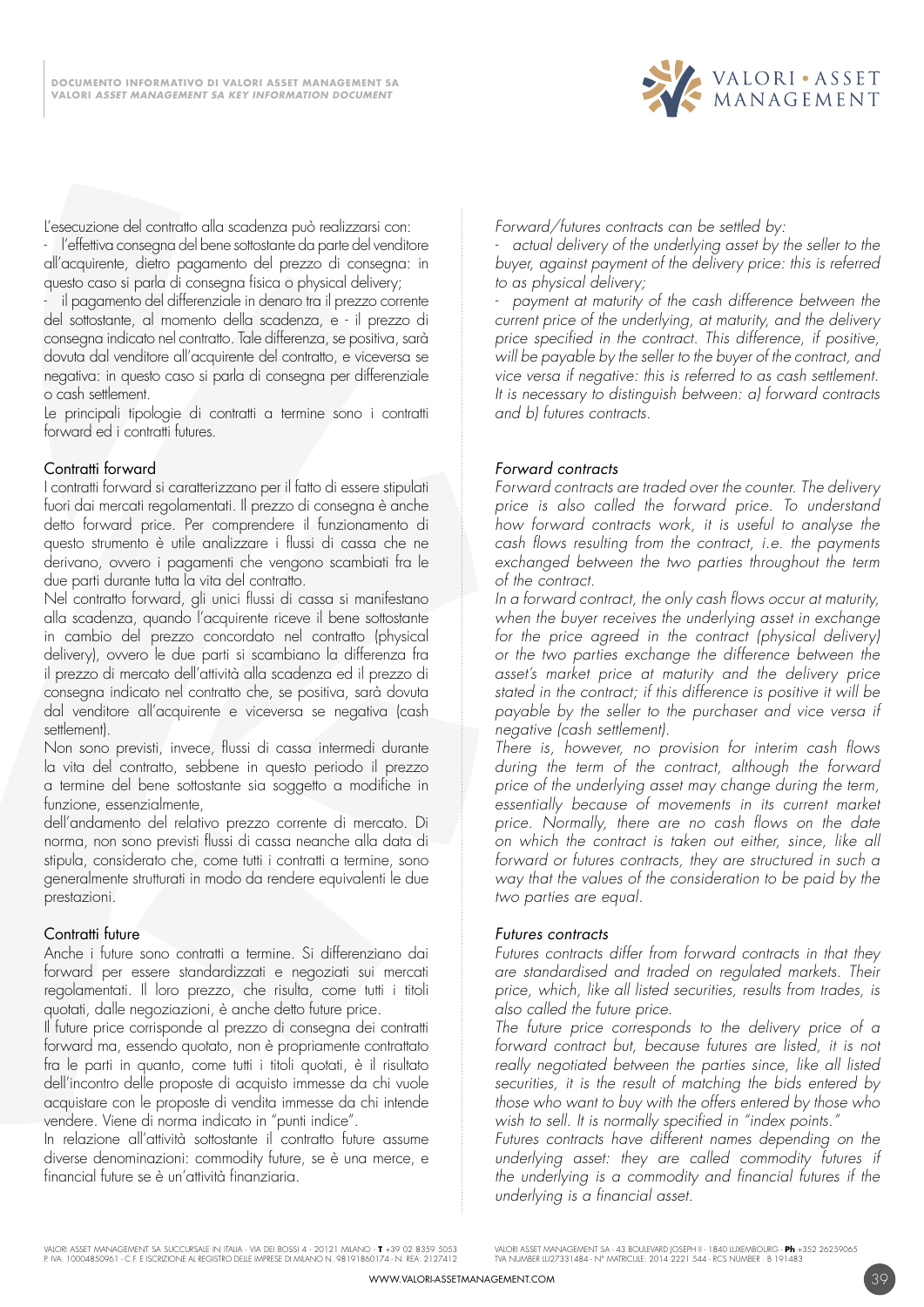

Ulteriore elemento distintivo rispetto ai forward, connesso alla loro negoziazione in mercati regolamentati, è la presenza di una controparte unica per tutte le transazioni, la clearing house, che per il mercato italiano è la Cassa di compensazione e garanzia. Suo compito è di assicurare il buon fine delle operazioni e la liquidazione (intesa come calcolo) e corresponsione giornaliera dei profitti e delle perdite conseguiti dalle parti.

La clearing house si interpone in tutte le transazioni concluse sul mercato dei future: quando due soggetti compravendono un contratto, ne danno immediata comunicazione alla clearing house che procede a comprare il future dalla parte che ha venduto e a venderlo alla parte che ha comprato. In tal modo, in caso di inadempimento di una delle due parti, la clearing house si sostituisce nei suoi obblighi, garantendo il buon esito della transazione, salvo poi rivalersi sul soggetto inadempiente.

## b) Gli swap

La traduzione letterale di swap, cioè scambio, identifica la sostanza del contratto: due parti si accordano per scambiare tra di loro flussi di pagamenti (anche detti flussi di cassa) a date certe. I pagamenti possono essere espressi nella stessa valuta o in valute differenti ed il loro ammontare è determinato in relazione ad un sottostante. Gli swap sono contratti OTC (over-the-counter) e, quindi, non negoziati su mercati regolamentati.

Il sottostante può essere di vario tipo e influenza notevolmente le caratteristiche del contratto che può assumere, nella prassi, svariate forme.

I contratti swap sono generalmente costituiti in modo tale che, al momento della stipula, le prestazioni previste sono equivalenti. In altri termini, è reso nullo il valore iniziale del contratto, così da non generare alcun flusso di cassa iniziale per compensare la parte gravata dalla prestazione di maggior valore. Se al momento della stipula le due prestazioni sono equivalenti, non è detto che lo rimangano per tutta la vita del contratto. Anzi, è proprio la variazione del valore delle prestazioni che genera il profilo di rischio/ rendimento: la parte che è tenuta ad una prestazione il cui valore si è deprezzato rispetto al valore iniziale (e, quindi, rispetto alla controprestazione) maturerà un guadagno e viceversa.

La caratteristica essenziale delle operazioni di swap ,cioè quella di scambiare dei flussi di cassa, connessi ad un'attività sottostante, con altri flussi di cassa di diverso tipo, determina la creazione di nuove opportunità finanziarie altrimenti non conseguibili. Queste opportunità possono essere sfruttate in funzione di molteplici esigenze, che possono essere di copertura, di speculazione o di arbitraggio, a seconda delle finalità che l'operatore si pone.

*Another difference between futures and forward contracts, connected with the fact that futures are traded on regulated markets, is that there is a single counterparty for all transactions; this is the clearing house, which for the Italian market is the Cassa di compensazione e garanzia. Its task is to ensure the successful completion of transactions and the calculation and daily payment of profits and losses obtained by the parties.*

*The clearing house intervenes in all transactions on the futures market: when two parties buy and sell a contract, they immediately notify the clearing house, which buys the future from the party who has sold and sells it to the party who has bought. Thus, in the event either party defaults, the clearing house takes over its obligations, ensuring the success of the transaction, and can then have recourse to the defaulting party.* 

# *b) Swaps*

*The term swap refers to the substance of the contract: two parties agree to swap their payment flows (also called cash flows) on certain dates. Payments can be expressed in the same currency or in different currencies and their amount is determined in relation to an underlying. Swaps are OTC (over-the-counter) contracts and, therefore, are not traded on regulated markets.* 

*The underlying can be of various types and considerably*  influences the characteristics of the contract which may, in *practice, take different forms.*

*Swap contracts are generally constituted so that, at the time they are entered into, the expected values of the consideration of the two legs are equal. In other words, the initial value of the contract is rendered null, so as*

*not to generate any initial cash flow to compensate the party required to pay the higher consideration. While these two values are equal at the time the contract is taken out, they will not necessarily remain so throughout the duration of the contract. Indeed, it is precisely the change in the value of the consideration that generates the risk/return profile: the party who is obliged to deliver consideration that has fallen in value compared to the initial value (and, therefore, compared to the value of the consideration the other party is required to deliver) will accrue a profit and vice versa.*

*The essential characteristic of swaps (i.e. the swapping of cash flows linked to an underlying asset with other cash flows of a different type) creates new financial opportunities that would otherwise not be available. These opportunities can be exploited to meet a range of requirements, which may be for hedging, speculation or arbitrage, according to the objectives of the parties entering into them.*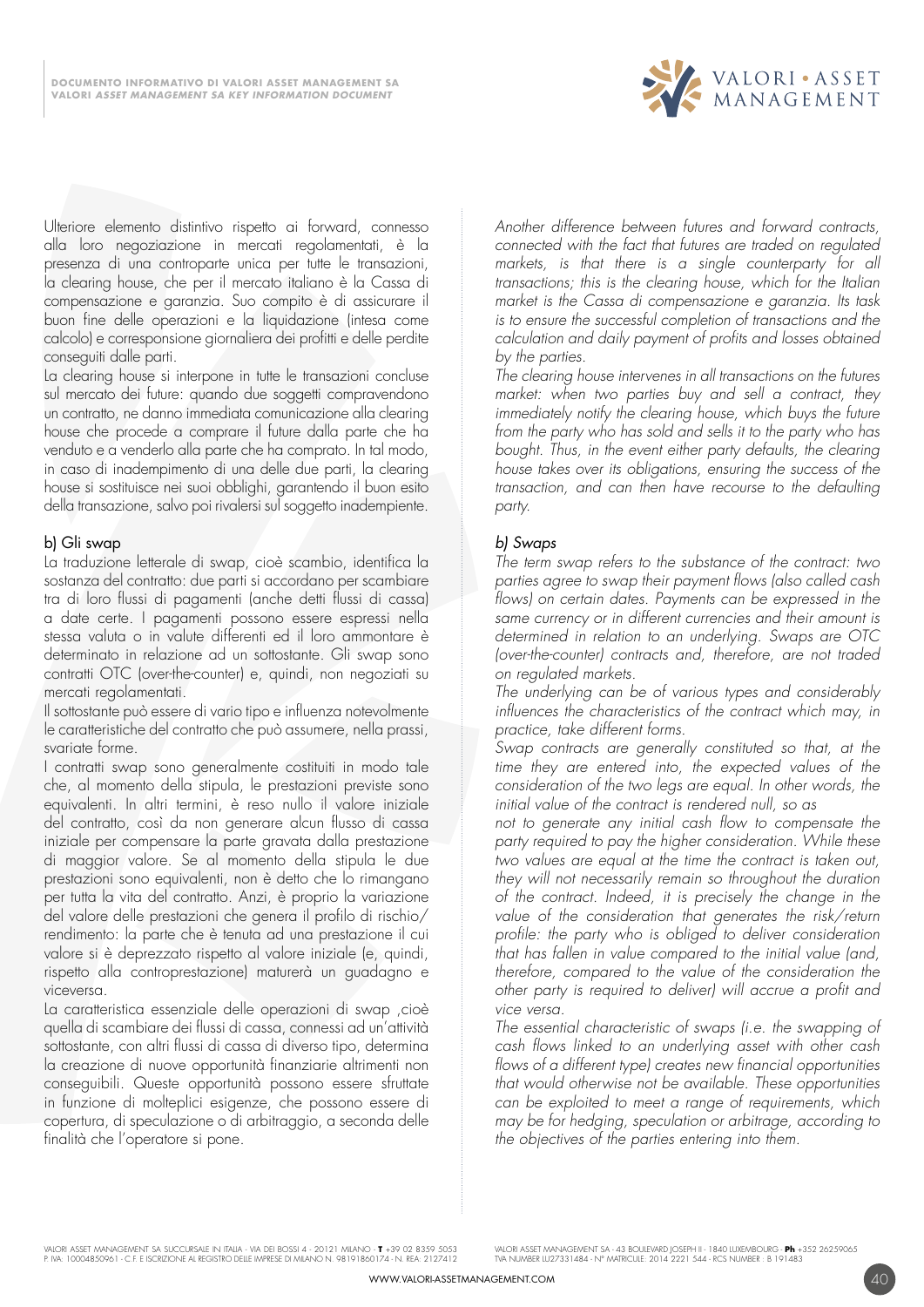

#### c) Le opzioni

Un'opzione è un contratto che attribuisce il diritto, ma non l'obbligo, di comprare (opzione call) o vendere (opzione put) una data quantità di un bene (sottostante) ad un prezzo prefissato (strike price o prezzo di esercizio) entro una certa data (scadenza o maturità), nel qual caso si parla di opzione americana, o al raggiungimento della stessa, nel qual caso si parla di opzione europea.

Il bene sottostante al contratto di opzione può essere:

• un'attività finanziaria, come azioni, obbligazioni, valute, strumenti finanziari derivati, ecc.;

- una merce, come petrolio, oro, grano, ecc.;
- un evento di varia natura.

In ogni caso il sottostante deve essere scambiato su un mercato con quotazioni ufficiali o pubblicamente riconosciute ovvero, nel caso di evento, oggettivamente riscontrabile.

Le due parti del contratto di opzione sono chiamate compratore (c.d. holder) e venditore (c.d. writer) dell'opzione. Il compratore, dietro pagamento di una somma di denaro, detta premio, acquista il diritto di vendere o comprare l'attività sottostante. Il venditore percepisce il premio e, in cambio, è obbligato alla vendita o all'acquisto del bene sottostante su richiesta del compratore. Secondo la terminologia usata dagli operatori, il compratore apre una posizione lunga (long position), mentre il venditore apre una posizione corta (short position).

Nel momento in cui il compratore dell'opzione esercita il diritto, cioè decide di acquistare (call) o vendere (put), si verificano i seguenti scenari:

• nel caso di opzione call, il compratore dell'opzione call riceverà dal venditore la differenza fra il prezzo corrente del sottostante (c.d. prezzo spot) e prezzo di esercizio;

• nel caso di put, il compratore dell'opzione riceverà la differenza tra prezzo di esercizio e prezzo spot.

La differenza fra prezzo spot e prezzo di esercizio, nel caso della call, e prezzo di esercizio e prezzo spot, nel caso della put, è comunemente detta valore intrinseco.

Il valore intrinseco non può assumere valori negativi in quanto il portatore ha il diritto, ma non l'obbligo, di acquistare o vendere; pertanto, nel caso in cui il prezzo corrente del sottostante al momento dell'esercizio fosse inferiore al prezzo di esercizio della call (o viceversa per la put), eviterà semplicemente di esercitare il diritto, con una perdita limitata alle somme pagate per il premio. La relazione fra prezzo spot del sottostante e prezzo di esercizio determina anche la cosiddetta moneyness di un'opzione. Questo concetto esprime la distanza fra i due prezzi.

La moneyness distingue le opzioni in:

• at-the-money quando il suo prezzo di esercizio è esattamente pari al prezzo corrente (il valore intrinseco è quindi nullo);

# *c) Options*

*An option is a contract that gives the right, but not the obligation, to buy (call option) or sell (put option) a given quantity of an asset (underlying) at a predetermined price (strike price or exercise price) by a certain date (expiration or maturity) (American option) or on that date (European option).*

*Option contracts can have as their underlying assets:*

*• financial assets, such as shares, bonds, currencies, derivatives, etc.;*

*• commodities, such as oil, gold, wheat, etc.;*

*• events of various kinds.*

*In all cases, the underlying must be traded on a market with official or publicly recognised prices or, in the case of events, must be objectively verifiable.*

*The two parties to an option contract are referred to as the buyer (or holder) and seller (or writer) of the option. The buyer, on payment of a sum of money, called the premium, acquires the right to sell or buy the underlying asset. The seller receives the premium and, in return, is obliged to buy or sell the underlying asset at the buyer's request. According to the terminology used by traders, the buyer opens a long position, while the seller opens a short position.*

*When the option buyer exercises the right, i.e. decides to buy (call option) or sell (put option), the following scenarios occur:*

*• in the case of a call option, the call option buyer will receive from the seller the difference between the current price of the underlying (spot price) and the exercise price; • in the case of a put option, the option buyer will receive the difference between the exercise price and the spot price.*

*The difference between the spot price and the exercise price, in the case of a call option, or between the exercise price and the spot price, in the case of a put option, is commonly known as the intrinsic value.*

*The intrinsic value cannot be negative because the holder has the right, but not the obligation, to buy or sell. Therefore, if the current price of the underlying at the time of the exercise is lower than the exercise price of the call option (or vice versa for put options), the holder will simply decide not to exercise the option, limiting the loss to the amount paid as premium. The relationship between the spot price of the underlying and the exercise price also determines the so-called moneyness of an option. This concept expresses the distance between the two prices. In terms of moneyness, an option can be:*

*• at-the-money when its strike price is exactly equal to the current price (the intrinsic value is therefore zero);*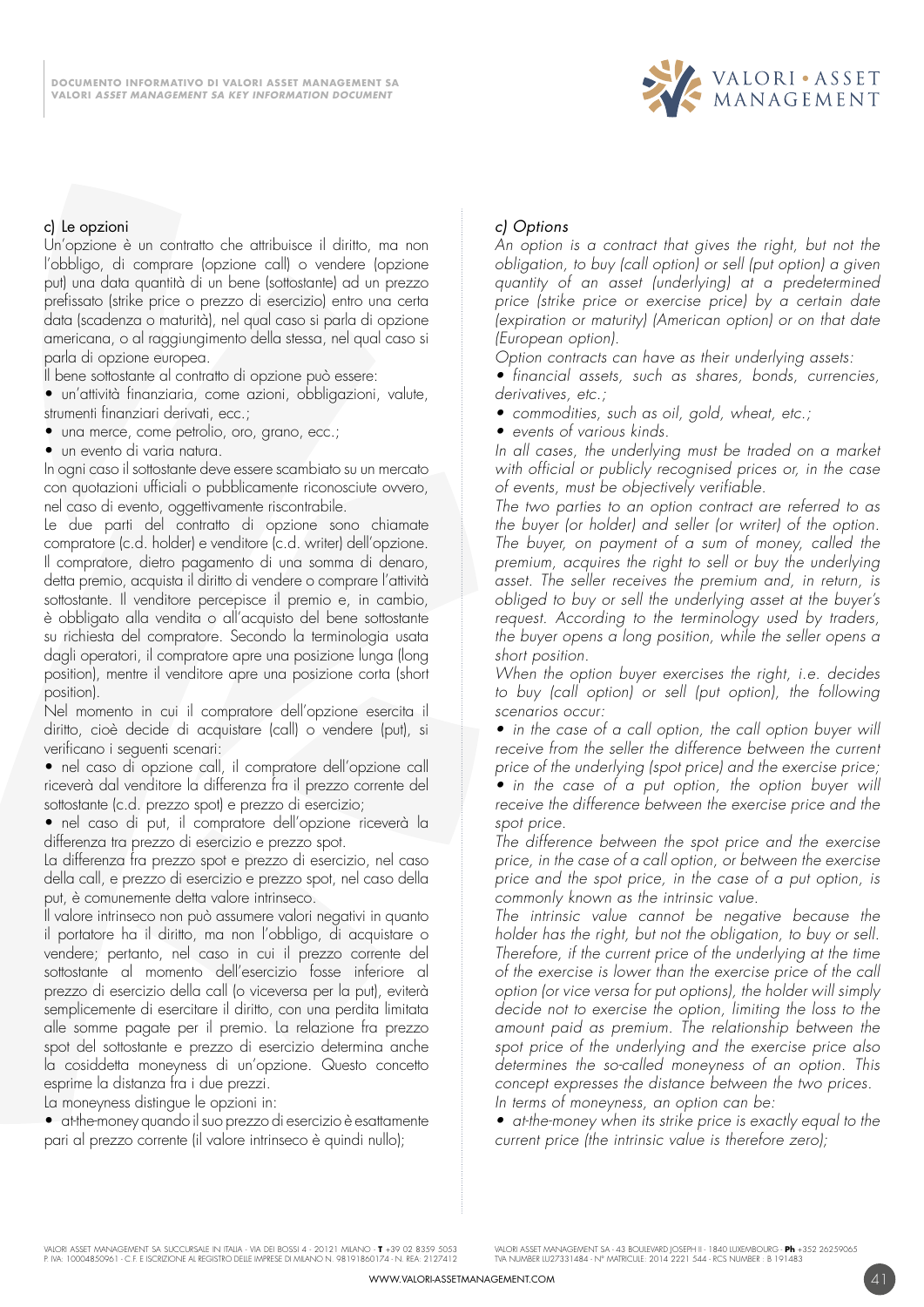

• in-the-money quando l'acquirente percepisce un profitto dall'esercizio (valore intrinseco positivo, cosiddetto pay-off positivo): pertanto, una call è in-the-money quando lo strike è inferiore allo spot, mentre, al contrario, una put è in-the-money quando lo strike è superiore allo spot (quando questa differenza è molto ampia si parla di opzioni deep in-the-money);

• out-of-the-money quando all'esercizio del diritto non corrisponderebbe alcun pay-off positivo per l'acquirente (il valore intrinseco avrebbe valore negativo il che, peraltro, come già detto, non si verifica in quanto l'acquirente dell'opzione rinuncia all'esercizio): pertanto, una call è out-of-the-money quando lo strike è superiore allo spot, mentre una put è outof-the-money quando lo strike è inferiore allo spot. Nel caso in cui la differenza sia molto ampia si parla di opzione deep out-of-the-money.

L'esecuzione del contratto, per le opzioni in-the-money, può realizzarsi:

• con l'effettiva consegna del bene sottostante, e allora si parla di consegna fisica o physical delivery;

• con la consegna del differenziale in denaro tra il prezzo corrente del sottostante e il prezzo di esercizio (cash settlement).

## d) I certificates

Secondo la definizione di Borsa Italiana SpA, i certificates sono strumenti finanziari derivati negoziati sui mercati regolamentati che replicano, con o senza effetto leva, l'andamento dell'attività sottostante.

Si distinguono i certificates senza effetto leva e i certificates con leva.

I certificates senza effetto leva, anche detti investment certificates, costituiscono, sia in termini di capitale investito che in termini di rischio, un'alternativa all'investimento diretto nel sottostante. In questa categoria sono ricompresi:

i certificates che replicano semplicemente la performance dell'underlying (detti comunemente benchmark) vantaggiosi in caso di sottostanti altrimenti difficilmente raggiungibili da investitori privati (quali ad esempio indici, valute, future sul petrolio, oro e argento) e i certificates che permettono attraverso opzioni a carattere accessorio, la realizzazione di strategie di investimento più complesse (che mirano ad esempio alla protezione parziale o totale del capitale investito oppure all'ottenimento di performance migliori di quelle ottenute dal sottostante stesso in particolari condizioni di mercato).

I primi sono ricompresi nel segmento investment certificates classe A) di SeDex, i secondi nel segmento investment certificates classe B).

*• in-the-money when the buyer would receive a profit from exercising the option (positive intrinsic value, also called*  positive pay-off): therefore, a call option is in-the-money when *the strike price is lower than the spot price, while, conversely, a put option is in-the-money when the strike price is higher than the spot price (referred to as a deep in-the-money option when this difference is very large);*

*• out-of-the-money when exercising the right would not produce any positive pay-off for the buyer (the intrinsic value would be negative which, however, as mentioned above, does not occur since the buyer waives the right to exercise the option): therefore, a call option is out-of-the-money when the strike price is higher than the spot price, while a put option*  is out-of-the-money when the strike price is lower than the spot *price (referred to as a deep out-of-the-money option when this difference is very large).*

*In-the-money options can be settled by:*

• *actual delivery of the underlying asset, which is referred to as physical delivery;*

• *delivery of the cash difference between the current price of the underlying and the exercise price (cash settlement).*

# *d) Certificates*

*According to the definition given by Borsa Italiana SpA, certificates are derivatives traded on regulated markets that replicate the performance of the underlying, with or without a leverage effect.*

*There is a distinction between investment certificates, which have no leverage effect, and leverage certificates.*

*Investment certificates represent an alternative to direct investment in the underlying, in terms of both the capital invested and the risk. This category includes:*

*- certificates that simply replicate the performance of the underlying (commonly called benchmark); these are advantageous where the underlyings are difficult for private Clients to access (such as indices, currencies, oil futures, gold and silver), and*

*- certificates which, through accessory options, allow more complex investment strategies to be implemented (for example, strategies which aim to partially or fully protect the capital invested or to obtain better performance than that obtained by direct investment in the underlying under certain market conditions).*

*The former are included in the investment certificates segment class A) SeDex, the latter in the investment certificates segment class B.*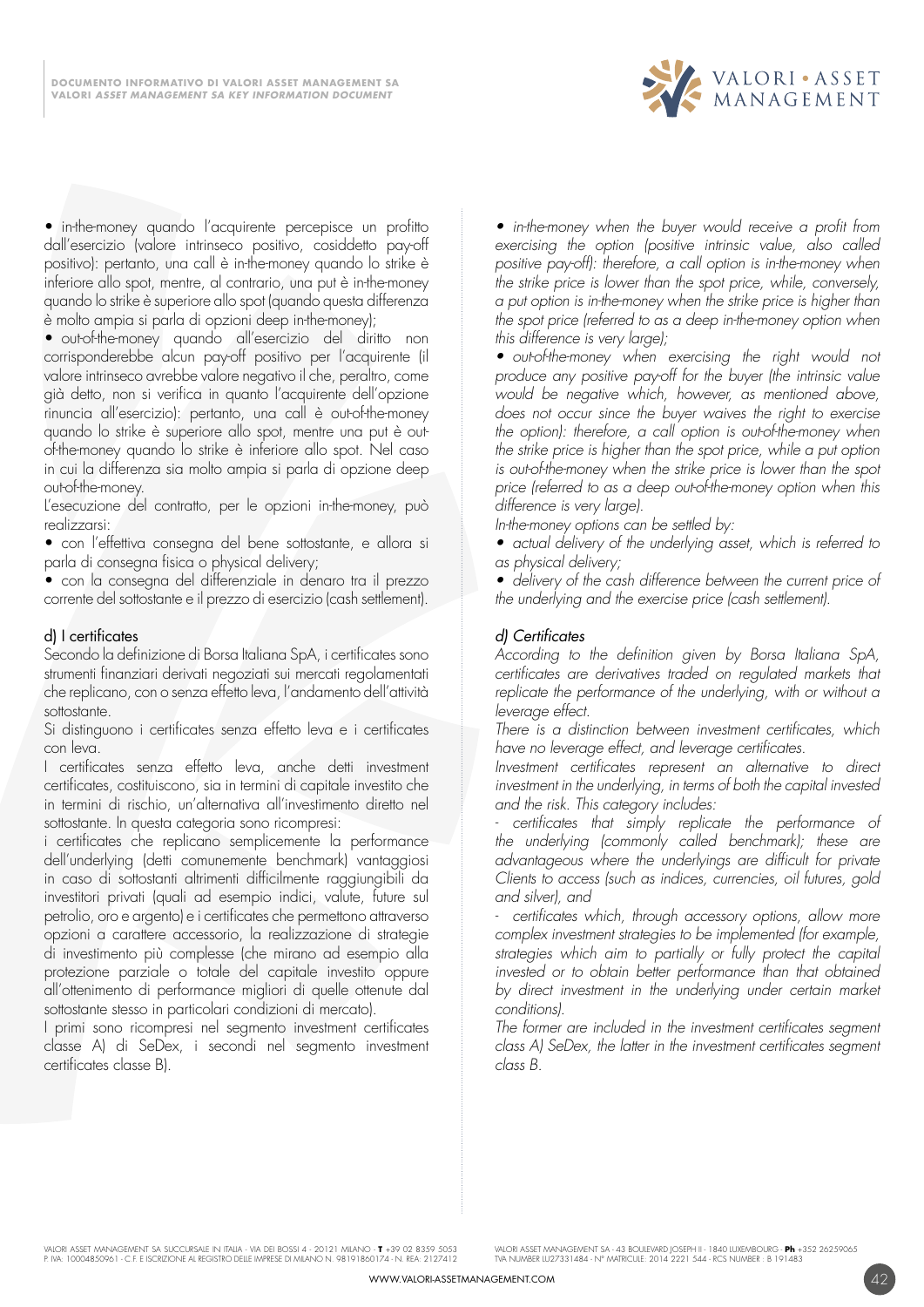

• I certificates con leva, detti anche leverage certificates, possono essere sia bull che bear. I bull leverage certificates sono strumenti finanziari che consentono all'investitore di assumere una posizione rialzista (per l'appunto bull) sul sottostante impiegando solo una frazione del valore richiesto per l'acquisto dello stesso; acquistare un certificato con leva del tipo bull equivale infatti, dal punto di vista finanziario, ad acquistare il sottostante e contestualmente accendere un finanziamento con l'emittente per un importo pari al valore dello strike price. Su questo ammontare l'investitore paga anticipatamente (oppure giorno per giorno attraverso un meccanismo di aggiornamento giornaliero dello strike) una quota di interessi. Questi strumenti si caratterizzano inoltre per la presenza di un livello di stop loss (o barriera), posto al di sopra o allo stesso livello dello strike, al raggiungimento del quale lo strumento finanziario si estingue anticipatamente. Questo consente all'emittente di rientrare senza rischi del finanziamento concesso all'investitore.

• I bear leverage certificates sono strumenti finanziari che consentono all'investitore di assumere una posizione ribassista (per l'appunto bear) sul sottostante: acquistare un certificato con leva del tipo bear equivale finanziariamente a vendere il sottostante allo scoperto e contestualmente effettuare un deposito, presso l'emittente, pari ad un importo corrispondente allo strike price, per un periodo coincidente alla vita residua del certificato. Il deposito può essere sia fruttifero, e in tal caso gli interessi sono scontati dal prezzo del certificate anticipatamente (oppure corrisposti giornalmente attraverso un meccanismo di aggiornamento giornaliero dello strike), sia infruttifero. Questi strumenti, come i bull, si caratterizzano inoltre per la presenza di un livello di stop loss (o barriera), posto al di sotto o allo stesso livello dello strike, al raggiungimento del quale lo strumento finanziario si estingue anticipatamente. Sia i bull che i bear vengono ricompresi nel segmento "leverage certificates".

Mentre i certificates con leva si adattano maggiormente ad investitori con una buona preparazione tecnico- finanziaria che tendono ad avere una strategia di investimento altamente speculativa ed un orizzonte temporale mediamente di breve periodo, i certificates senza leva rispondono a logiche di investimento più conservative e orientate al medio - lungo termine.

• I warrant

I warrant sono strumenti finanziari negoziabili che conferiscono al detentore il diritto di acquistare dall'emittente o di vendere a quest'ultimo titoli a reddito fisso o azioni secondo precise modalità.

*Leverage certificates can be either bull or bear.* 

*• Bull leverage certificates are financial instruments which allow investors to take a bull position in the underlying using only a fraction of the amount required to purchase it; purchasing a bull leverage certificate is, in fact, equivalent, from a financial point of view, to buying the underlying and simultaneously setting up a loan with the issuer for an amount equal to the strike price value. The investor pays interest on this amount in advance (or day by day through a mechanism that updates the strike price each day). These instruments are also characterised by the presence of a stop-loss level, placed above or at the same level as the strike price; if this level is reached the financial instrument expires early. This allows the issuer to exit the loan granted to the investor without risk*

*• Bear leverage certificates are financial instruments that allow investors to take a bear position on the underlying; purchasing a bear leverage certificate is financially equivalent to selling the underlying and simultaneously making a deposit with the issuer, equal to the strike price, for a period that matches the residual maturity of the certificate. The deposit can be either interest-bearing, in which case the interest is discounted immediately from the price of the certificate (or paid daily through a mechanism that updates the strike price each day) or non-interest bearing. These instruments, like bull certificates, are also characterised by the presence of a stop-loss level, placed below or at the same level as the strike price; if this level is reached the financial instrument expires early.*

*Both bull and bear are included in the "leverage certificates" segment.*

*Leverage certificates are more suitable for investors with good technical and financial knowledge who tend to have a highly speculative investment strategy and, on average, a short-term time horizon. Investment certificates suit more conservative investment approaches with a medium- to long-term time horizon.*

#### *• Warrants*

*Warrants are negotiable financial instruments that give the holder the right to buy or sell fixed-income securities or shares from or to the issuer according to specific methods.*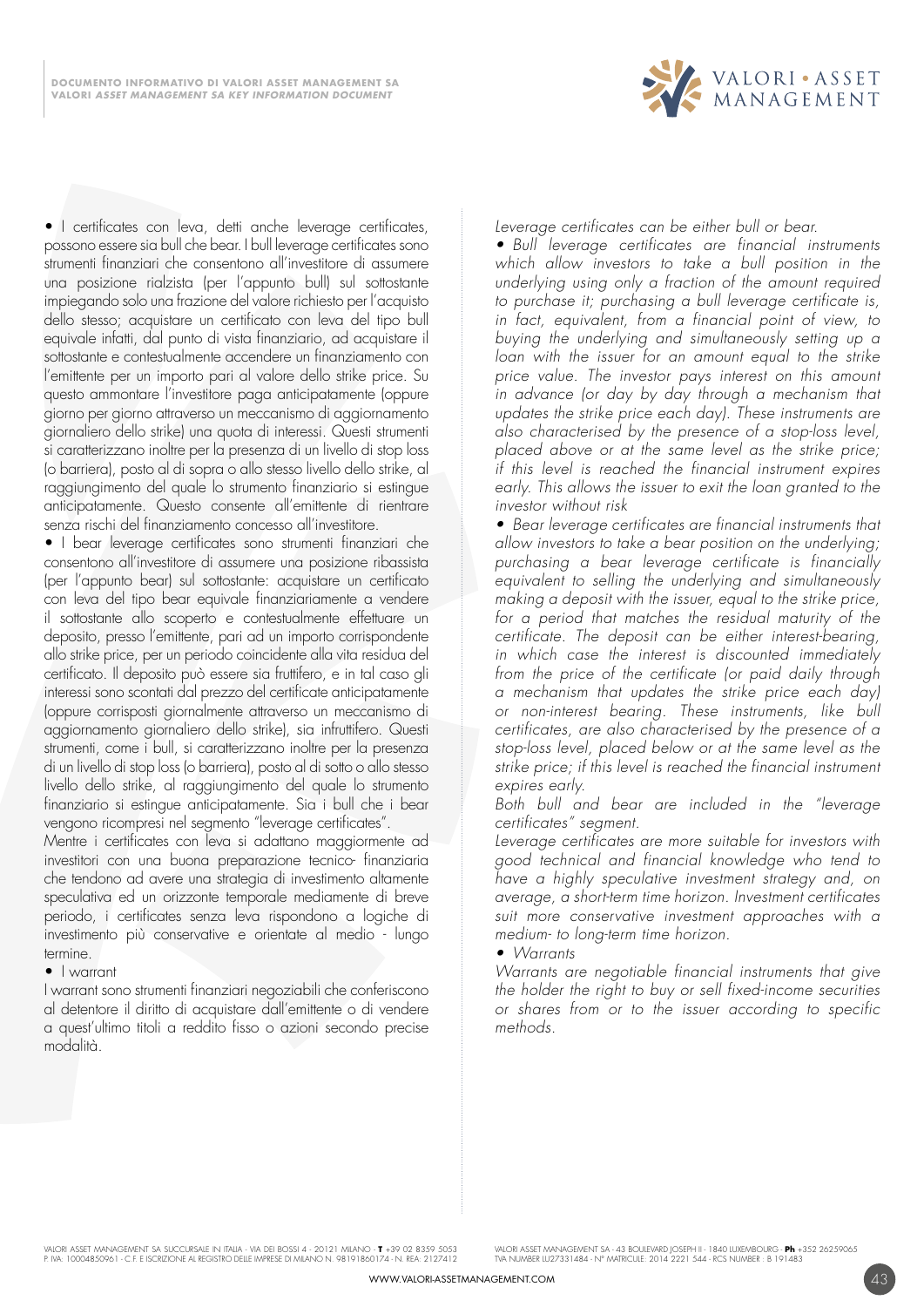

#### • I covered warrant

Nella definizione offerta da Borsa Italiana SpA, i covered warrant sono strumenti finanziari derivati emessi da un intermediario finanziario, che conferiscono all'acquirente il diritto di acquistare (covered warrant call) o vendere (covered warrant put) un'attività sottostante a un prezzo prestabilito (prezzo di esercizio o strike price) a (o entro) una prefissata scadenza. Nonostante le numerose analogie con le opzioni, i covered warrant si differenziano per alcuni particolari:

- sono rappresentati da un titolo, ossia sono cartolarizzati, mentre le opzioni sono contratti;

- possono essere emessi soltanto da istituzioni bancarie (in genere banche di investimento);

- sono negoziati su un mercato a pronti e non sul mercato dei derivati; hanno una scadenza più elevata.

#### • Prodotti strutturati

I prodotti strutturati sono strumenti il cui profilo rischio-rendimento è dato dalla combinazione delle caratteristiche di uno strumento elementare, nella maggior parte dei casi un'obbligazione con o senza cedola, e uno o più strumenti derivati (opzioni oppure swap). I prodotti strutturati, sebbene generati dalla somma di due diversi profili di rischio, vengono venduti come un unico strumento: l'acquirente assume implicitamente la posizione di acquirente della componente obbligazionaria e, contestualmente, acquirente o venditore della componente derivata.

I Prodotti strutturati sono dunque più complessi degli investimenti diretti e possono quindi comportare vari rischi:

- rischio dell'emittente: i prodotti strutturati non sono considerati patrimonio separato e pertanto non sono neppure tutelati in caso di insolvibilità dell'emittente. La solvibilità dell'emittente costituisce pertanto un importante criterio decisionale;

- rischio di liquidità: per rischio di liquidità si intende il rischio di non poter vendere l'investimento in qualsiasi momento a prezzi adeguati;

- rischio di mercato: corrisponde a quello dell'attività sottostante;

- rischio di cambio: il rischio di cambio riguarda gli effetti negativi sul valore di rimborso e sul prezzo del mercato secondario del prodotto causati dalle fluttuazioni dei corsi di cambio.

*• Covered warrants*

*According to the definition given by Borsa Italiana SpA, covered warrants are derivatives issued by a financial* 

*intermediary which confer on the buyer the right to buy (call covered warrant) or sell (put covered warrant) an underlying asset at a pre-agreed price (exercise price or strike price) on (or before) a pre-agreed expiration. Although covered warrants are very similar to options, there are some differences:*

*- they are represented by certificates, i.e. they are securitised, whereas options are contracts;*

*- they can only be issued by banking institutions (usually investment banks);*

*- they are traded on a spot market and not on the derivatives market;*

*- they have longer maturities.*

#### *• Structured products*

*Structured products are securities for which the riskreturn profile is determined by the combination of the characteristics of a basic instrument, in most cases a bond with or without a coupon, and one or more derivatives (options or swaps). Although structured products are generated by the sum of two different risk profiles, they are sold as a single instrument and the buyer implicitly assumes the position of buyer of the bond component and, at the same time, buyer or seller of the derivative component.*

*Structured Products are thus more complex than direct investments and can therefore involve various risks:*

*- Issuer risk: structured products are not considered separate assets and therefore are not protected even in the event of issuer insolvency. The issuer's solvency is therefore an important decision-making criterion;*

*- liquidity risk: liquidity risk refers to the risk of not being able to sell the investment at any time at appropriate prices;*

*- market risk: corresponds to the risk of the underlying asset;*

*- currency risk: currency risk relates to the adverse effects on the redemption value and the secondary market price of the product caused by fluctuations in exchange rates.*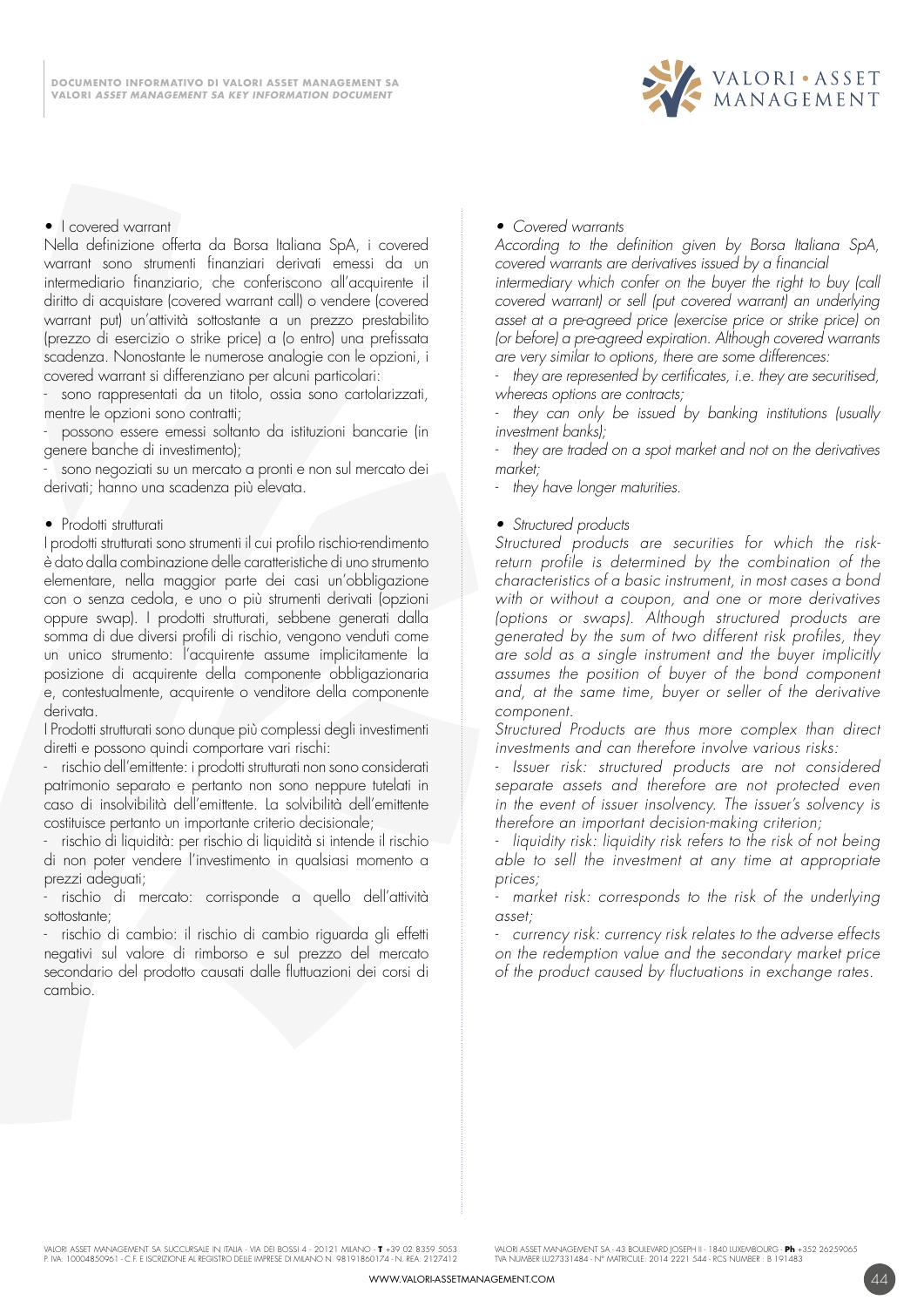

## **2. I RISCHI DEGLI INVESTIMENTI IN STRUMENTI FINANZIARI DERIVATI E I RENDIMENTI ATTESI IN CONDIZIONI DI MERCATO POSITIVE E NEGATIVE**

Gli strumenti finanziari derivati sono caratterizzati da una rischiosità molto elevata il cui apprezzamento da parte dell'investitore è ostacolato dalla loro complessità.

È quindi necessario che l'investitore concluda un'operazione avente ad oggetto tali strumenti solo dopo averne compreso la natura ed il grado di esposizione al rischio che essa comporta. Si consideri che, in generale, la negoziazione di strumenti finanziari derivati non è adatta per molti investitori. Gli strumenti finanziari derivati prevedono generalmente l'esposizione del patrimonio del Cliente al rischio di perdite anche superiori al capitale inizialmente investito (c.d. "effetto leva"), nonché, a seconda del sottostante, l'esposizione al rischio di cambio (quando il sottostante è una valuta), al rischio di oscillazione dei tassi di interesse (quando il sottostante è, appunto, un tasso di interesse) o del valore di indici, merci o altri sottostanti.

Nel caso degli strumenti finanziari non negoziati nei mercati regolamentati, a tali rischi si aggiunge quello della affidabilità della controparte dei diversi contratti derivati.

Si indicano di seguito i rischi specifici connessi agli strumenti finanziari derivati:

## A - Rischio di mercato

Nell'ambito del rischio di mercato, rileva in particolare il rischio di volatilità, il rischio di prezzo e il rischio di effetto leva:

- Rischio di volatilità: la volatilità misura l'incertezza circa i futuri movimenti del prezzo di un bene o di una attività finanziaria. Al crescere della volatilità cresce la probabilità che la performance risulti molto elevata oppure molto contenuta, ossia cresce la probabilità che i movimenti di prezzo siano molto ampi, sia in aumento che in diminuzione. Di conseguenza ad oscillazioni ampie del prezzo possono corrispondere profitti o perdite altrettanto importanti risultando, dunque, maggiore il rischio associato. La volatilità di un titolo dipende soprattutto da tre fattori: dalla durata a scadenza, (quanto più lunga è la durata di un titolo, tanto maggiore è la sua volatilità);dalla cedola (se è un'obbligazione, la volatilità aumenta in funzione inversa rispetto alla cedola);dal livello del rendimento (la volatilità di un titolo è tanto maggiore, quanto più basso è il livello del suo rendimento;

- Rischio di prezzo: è il rischio relativo alle oscillazioni di prezzo dello strumento finanziario, direttamente collegate all'oscillazione di valore del sottostante ovvero al rischio di cambio in caso di valuta. Il rischio prezzo è potenzialmente pari alla perdita totale del capitale investito.

- Rischio di effetto leva: alcuni strumenti finanziari sono caratterizzati da condizioni e/o meccanismi di amplificazione dell'andamento del sottostante (effetto leva) nella formula di determinazione del pay-off del prodotto finanziario. In tali casi l'effetto leva ha quindi un effetto moltiplicatore dell'esito, positivo o negativo, degli investimenti effettuati.

## *2. RISKS OF INVESTING IN DERIVATIVES AND EXPECTED RETURNS IN POSITIVE AND NEGATIVE MARKET CONDITIONS*

*Derivatives are characterised by a very high level of risk. The complexity of derivatives hampers investors' ability to assess the risks.*

*Therefore, before entering into a derivatives transaction, investors must understand the nature of the transaction and the risk exposure it entails.*

*Generally speaking, trading in derivatives is unsuitable for many investors. Derivatives generally expose the Client to the risks of losses which may even be higher than the capital initially invested (leverage effect) and, depending on the underlying, to currency risk (when the underlying is a currency), and to the risk of fluctuations in interest rates (when the underlying is an interest rate) or in the value of indices, commodities or other underlyings.*

*In the case of financial instruments not traded on regulated markets there is also the risk of the reliability of the counterparties in the various derivative contracts.*

*The specific risks associated with derivates are described below:*

# *A - Market risk*

*Market risk includes, in particular, volatility risk, price risk and leverage risk:* 

*- Volatility risk: volatility measures the uncertainty about future movements in the price of a good or financial asset. As volatility increases so does the probability that performance will be very high or very low, i.e. the probability increases that prices movements will be very large, whether upward or downward. Thus, large price fluctuations can bring equally large profits or losses and therefore the associated risk is higher. The volatility of a security depends above all on three factors: the duration to maturity (the longer the duration of a security the greater its volatility), the coupon (if the security is a bond, volatility is inversely related to the coupon), the yield (the lower the security's yield, the higher its volatility);*

*- Price risk: this is the risk relating to fluctuations in the price of the financial instrument, directly associated with fluctuations in the value of the underlying asset or the exchange rate risk in the case of a currency. The price risk is potentially the same as loss of the whole of the capital invested.*

*- Leverage risk: some financial instruments are characterised by conditions and/or mechanisms that amplify changes in the underlying (leverage) in the formula that determines the pay-off of the financial product. Thus, in such cases leverage has the effect of multiplying the positive or negative result of the investments made.* 

VALORI ASSET MANAGEMENT SA - 43 BOULEVARD JOSEPH II - 1840 LUXEMBOURG - **Ph** +352 26259065 TVA NUMBER LU27331484 - N° MATRICULE: 2014 2221 544 - RCS NUMBER : B 191483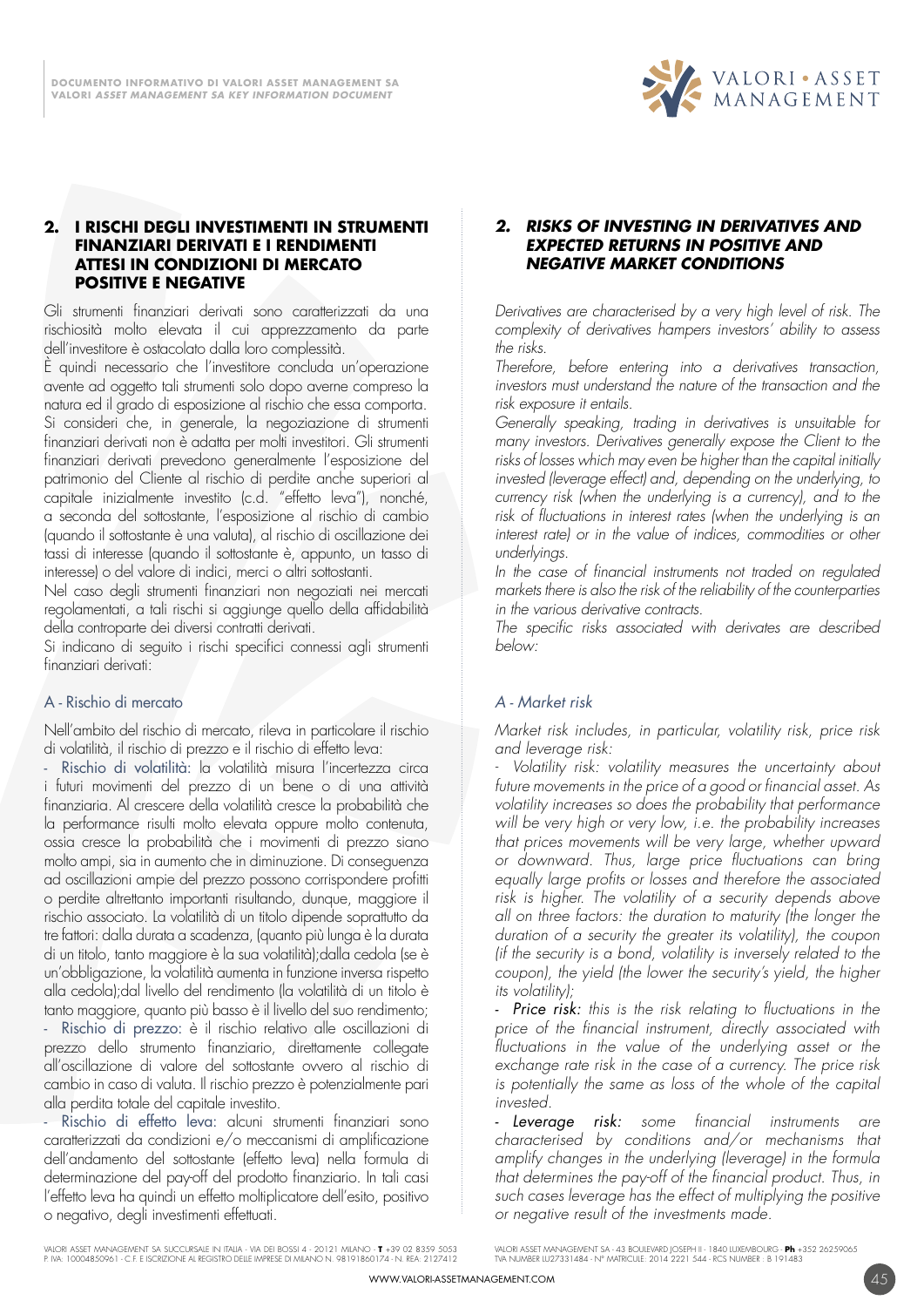

## B - Rischio di cambio

Il rischio di cambio è il rischio che variazioni nel valore di una valuta provochino variazioni nel valore di mercato dell'investimento. Qualora uno strumento finanziario sia denominato in una divisa diversa da quella di riferimento per l'investitore, tipicamente l'euro per l'investitore italiano, o sia agganciato a parametri di riferimento quotati in una valuta differente da quella di riferimento dell'investitore, al fine di valutare la rischiosità complessiva dell'investimento occorre tenere presente la volatilità del rapporto di cambio tra la divisa di riferimento (euro) e la divisa estera in cui è denominato l'investimento. L'investitore deve considerare che i rapporti di cambio con le divise di molti paesi in particolare di quelli in via di sviluppo, sono altamente volatili e che comunque l'andamento dei tassi di cambio può condizionare il risultato complessivo dell'investimento.

#### C - Rischio di credito

Nell'ambito del rischio di credito rileva il rischio emittente. Quando si effettuano investimenti in strumenti finanziari è fondamentale apprezzare la solidità patrimoniale delle società emittenti e le prospettive economiche delle medesime tenuto conto delle caratteristiche dei settori in cui le stesse operano. Tale rischio è pertanto connesso all'eventualità che l'emittente, per effetto di un deterioramento della sua solidità patrimoniale, non sia in grado di onorare i propri obblighi relativamente al pagamento degli importi dovuti.

#### D - Rischio di liquidità

Il rischio di liquidità dipende dalle caratteristiche del mercato in cui il titolo è trattato. In generale, a parità di altre condizioni, i titoli trattati su mercati organizzati sono più liquidi dei titoli non trattati su detti mercati. Questo in quanto la domanda e l'offerta di titoli viene convogliata in gran parte su tali mercati e quindi i prezzi ivi rilevati sono più affidabili quali indicatori dell'effettivo valore degli strumenti finanziari. Occorre tuttavia considerare che lo smobilizzo di titoli trattati in mercati organizzati a cui sia difficile accedere, perché aventi sede in paesi lontani o per altri motivi, può comunque comportare per l'investitore difficoltà di liquidare i propri investimenti e la necessità di sostenere costi aggiuntivi;

#### *B - Exchange rate risk*

*This is the risk that changes in the value of a currency will cause changes in the market value of the investment. If a financial instrument is denominated in a currency other than the investor's reference currency (typically the euro for Italian investors) or*  is linked to benchmarks that are quoted in a currency other *than the investor's reference currency, it is necessary, in order to assess the overall riskiness of the investment, to take account of the volatility of the exchange rate between the reference currency (euro) and the foreign currency in which the investment is denominated. Investors must bear in mind that exchange*  rates with the currencies of many countries, and in particular *those of developing countries, are highly volatile and that in any case movements in exchange rates can affect the overall result of the investment.*

## *C - Credit risk*

*Credit risk includes, in particular, issuer risk. When investing in financial instruments it is essential to assess the financial strength of the issuing companies and their economic prospects, taking account of the characteristics of the sectors in which they operate. This risk is therefore associated with the possibility that the issuer, as a result of a deterioration of its financial strength, will not be able to honour its obligations to pay the amounts due.*

# *D - Liquidity risk*

*The liquidity risk depends on the characteristics of the market on which the security is traded. Generally, all other things being equal, securities traded on organised markets are more liquid than those not traded on such markets. This is because the demand for and supply of securities is largely routed through such markets and therefore the prices posted on those markets are more reliable indicators of the actual value of the financial instruments. It must, however, be borne in mind that investors may find it difficult to liquidate their*  investments in securities traded on organised markets that *are difficult to access, because they are in distant countries or for other reasons, and may be forced to incur additional costs in order to do so.*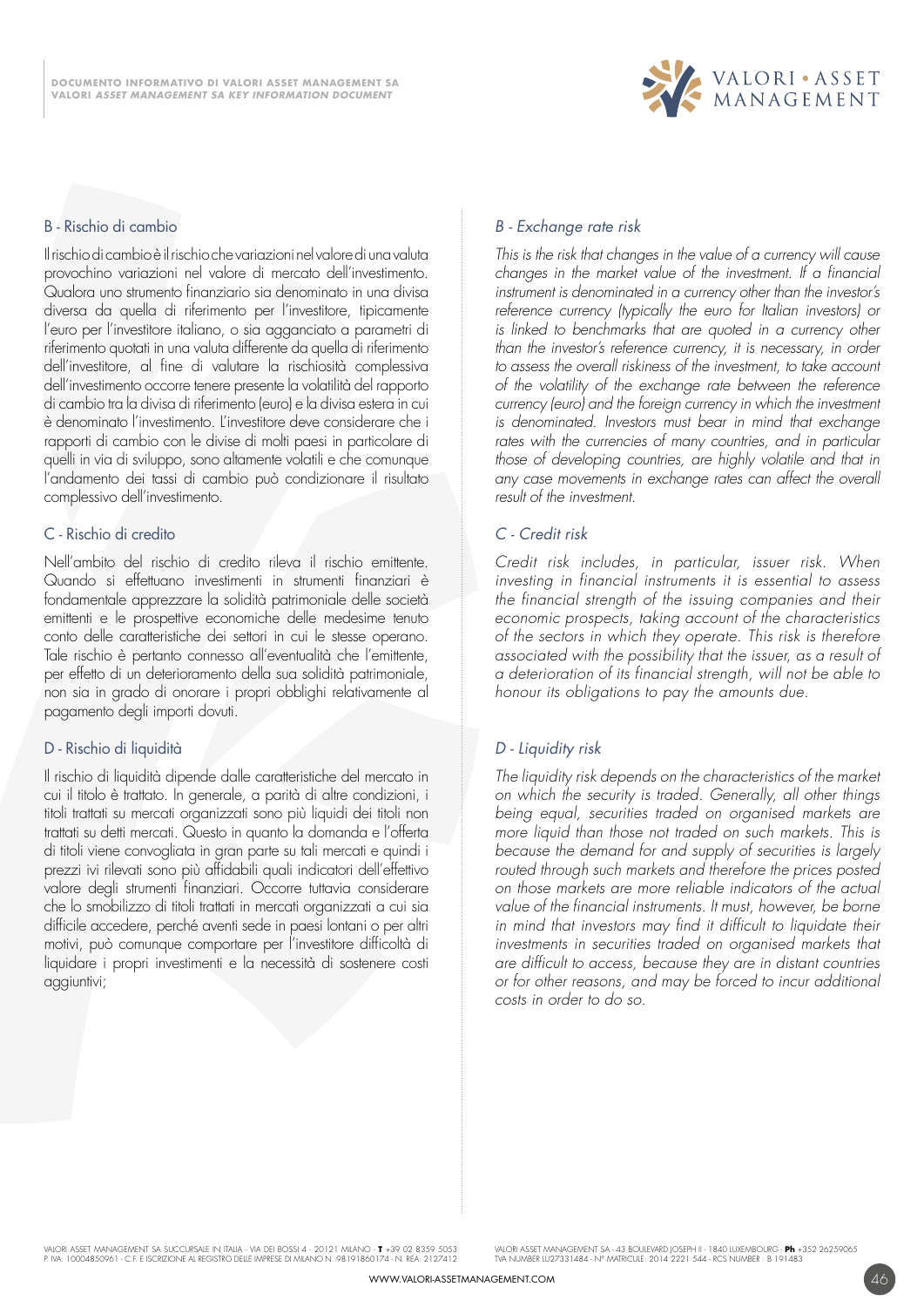# E - Rischi connessi al valore del sottostante

Il valore del sottostante del derivato può variare in relazione a diversi fattori (fattori macroeconomici, andamento dei tassi di interesse, movimenti speculativi). I dati storici relativi all'andamento del sottostante non sono quindi indicativi in ordine alle eventuali performance future. Con la sottoscrizione di uno strumento derivato, pertanto, il sottoscrittore si espone al rischio di oscillazione degli indici di riferimento, del valore delle azioni, di merci, rischio di oscillazione dei tassi di interesse (quando il sottostante è, appunto, un tasso di interesse) o di altri sottostanti, nonché a rischi di cambio qualora il sottostante dello derivato sia una valuta.

\*\*\*

Con la sottoscrizione/acquisto di uno strumento derivato, l'investitore si espone al rischio di oscillazione del valore dell'attività sottostante (indici di riferimento, azioni, merci, tassi di interesse o altri sottostanti, nonchè al rischio di cambio qualora il sottostante dello derivato sia una valuta) . Il rischio/rendimento dell'investimento è amplificato, in alcuni casi, dall'effetto leva, che prevede un'amplificazione dell'andamento del sottostante: in condizioni di mercato positive, si avrà pertanto un effetto di moltiplicatore dell'esito positivo dell'investimento effettuato, mentre in uno scenario di mercato negativo la perdita potrà essere anche di molto superiore al capitale investito.

I rischi sopra illustrati sono comuni anche agli strumenti finanziari complessi che hanno una componente in derivati (es: obbligazioni strutturate). Si illustrano di seguito alcune caratteristiche di rischio dei più diffusi strumenti finanziari derivati.

#### 2.1 Rischi dei futures

## 2.1.1 L'effetto "leva"

Le operazioni su futures comportano un elevato grado di rischio. L'ammontare del margine iniziale è ridotto (pochi punti percentuali) rispetto al valore dei contratti e ciò produce il così detto "effetto di leva". Questo significa che un movimento dei prezzi di mercato relativamente piccolo avrà un impatto proporzionalmente più elevato sui fondi depositati presso l'intermediario: tale effetto potrà risultare a sfavore o a favore dell'investitore. Il margine versato inizialmente, nonché gli ulteriori versamenti effettuati per mantenere la posizione, potranno di conseguenza andare perduti completamente. Nel caso i movimenti di mercato siano a sfavore dell'investitore, egli può essere chiamato a versare fondi ulteriori con breve preavviso al fine di mantenere aperta la propria posizione in futures. Se l'investitore non provvede ad effettuare i versamenti addizionali richiesti entro il termine comunicato, la posizione può essere liquidata in perdita e l'investitore debitore di ogni altra passività prodottasi.

#### *E - Risks associated with the value of the underlying asset*

VALORI . ASSET<br>MANAGEMENT

*A number of factors may cause the value of the derivative's underlying asset to vary (macro-economic factors, interest rate movements, speculative movements). Historical data on the performance of the underlying asset are therefore not indicative of future performance. Thus, a person who takes out a derivative is exposed to the risk of fluctuations of the benchmarks, of the values of the shares or commodities, the risk of fluctuations of interest rates (if the underlying asset is an interest rate) or of other underlying assets, and to exchange rate risks if the derivative's underlying asset is a currency.* 

*By taking out/purchasing a derivative, an investor becomes exposed to the risk of fluctuations in the value of the underlying asset (benchmarks, shares, commodities, interest rates or other underlying assets, as well as exchange rate risk if the derivative's underlying asset is a currency). In some cases, the investment's risk/return is amplified by the leverage effect, which amplifies movements in the underlying asset: in positive market conditions the positive result of the*  investment will be multiplied, while in a negative market *scenario the loss may also be much higher than the capital invested.*

*\*\*\**

*The risks described above are also common to complex financial instruments that have a derivative component (e.g. structured bonds). Some of the risk characteristics of the most common derivatives are described below.*

#### *2.1 Risks of futures contracts*

#### *2.1.1 The leverage effect*

*Transactions in futures carry a high degree of risk. The amount of the initial margin is lower (a few percentage points) than the value of the contracts and that produces the leverage effect. This means that a relatively small movement in market prices will have a proportionately higher impact on the funds deposited with the intermediary; this impact may be unfavourable or favourable to the investor. The initial margin paid, as well as the additional payments made to maintain the position, may consequently be lost completely. If the market* 

*movements are unfavourable to the investor, the investor may be called on to pay additional funds at short notice in order to keep the futures position open. If the investor fails to make the additional payments required by the deadline indicated, the position may be liquidated at a loss and the investor will owe any other liability that arises.*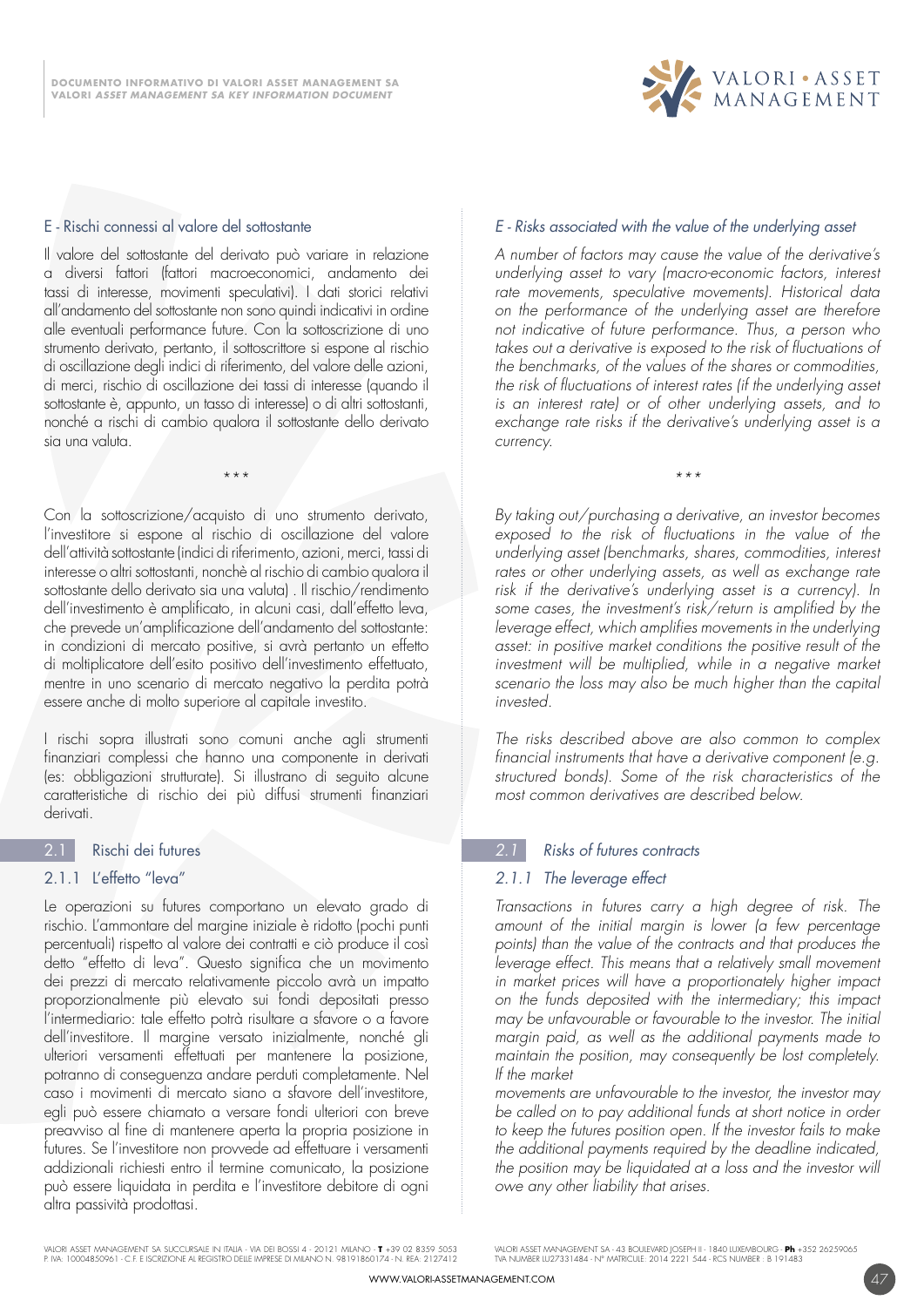

# 2.1.2 Ordini e strategie finalizzate alla riduzione del rischio

Talune tipologie di ordini finalizzate a ridurre le perdite entro certi ammontari massimi predeterminati possono risultare inefficaci in quanto particolari condizioni di mercato potrebbero rendere impossibile l'esecuzione di tali ordini. Anche strategie d'investimento che utilizzano combinazioni di posizioni, quali le "proposte combinate standard" potrebbero avere la stessa rischiosità di singole posizioni "lunghe" o "corte".

## 2.2 Rischi delle opzioni

Le operazioni in opzioni comportano un elevato livello di rischio. L'investitore che intenda negoziare opzioni deve preliminarmente comprendere il funzionamento delle tipologie di contratti che intende negoziare (put e call).

#### 2.2.1 L'acquisto di un'opzione

L'acquisto di un'opzione è un investimento altamente volatile ed è molto elevata la probabilità che l'opzione giunga a scadenza senza alcun valore. In tal caso, l'investitore avrà perso l'intera somma utilizzata per l'acquisto del premio più le commissioni. A seguito dell'acquisto di un'opzione, l'investitore può mantenere la posizione fino a scadenza o effettuare un'operazione di segno inverso, oppure, per le opzioni di tipo "americano", esercitarla prima della scadenza. L'esercizio dell'opzione può comportare o il regolamento in denaro di un differenziale oppure l'acquisto o la consegna dell'attività sottostante. Se l'opzione ha per oggetto contratti futures, l'esercizio della medesima determinerà l'assunzione di una posizione in futures e le connesse obbligazioni concernenti l'adeguamento dei margini di garanzia.

Un investitore che si accingesse ad acquistare un'opzione relativa ad un'attività il cui prezzo di mercato fosse molto distante dal prezzo a cui risulterebbe conveniente esercitare l'opzione (deep out of the money), deve considerare che la possibilità che l'esercizio dell'opzione diventi profittevole è remota.

## 2.2.2 La vendita di un'opzione

La vendita di un'opzione comporta in generale l'assunzione di un rischio molto più elevato di quello relativo al suo acquisto. Infatti, anche se il premio ricevuto per l'opzione venduta è fisso, le perdite che possono prodursi in capo al venditore dell'opzione possono essere potenzialmente illimitate. Se il prezzo di mercato dell'attività sottostante si muove in modo sfavorevole, il venditore dell'opzione sarà obbligato ad adeguare i margini di garanzia al fine di mantenere la posizione assunta. Se l'opzione venduta è di tipo "americano", il venditore potrà essere in qualsiasi momento chiamato a regolare l'operazione in denaro o ad acquistare o consegnare l'attività sottostante. Nel caso l'opzione venduta abbia ad oggetto contratti futures, il venditore assumerà una posizione in futures e le connesse obbligazioni concernenti l'adeguamento dei margini di garanzia.

L'esposizione al rischio del venditore può essere ridotta detenendo una posizione sul sottostante (titoli, indici o altro) corrispondente a quella con riferimento alla quale l'opzione è stata venduta.

## *2.1.2 Orders and strategies aimed at reducing risk*

*Certain types of orders aimed at reducing losses within certain predetermined maximum amounts may be ineffective because particular market conditions may make it impossible to execute such orders. Even investment strategies using combinations of positions, such as "standard combinations" may have the same level of risk as individual "long" or "short" positions.*

## *2.2 The risks of options*

*Transactions in options carry a high degree of risk. Investors*  who intend to trade in options must first understand how the *types of contracts they intend to trade (put and call) work.*

## *2.2.1 Buying an option*

*Buying an option is a highly volatile investment and it is very likely that the option will expire without any value. In this case, the investor will have lost the entire amount used to buy the premium, plus the fees.*

*After buying an option, the investor may hold the position until expiration or perform a reverse transaction. For American-style options, the investor can exercise it before the deadline. Exercising the option may involve settling a cash difference or the purchase or delivery of the underlying asset. If the option relates to futures contracts, exercising it involves taking a position in futures with the related obligations concerning the payment of margin. Investors who intend to purchase an option relating to an asset with a market price that is very far away from the price at which it would be worth exercising the option (deep out of the money) must bear in mind that the possibility that exercising the option will be profitable is remote.*

#### *2.2.2 Selling an option*

*Selling options generally entails much higher risk than buying options. In fact, even though the premium received for the option sold is fixed, the resulting losses for the option seller may be potentially unlimited. If the market price of the*  underlying asset moves unfavourably, the option seller will *be obliged to adjust the margin to maintain the position taken. If the sold option is an "American" option, the seller may be called on at any time to settle the transaction in cash or to purchase or deliver the underlying asset. If the option relates to futures contracts, the seller will take a position in futures with the related obligations concerning margin adjustments.*

*The seller's exposure to risk can be reduced by holding a position on the underlying (securities, indices or other) corresponding to the position with regard to which the option was sold.*

VALORI ASSET MANAGEMENT SA SUCCURSALE IN ITALIA - VIA DEI BOSSI 4 - 20121 MILANO - **T** +39 02 8359 5053 P. IVA: 10004850961 - C.F. E ISCRIZIONE AL REGISTRO DELLE IMPRESE DI MILANO N. 98191860174 - N. REA: 2127412

VALORI ASSET MANAGEMENT SA - 43 BOULEVARD JOSEPH II - 1840 LUXEMBOURG - **Ph** +352 26259065 TVA NUMBER LU27331484 - N° MATRICULE: 2014 2221 544 - RCS NUMBER : B 191483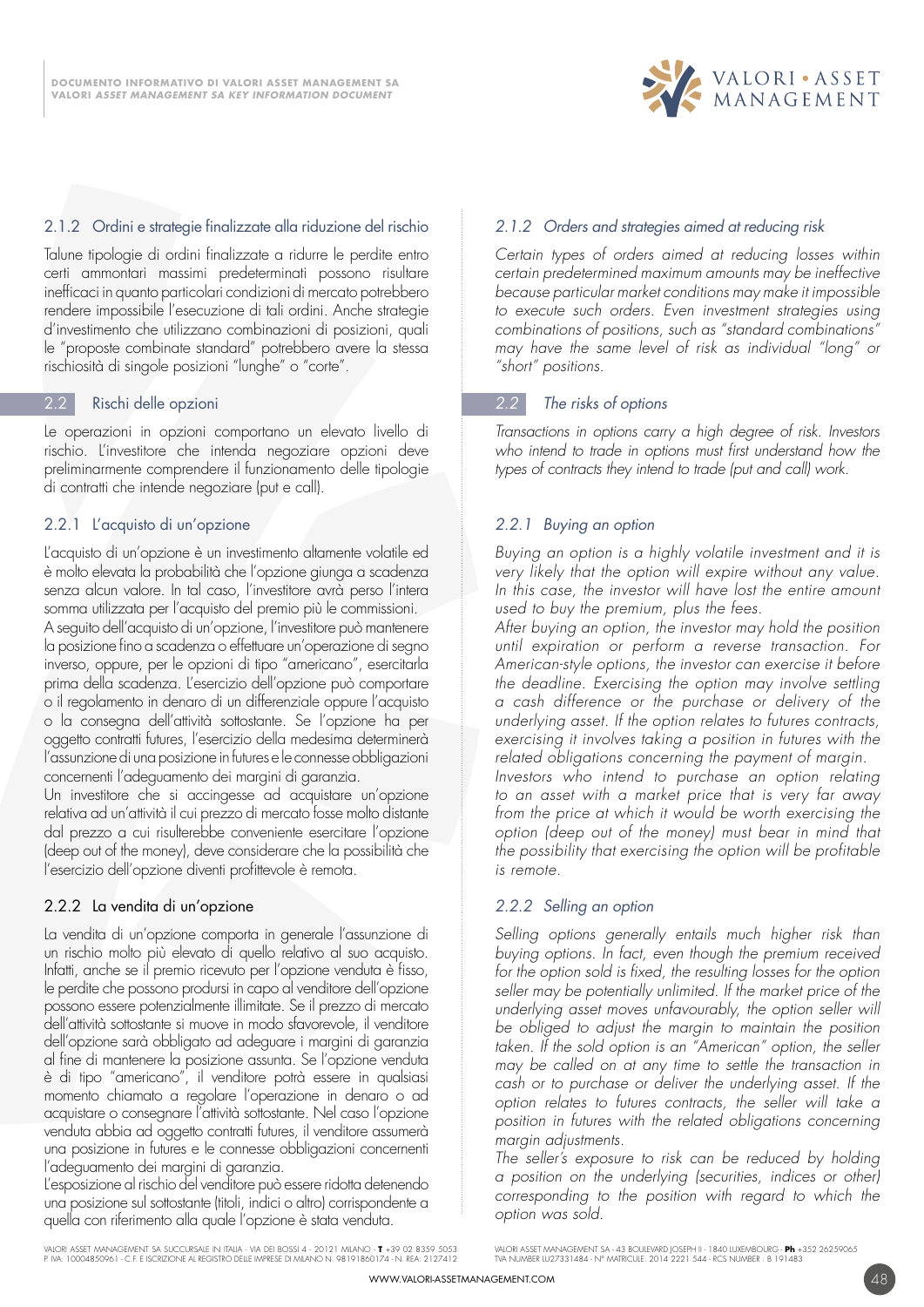

## 2.3 Gli altri fattori fonte di rischio comuni alle operazioni in futures e opzioni

#### 2.3.1 Termini e condizioni contrattuali

L'investitore deve informarsi presso il proprio intermediario circa i termini e le condizioni dei contratti derivati su cui ha intenzione di operare. Particolare attenzione deve essere prestata alle condizioni per le quali l'investitore può essere obbligato a consegnare o a ricevere l'attività sottostante il contratto futures e, con riferimento alle opzioni, alle date di scadenza e alle modalità di esercizio. In talune particolari circostanze le condizioni contrattuali potrebbero essere modificate con decisione dell'organo di vigilanza del mercato o della clearing house al fine di incorporare gli effetti di cambiamenti riguardanti le attività sottostanti.

## 2.3.2 Sospensione o limitazione degli scambi e della relazione tra i prezzi

Condizioni particolari di illiquidità del mercato nonché l'applicazione di talune regole vigenti su alcuni mercati (quali le sospensioni derivanti da movimenti di prezzo anomali c.d. "circuit breakers"), possono accrescere il rischio di perdite rendendo impossibile effettuare operazioni o liquidare o neutralizzare le posizioni. Nel caso di posizioni derivanti dalla vendita di opzioni ciò potrebbe incrementare il rischio di subire delle perdite. Si aggiunga che le relazioni normalmente esistenti tra il prezzo dell'attività sottostante e lo strumento derivato potrebbero non tenere quando, ad esempio, un contratto futures sottostante ad un contratto di opzione fosse soggetto a limiti di prezzo mentre l'opzione non lo fosse. L'assenza di un prezzo del sottostante potrebbe rendere difficoltoso il giudizio sulla significatività della valorizzazione del contratto derivato.

## 2.3.3 Rischio di cambio

I guadagni e le perdite relativi a contratti denominati in divise diverse da quella di riferimento per l'investitore potrebbero essere condizionati dalle variazioni dei tassi di cambio.

## *2.3 Other factors that are a source of risks common to futures and options transactions*

#### *2.3.1 Contractual terms and conditions*

*Investors should obtain information from their intermediaries about the terms and conditions of derivatives contracts in which they intend to operate. Investors must pay particular attention to the conditions according to which the investor is obliged*  to deliver or receive the asset underlying the futures contract *and, for options, to the expiration dates and the methods for exercising the options. In certain particular circumstances, the contractual terms and conditions may be amended by a decision of the market supervisory body or the clearing house in order to incorporate the effects of changes regarding the underlying assets.*

#### *2.3.2 Suspension of or restrictions on trading and the relationship between prices*

*Particular conditions of illiquidity on the market, as well as the application of certain rules in force on some* 

*markets (such as suspensions resulting from anomalous price movements, referred to as circuit breakers) can increase the risk of losses, making it impossible to carry out transactions or liquidate or neutralise positions. In the case of positions resulting from the sale of options, this could increase the risk of suffering losses. In addition, the normal relationship between the price of the underlying asset and the derivative instrument may not hold when, for example, a futures contract underlying an option contract is subject to price limits while the option is not. The absence of a price of the underlying could make it difficult to assess how meaningful the valuation of the derivative contract is.*

## *2.3.3 Currency risk*

*The gains and losses related to contracts denominated in currencies other than the investor's reference currency may be affected by fluctuations in exchange rates.*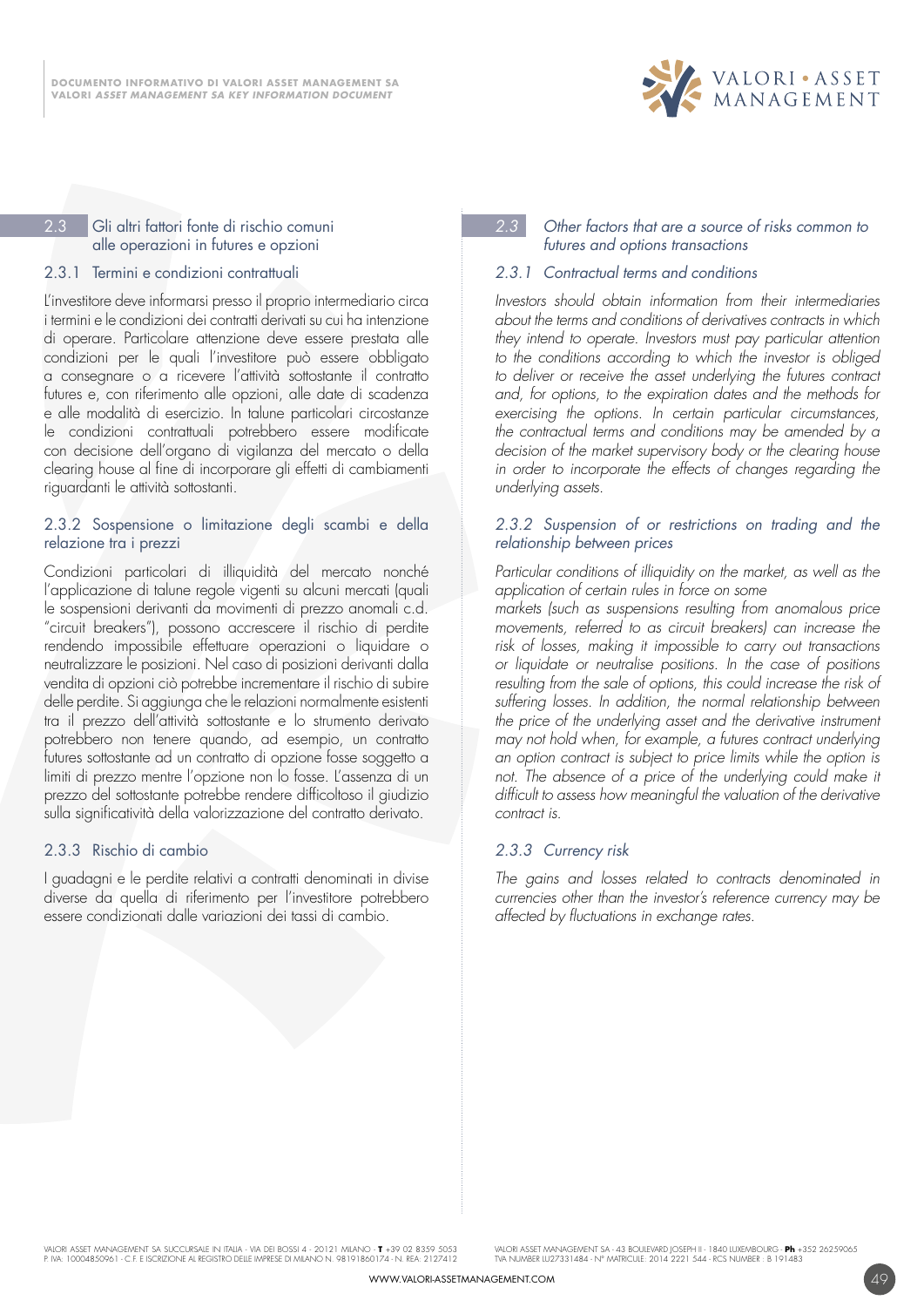

# 2.4 Rischi delle operazioni su strumenti derivati eseguite fuori dai mercati organizzati. Gli swaps

Gli intermediari possono eseguire operazioni su strumenti derivati fuori da mercati organizzati. L'intermediario a cui si rivolge l'investitore potrebbe anche porsi in diretta in contropartita del Cliente (agire, cioè, in conto proprio). Per le operazioni effettuate fuori dai mercati organizzati può risultare difficoltoso o impossibile liquidare una posizione o apprezzarne il valore effettivo e valutare l'effettiva esposizione al rischio.

Per questi motivi, tali operazioni comportano l'assunzione di rischi più elevati. Le norme applicabili per tali tipologie di transazioni, poi, potrebbero risultare diverse e fornire una tutela minore all'investitore. Prima di effettuare tali tipologie di operazioni l'investitore deve assumere tutte le informazioni rilevanti sulle medesime, le norme applicabili ed i rischi conseguenti.

## 2.4.1 Contratti di swaps

In determinate situazioni, l'investitore può essere chiamato dall'intermediario a versare margini di garanzia anche prima della data di regolamento dei differenziali.

Per questi contratti è particolarmente importante che la controparte dell'operazione sia solida patrimonialmente, poiché nel caso dal contratto si origini un differenziale a favore dell'investitore esso potrà essere effettivamente percepito solo se la controparte risulterà solvibile.

Nel caso il contratto sia stipulato con una controparte terza, l'investitore deve informarsi della solidità della stessa e accertarsi che l'intermediario risponderà in proprio nel caso di insolvenza della controparte. Se il contratto è stipulato con una controparte estera, i rischi di corretta esecuzione del contratto possono aumentare a seconda delle norme applicabili nel caso di specie.

# 2.5 Rischi dei Certificates

Con riferimento ai Certificates, oltre ai rischi sopra esposti relativi agli strumenti finanziari derivati, si indicano di seguito ulteriori rischi propri dei Certificates:

• Rischio di mercato: nel caso di Certificates le variazioni di valore dello strumento dipenderanno sostanzialmente dai fattori di rischio che influenzano le quotazioni dell'attività sottostante. Nel caso di leverage certificates, l'effetto leva determina una oscillazione del valore del certificate percentualmente maggiore rispetto all'oscillazione del relativo sottostante: tanto maggiore è la leva (superiore ad 1), tanto è più accentuata la sensibilità del valore del certificate alla variazione del sottostante.

Il rendimento dei Certificates non può essere predeterminato ma può variare in funzione delle variazioni che interverranno nei valori di mercato del Sottostante che espongono l'investitore al rischio di perdere parte o tutto il capitale investito.

## *2.4 Risks of derivatives transactions executed outside organised markets. Swaps*

*Intermediaries may execute transactions in derivative instruments outside organised markets. The intermediary used by the investor may also act as the direct counterparty of the Client (acting, that is, on its own account). For transactions outside organised markets it may be difficult or impossible to liquidate a position or assess the position's real value and the actual risk exposure.*

*For these reasons, such transactions involve more risk. The rules applicable to these types of transactions, may be different and may provide less protection to the investor. Before carrying out these types of transactions, investors must obtain all the relevant information about the transactions, the rules applicable and the associated risks.*

# *2.4.1 Swap contracts*

*In certain situations, investors may be called on by the intermediary to pay margin calls even before the date of settlement of the differences.*

*For these contracts it is particularly important that the counterparty is financially sound; this is because, if the contract results in a difference in favour of the investor, that difference will actually be received only if the counterparty is solvent.*

*If the contract is entered into with a third-party counterparty, the investor must obtain information concerning that counterparty's financial soundness and ensure that the intermediary will accept responsibility if the counterparty becomes insolvent. If the contract is entered into with a foreign counterparty, the risks of correct settlement of the contract may be higher depending on the rules applicable.*

# *2.5 Risks of certificates*

*In addition to the risks described above relating to derivatives, Certificates are subject to the risks described below:*

*• Market risk: for Certificates, changes in the value of the instrument will substantially depend on the risk factors influencing the prices of the underlying asset. For leverage certificates, the leverage effect causes a higher fluctuation in percentage terms in the value of the certificate than the fluctuation of the underlying asset: the higher the leverage (above 1), the more sensitive the value of the certificate is to changes in the underlying asset.*

*The return on Certificates cannot be predetermined but can vary in line with the changes in the market value of the Underlying Asset, which expose the investor to the risk of losing part or all of the capital invested.*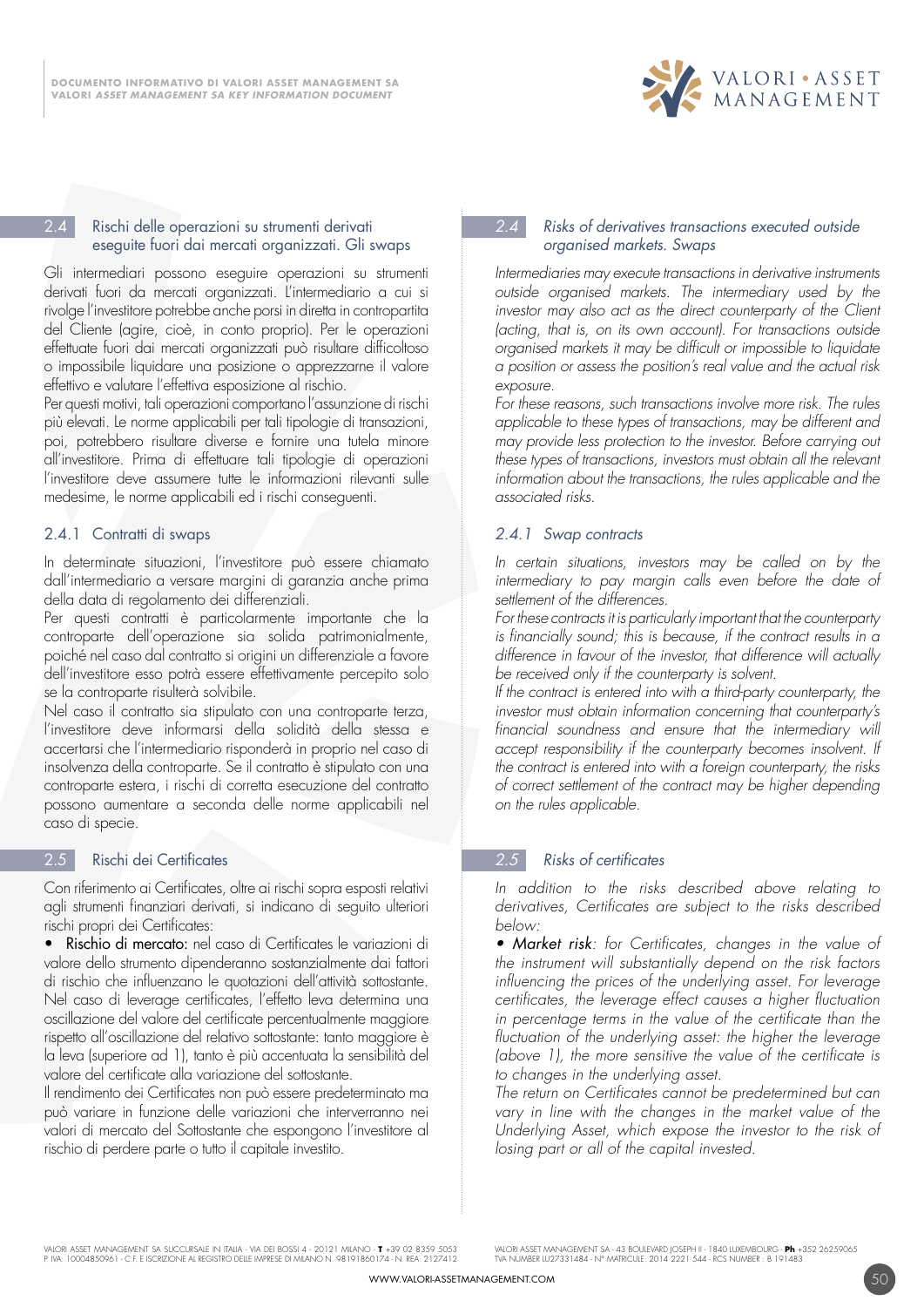

• Rischio di Credito: salvo i casi in cui l'emissione dei certificates sia garantita da un soggetto terzo, l'investimento nei certificates è soggetto al rischio emittente. Tale rischio è pertanto connesso all'eventualità che l'emittente, per effetto di un deterioramento della sua solidità patrimoniale, non sia in grado di onorare i propri obblighi relativamente al pagamento degli importi dovuti. • Rischio di Liquidità: è legato alla difficoltà o impossibilità di liquidare il proprio investimento senza perdita di valore rispetto al suo prezzo equo. Esso dipende principalmente dalle caratteristiche del mercato in cui il titolo è trattato. In generale, a parità di altre condizioni, i titoli trattati su mercati regolamentati sono più liquidi dei titoli non trattati su detti mercati.

# 2.6 Rischi dei Warrants

Con riferimento ai Warrants, oltre ai rischi sopra esposti relativi agli strumenti finanziari derivati si indicano di seguito ulteriori rischi propri dei Warrants.

Rischio di Mercato: qualsiasi investimento nei warrant comporta rischi connessi al valore dei sottostanti. Nel caso in cui la performance del sottostante sia negativa, l'investimento nei warrant è soggetto al rischio di perdita del capitale investito. Fondamentalmente, oltre all'andamento del prezzo del sottostante, i fattori decisivi per l'evoluzione nel tempo del valore delle opzioni incorporate nei warrant comprendono, (I) la volatilità, ovvero le oscillazioni attese del corso dei sottostanti, (II) il tempo a scadenza delle opzioni incorporate nei warrant, (III) i tassi di interesse sul mercato monetario nonché, salvo eccezioni, (IV) i pagamenti dei dividendi attesi con riferimento all'attività sottostante.

Rischio di Credito: l'investimento nei warrant è soggetto al rischio emittente, vale a dire all'eventualità che l'emittente, per effetto di un deterioramento della sua solvibilità, non sia in grado di corrispondere l'Importo di liquidazione dei warrant alla scadenza o la consegna fisica del sottostante.

- Rischio di Liquidità: è legato alla difficoltà o impossibilità di liquidare il proprio investimento senza perdita di valore rispetto al suo prezzo equo. Esso dipende principalmente dalle caratteristiche del mercato in cui il titolo è trattato. In generale, a parità di altre condizioni, i titoli trattati su mercati regolamentati sono più liquidi dei titoli non trattati su detti mercati.

*• Credit risk: investing in certificates is subject to issuer risk,*  unless the issue of the certificates is guaranteed by a third *party. This risk is therefore associated with the possibility that the issuer, because of a deterioration in its financial strength, will be unable to honour its obligations to pay the amounts due.*

*• Liquidity risk: : Liquidity risk is connected to the difficulty or impossibility of converting the investment to cash without loss of value compared to the fair price. It depends principally on the characteristics of the market on which the security is traded. Generally, all other things being equal, securities traded on regulated markets are more liquid than those not traded on such markets.* 

# *2.6 Risks of Warrants*

*In addition to the risks described above relating to derivatives, Warrants are subject to the risks described below:*

*- Market risk: any investment in warrants carries risks associated with the value of the underlying assets.*

*An investment in warrants is subject to the risk of losing the capital invested if the performance of the underlying asset is negative. As well as changes in the price of the underlying asset, the decisive factors influencing the changes over time in the value of the options incorporated in warrants are essentially the following: (I) volatility, i.e. the expected fluctuations in the price of the underlying assets, (II) the time*  to maturity of the options incorporated in the warrants, (III) *money market interest rates and, subject to exceptions, (IV) the dividend payments expected in relation to the underlying asset.*

*- Credit risk: investing in warrants is subject to issuer risk, i.e. the possibility that the issuer, because of a deterioration in its solvency, will not be able to pay the settlement amount of the warrants on maturity or to physically deliver the underlying asset.*

*- Liquidity risk: Liquidity risk is connected to the difficulty or impossibility of converting the investment to cash without loss of value compared to the fair price. It depends principally on the characteristics of the market on which the security is traded. Generally, all other things being equal, securities traded on regulated markets are more liquid than those not traded on such markets.*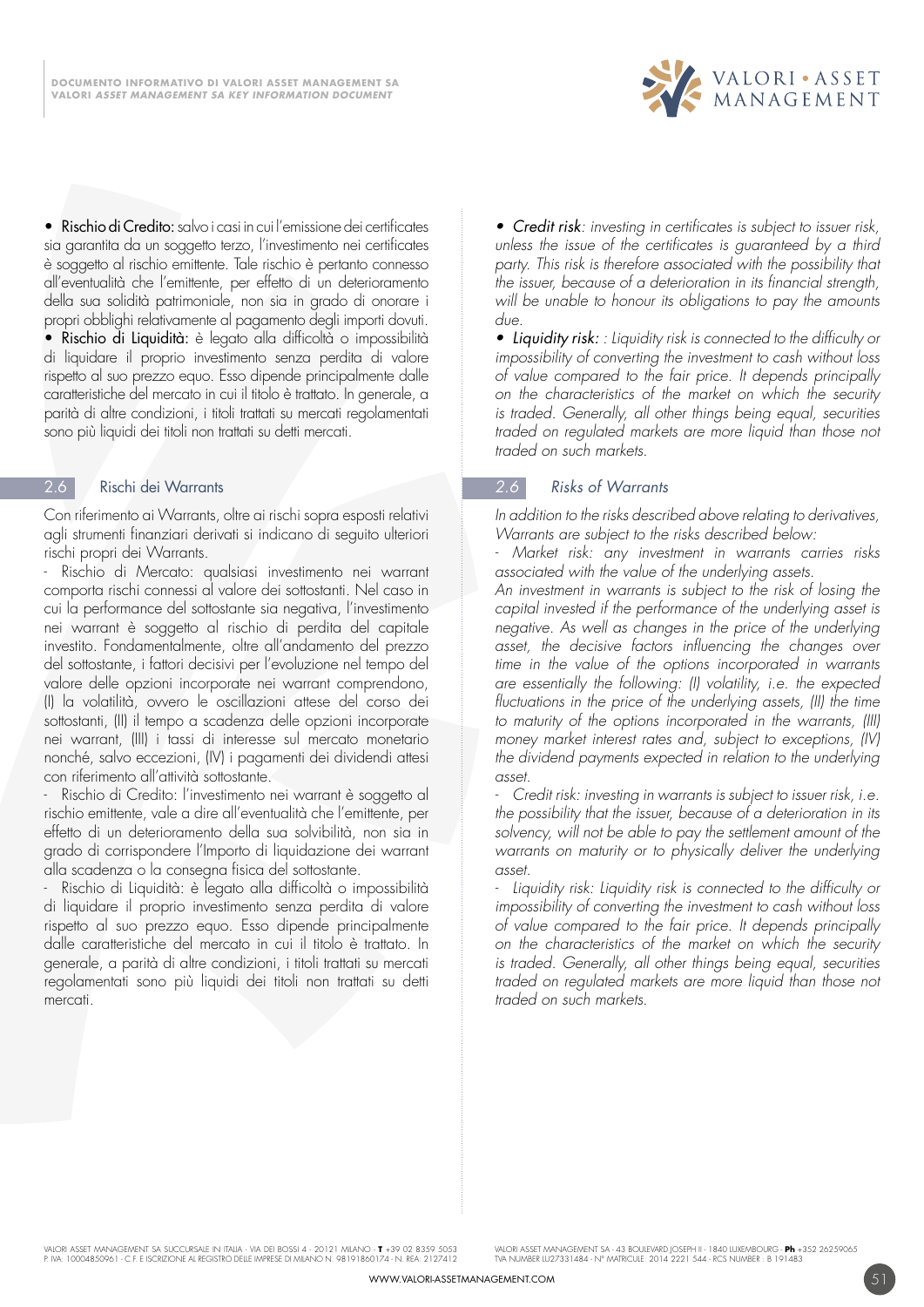

#### 2.7 Rischi dei Covered Warrants

Con riferimento ai Covered warrants, oltre ai rischi sopra esposti relativi agli strumenti finanziari derivati, si indicano di seguito ulteriori rischi specifici propri dei Covered Warrants

• Rischio di Mercato: qualsiasi investimento nei covered warrant comporta rischi connessi al valore dei sottostanti. Nel caso in cui la performance del sottostante sia negativa, l'investimento nei covered warrant è soggetto al rischio di perdita del capitale investito. Fondamentalmente, oltre all'andamento del prezzo del sottostante, i fattori decisivi per l'evoluzione nel tempo del valore delle opzioni incorporate nei covered warrant comprendono, (I) la volatilità, ovvero le oscillazioni attese del corso dei sottostanti, (II) il tempo a scadenza delle opzioni incorporate nei covered warrant, (III) i tassi di interesse sul mercato monetario nonché, salvo eccezioni, (IV) i pagamenti dei dividendi attesi con riferimento all'attività sottostante.

• Rischio di Credito: l'investimento nei covered warrant è soggetto al rischio emittente, vale a dire all'eventualità che l'emittente, per effetto di un deterioramento della sua solvibilità, non sia in grado di corrispondere l'Importo di liquidazione dei covered warrant alla scadenza o la consegna fisica del sottostante.

• Rischio di Liquidità: è legato alla difficoltà o impossibilità di liquidare il proprio investimento senza perdita di valore rispetto al suo prezzo equo. Esso dipende principalmente dalle caratteristiche del mercato in cui il titolo è trattato. In generale, a parità di altre condizioni, i titoli trattati su mercati regolamentati sono più liquidi dei titoli non trattati su detti mercati.

#### *2.7 Risks of Covered Warrants*

*In addition to the risks described above relating to derivatives, Covered Warrants are subject to the risks described below:*

*• Market risk: any investment in covered warrants carries risks associated with the value of the underlying assets. An investment in covered warrants is subject to the risk of losing the capital invested if the performance of the underlying asset is negative. As well as changes in the price of the underlying asset, the decisive factors influencing the changes over time in the value of the options incorporated in covered warrants are essentially the following: (I) volatility, i.e. the expected fluctuations in the price of the underlying assets, (II) the time to maturity of the options incorporated in the covered warrants, (III) money market interest rates and, subject to exceptions, (IV) the dividend payments expected in relation to the underlying asset.*

*• Credit risk: investing in covered warrants is subject to issuer risk, i.e. the possibility that the issuer, because of a deterioration in its solvency, will not be able to pay the settlement amount of the covered warrants on maturity or to physically deliver the underlying asset.*

*• Liquidity risk: liquidity risk is connected to the difficulty or impossibility of converting the investment to cash without loss of value compared to the fair price. It depends principally on the characteristics of the market on which the security is traded. Generally, all other things being equal, securities traded on regulated markets are more liquid than those not traded on such markets.*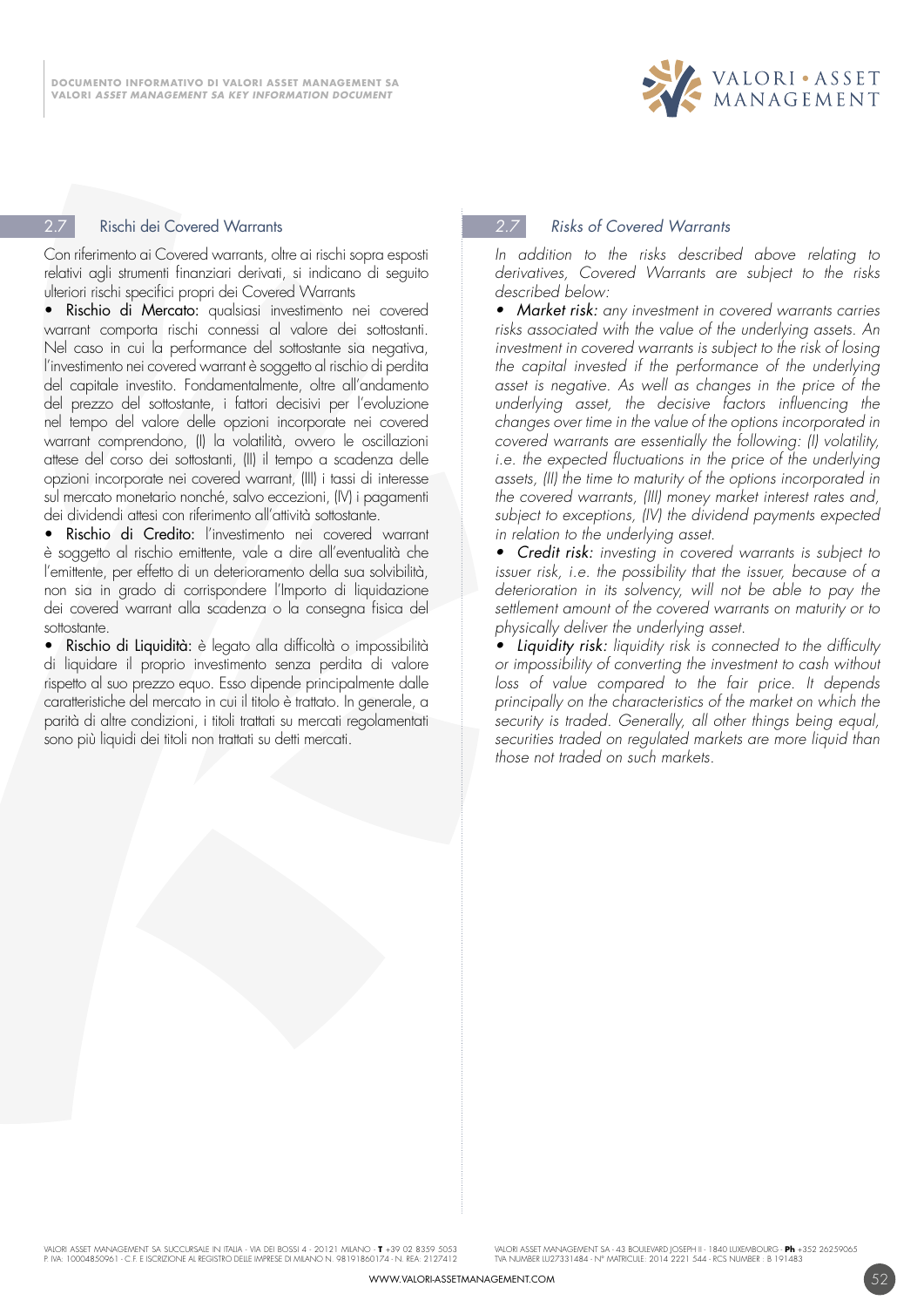

# 2.8 Rischi delle Obbligazioni Strutturate

Oltre ai rischi sopra esposti relativi ai titoli di debito e agli strumenti finanziari derivati, si indicano di seguito ulteriori rischi propri delle obbligazioni strutturate:

#### A - Rischio di mercato

In questo ambito occorre tenere conto, in particolare di:

• Rischio di Volatilità: è il rischio connesso al fatto che il prezzo delle obbligazioni sia condizionato o influenzato dalla frequenza e dall'ampiezza dei movimenti relativi al prezzo degli strumenti finanziari sottostanti.

• Rischio di Correlazione: è il rischio connesso al fatto che il prezzo delle obbligazioni sia condizionato dalla relazione che intercorre tra gli andamenti degli strumenti finanziari sottostanti. In particolare maggiore è la correlazione, maggiore è la possibilità che l'andamento di uno strumento finanziario sottostante influisca in modo analogo sull'andamento degli altri strumenti;

• Rischio connesso alla natura strutturata delle Obbligazioni: è il rischio connesso alla circostanza che l'obbligazione comprende, al suo interno, oltre alla componente obbligazionaria, una componente derivativa. L'investitore deve tenere presente che il rendimento delle obbligazioni dipende dall'andamento di un Parametro di Indicizzazione o di un Sottostante; è possibile che il Parametro di Indicizzazione o il Sottostante raggiunga un livello pari a zero, in questo caso l'investitore non percepirebbe interessi sull'investimento effettuato;

• Rischio connesso all'eventuale presenza di opzioni Cap e Floor: Qualora sia previsto un Cap, la componente derivativa consta di un'opzione di tipo Interest Rate Cap, venduta dall'investitore implicitamente all'atto della sottoscrizione dell'obbligazione, in ragione della quale questi vede determinato a priori il valore massimo delle cedole variabili. L'opzione di tipo Interest Rate Cap è un'opzione su tassi di interesse negoziata al di fuori dei mercati regolamentati con la quale viene fissato un limite massimo al rendimento di un dato strumento finanziario. Qualora sia previsto un Floor, la componente derivativa consta di un'opzione di tipo Interest Rate Floor, acquistata dall'investitore implicitamente all'atto della sottoscrizione dell'obbligazione, in ragione della quale questi vede determinato a priori il valore minimo delle cedole variabili. L'opzione di tipo Interest Rate Floor è un un'opzione su tassi di interesse negoziata al di fuori dei mercati regolamentati con la quale viene fissato un limite minimo al rendimento di un dato strumento finanziario. La contestuale presenza di un'opzione di tipo Interest Rate Cap ed Interest Rate Floor dà luogo ad un'opzione c.d. Interest Rate Collar. Le obbligazioni strutturate comprendono una componente

obbligazionaria e una componente derivativa. Con riferimento ai rendimenti e alle perdite attese in uno scenario positivo e negativo, si rinvia pertanto alle indicazione rispettivamente fornite per gli strumenti obbligazionari e derivati.

# *2.8 Risks of Structured Bonds*

*In addition to the risks described above relating to debt instruments and derivatives, structured bonds are subject to the risks described below:*

#### *A - Market risk*

*Under market risk it is necessary to consider, in particular:*

*• Volatility risk: this is the risk associated with the fact that the price of the bonds is affected or influenced by the frequency and size of the movements in the prices of the underlying financial instruments.*

*• Correlation risk: this is the risk associated with the fact that the price of the bonds is affected by the interrelationship between movements of the underlying financial instruments. Specifically, the greater the correlation, the greater the possibility that a movement of an underlying financial instrument will have a similar influence on the other instruments;*

*• Risk associated with the structured nature of the Bonds: this is the risk associated with the fact that the bond includes within it a derivative component in addition to the bond component. Investors must bear in mind that the yield on the bonds depends on movements of a Benchmark or of an Underlying Asset; it is possible that the Benchmark or the Underlying Asset will fall to zero, in which case investors will not receive interest on their investments.*

*• Risk associated with the possible presence of Cap and Floor options: If there is a Cap, the derivative component is an Interest Rate Cap type option, sold to the investor implicitly when the bond is subscribed and determining in advance the maximum value of the variable coupons. An Interest Rate Cap type option is an option on interest rates traded outside regulated markets and setting a ceiling on the return of a given financial instrument. If there is a Floor, the derivative component is an Interest Rate Floor type option, purchased by the investor implicitly when the bond is subscribed and determining in advance the minimum value of the variable coupons. An Interest Rate Floor type option is an option on interest rates traded outside regulated markets and setting a minimum level for the return of a given financial instrument. Where there is both an Interest Rate Cap type option and an Interest Rate Floor type option, the option is an Interest Rate Collar.*

*Structured bonds have a bond component and a derivative component. Therefore, for information on the expected returns and losses in a positive or negative scenario, please refer to the information provided for bonds and derivatives respectively.*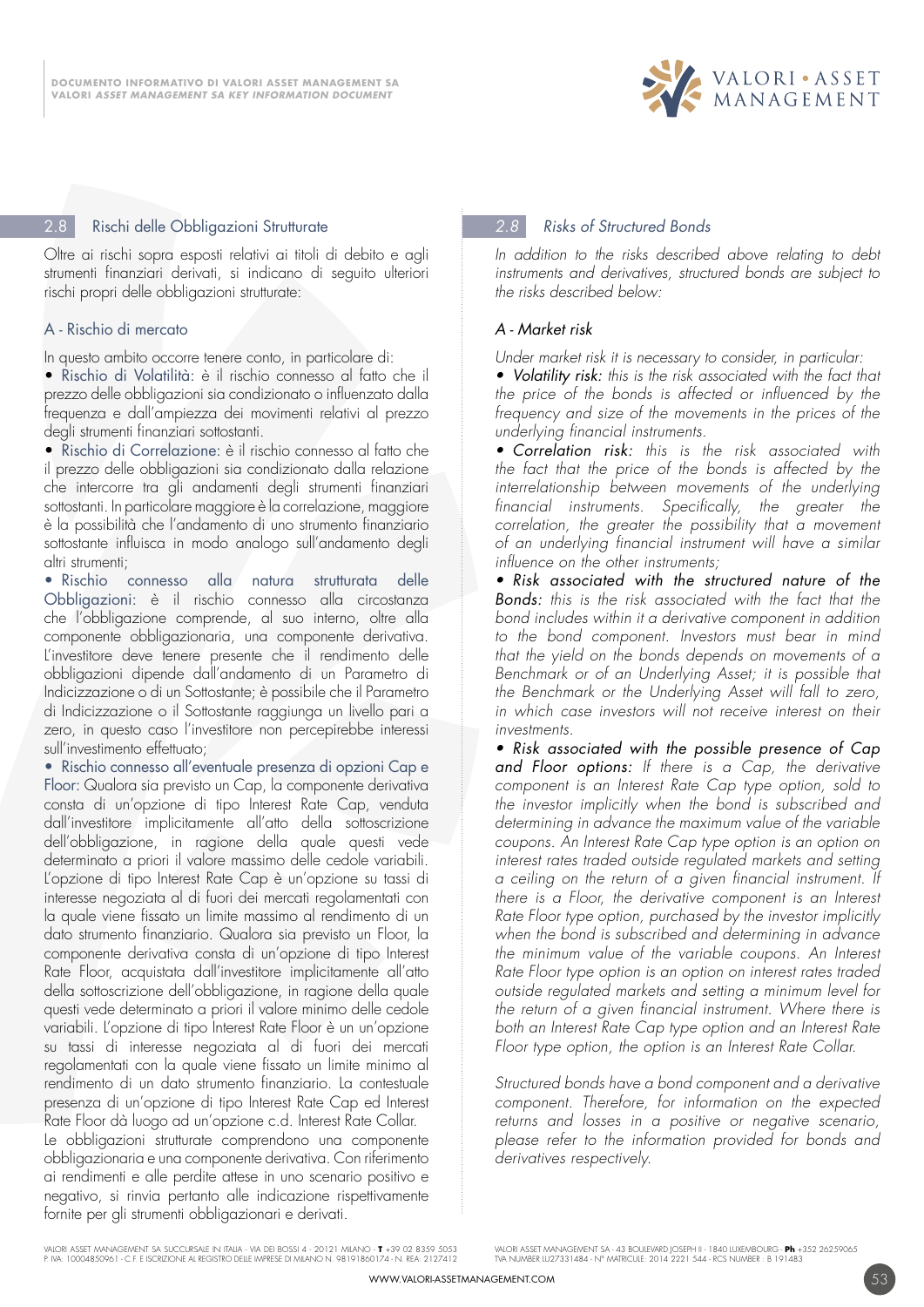

#### **PARTE C**

#### **INFORMAZIONI SULLA NATURA E SUI RISCHI DI UNA LINEA DI GESTIONE**

## **1.IL SERVIZIO DI GESTIONE DI PORTAFOGLI**

Il servizio di gestione di portafogli individuale consente di avvalersi delle conoscenze e dell'esperienza di professionisti del settore nella scelta degli strumenti finanziari in cui investire e nell'esecuzione delle relative operazioni. L'investitore, con le modalità preconcordate, può intervenire direttamente nel corso dello svolgimento del servizio di gestione impartendo istruzioni vincolanti per il gestore. La rischiosità della linea di gestione è espressa dalla variabilità dei risultati economici conseguiti dal gestore. L'investitore può orientare la rischiosità del servizio di gestione definendo contrattualmente i limiti entro cui devono essere effettuate le scelte di gestione. Tali limiti, complessivamente considerati, definiscono le caratteristiche di una linea di gestione e devono essere riportati obbligatoriamente nell'apposito contratto scritto. La rischiosità effettiva della linea di gestione, tuttavia, dipende dalle scelte operate dall'intermediario che, seppure debbano rimanere entro i limiti contrattuali, sono solitamente caratterizzate da ampi margini di discrezionalità circa i titoli da acquistare o vendere e il momento in cui eseguire le operazioni. L'intermediario deve comunque esplicitare il grado di rischio di ciascuna linea di gestione. L'investitore deve informarsi approfonditamente presso l'intermediario sulle caratteristiche e sul grado di rischio della linea di gestione che intende prescegliere e deve concludere il contratto solo se è ragionevolmente sicuro di aver compreso la natura della linea di gestione ed il grado di esposizione al rischio che essa comporta. Prima di concludere il contratto, una volta apprezzato il grado di rischio della linea di gestione prescelta, l'investitore e l'intermediario devono valutare se l'investimento è adeguato per l'investitore, con particolare riferimento alla situazione patrimoniale, agli obiettivi d'investimento ed alla esperienza nel campo degli investimenti in strumenti finanziari di quest'ultimo.

# **2.LA RISCHIOSITÀ DI UNA LINEA DI GESTIONE**

L'investitore può orientare la rischiosità di una linea di gestione principalmente attraverso la definizione: a) delle categorie di strumenti finanziari in cui può essere investito il patrimonio del risparmiatore e dai limiti previsti per ciascuna categoria; b) del grado di leva finanziaria utilizzabile nell'ambito della linea di gestione.

#### *PART C*

#### *INFORMATION ON THE NATURE AND RISKS OF AN INVESTMENT STRATEGY*

#### *1.THE PORTFOLIO MANAGEMENT SERVICE*

*The individual portfolio management service allows investors to benefit from the knowledge and experience of industry professionals through the choice of financial instruments in which to invest and the execution of the relevant transactions. In accordance with pre-agreed arrangements, the investor can intervene directly during provision of the service by giving instructions that are binding on the manager. The investor can establish guidelines for the degree of risk incurred in managing the portfolio by contractually establishing the limits within which the investment management choices must be made. These limits, taken together, define the characteristics of an investment strategy and must be included in the written agreement. Nevertheless, the actual level of risk of an investment strategy depends on the choices made by the intermediary; while those choices must remain within the limits set in the agreement, they are usually characterised by a wide margin of discretion concerning the securities to be bought or sold and the timing of the transactions. The intermediary must, however, explain the degree of risk of each investment strategy. Investors should obtain in-depth information from intermediaries concerning the characteristics and degree of risk of the investment strategy they intend to choose and must enter into the contracts only if they are reasonably sure they have understood the nature of the investment strategy and the degree of risk to which it exposes them. Before entering into the contract, and having understood the degree of risk of the chosen investment strategy, the investor and the intermediary must assess whether the investment is appropriate for the investor, paying particular attention to the investor's financial situation, investment objectives and experience of investing in financial instruments.*

#### *2.THE RISKS OF AN INVESTMENT STRATEGY*

*The investor can establish guidelines for the degree of risk of an investment strategy mainly by defining: a) the classes of financial instruments in which the investor's capital can be invested and limits for each class; b) the degree of leverage that can be used within the investment strategy.*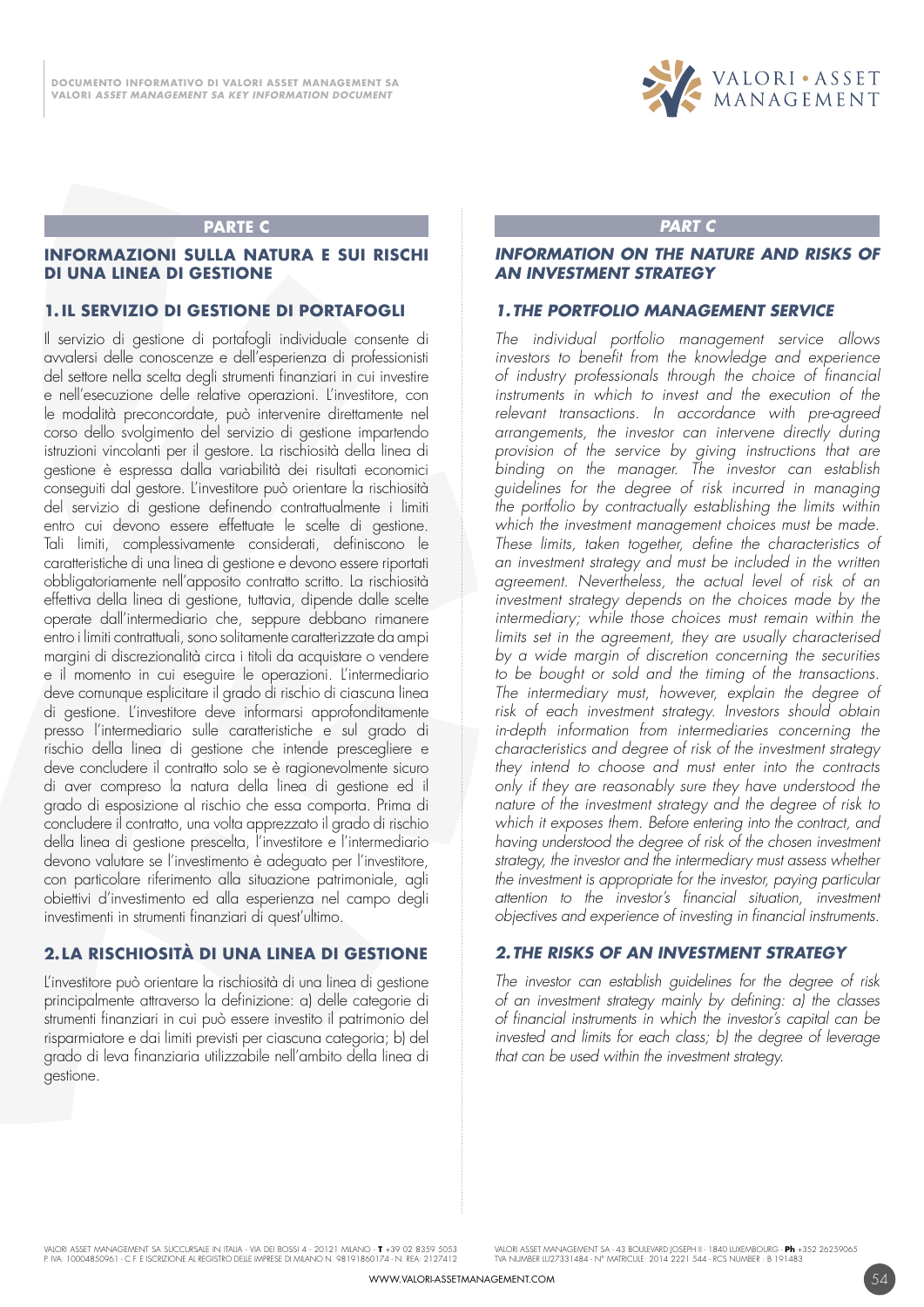

#### 2.1 Gli strumenti finanziari inseribili nella Linea di gestione

Con riferimento alle categorie di strumenti finanziari ed alla valutazione del rischio che tali strumenti comportano per l'investitore, si rimanda alla parte del presente documento sulla valutazione del rischio di un investimento in strumenti finanziari. Le caratteristiche di rischio di una linea di gestione tenderanno a riflettere la rischiosità degli strumenti finanziari in cui esse possono investire, in relazione alla quota che tali strumenti rappresentano rispetto al patrimonio gestito.

Ad esempio, una linea di gestione che preveda l'investimento di una percentuale rilevante del patrimonio in titoli a basso rischio, avrà caratteristiche di rischio similari; al contrario, ove la percentuale d'investimenti a basso rischio prevista fosse relativamente piccola, la rischiosità complessiva della linea di gestione sarà diversa e più elevata.

## 2.2 La leva finanziaria

Nel contratto di gestione deve essere stabilita la misura massima della leva finanziaria della linea di gestione; la leva è rappresentata da un numero uguale o superiore all'unità. Si premette che per molti investitori deve considerarsi adeguata una leva finanziaria pari ad uno. In questo caso, infatti, essa non influisce sulla rischiosità della linea di gestione. La leva finanziaria, in sintesi, misura di quante volte l'intermediario può incrementare il controvalore degli strumenti finanziari detenuti in gestione per conto del Cliente rispetto al patrimonio di pertinenza del Cliente stesso. L'incremento della leva finanziaria utilizzata comporta un aumento della rischiosità della linea di gestione patrimoniale. L'intermediario può innalzare la misura della leva finanziaria facendo ricorso a finanziamenti oppure concordando con le controparti di regolare in modo differito le operazioni ovvero utilizzando strumenti finanziari derivati (ove previsti dalla linea di gestione). L'investitore, prima di selezionare una misura massima della leva finanziaria superiore all'unità, oltre a valutarne con l'intermediario l'adeguatezza in relazione alle proprie caratteristiche personali, deve:

• comprendere che variazioni di modesta entità dei prezzi degli strumenti finanziari presenti nel patrimonio gestito possono determinare variazioni tanto più elevate quanto maggiore è la misura della leva finanziaria utilizzata e che, in caso di variazioni negative dei prezzi degli strumenti finanziari, il valore del patrimonio può diminuire notevolmente;

• comprendere che l'uso di una leva finanziaria superiore all'unità può provocare, in caso di risultati negativi della gestione, perdite anche eccedenti il patrimonio conferito in gestione e che pertanto l'investitore potrebbe trovarsi in una situazione di debito nei confronti dell'intermediario.

## *2.1 Financial instruments that can be included in the investment strategy*

*Please refer to the section of this document that deals with the assessment of the risk of investing in financial instruments for information on classes of financial instruments and the assessment of the risk that those instruments involve for investors. The risk characteristics of an investment strategy will tend to reflect the degree of risk of the financial instruments that can be invested in under that strategy, according to the weighting of those instruments in the portfolio. For example, an investment strategy that provides for a significant percentage of the portfolio to be invested in low-risk securities will have similar risk characteristics; conversely, if the percentage of low-risk investments is relatively small, the overall risk of the investment strategy will be different and will be higher.*

## *2.2 Leverage*

*The investment management agreement must set a maximum leverage ratio for the investment strategy; the leverage ratio*  is represented by a number equal to or greater than one. It *should be noted that for many investors a leverage ratio of one should be considered appropriate, since in this case the leverage does not affect the risk of the investment strategy. In brief, the leverage ratio measures the multiple by which the intermediary can leverage the value of the financial instruments held and managed on behalf of the Client with respect to the Client's funds under management. An increase in the leverage ratio increases the risk of the investment strategy. The intermediary can increase the degree of leverage by resorting to loans or agreeing with the counterparties to defer settlement of transactions or by using derivatives (when the investment strategy allows this). Before selecting a maximum leverage ratio higher than one, and, in addition to assessing with the intermediary whether this is appropriate in view of the investor's personal characteristics, an investor must:*

*• understand that the higher the leverage ratio the larger the changes caused by small changes in the prices of the financial instruments in the investor's portfolio and that, if the prices of the financial instruments fall, the value of the portfolio may be significantly reduced;*

*• understand that the use of a leverage ratio higher than one can, if the investment management results are negative, lead to losses that may exceed the funds invested and consequently the investor may become a debtor towards the intermediary.*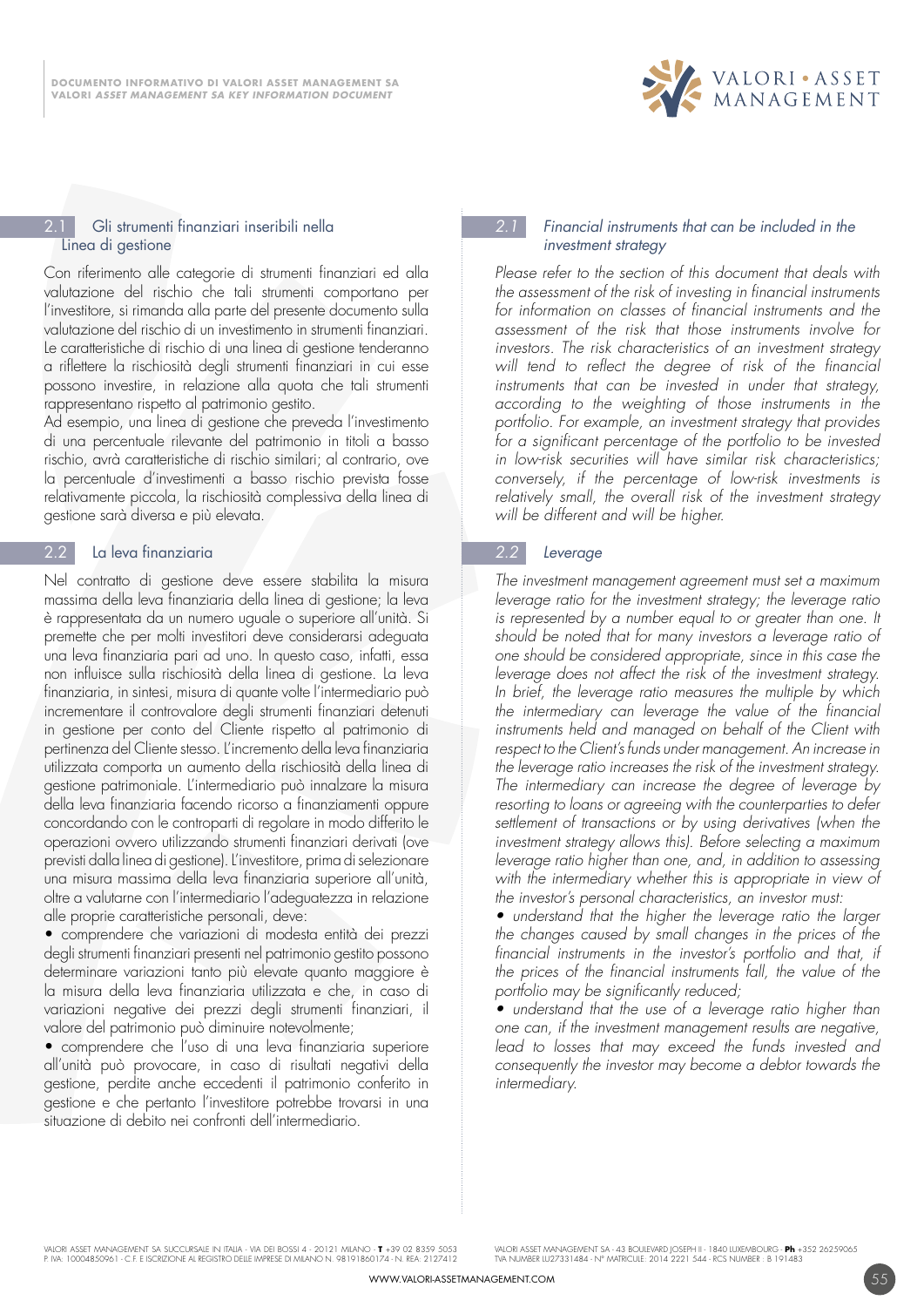

# **3.GLI ALTRI RISCHI GENERALI CONNESSI AL SERVIZIO DI GESTIONE PATRIMONIALE**

#### 3.1 Richiamo

Nell'ambito del servizio di gestione patrimoniale vengono effettuate dall'intermediario per conto del Cliente operazioni su prodotti finanziari.

#### 3.2 Commissioni ed altri oneri

Prima di concludere il contratto di gestione, l'investitore deve ottenere informazioni a riguardo di tutte le commissioni ed alle modalità di calcolo delle medesime, delle spese e degli altri oneri dovuti all'intermediario.

Nel valutare la congruità delle commissioni di gestione patrimoniale, l'investitore deve considerare che modalità di applicazione delle commissioni collegate, direttamente o indirettamente, al numero delle operazioni eseguite potrebbero aumentare il rischio che l'intermediario esegua operazioni non necessarie.

\*\*\*

#### Responsabilità della Società

La Società avverte il Cliente che la stessa non fornisce alcuna garanzia circa il risultato della gestione di portafogli realizzata in favore del Cliente. Il Cliente riconosce che, salvo il caso di dolo o colpa grave, la Società, i suoi amministratori, dirigenti, dipendenti ed agenti e le altre società del Gruppo di cui è parte non potranno essere ritenuti responsabili in relazione:

• a perdite di opportunità qualora il valore di un prodotto o di uno strumento finanziario che la Società ha acquistato o venduto nell'ambito del servizio di gestione di portafogli sia aumentato o diminuito; o

• ad una diminuzione di valore dei prodotti o degli strumenti finanziari che la Società ha acquistato o venduto nell'ambito del servizio di gestione di portafogli indipendentemente dal modo in cui ciò è avvenuto; o

• a qualunque tassa o aumento delle tasse versate dal Cliente o in conseguenza della mancata assicurazione derivanti da qualunque azione compiuta in relazione o in conseguenza del Contratto o dei servizi in esso contemplati; o

• a qualunque errore di fatto o di valutazione di qualunque tipo; o

• alla solvibilità, alle azioni o alle omissioni di qualunque broker, emittente, trustee, depositario, agente per il pagamento, depositario di titoli o altra terza parte dalla quale o sotto il cui controllo deve essere emesso o detenuto un prodotto o uno strumento finanziario del Cliente (o documento o certificato che ne attesti il diritto di proprietà). In ogni caso nessuna delle disposizioni del Contratto può escludere o limitare, nella misura in cui ciò sia proibito dalle norme di legge o regolamentari vigenti, qualunque eventuale obbligo o responsabilità della Società nei confronti del Cliente.

#### *3.OTHERS GENERAL RISKS ASSOCIATED WITH THE ASSET MANAGEMENT SERVICE*

#### *3.1 Note*

*Under the portfolio management service, transactions in financial products are carried out by the intermediary on behalf of the Client.* 

## *3.2 Fees and other charges*

*Before entering into the investment management agreement, the investor must obtain information about all the fees – and the method of calculating those fees – expenses and other charges payable to the intermediary.* 

*In assessing the adequacy of asset management fees, the investor must bear in mind that methods of charging fees that are directly or indirectly linked to the number of transactions executed could increase the risk of the intermediary performing unnecessary transactions.*

*\*\*\**

# *The Company's liability*

*The Company warns the Client that it does not provide any guarantee as to the result of the management of the Client's portfolio.*

*The Client acknowledges that, except in cases of wilful misconduct or gross negligence, the Company, its directors, executives, employees and agents and other companies of the Group to which it belongs, cannot be held liable in relation to:*

*• loss of opportunity if the value of a financial instrument or product bought or sold by the Company under its portfolio management service has increased or decreased; or*

*• a decrease in the value of financial instruments or products bought or sold by the Company under its portfolio management service regardless of the way in which such decrease occurred;*

*• any tax or increase in the taxes paid by the Client or as a result of a lack of insurance arising from any action taken in connection with or as a result of the Agreement or the services provided therein; or*

*• any error of fact or assessment of any type; or*

• the solvency, actions or omissions of any broker, issuer, *trustee, custodian, paying agent, depositary of securities or other third party by whom or under whose control a financial instrument or product of the Client (or document or certificate attesting to the ownership thereof) is to be issued or held.*

*In any case, none of the provisions of the Agreement shall exclude or limit, insofar as this is prohibited by current laws or regulations, any obligation or liability of the Company vis-à-vis the Client.*

VALORI ASSET MANAGEMENT SA - 43 BOULEVARD JOSEPH II - 1840 LUXEMBOURG - **Ph** +352 26259065 TVA NUMBER LU27331484 - N° MATRICULE: 2014 2221 544 - RCS NUMBER : B 191483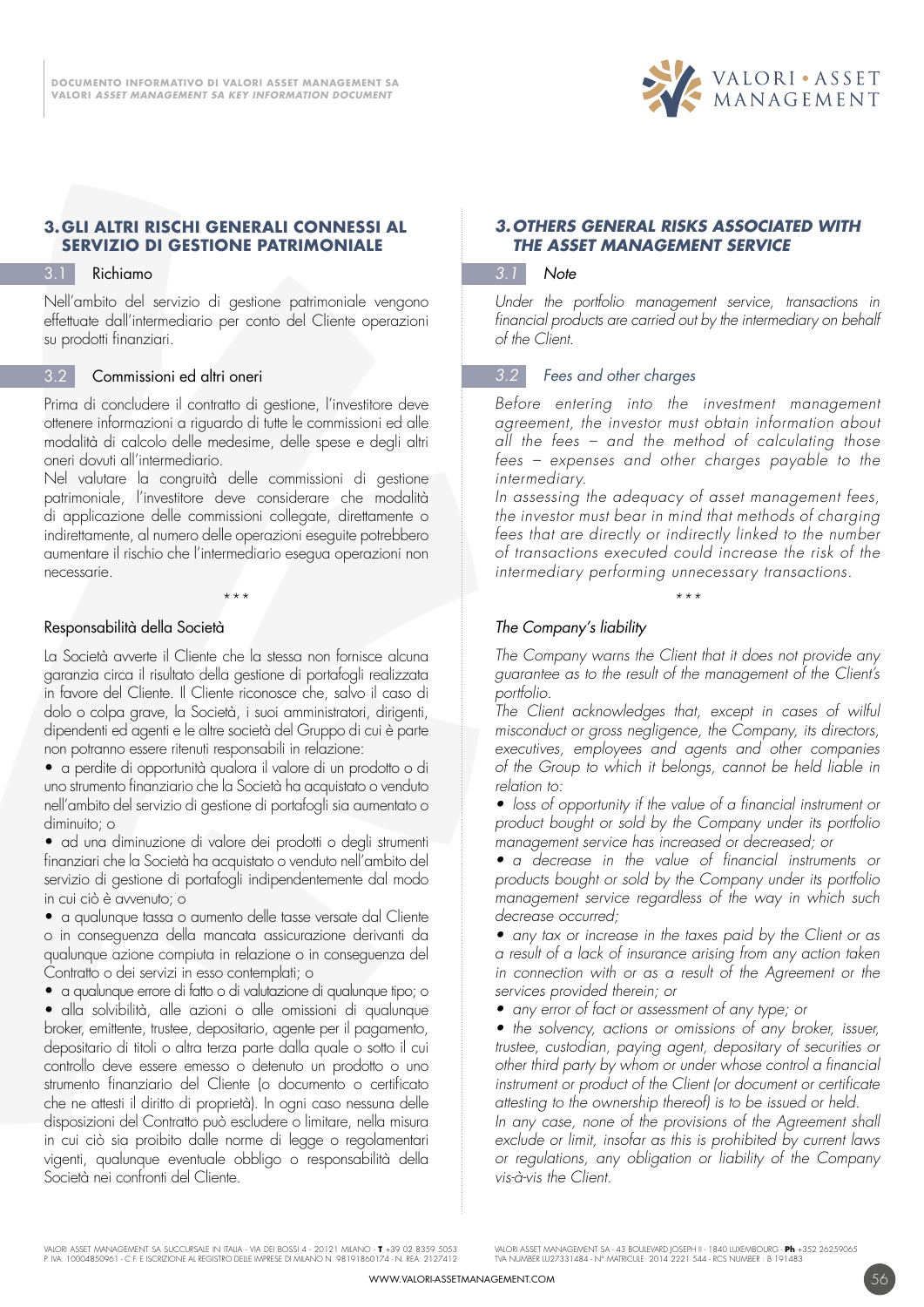

## **Sezione V - Reclami**

Il Cliente o potenziale Cliente può inviare eventuali reclami, aventi ad oggetto i servizi e le attività rese da Valori Asset Management SA succursale in Italia ed aventi come contenuto un pregiudizio economico e/o un inadempimento di norme o di disposizioni regolamentari o procedurali interne con lettera raccomandata a.r./fax/ email al seguente indirizzo:

Valori Asset Management SA succursale in Italia Via dei Bossi, 4 - 20121 Milano Fax: +39 02 83595054 Email: info@valam.it

La Società ha adottato procedure idonee ad assicurare una sollecita trattazione dei reclami e provvede a dare riscontro al reclamo entro il termine di 60 giorni dal ricevimento dello stesso.

Qualora l'Ufficio Reclami non abbia fornito risposta nel termine indicato, la risposta non sia stata in tutto o in parte favorevole al Cliente o non sia stata data attuazione all'accoglimento del reclamo, il Cliente potrà attivare la procedure di risoluzione alternativa di controversie davanti all'Arbitro per le Controversie Finanziarie (ACF) istituito presso la Consob, a condizione che non siano pendenti altre procedure di risoluzione extragiudiziale delle controversie. In particolare il Cliente potrà rivolgersi all'ACF per controversie relative alla violazione degli obblighi di diligenza, correttezza, informazione e trasparenza gravanti sugli intermediari nei confronti degli investitori. Non rientrano nell'ambito di operatività dell'ACF le controversie che implicano la richiesta di somme di denaro per un importo superiore a euro 500.000, quelle relative a danni che non sono conseguenza immediata e diretta dell'inadempimento o della violazione da parte dell'intermediario degli obblighi sopra riportati e quelle che non hanno natura patrimoniale. Il ricorso dovrà comunque essere proposto entro un anno dalla presentazione del reclamo all'intermediario. Il diritto di ricorrere all'ACF non può formare oggetto di rinuncia da parte del Cliente ed è sempre esercitabile, anche in presenza di clausole di devoluzione delle controversie ad altri organismi di risoluzione extragiudiziale. Maggiori informazioni su come adire l'ACF sono reperibili visitando il sito internet dell'ACF, oppure rivolgendosi alla Società.

# *Section V - Complaints*

*Clients or potential Clients can send any complaints regarding the services and activities provided by Valori Asset Management Italian branch and concerning a financial loss and/or non-compliance with legislation, regulations or internal procedures by registered letter with request for acknowledgement of receipt/fax/email to the following address:*

*Valori Asset Management SA Italian branch Via dei Bossi, 4 20121 Milano Fax*: *+39 02 83595054 Email: info@valam.it* 

*The Company has put appropriate procedures in place to ensure complaints are handled promptly and responds to complaints within 60 days of receipt.*

*If the Complaints Department (Uffici Reclami) has not replied within that period, if the reply is not wholly or partially favourable to the Client or if the complaint has been accepted but remedial action has not been taken, the Client may use the alternative dispute resolution procedure before the Arbitro per le Controversie Finanziarie (ACF – the Italian Financial Ombudsman) at Consob, provided that there are no other out-of-court dispute resolution proceedings pending. In particular, the Client may refer to the ACF disputes relating to breaches of intermediaries' duties of diligence, fair dealing, information and transparency to investors. The ACF's area of competence does not include disputes involving a claim for sums of money in excess of 500,000 euro, those relating to damages that are not the immediate and direct consequence of the intermediary's non-performance or breach of the aforementioned duties and those that are not of a financial nature. The Client's application to the ACF must be made within one year from presentation of the complaint to the intermediary. The right of recourse to the ACF cannot be renounced by the Client and may be exercised at all times, including where there are clauses that assign disputes to other out-of-court dispute resolution bodies. More information on how to refer a complaint to the ACF can be found on the ACF's website or by contacting the Company.*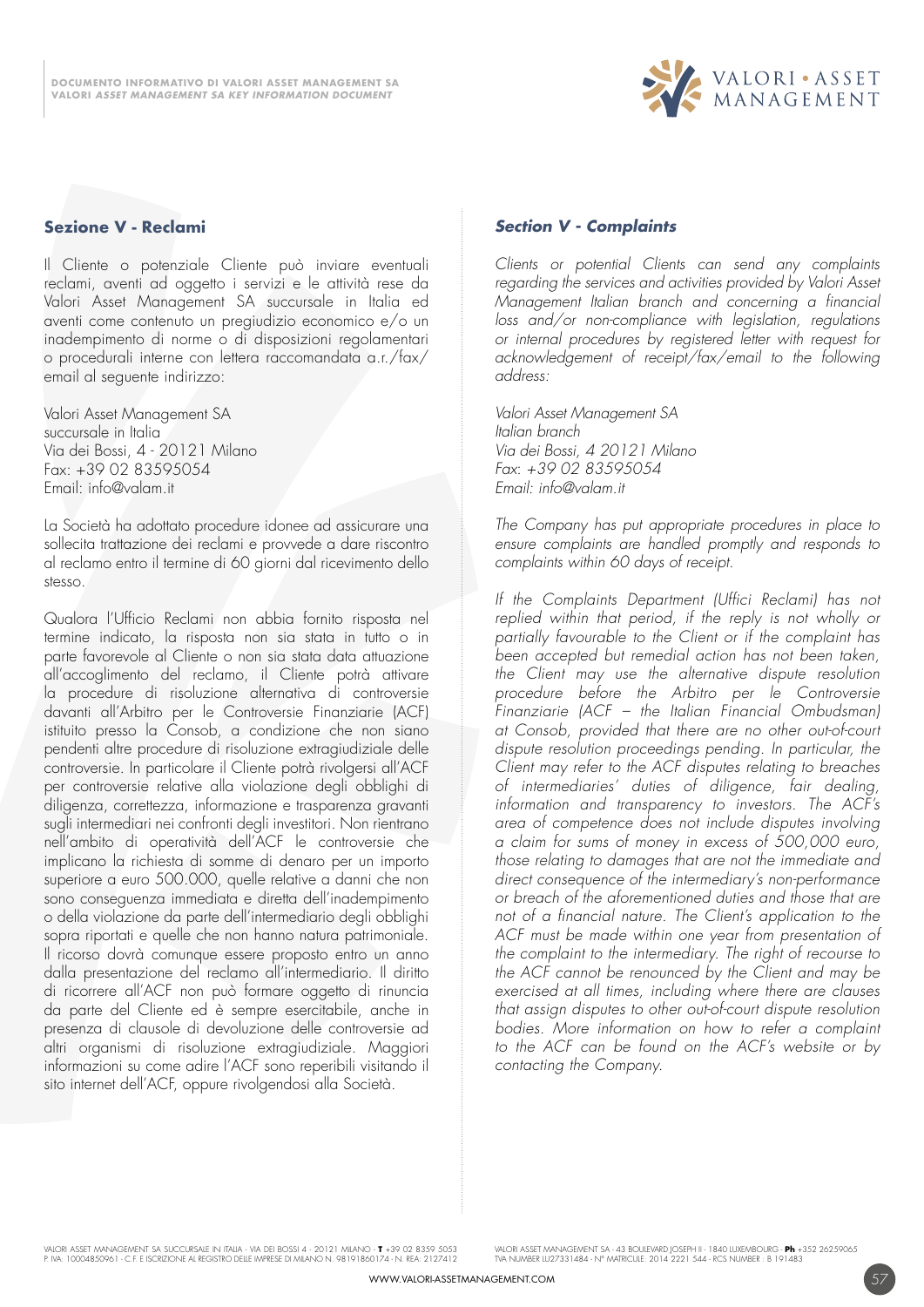

# **Sezione VI - Classificazione della clientela**

6.1 Definizione delle categorie di clientela e tutele accordate

Prima delle prestazione del servizio ciascun Cliente viene classificato dalla Società.

Dalla classificazione della clientela nelle categorie previste discendono importanti differenze in termini di regole applicabili alla prestazione dei servizi e delle attività di investimento e alla tutela dell'investitore.

In base alla normativa di riferimento, le categorie all'interno delle quali possono essere classificati i Clienti, sono le seguenti:

Cliente al dettaglio: sono tutti i Clienti che non sono classificati come Clienti professionali e come controparti qualificate. Ai Clienti al dettaglio è riservata la massima tutela.

La classificazione nell'ambito di tale categoria comporta, dunque, l'applicazione, nei confronti del Cliente, dell'intera disciplina in materia di servizi ed attività di investimento, con particolare riguardo alle regole di comportamento e, in genere, alle norme poste a tutela degli investitori.

Cliente professionale: sono soggetti in possesso di particolari esperienze, competenze e conoscenze tali da far ritenere che essi siano in grado di assumere consapevolmente le proprie decisioni e di valutare correttamente i rischi che si assumono. Le norme applicabili hanno identificato le categorie di soggetti che per loro natura sono da considerare Clienti professionali (c.d. Clienti professionali di diritto): si tratta ad esempio di banche, imprese di investimento, imprese di assicurazione, società di gestione del risparmio, fondi pensione, investitori istituzionali, agenti di cambio, imprese di grandi dimensioni (quelle cioè che presentano almeno due dei seguenti requisiti dimensionali: a) totale di bilancio 20.000.000 euro; b) fatturato netto 40.000.000 euro; c) fondi propri 2.000.000 euro).

Inoltre, sono Clienti professionali di diritto anche i Clienti professionali pubblici di cui alla normativa di riferimento.

Controparti qualificate: sono i Clienti che possiedono il più alto livello di esperienza, conoscenza e competenza in materia di investimenti e, pertanto, necessitano del livello di protezione più basso allorquando l'intermediario presta nei loro confronti i servizi di ricezione e trasmissione di ordini, negoziazione per conto proprio o esecuzione di ordini.

# *Sectiont VI - Client classification*

*6.1 Definition of categories of Clients and the protections provided*

*The Company classifies each Client before it commences provision of the service.*

*The classification of Clients into the categories established gives rise to significant differences in the rules applicable to the provision of services and investment activities and to investor protection.*

*According to the relevant legislation, the categories within which Clients can be classified are as follows:*

*Retail Clients: these are all those Clients who are not classified as professional Clients and eligible counterparties. Retail Clients enjoy the highest level of protection.*

*Classification within this category therefore entitles all the protection provided for under the laws and regulations concerning investment services and activities to be applied to the Client, especially as regards the rules of conduct and, in general, the legislation put in place to protect investors.*

*Professional Clients: these are Clients having particular experience, expertise and knowledge on the basis of which they can be considered capable of making their own informed decisions and properly assessing the risks they take on. The applicable rules have identified the categories of persons who by their nature are to be considered professional Clients (referred to as per se professional Clients): these are, for example, banks, investment firms, insurance companies, asset management companies, pension funds, institutional investors, stockbrokers, large companies (i.e. those that satisfy at least two of the following size criteria: a) balance sheet total of 20,000,000 euro; b) net sales of 40,000,000 euro; c) own funds of 2,000,000 euro).*

*In addition, the public sector professional Clients stipulated in the relevant legislation are also per se professional Clients.*

*Eligible counterparties: these are the Clients with the highest level of investment experience, knowledge and expertise and, therefore, require the lowest level of protection when the intermediary provides them with the services involving receipt and transmission of orders, own-account trading or order execution.*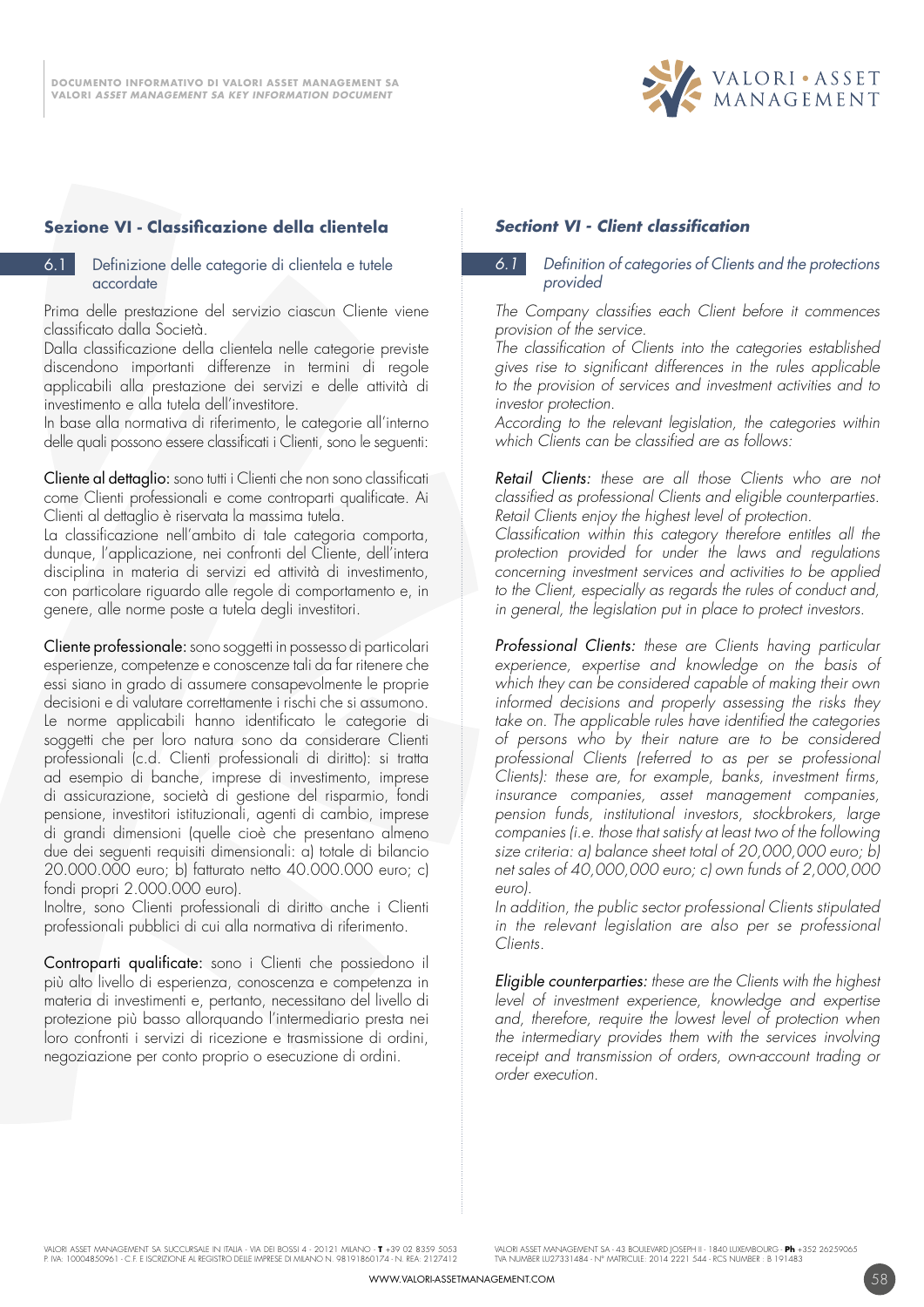

A) Sono controparti qualificate i seguenti soggetti: sono controparti qualificate: 1) le Sim, le imprese di investimento UE, le banche, le imprese di assicurazione, gli Oicr, i gestori, i fondi pensione, gli intermediari finanziari iscritti nell'albo previsto dall'articolo 106 del Testo Unico bancario, le società di cui all'articolo 18 del Testo Unico bancario, gli istituti di moneta elettronica, le fondazioni bancarie, i Governi nazionali e i loro corrispondenti uffici, compresi gli organismi pubblici incaricati di gestire il debito pubblico, le banche centrali e le organizzazioni sovranazionali a carattere pubblico; 2) le altre categorie di soggetti privati individuati con regolamento dalla Consob, sentita Banca d'Italia, nel rispetto dei criteri di cui alla direttiva 2014/65/ UE e alle relative misure di esecuzione 3) le categorie corrispondenti a quelle dei numeri 1) e 2) di soggetti di paesi non appartenenti all'Unione europea; 4) le imprese che siano qualificate come tali ai sensi dell'art. 30, par. 3, della direttiva 2014/65/UE dall'ordinamento dello stato UE in cui hanno sede o che siano sottoposte ad identiche condizioni o requisiti negli stati non UE in cui hanno sede.

I Clienti al dettaglio, anche persone fisiche, qualora risultino in possesso dei requisiti di seguito specificati (cfr. sezione 6.3), possono richiedere di essere trattati come professionali (c.d. Clienti professionali su richiesta).

Spetta al Cliente professionale informare la Società di eventuali cambiamenti che potrebbero incidere sulla classificazione.

Nel caso in cui il Cliente sia classificato come Cliente professionale di diritto o su richiesta la Società, nella prestazione del servizio di gestione, ha il diritto di presumere che il Cliente abbia le conoscenze e l'esperienza necessaria per comprendere i rischi inerenti alla gestione del suo portafoglio.

*A) The following persons are eligible counterparties: 1) securities intermediation companies, EU investment firms, banks, insurance companies, UCIs, managers, pension funds, financial intermediaries entered on the list provided for by article 106 of the Italian consolidated banking law, companies mentioned in article 18 of The Consolidated Banking Law, electronic money institutions, banking foundations, national governments and their offices, including the public bodies responsible for managing the public debt, central banks and public supranational organisations; 2) the other categories of private persons identified by a Consob regulation, after consulting the Bank of Italy, in accordance with the criteria set out in directive 2014/65/EU and its implementing measures; 3) the categories of persons of non-EU countries that correspond to the categories in 1) and 2) above; 4) firms that are classified as such pursuant to article 30, paragraph 3 of Directive 2014/65/EU by the legislation of the EU state in which they are established or which are subject to identical conditions or requirements in the non-EU states in which they are established.*

*Retail Clients, including individuals, who satisfy the criteria specified below (see Section 6.3) can request to be treated as professional Clients (in which case they are known as elective professional Clients).*

*It is the responsibility of the professional Client to inform the Company of any change that could affect the classification.*

*If a Client is classified as a per se or elective Professional Client, the Company is entitled, in providing its management services, to assume that the Client has the necessary knowledge and experience to understand the risks inherent in the management of its portfolio.*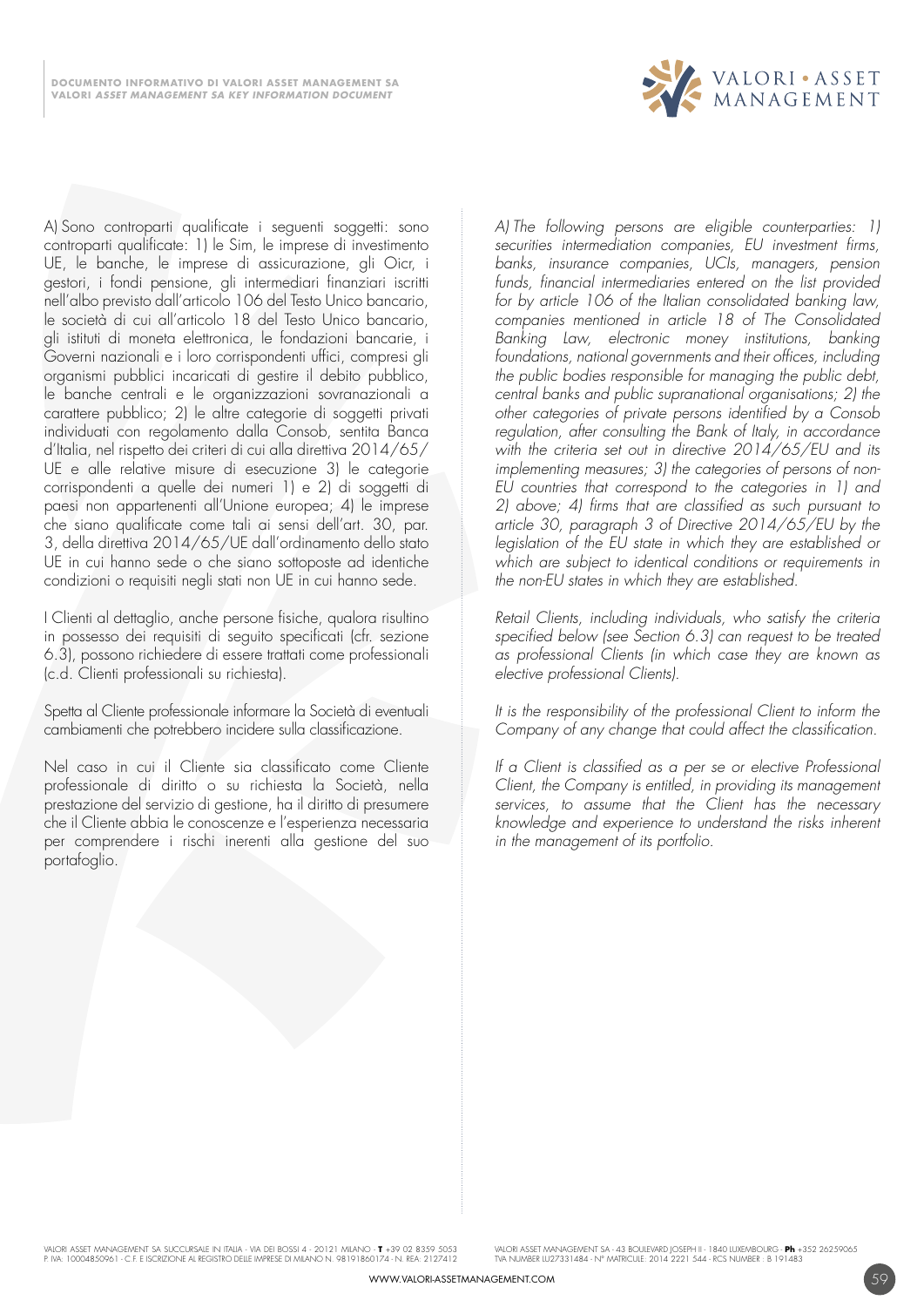

## 6.2 Modalità di comunicazione della classificazione attribuita.

La Società comunica su supporto duraturo al Cliente la classificazione attribuitagli sulla base delle informazioni fornite dallo stesso.

La classificazione iniziale comunicata dalla Società al Cliente può essere modificata nel corso del rapporto, sia su iniziativa della Società che su richiesta del Cliente.

Il Cliente ha diritto a richiedere una variazione della classificazione attribuitagli dalla Società, nei termini ed alle condizioni di seguito esposte.

Le variazioni della classificazioni su richiesta del Cliente sono le seguenti:

a) da Cliente al dettaglio a Cliente professionale su richiesta (e eventuale richiesta del Cliente professionale su richiesta di tornare ad essere qualificato come Cliente al dettaglio);

b) da Cliente professionale a controparte qualificata; c) da controparte qualificata a Cliente professionale o al dettaglio (in quest'ultimo caso l'accoglimento della richiesta sarà soggetto al consenso della Società e la richiesta dovrà menzionare esplicitamente la volontà di essere classificato come Cliente al dettaglio. In assenza di indicazioni specifiche, la Società riterrà che la richiesta ha ad oggetto la classificazione della controparte qualificata come Cliente professionale).

d) da Cliente professionale di diritto a Cliente al dettaglio (in quest'ultimo caso l'accoglimento della richiesta sarà soggetto al consenso della Società).

Il Cliente può chiedere una differente classificazione solo a titolo generale; la richiesta non può, pertanto, essere limitata ad un particolare servizio od operazione di investimento o ad un tipo di prodotto.

## 6.3 Variazione della classificazione del Cliente da Cliente al dettaglio a Cliente professionale (upgrading) – modifiche della tutela

Il Cliente al dettaglio può richiedere di essere trattato come Cliente Professionale su richiesta e il Cliente professionale di essere trattato come Controparte qualificata. In tali casi l'accoglimento della richiesta comporterà la modifica delle protezioni previste dalla Normativa di Riferimento e di seguito illustrate:

## 1. Upgrade da Cliente al dettaglio a Cliente professionale:

In caso di passaggio da Cliente al dettaglio a Cliente professionale la Società ha diritto di presumere che il Cliente sia in grado di adottare consapevolmente le proprie decisioni in materia di investimenti e di valutare correttamente i rischi che assume.

#### *6.2 Procedure for communicating the assigned classification*

*The Company will inform the Client, on a durable medium, of the classification assigned on the basis of the information provided by the Client.*

*The initial classification communicated by the Company to the Client may be changed during the relationship, either on the initiative of the Company or on the Client's request.*

*The Client is entitled to request a change in the classification assigned to it by the Company, in accordance with the terms and conditions set out below.*

*The changes in classification at the Client's request are the following:*

*a) from Retail Client to Elective Professional Client (and potentially from elective professional Client back to Retail Client);*

*b) from professional Client to eligible counterparty;*

*c) from eligible counterparty to professional or retail Client (in this latter case acceptance of the request will require the Company's consent and the request must expressly mention the wish to be classified as a retail Client. Unless specifically indicated to the contrary, the Company will deem the request to be for the eligible counterparty to be classified as a professional Client).*

*d) From per se professional Client to retail Client (in this latter case acceptance of the request will require the Company's consent).*

*The Client can request a change in classification only on a general basis; therefore, the request cannot be limited to a particular investment service or transaction or to a type of product.*

## *6.3 Change of classification from retail Client to professional Client or from professional Client to eligible counterparty (upgrading) – changes to protection*

*A Retail Client may request to be treated as an Elective Professional Client and a Professional Client may ask to be treated as an Eligible Counterparty. In such cases, acceptance of the request will entail a change in the protections afforded by the Applicable Legislation and illustrated below:*

## *1. Upgrade from retail Client to professional Client:*

*When a Client moves from Retail Client to Professional Client the Company is entitled to assume that the Client is able to take his/her/its own informed investment decisions and to correctly assess the risks he/she/it is taking on.*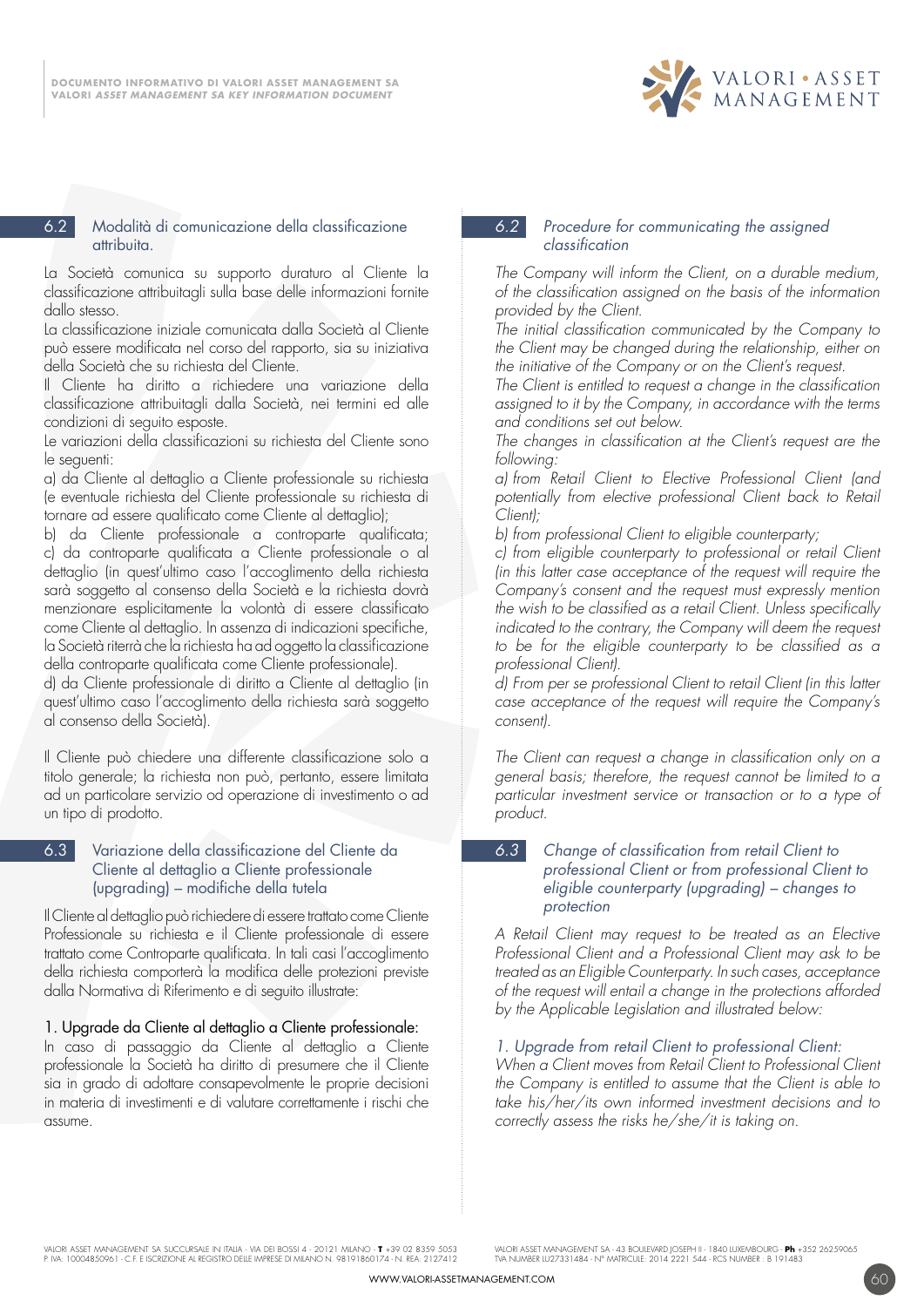

Nei confronti dei Clienti Professionali su richiesta, pertanto, la Società potrà effettuare una valutazione di adeguatezza meno approfondita e non effettuare la valutazione di appropriatezza. Inoltre, la classificazione nell'ambito di tale categoria ha come conseguenza la disapplicazione di talune regole previste per i rapporti con i Clienti al dettaglio, ovvero: (I). disapplicazione dell'obbligo di fornire informazioni su posizioni in strumenti finanziari caratterizzati dall'effetto leva o in operazioni con passività potenziali ai sensi dell'art. 62, par. 2, Reg. Delegato UE 2017/565;

(II). disapplicazione delle tutele previste in caso di offerta fuori sede ex art. 30 d.lgs. 58/98;

(III). possibile attenuazione degli obblighi informativi aventi ad oggetto natura e rischi degli strumenti finanziari ex art. 48 Reg. Delegato UE 2017/565.

La Società, infine, potrebbe concordare con i Clienti professionali un'applicazione limitata degli obblighi informativi ex ante ed ex post aventi ad oggetto i costi e gli oneri:

(I). applicati dalla Società o da altre parti, qualora il Cliente sia stato indirizzato a tali altre parti, per il servizio/ i servizi di investimento e/o servizi accessori prestati al Cliente;

(II). associati alla realizzazione e gestione degli strumenti finanziari.

2. Upgrade da Cliente professionale a Controparte qualificata: la classificazione del Cliente come Controparte qualificata comporta, ai sensi dell'art. 30 della direttiva 2014/65/UE, la disapplicazione della quasi totalità della disposizioni relative agli obblighi di condotta previsti in capo agli intermediari. È infatti prevista esclusivamente un'applicazione limitata delle disposizioni in tema di: I) informazioni precontrattuali; II) rendicontazione.

La disapplicazione delle regole di condotta previste per la prestazione dei servizi nei confronti dei Clienti non professionali su richiesta è consentita se, dopo aver effettuato una valutazione adeguata della competenza, dell'esperienza e della conoscenza del Cliente, la Società può ragionevolmente ritenere, tenuto conto della natura delle operazioni o dei servizi previsti, che il Cliente sia in grado di adottare consapevolmente le proprie decisioni in materia di investimenti e di comprendere i rischi che assume. In tale contesto, il possesso dei requisiti di professionalità previsti per dirigenti e amministratori degli intermediari del settore finanziario, può essere considerato come un riferimento utile per valutare la competenza e le conoscenze del Cliente.

In particolare, al fine di classificare un Cliente privato come Cliente professionale su richiesta, la Società deve valutare la sussistenza dei requisiti previsti dalla normativa di riferimento e devono dunque essere soddisfatti almeno due dei seguenti requisiti:

• il Cliente ha effettuato operazioni di dimensioni significative sul mercato in questione con una frequenza media di 10 operazioni a trimestre nei quattro trimestri precedenti;

*For Elective Professional Clients, therefore, the Company may carry out a less in-depth suitability assessment and not carry out the appropriateness assessment. In addition, classification as an Elective Professional Client means that some of the rules for relationships with Retail Clients will no longer apply, i.e.:*

*(I) disapplication of the requirement to provide information on positions in leveraged financial instruments or in contingent liability transactions pursuant to article 62, paragraph 2, of Delegated Regulation (EU) 2017/565;*

*(II) disapplication of the protections provided for door-to-door selling under article 30 of legislative decree 58/98;*

*(III)possible relaxation of the information requirements concerning the nature and risks of the financial instruments under article 48 of Delegated Regulation (EU) 2017/565. Finally, the Company may agree with Professional Clients to a limited application of the ex ante and ex post information requirements concerning costs and charges:*

*(I) applied by the Company or by other parties, if the Client has been directed to such other parties, for the investment service(s) and/or ancillary services provided to the Client; (II) associated with the realisation and management of the* 

*financial instruments. 2. Upgrade from Professional Client to Eligible* 

*Counterparty: pursuant to article 30 of directive 2014/65/ EU, classification of the Client as an Eligible Counterparty entails the disapplication of almost all the provisions relating to conduct requirements on the part of intermediaries. In fact, only limited application of the provisions concerning I) precontractual information and II) statements is provided for.*

*The rules of conduct may be disregarded in the provision of services to Clients who are not elective professional Clients if, after carrying out an adequate assessment of the Client's expertise, experience and knowledge, the Company may reasonably consider, taking into account the nature of the transactions or services envisaged, that the Client is capable of taking his/her/its own informed investment decisions and of understanding the risks involved. In this context, possession of the professional requirements for managers and directors of intermediaries in the financial sector can be considered a useful reference for assessing the Client's expertise and knowledge.*

*In particular, in order to classify a private Client as an Elective Professional Client, the Company must verify that the requirements set out in the relevant legislation are met and therefore at least two of the following requirements must be satisfied:*

*• the Client has carried out transactions of significant size on the relevant market with an average frequency of 10 transactions per quarter over the previous four quarters;*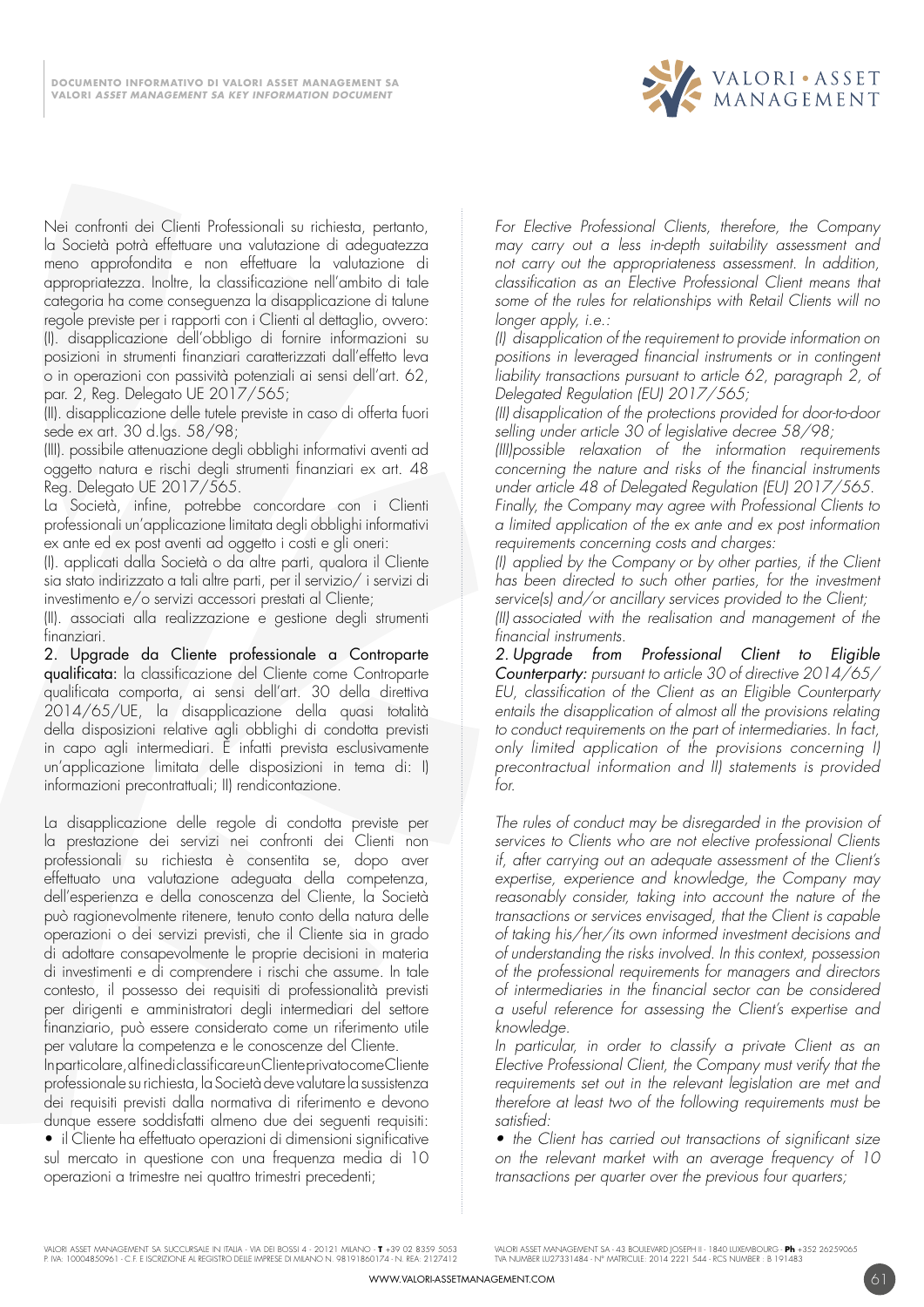

• il valore del portafoglio di strumenti finanziari del Cliente, inclusi i depositi in contante, deve superare i 500.000 Euro;

• il Cliente lavora o ha lavorato nel settore finanziario per almeno un anno in una posizione professionale che presupponga la conoscenza delle operazioni e dei servizi previsti.

In caso di persone giuridiche la suddetta valutazione è condotta con riguardo alla persona autorizzata ad effettuare operazioni e/o alla persona giuridica medesima.

Ove invece, si tratti di Cliente pubblico che chieda alla Società di essere trattato come Cliente professionale su richiesta, la Società applicherà la normativa di riferimento in tal caso applicabile.

I Clienti al dettaglio possono rinunciare alle protezioni delle norme di comportamento ai sensi della disciplina di riferimento, solo una volta espletata la procedura prevista dalla richiamata normativa.

# 6.4 Adempimenti della clientela

Il Cliente è tenuto ad informare la Società di tutte le circostanze che possono comportare una significativa modifica della classificazione assegnatagli.

#### 6.5 Informazioni sulla valutazione di adeguatezza e appropriatezza

Prima della prestazione di un servizio di investimento la Società richiede al Cliente, nel corso di un'apposita intervista, informazioni in merito alla sua conoscenza ed esperienza in materia di investimenti, propensione al rischio, capacità patrimoniale e finanziaria, obiettivi di investimento, aspettative di reddito, orizzonte temporale.

Il Cliente è tenuto a collaborare con la Società per la raccolta e l'aggiornamento di tali informazioni richieste dalla normativa di riferimento. La Società ha diritto di fare affidamento sulle informazioni fornite dal medesimo Cliente ed è onere di quest'ultimo informare tempestivamente la Società di ogni variazione rilevante relativa alle stesse.

*• the value of the Client's portfolio of financial instruments, including cash deposits, must exceed 500,000 euro;*

*• the Client works or has worked in the financial sector for at least one year in a professional position, which presumes knowledge of the transactions and services envisaged.*

*For legal persons, this assessment is conducted with reference to the person authorised to carry out transactions and/or the legal person itself.*

*Where a public-sector Client submits a request to the Company to be treated as an Elective Professional Client the Company will apply the relevant legislation applicable in that case.*

*Retail Clients may waive the benefit of the rules of conduct pursuant to the applicable legislation, only after completion of the procedure provided for in that legislation.*

## *6.4 Client's obligation to notify the company*

*Clients must inform the Company of any circumstances that may lead to a significant change in the classification assigned to them.*

## *6.5 Information on the assessment of suitability and appropriateness*

*Before providing an investment service, the Company meets with the Client to obtain information concerning the Client's knowledge of and experience in investments, risk appetite, net worth and financial strength, investment objectives, income expectations and time horizon.*

*The Client must cooperate with the Company in collecting and updating such information required by the relevant legislation. The Company is entitled to rely on information provided by the Client and it is the latter's responsibility to inform the Company of any significant change in that information.*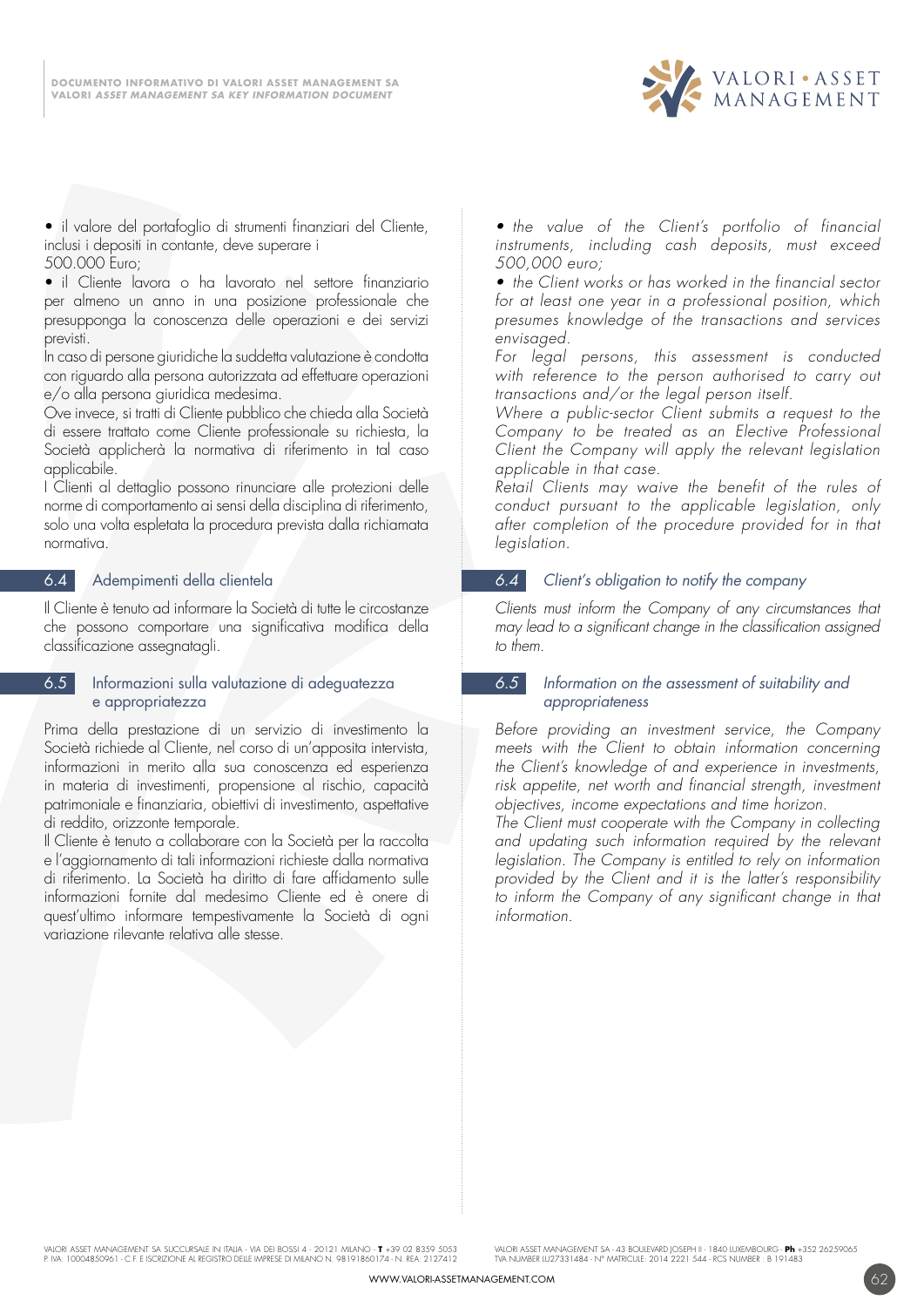

# **Sezione VII - Informazioni rilasciate dai Clienti**

La Società fa affidamento sulle informazioni fornite dai Clienti o potenziali Clienti a meno che esse non siano manifestamente superate, inesatte o incomplete. Il Cliente, comunque, si impegna a comunicare tempestivamente alla Società le variazioni circa le informazioni da lui rilasciate e riportate nel Questionario utilizzato dalla Società ai fini della valutazione dell'adeguatezza e dell'appropriatezza.

## **Sezione VIII - Politica di gestione dei conflitti di interesse**

#### 8.1 Premessa

Ai sensi dell'art. 16, comma 3, della Direttiva 2014/65/ UE e delle norme attraverso le quali la stessa ha trovato attuazione, le imprese di investimento sono tenute a mantenere e applicare disposizioni organizzative e amministrative efficaci al fine di evitare che i conflitti di interesse identificati possano incidere negativamente sugli interessi dei Clienti.

Il presente documento espone in forma sintetica la politica aziendale che la Società attua per prevenire e gestire i conflitti di interesse e rende al Cliente opportuna informazione sui conflitti di interesse non eliminabili.

#### 8.2 Definizione di conflitto di interesse e individuazione delle situazioni di potenziale conflitto di interesse

La nozione di conflitto di interesse utilizzata nel presente documento è quella che presume la sussistenza del conflitto in tutti i casi in cui, al momento della fornitura di servizi di investimento e accessori o dell'esercizio di attività di investimento, o di una combinazione di essi, l'interesse dell'investitore potrebbe essere danneggiato a vantaggio dell'impresa di investimento stessa, dei dirigenti, dipendenti, agenti collegati di questa o a vantaggio di un altro Cliente. Nell'individuazione della sussistenza di un determinato conflitto di interesse, la Società ha preso in considerazione quanto segue:

a) il carattere potenziale del conflitto, che secondo la normativa deve essere apprezzabile ex ante;

b) l'esistenza di una possibile subordinazione dell'interesse del Cliente rispetto a quello della Società e/o a quello di un altro Cliente;

c) la sussistenza di una finalità, diversa e ulteriore rispetto a quella propria dell'operazione posta in essere, perseguita dalla Società al fine di trarne una propria utilità.

## *Section VII - Information provided by Clients*

*The Company relies on the information provided by Clients or potential Clients unless it is clearly out of date, inaccurate or incomplete. In any case, the Client undertakes to notify the Company promptly of changes in the information provided by the Client and recorded in the questionnaire used by the Company for the assessment of suitability and appropriateness.*

#### *Section VIII - Conflict of interest policy*

#### *8.1 Preamble*

*Under Article 16, paragraph 3, of Directive 2014/65/ EU and its implementing legislation, investment firms are required to maintain and operate effective organisational and administrative procedures to prevent identified conflicts of interest adversely affecting Clients' interests.*

*This document summarises the Company's policy for the prevention and management of conflicts of interest and provides Clients with appropriate information on the conflicts of interest that cannot be eliminated.* 

## *8.2 Definition of conflict of interest and identification of potential conflict of interest situations*

*The notion of conflict of interest used in this document is that which presumes there is a conflict in all cases in which, at the time of the provision of investment or ancillary services or exercise of investment activities, or a combination thereof, the investor's interests could be damaged while those of the investment firm, its managers, employees or tied agents or those of another Client are favoured.*

*When identifying the existence of conflicts of interest, the Company took into account the following:*

*a) the potential character of the conflict, which, according to legislation, it must be possible to identify and assess before the event;*

*b) the possibility that the Client's interests may be subordinated to those of the Company or of another Client;*

*c) the existence of an objective, distinct from and additional to that of the transaction carried out, pursued by the Company in order to obtain a benefit for itself.*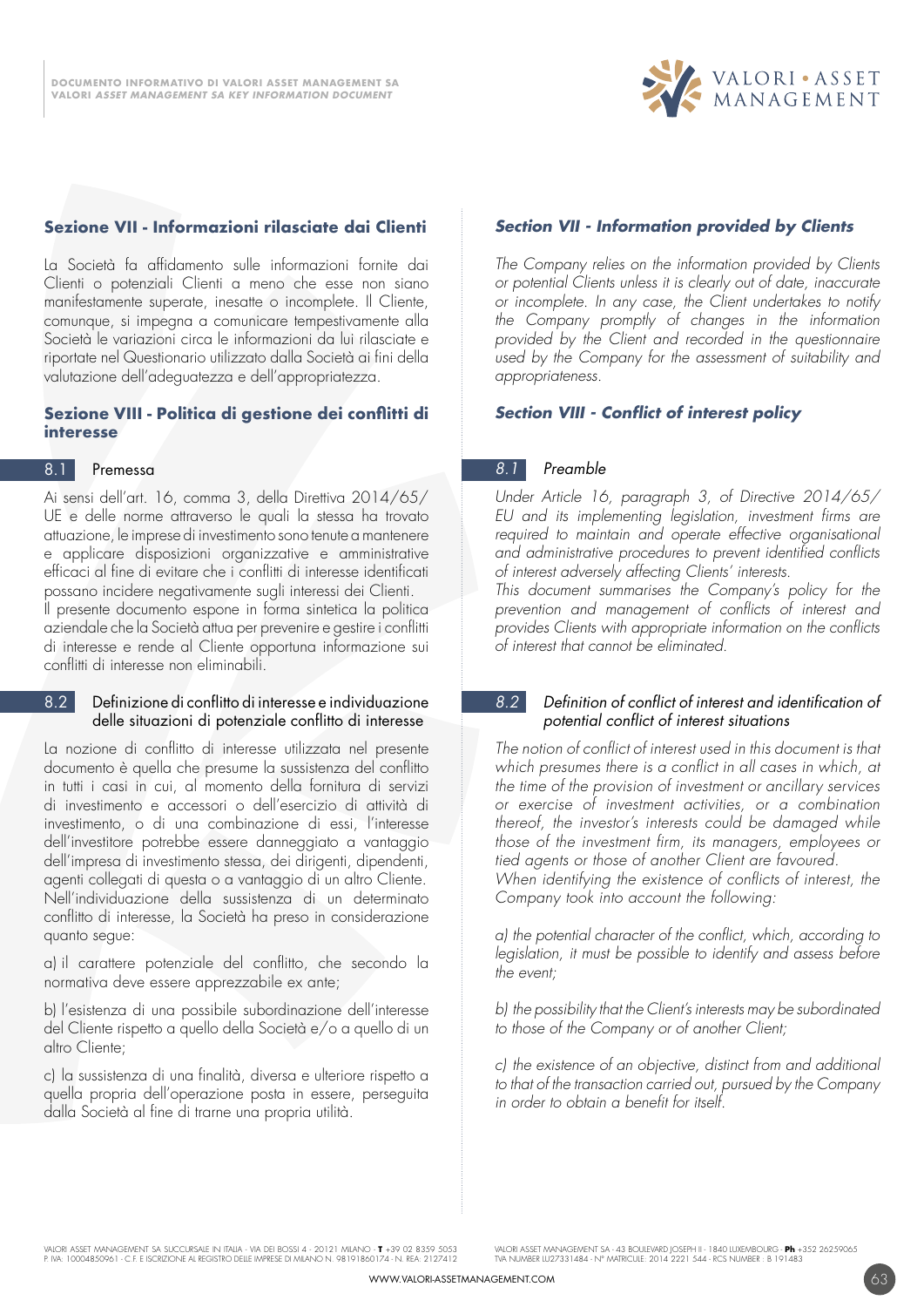

Inoltre, ai fini della corretta e completa mappatura dei conflitti di interesse ed in conformità alla normativa di riferimento è stato valutato se la Società o un soggetto rilevante o un soggetto avente con essi un legame di controllo, diretto o indiretto, possano trovarsi in una delle seguenti situazioni:

a) realizzino un guadagno finanziario o evitare una perdita finanziaria, a danno del Cliente;

b) siano portatori di un interesse nel risultato del servizio prestato al Cliente o dell'operazione realizzata per suo conto distinto da quello del Cliente medesimo;

c) abbiano un incentivo a privilegiare gli interessi di Clienti diversi da quello a cui il servizio è prestato;

d) svolgano la medesima attività del Cliente;

e) ricevano o possano ricevere da una persona diversa dal Cliente, in relazione con il servizio a questi prestato, un incentivo, sotto forma di denaro, beni o servizi, diverso dalle commissioni o dalle competenze normalmente percepite per tale servizio.

La Società nell'identificazione dei potenziali conflitti di interesse considera pertanto le situazioni in cui possa esistere un potenziale conflitto tra:

1) gli interessi della Società o di un "soggetto rilevante" o di soggetti aventi con essi un legame di controllo diretto o indiretto - e gli obblighi dell'impresa nei confronti della clientela; ovvero tra:

2) gli interessi divergenti di due o più Clienti nei confronti di ciascuno dei quali la Società ha degli obblighi.

Per "soggetto rilevante", si intende il soggetto appartenente ad una delle seguenti categorie:

I) i componenti degli organi aziendali, soci che in funzione dell'entità della partecipazione detenuta possono trovarsi in una situazione di conflitto di interessi, dirigenti o consulenti finanziari abilitati all'offerta fuori sede di cui la Società si avvale;

II) dipendenti della Società, nonché ogni altra persona fisica i cui servizi siano a disposizione e sotto il controllo della stessa e che partecipino alla prestazione di servizi di investimento e all'esercizio di attività di investimento da parte della Società;

III) persone fisiche che partecipino direttamente alla prestazione di servizi alla Società sulla base di un accordo di esternalizzazione avente per oggetto la prestazione di servizi di investimento e l'esercizio di attività di investimento da parte della stessa.

*Furthermore, in order to ensure the correct and complete mapping of conflicts of interest, in accordance with the relevant legislation, it was considered whether the Company or a relevant person or a person linked to the Company or to a relevant person by a relationship of direct or indirect control could be in one of the following situations:*

*a) making a financial gain or avoiding a financial loss, to the detriment of the Client;*

*b) having an interest in the result of the service provided to the Client or the transaction carried out on the Client's behalf that is distinct from the Client's interest;*

*c) having an incentive to favour the interests of Clients other than the Client to whom the service is provided*

*d) performing the same activity as the Client;*

*e) receiving or being able to receive from a person other than the Client, in connection with the service provided to the Client, an incentive, in the form of money, goods or services, other than the fees or commissions normally received for such service.*

*Thus, when identifying potential conflicts of interest, the Company considers the situations in which there could be a potential conflict between:*

*1) the interests of the Company or of a "relevant person" – or of persons connected to the Company or a relevant person by a relationship of direct or indirect control – and the Company's obligations to its Clients; or between:*

*2) the differing interests of two or more Clients to each of whom the Company owes a duty.*

*"Relevant person" means a person in one of the following categories:*

*I) the members of the company bodies, shareholders who because of the size of their holdings could find themselves in a conflict of interest situation, managers and financial advisers authorised to promote and sell securities door-door used by the Company;*

*II) employees of the Company, as well as any other natural person whose services are available to and under the control of the Company and who participate in the provision of investment services and the exercise of investment activities by the Company;*

*III) natural persons who participate directly in the provision of services to the Company on the basis of an outsourcing agreement for the provision of investment services and the exercise of investment activities by the latter.*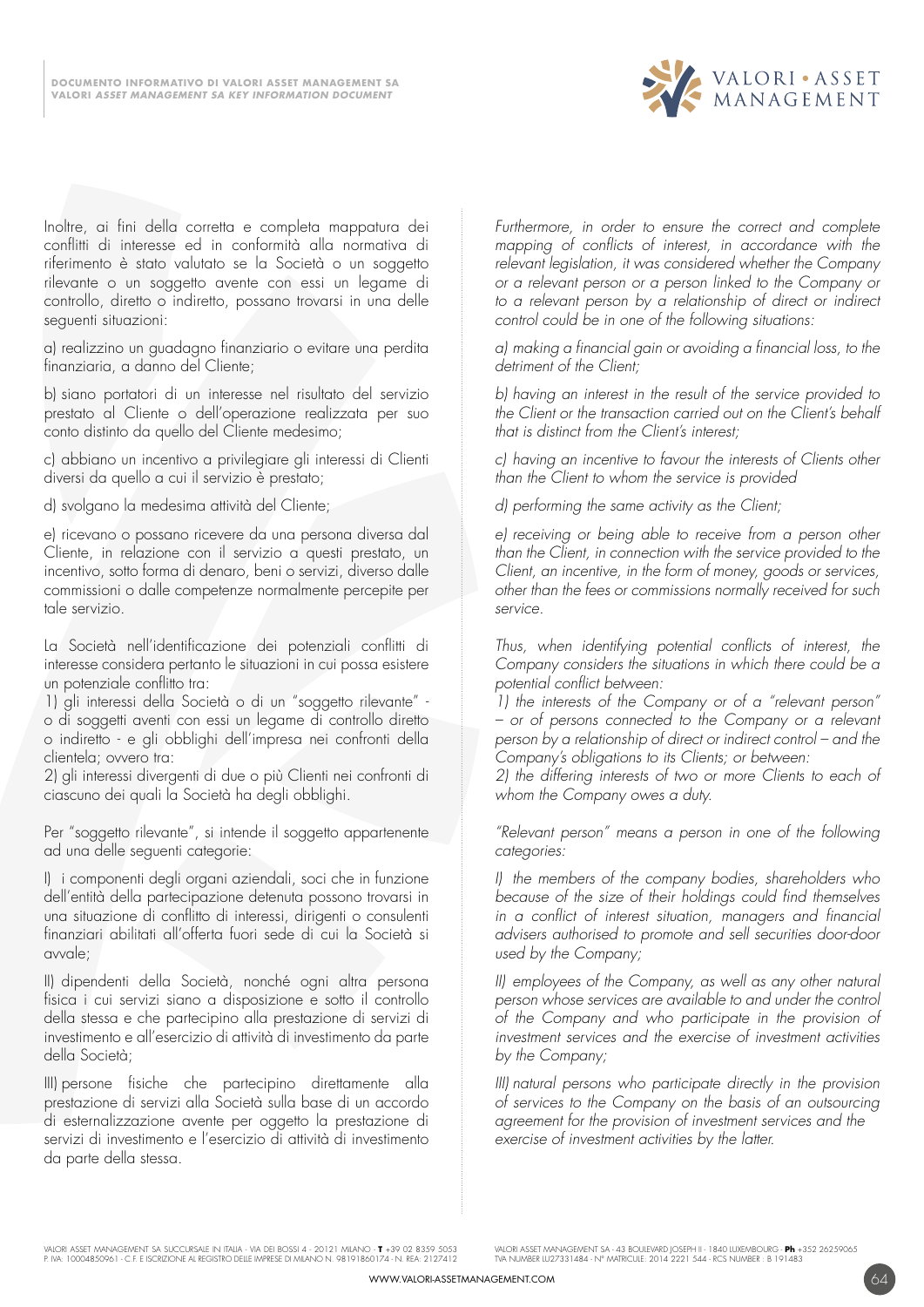

La Società ha individuato misure di prevenzione e gestione dei conflitti di interesse che sono innanzitutto volte a:

a) garantire che i Soggetti Rilevanti impegnati in varie attività professionali che implicano un conflitto di interesse, svolgano dette attività con un grado di indipendenza adeguato e sulla base di procedure predefinite per eliminare/controllare detti conflitti;

b) impedire o controllare lo scambio di informazioni tra Soggetti Rilevanti coinvolti in attività che comportano un rischio di conflitto di interessi, quando lo scambio di tali informazioni possa ledere gli interessi di uno o più Clienti; c) assicurare la vigilanza separata sui Soggetti Rilevanti le cui principali funzioni implicano l'esercizio di attività per conto di Clienti o la prestazione di servizi a Clienti con interessi in potenziale conflitto, o che rappresentano in altro modo interessi diversi in potenziale conflitto, ivi compresi quelli della Società;

d) garantire l'assenza di ogni legame diretto tra le retribuzioni dei Soggetti Rilevanti che esercitano in modo prevalente attività idonee a generare situazioni di potenziale conflitto di interesse in relazione a dette attività; e) impedire o limitare l'esercizio di un'influenza indebita sullo svolgimento, da parte di un Soggetto Rilevante di servizi o attività di investimento o servizi accessori;

f) impedire o controllare la partecipazione simultanea o consecutiva di un Soggetto Rilevante a distinti servizi o attività di investimento o servizi accessori, quando tale partecipazione possa nuocere alla gestione corretta dei conflitti di interesse.

# La Società ha adottato le seguenti misure organizzative al fine di prevenire e gestire i conflitti:

# Barriere informative

Sono state definite procedure di controllo dello scambio di informazioni fra i dipendenti per evitare che gli interessi di un Cliente entrino in conflitto con gli interessi di un altro Cliente o con i nostri stessi interessi.

Separazione dei controlli e segregazione delle funzioni Per le attività nelle quali vi siano situazioni in cui potenzialmente i diversi interessi dei Clienti potrebbero entrare in conflitto tra di loro, oppure potrebbero entrare in conflitto con quelli propri della Società, è stata attivata un'adeguata supervisione e/o una opportuna segregazione funzionale dei dipendenti. Queste misure sono intese ad evitare il simultaneo coinvolgimento di un soggetto rilevante (dipendente e/o collaboratore) in servizi separati o qualunque altra attività in cui tale partecipazione possa compromettere la corretta gestione dei conflitti.

## Indipendenza del sistema retributivo

L'adozione di misure atte a garantire l'indipendenza del sistema retributivo dei soggetti che esercitano attività in potenziale conflitto di interessi, rendendo indipendente la remunerazione degli operatori che prestano il servizio di gestione di portafogli rispetto agli strumenti finanziari inclusi nei portafogli in gestione.

*The Company has identified measures to prevent and manage conflicts of interest that are primarily intended to:*

*a) guarantee that Relevant Persons engaged in various professional activities involving a conflict of interest carry out those activities with an appropriate degree of independence and on the basis of predefined procedures to eliminate/ control those conflicts;*

*b) prevent or control the exchange of information between Relevant Persons engaged in activities involving a risk of a conflict of interest where the exchange of that information may harm the interests of one or more Clients;*

*c) ensure the separate supervision of Relevant Persons whose principal functions involve carrying out activities on behalf of, or providing services to, Clients whose interests may conflict, or who otherwise represent different interests that may conflict, including those of the Company;*

*d) guarantee that there is no direct link between the remuneration of Relevant Persons principally engaged in activities where a conflict of interest may arise in relation to those activities;*

*e) prevent or limit the exercising of inappropriate influence over the way in which a Relevant Person carries out investment services or activities or ancillary services;*

*f) prevent or control the simultaneous or sequential involvement of a Relevant Person in separate investment services or activities or ancillary services, where such involvement may impair the proper management of conflicts of interest.*

#### *The Company has adopted the following organisational measures to prevent and manage conflicts of interest: Information barriers*

*Procedures have been put in place to control the exchange of information between employees to prevent the interests of one Client coming into conflict with the interests of another Client or with our own interests.*

# *Separation of controls and segregation of duties*

*Adequate supervision and/or an appropriate segregation of employees' duties has been put in place for activities involving situations in which the differing interests of Clients could potentially come into conflict with each other, or with those of the Company. These measures are designed to prevent the simultaneous involvement of a relevant person (employee and/or self-employed) in separate services or any other activity in which such involvement could compromise the proper management of conflicts.*

## *Independence of the remuneration system*

*The adoption of measures to ensure the independence of the remuneration system of the persons that perform activities with a potential conflict of interest, making the remuneration of the persons who provide the portfolio management service independent of the financial instruments included in the portfolios under management.*

VALORI ASSET MANAGEMENT SA - 43 BOULEVARD JOSEPH II - 1840 LUXEMBOURG - **Ph** +352 26259065 TVA NUMBER LU27331484 - N° MATRICULE: 2014 2221 544 - RCS NUMBER : B 191483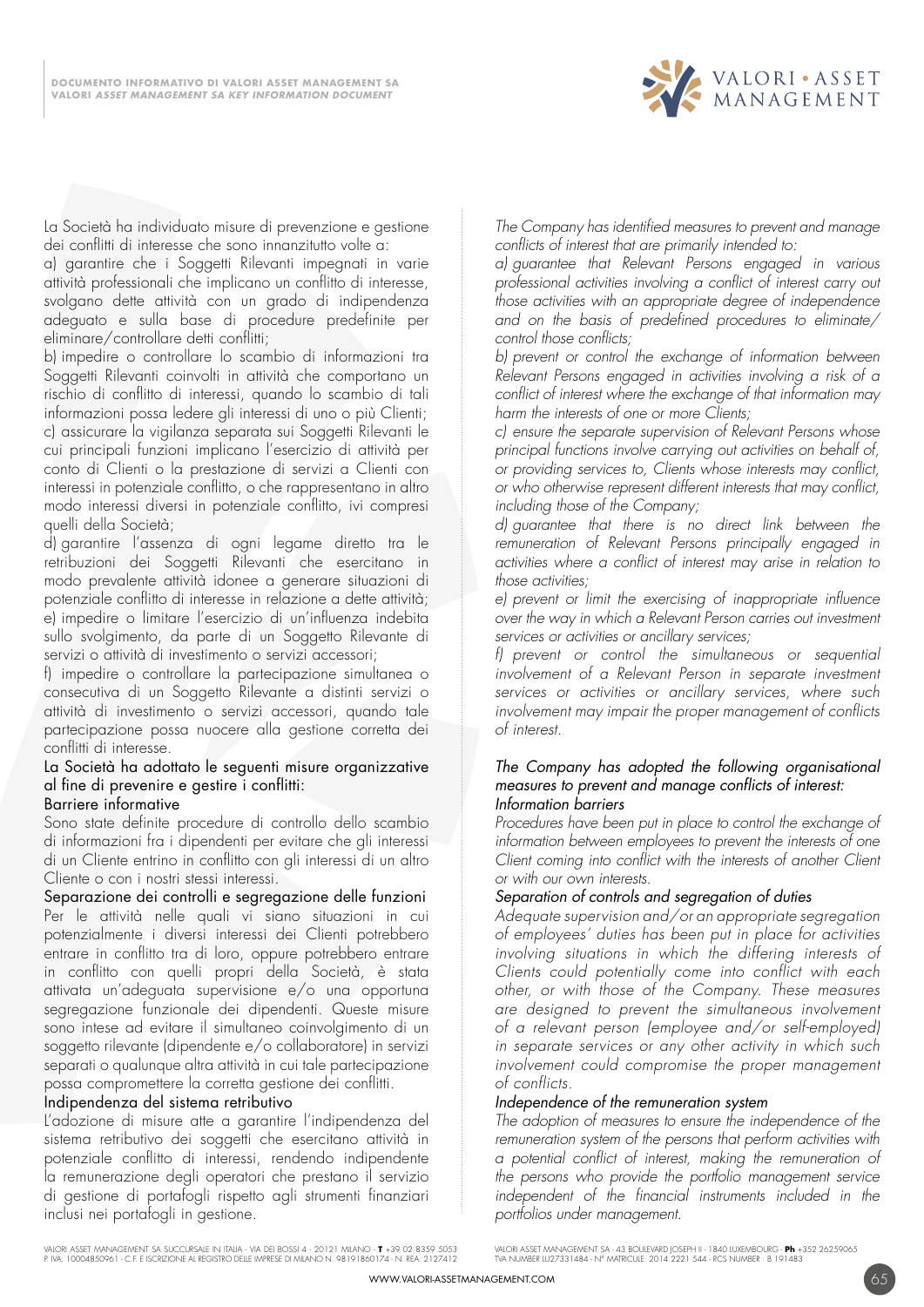

#### Definizione di compiti, responsabilità e procedure

La Società ha proceduto alla chiara definizione di compiti, responsabilità e procedure, affinché sia assicurata la distinzione delle responsabilità dei vari uffici, funzioni o processi coinvolti nella prestazione dei servizi, potenzialmente idonee a generare conflitti di interesse.

La Società fornisce al Cliente ulteriori informazioni sulla politica di gestione dei conflitti di interesse su richiesta del Cliente stesso.

#### 8.3 Comunicazione dei conflitti di interesse rispetto ai quali la società non è grado di escludere, con ragionevole certezza, le conseguenze negative per il Cliente

Laddove le misure organizzative e amministrative adottate dalla Società per gestire i conflitti di interessi non siano sufficienti per assicurare, con ragionevole certezza, che sia evitato, il rischio di nuocere gli interessi dei Clienti, la Società informa chiaramente il Cliente, prima di iniziare a prestare il servizio, della natura e delle fonti dei conflitti nonché dei rischi che si generano per il Cliente in conseguenza di detti conflitti e in merito alle azioni intraprese per attenuarli.

In questo modo il Cliente può prendere una decisione informata in ordine alla opportunità di usufruire o meno del servizio di investimento o accessorio nel cui contesto sorgono conflitti di interesse.

#### 8.4 Informativa ai Clienti sui conflitti di interesse non eliminabili

Si comunica al Cliente che le disposizioni organizzative e amministrative adottate dalla Società per prevenire e gestire i conflitti di interesse di seguito dettagliati non sono sufficienti per assicurare, con ragionevole certezza, che sia evitato il rischio di ledere gli interessi del Cliente.

Il Cliente si dichiara pienamente consapevole e informato in ordine a dette situazioni di conflitto e dichiara di essere consapevole circa la mancata eliminazione ovvero l'impossibilità di eliminare tali rischi di nuocere agli interessi dei Clienti.

Possibilità per la Società di effettuare/raccomandare operazioni di sottoscrizione e rimborso di quote o azioni di organismi di investimento collettivo del risparmio (OICR) gestiti dalla Società stessa. In tal caso la Società, che percepisce un corrispettivo per la gestione dell'OICR proporzionato al patrimonio dello stesso, ha interesse ad effettuare nell'ambito del servizio di gestione di portafogli /raccomandare nell'ambito del servizio di consulenza in materia di investimenti operazioni sottoscrizione delle quote degli OICR in questione;

*Definition of duties, responsibilities and procedures*

*The Company has clearly defined duties, responsibilities and procedures to ensure separation of the responsibilities of the different departments, functions or processes involved*  in provision of the services that could lead to conflicts of *interest.*

*The Company will provide the Client with additional information on the conflict of interest management policy at the Client's request.*

#### *8.3 Communication of conflicts of interest for which the company is not able to rule out, with a reasonable degree of certainty, the negative consequences for the Client*

*Where the organisational and administrative measures adopted by the Company to manage conflicts of interest are not sufficient to ensure, with a reasonable degree of certainty, that the risk of Clients' interests being harmed will be avoided, the Company, before beginning to provide the service, provides the Client with clear information about the nature and sources of the conflicts and the risks generated for the Client as a result of those conflicts and about the actions taken to mitigate them.*

*In this way, the Client can take an informed decision as*  to whether to use the investment or ancillary service that *gives rise to conflicts of interest.*

## *8.4 Information for Clients about conflicts of interest that cannot be eliminated*

*The Client is informed that the organisational and administrative arrangements put in place by the Company to prevent and manage the conflicts of interest detailed below are not sufficient to ensure, with a reasonable degree of certainty, that the risk of the Client's interests being harmed will be avoided.*

*The Client declares that he/she/it is fully aware of and informed about such conflicts and declares that he/she/it is aware that such risks of harm to Clients' interests have not been or cannot be eliminated.*

*The possibility for the Company of carrying out/ recommending subscriptions to and redemptions of units or shares of undertakings for collective investment (UCIs) managed by the Company itself. In such a case the Company, which receives a fee for managing the UCI that is proportionate to the UCI's assets, has an interest in subscribing to the units or shares of the UCI in question as part of the portfolio management service or recommending them as part of the investment advisory service;*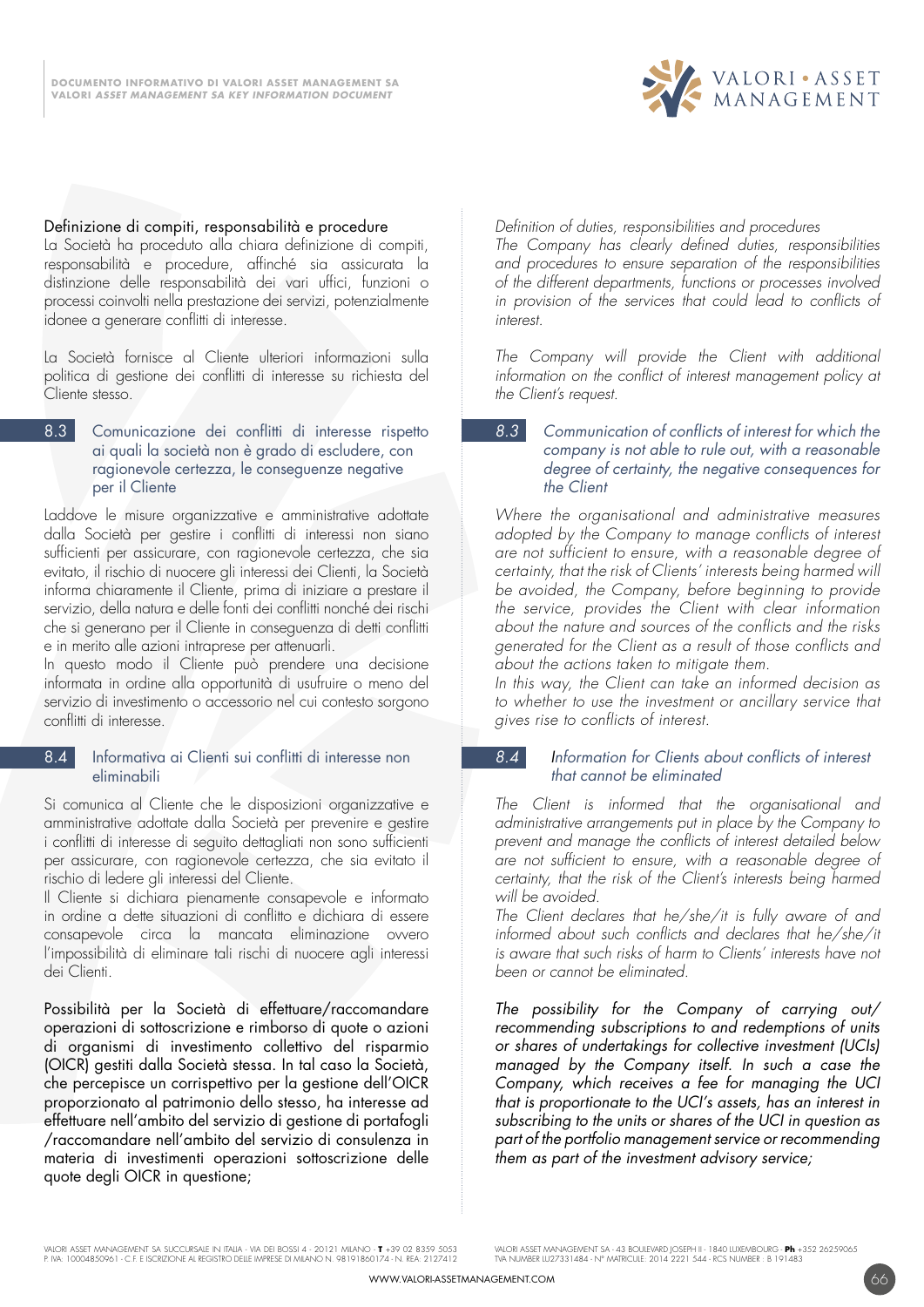

Con riferimento ai conflitti sopra identificati, vi è il rischio che la Società o un Soggetto Rilevante ottenga un guadagno finanziario o un vantaggio a scapito del Cliente e che questo incorra in spese o perdite connesse agli investimenti effettuati.

Al fine di mitigare tali rischi e gestire le situazioni di conflitto, la Società ha adottato una serie di presidi quali, ad esempio, l'individuazione di idonei presidi operativi ed organizzativi specifici per l'investimento nei suddetti prodotti.

Possibilità per la Società di effettuare/raccomandare operazioni di acquisto, vendita o sottoscrizione e rimborso di quote o azioni di OICR per i quali la Società svolge attività di consulenza, di sub management, subadvisory o di delegato alla gestione. In tal caso la Società, che percepisce un corrispettivo per tali attività proporzionato al patrimonio dell'OICR stesso, ha interesse ad effettuare nell'ambito del servizio di gestione di portafogli/ raccomandare nell'ambito del servizio di consulenza in materia di investimenti operazioni sottoscrizione di quote degli OICR in questione;

Con riferimento ai conflitti sopra identificati, vi è il rischio che la Società o un Soggetto Rilevante ottenga un guadagno finanziario o un vantaggio a scapito del Cliente e che questo incorra in spese o perdite connesse agli investimenti effettuati.

Al fine di mitigare tali rischi e gestire le situazioni di conflitto, la Società ha adottato una serie di presidi quali, ad esempio, l'individuazione di idonei presidi operativi ed organizzativi per l'investimento nei suddetti prodotti.

Prestazione congiunta del servizio di consulenza in materia di investimenti unitamente al servizio di ricezione e trasmissione di ordini. L'interesse in conflitto consiste nel fatto che la Società ritrae un vantaggio economico dalla prestazione del servizio di ricezione e trasmissione di ordini, laddove il Cliente dia seguito alla raccomandazione della Società eseguendo la relativa operazione.

*With reference to the conflicts identified above, there is the risk of the Company or a Relevant Person obtaining a financial gain or a benefit to the detriment of the Client and of the Client incurring expenses or losses in connection with the investments made.*

*In order to mitigate these risks and manage the conflicts, the Company has put a series of safeguards in place such as, for example, identifying appropriate operational and organisational safeguards for investments in the aforementioned products.* 

*The possibility for the Company of making/recommending purchases, sales or subscriptions and redemptions of units or shares of UCIs for which the Company provides advisory, sub-management, sub-advisory or delegated management activities. In such a case the Company, which receives a fee for such activities that is proportionate to the UCI's assets, has an interest in subscribing to the units or shares of the UCI in question as part of the portfolio management service or recommending them as part of the investment advisory service;*

*With reference to the conflicts identified above, there is the risk of the Company or a Relevant Person obtaining a financial gain or a benefit to the detriment of the Client and of the Client incurring expenses or losses in connection with the investments made.*

*In order to mitigate these risks and manage the conflicts, the Company has put a series of safeguards in place such as, for example, identifying appropriate operational and organisational safeguards for investments in the aforementioned products.* 

*Joint provision of the investment advisory service together with the service for the receipt and transmission of orders. The conflicting interest lies in the fact that the Bank obtains an economic benefit from providing the service for the receipt and transmission of orders if the Client follows the Company's recommendations and carries out the transaction.*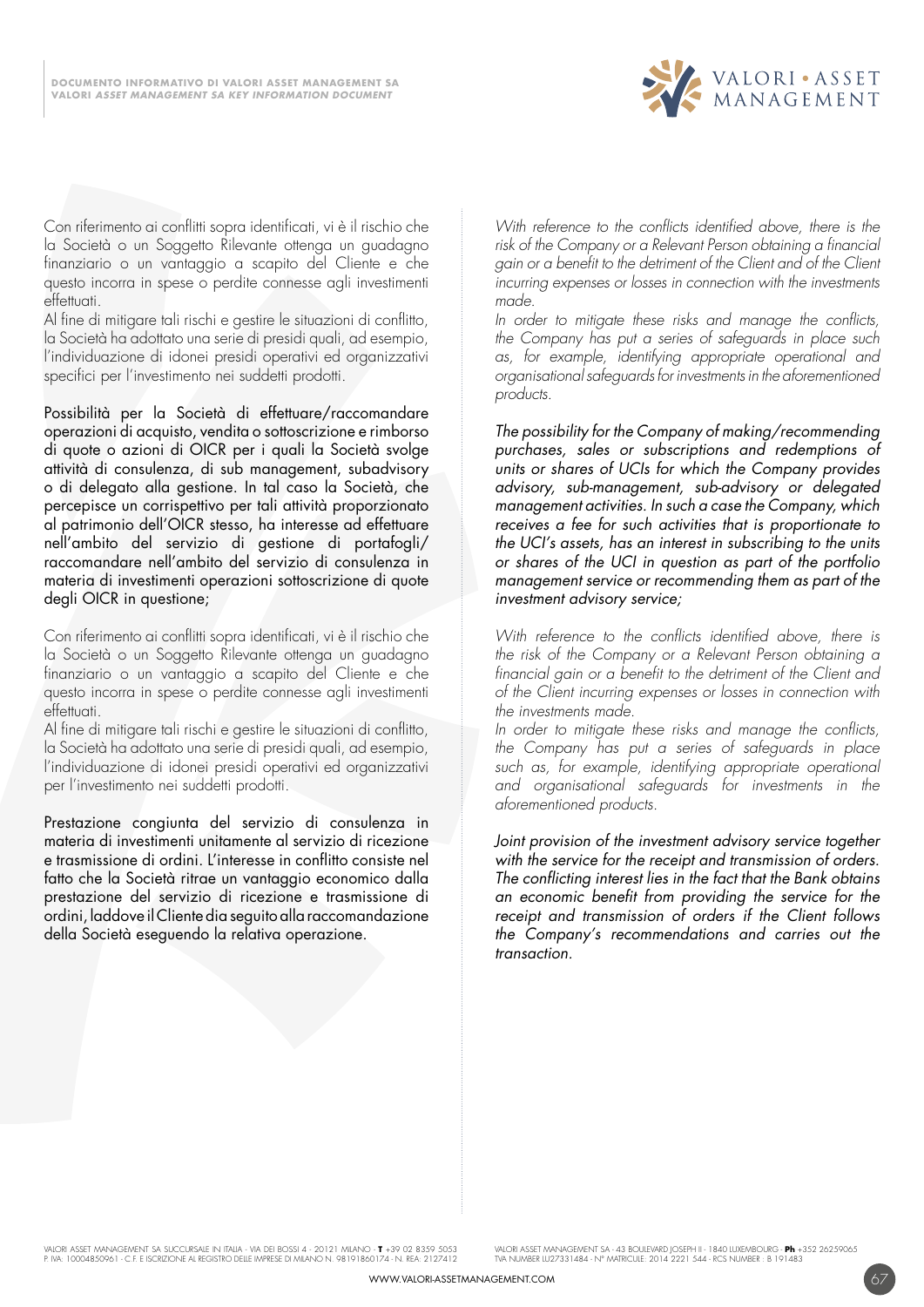

Con riferimento ai conflitti sopra identificati, vi è il rischio che la Società o un Soggetto Rilevante ottenga un guadagno finanziario a scapito del Cliente e che questo incorra in spese o perdite connesse agli investimenti effettuati. Al fine di mitigare tali rischi e gestire le situazioni di conflitto, la Società ha adottato una serie di presidi quali, ad esempio, l'adozione di un rigoroso sistema di valutazione dell'adeguatezza delle operazioni.

# 8.5 Registro dei conflitti e monitoraggio periodico

La Società garantisce un costante controllo e aggiornamento dei conflitti di interesse attraverso:

- la verifica ed il controllo, su base regolare, almeno una volta l'anno, delle disposizioni organizzative e amministrative adottate per la prevenzione e gestione dei conflitti di interesse al fine di individuare e, se del caso, correggere eventuali carenze;

- la tenuta e l'aggiorntamento del registro dei conflitti di interesse nel quale riporta i tipi di servizi di investimento o accessori o attività di investimento svolti dalla Società o per suo conto, per i quali sia sorto o, nel caso di un servizio o di un'attività in corso, possa sorgere un conflitto di interessi che rischia di ledere gli interessi di uno o più Clienti.

*With reference to the conflicts identified above, there is the risk of the Company or a Relevant Person obtaining a financial gain to the detriment of the Client and of the Client incurring expenses or losses in connection with the investments made. In order to mitigate these risks and manage the conflicts, the Company has put a series of safeguards in place such as, for example, adopting a rigorous internal system of assessment of the suitability of transactions.* 

# *8.5 Register of conflicts and periodic monitoring*

*The Company ensures that conflicts of interest are constantly controlled and updated through:*

*- the verification and control, on a regular basis, at least once a year, of the organisational and administrative arrangements put in place to prevent and manage conflicts of interest in order to identify and, where applicable, remedy any deficiencies;*

*- the keeping and updating of the conflicts of interest register, which records the types of investment or ancillary services or investment activities carried out by the Company or on its behalf in respect of which a conflict of interest that risks harming the interests of one or more Clients has arisen or, in the case of a service or activity in the process of being carried out, could arise.*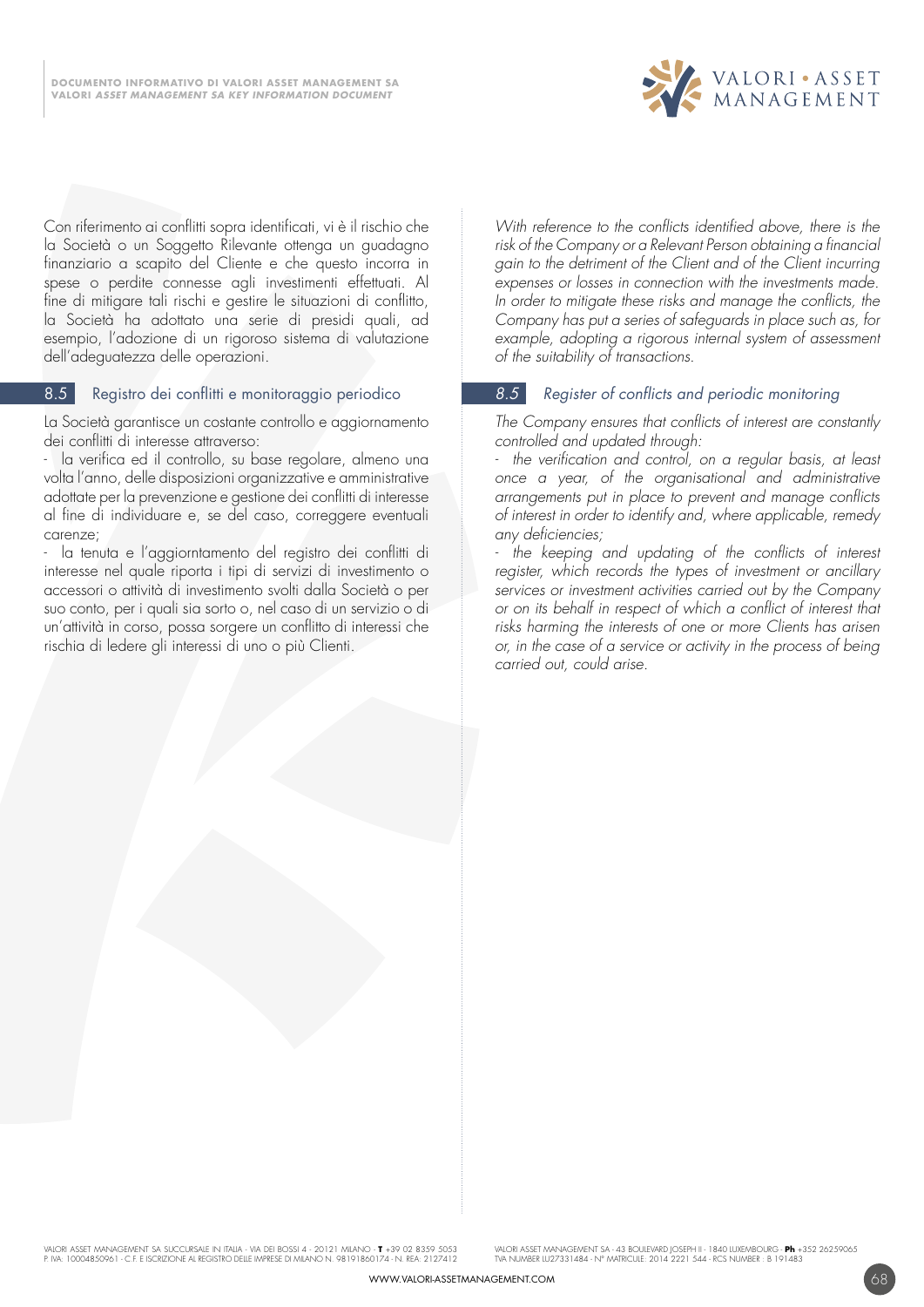

# **Sezione IX - Informazioni sugli incentivi**

Con l'espressione "incentivi" si intendono gli onorari, le commissioni e i benefici non monetari ricevuti dalla Società in relazione alla prestazione di un servizio di investimento o di un servizio accessorio da parte di soggetti terzi diversi dal Cliente o da persone che agiscono per conto di tali soggetti terzi oppure che sono corrisposti dalla Società a questi ultimi.

La normativa di riferimento permette agli intermediari di ricevere e corrispondere legittimamente incentivi qualora siano volti ad accrescere la qualità del servizio reso al Cliente e non pregiudichino l'adempimento dell'obbligo di agire in modo onesto, equo e professionale nel migliore interesse del Cliente.

Gli incentivi sono volti ad accrescere la qualità del servizio prestato al Cliente in quanto:

1) sono giustificati dalla prestazione di un servizio aggiuntivo o di livello superiore per il Cliente, proporzionale al livello di incentivi ricevuti;

2) non offrono vantaggi diretti all'intermediario, ai suoi azionisti o dipendenti senza beneficio tangibile per il Cliente interessato;

3) gli incentivi percepiti o pagati su base continuativa sono giustificati dalla sussistenza di un beneficio continuativo per il Cliente.

La normativa di riferimento impone di:

- informare il Cliente, prima della prestazione del servizio di investimento o accessorio, dell'importo dei benefici monetari ricevuti o pagati;

- qualora gli importi dei benefici monetari ricevuti o pagati non siano immediatamente determinabili, di indicare il relativo metodo di calcolo e di specificare successivamente l'esatto ammontare del pagamento o beneficio ricevuto o pagato;

- indicare e quantificare separatamente i benefici non monetari e di fornire una descrizione dei benefici non monetari di minore entità(1).

Gli incentivi ricevuti in via continuativa saranno rendicontati ai Clienti su base individuale, almeno una volta all'anno, con indicazione dell'importo effettivo dei pagamenti o benefici ricevuti o pagati e indicazione anche dei benefici non monetari di minore entità.

d) ospitalità di un valore de minimis ragionevole, come cibi e bevande nel corso di un incontro di lavoro o di una conferenza, seminario o altri eventi di formazione di cui alla lettera c).

## *Section IX - Information on incentives*

*The term "incentives" means the fees, commissions and nonmonetary benefits received by the Company in relation to the provision of an investment service or an ancillary service from third parties other than the Client or persons acting on behalf of such third parties or which are paid by the Company to such third parties or persons acting on behalf of such third parties.*

*The applicable legislation allows intermediaries legitimately to receive and pay incentives which are intended to increase the quality of the service provided to the Client and do not prejudice compliance with the duty to act honestly, fairly and professionally in the Client's best interests.*

*Incentives are intended to increase the quality of the service provided to the Client if:*

*1) they are justified by the provision of an additional service or a service of a higher quality for the Client, in proportion to the level of incentives received;*

*2) they do not offer direct advantages to the intermediary, its shareholders or employees without a tangible benefit for the Client in question;*

*3) incentives received or paid on an ongoing basis are justified by the existence of an ongoing benefit for the Client.*

*The applicable legislation requires:*

*- the Client to be informed, before the investment or ancillary service is provided, of the amount of the monetary benefits received or paid;*

*- the method of calculation to be indicated if the amounts of the monetary benefits received or paid cannot be determined immediately, with the exact amount of the payment or benefit received or paid to be specified subsequently;*

*- non-monetary benefits to be indicated and quantified separately and a description of the non-monetary benefits of minor value to be provided .*

*Incentives received on an ongoing basis will be communicated to Clients in individual statements, at least once a year, indicating the actual amount of the payments or benefits received or paid as well as the non-monetary benefits of minor value.*

<sup>1)</sup> I benefici non monetari di minore entità sono:

a) le informazioni o la documentazione relativa a uno strumento finanziario o a un servizio di investimento di natura generica ovvero personalizzata in funzione di uno specifico Cliente;

b) il materiale scritto da terzi, commissionato e pagato da un emittente societario o da un emittente<br>potenziale per promuovere una nuova emissione da parte della società, o quando l'intermediario è contrattualmente impegnato e pagato dall'emittente per produrre tale materiale in via continuativa, purché il rapporto sia chiaramente documentato nel materiale e quest'ultimo sia messo a disposizione di qualsiasi intermediario che desideri riceverlo o del pubblico in generale nello stesso momento; c) partecipazione a convegni, seminari e altri eventi formativi sui vantaggi e sulle caratteristiche di un determinato strumento finanziario o servizio di investimento;

*<sup>1)</sup> Non-monetary benefits of minor value are:*

*a) information or documentation relating to a financial instrument or to a generic investment service or an investment service personalised for a specific Client;*

*b) written material from third parties, commissioned or paid for by a corporate issuer or a by a potential issuer to promote a new issue by the company, or where the intermediary is contractually commissioned and paid by the issuer to produce such material on an ongoing basis, provided that the relationship is clearly documented in the material and the material is made available to any intermediary that wishes to receive it or to the general public at the same time;* 

*c) participation at conferences, seminars and other training events on the advantages and characteristics of a given financial instrument or investment service;*

*d) hospitality of a reasonable minor value, such as food and drinks during a working meeting or a conference, seminar or other training event as mentioned under c) above.*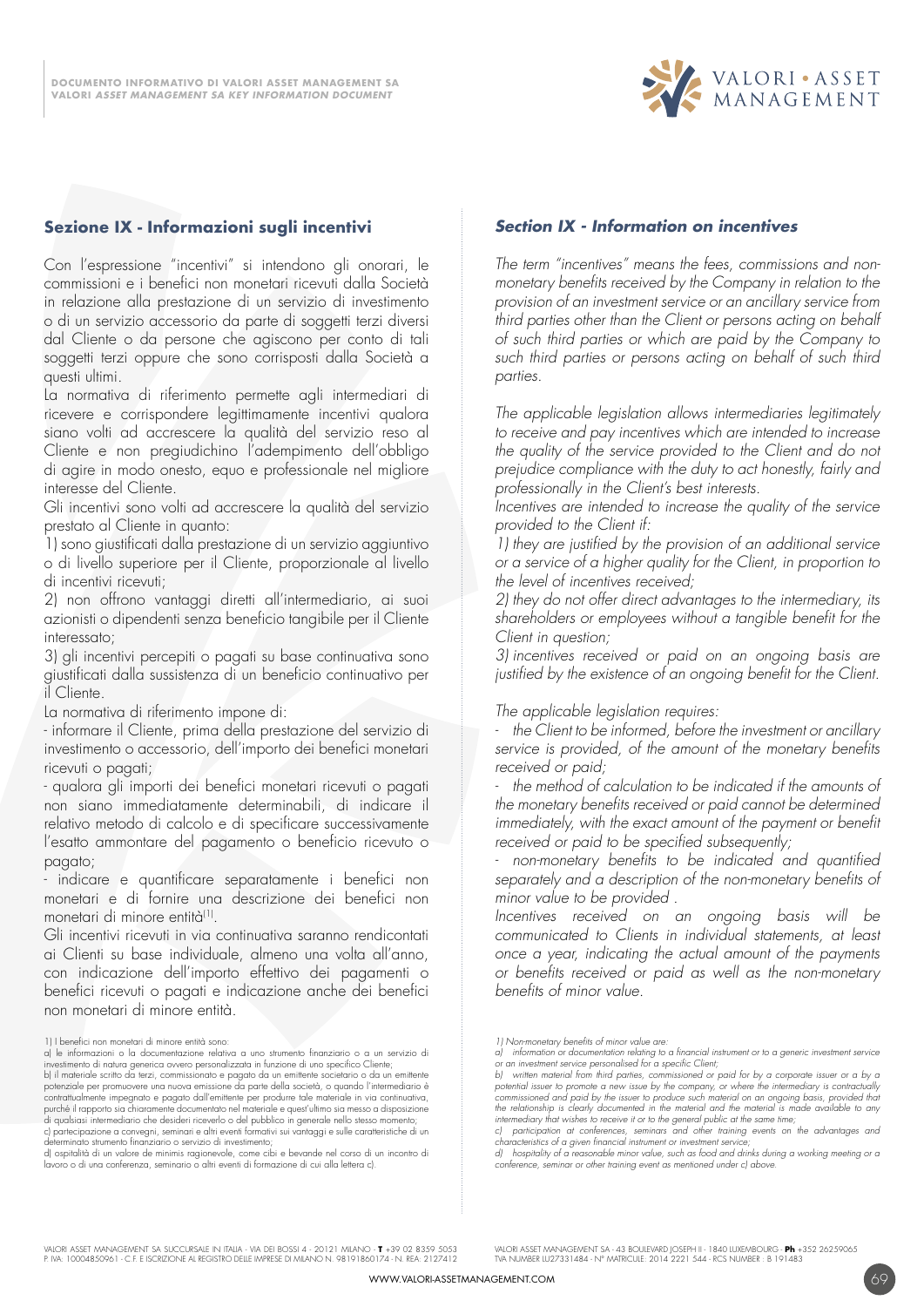

Nella prestazione del servizio di gestione di portafogli, la normativa di riferimento impone agli intermediari di trasferire interamente i benefici monetari ricevuti da soggetti terzi in favore del Cliente mentre vieta agli intermediari di accettare quelli non monetari, salvo che siano di minore entità.

In adempimento degli obblighi di cui sopra, si rende noto che la Società non percepisce né corrisponde incentivi nella prestazione dei servizi di investimento forniti.

Nel caso in cui la Società dovesse modificare la propria operatività, procederà ad aggiornare la presente sezione del documento dandone notizia alla clientela secondo le modalità indicate nel contratto.

*The applicable legislation requires intermediaries, when providing the portfolio management service, to transfer the whole of the monetary benefits received from third parties to the Client, and prohibits intermediaries from accepting nonmonetary benefits other than those of minor value1.*

*In compliance with the obligations mentioned above, it is stated that the Company does not receive or pay any incentives in the provision of its investment services.* 

*If the Company changes the way it operates, it will update this*  section of the document and notify Clients by the procedure *indicated in the agreement.*